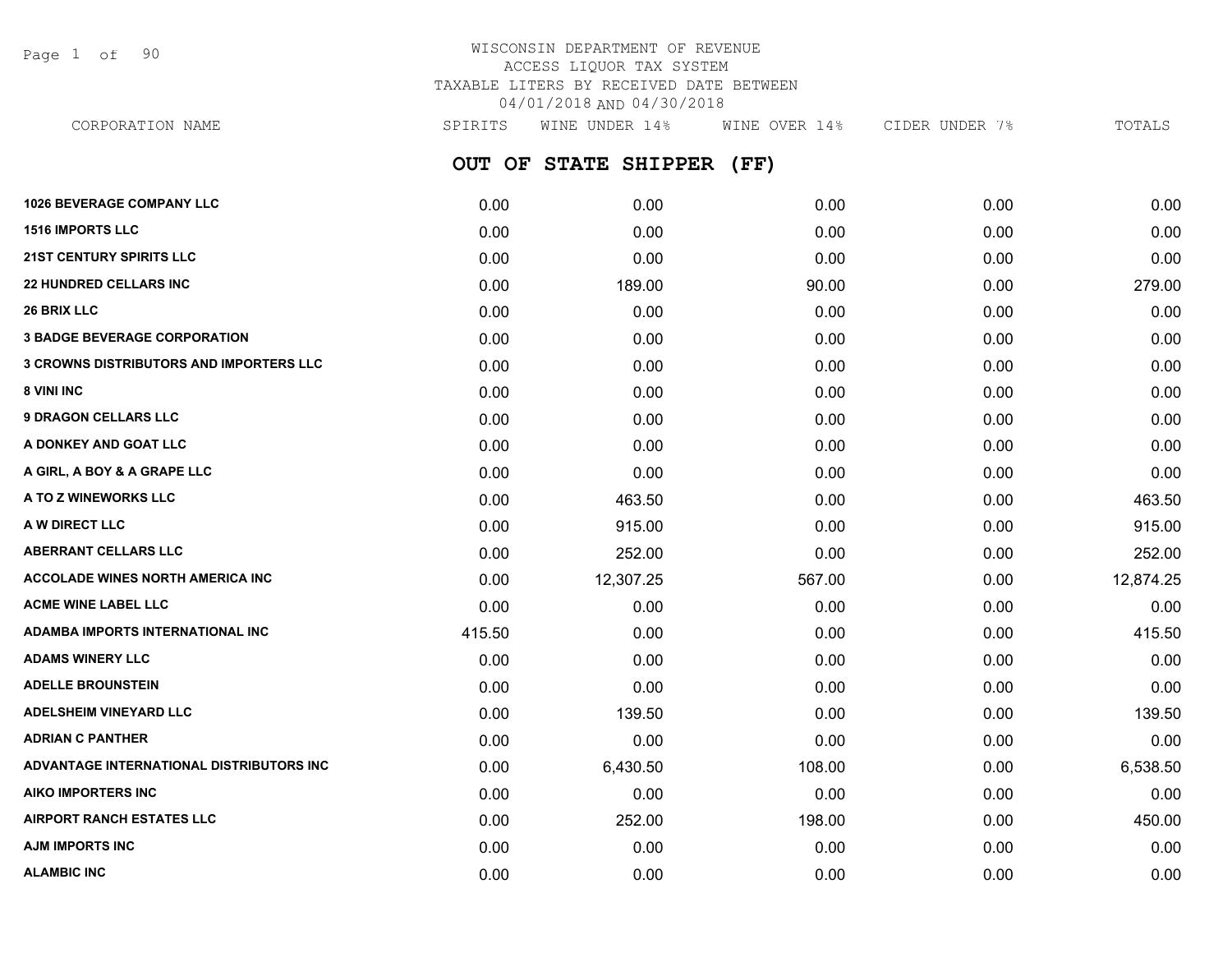Page 2 of 90

| CORPORATION NAME                       | SPIRITS | WINE UNDER 14% | WINE OVER 14% | CIDER UNDER 7% | TOTALS    |
|----------------------------------------|---------|----------------|---------------|----------------|-----------|
| ALEJANDRO BULGHERONI ESTATE LLC        | 0.00    | 0.00           | 0.00          | 0.00           | 0.00      |
| ALEXANDRIA NICOLE CELLARS LLC          | 0.00    | 0.00           | 0.00          | 0.00           | 0.00      |
| <b>ALFRED G PALMATEER JR</b>           | 0.00    | 0.00           | 0.00          | 0.00           | 0.00      |
| <b>ALLIED IMPORTERS USA LTD</b>        | 0.00    | 261.00         | 0.00          | 0.00           | 261.00    |
| <b>ALLORO VINEYARD INC</b>             | 0.00    | 0.00           | 216.00        | 0.00           | 216.00    |
| <b>ALLTECH'S BEVERAGE DIVISION LLC</b> | 58.50   | 0.00           | 0.00          | 0.00           | 58.50     |
| <b>ALPHA &amp; OMEGA WINERY LLC</b>    | 0.00    | 0.00           | 40.50         | 0.00           | 40.50     |
| ALPHA MARKETING NETWORK INC            | 0.00    | 0.00           | 0.00          | 0.00           | 0.00      |
| <b>ALTAMAR BRANDS LLC</b>              | 0.00    | 0.00           | 0.00          | 0.00           | 0.00      |
| <b>ALTAMURA WINERY INC</b>             | 0.00    | 0.00           | 0.00          | 0.00           | 0.00      |
| <b>AMAVI CELLARS LLC</b>               | 0.00    | 0.00           | 0.00          | 0.00           | 0.00      |
| <b>AMBRABEV LLC</b>                    | 0.00    | 0.00           | 0.00          | 0.00           | 0.00      |
| <b>AMERICAN BEVERAGE CORP</b>          | 0.00    | 19,453.00      | 0.00          | 0.00           | 19,453.00 |
| <b>AMERICAN ESTATES WINES INC</b>      | 0.00    | 0.00           | 0.00          | 0.00           | 0.00      |
| AMERICAN NORTHWEST DISTRIBUTORS INC    | 0.00    | 0.00           | 0.00          | 0.00           | 0.00      |
| AMERICAN VINTAGE BEVERAGE INC.         | 0.00    | 0.00           | 0.00          | 0.00           | 0.00      |
| <b>AMERICAN VINTNERS LLC</b>           | 0.00    | 180.00         | 819.00        | 0.00           | 999.00    |
| <b>AMERICAN WINE TRADE INC</b>         | 0.00    | 1,134.00       | 0.00          | 0.00           | 1,134.00  |
| <b>AMICUS CELLARS LLC</b>              | 0.00    | 0.00           | 0.00          | 0.00           | 0.00      |
| <b>AMIR PEAY</b>                       | 45.00   | 0.00           | 0.00          | 0.00           | 45.00     |
| <b>AMUSE BOUCHE LLC</b>                | 0.00    | 0.00           | 0.00          | 0.00           | 0.00      |
| <b>ANCHOR DISTILLING COMPANY LLC</b>   | 0.00    | 0.00           | 0.00          | 0.00           | 0.00      |
| <b>ANCIEN WINES INC</b>                | 0.00    | 0.00           | 0.00          | 0.00           | 0.00      |
| <b>ANCIENT PEAK INC</b>                | 0.00    | 0.00           | 0.00          | 0.00           | 0.00      |
| <b>ANDERS-LANE ARTISAN WINES LP</b>    | 0.00    | 0.00           | 0.00          | 0.00           | 0.00      |
| ANDERSONS CONN VALLEY WINERY INC       | 0.00    | 0.00           | 0.00          | 0.00           | 0.00      |
| <b>ANDIS WINES LLC</b>                 | 0.00    | 126.00         | 0.00          | 0.00           | 126.00    |
| <b>ANDREW T BECKSTOFFER</b>            | 0.00    | 0.00           | 0.00          | 0.00           | 0.00      |
|                                        |         |                |               |                |           |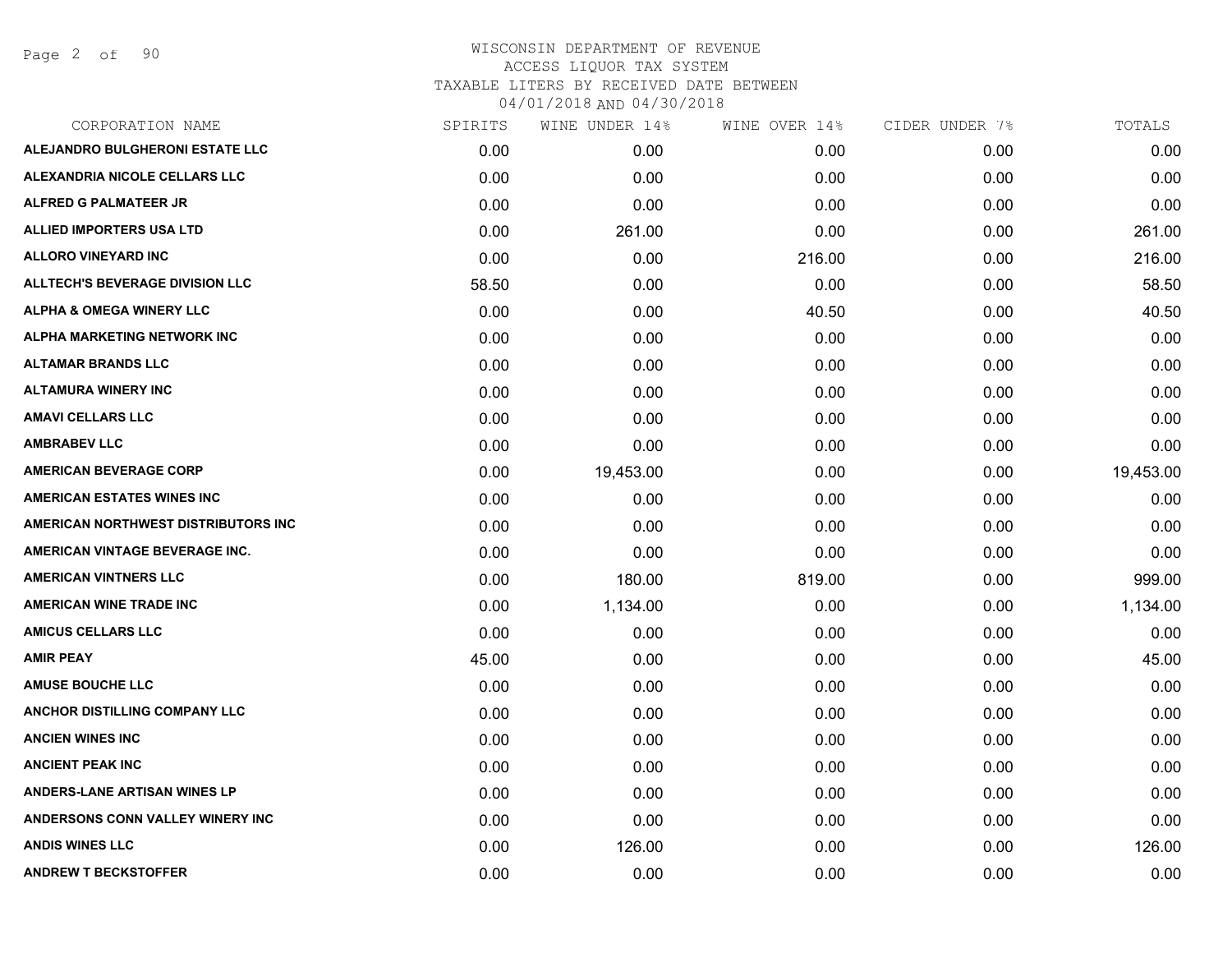Page 3 of 90

| SPIRITS | WINE UNDER 14% | WINE OVER 14% | CIDER UNDER 7% | TOTALS    |
|---------|----------------|---------------|----------------|-----------|
| 0.00    | 18.75          | 0.00          | 0.00           | 18.75     |
| 0.00    | 0.00           | 0.00          | 14,502.47      | 14,502.47 |
| 0.00    | 108.00         | 0.00          | 0.00           | 108.00    |
| 0.00    | 0.00           | 0.00          | 0.00           | 0.00      |
| 0.00    | 0.00           | 405.00        | 0.00           | 405.00    |
| 0.00    | 0.00           | 0.00          | 0.00           | 0.00      |
| 0.00    | 486.00         | 0.00          | 0.00           | 486.00    |
| 756.00  | 0.00           | 0.00          | 0.00           | 756.00    |
| 0.00    | 0.00           | 0.00          | 0.00           | 0.00      |
| 0.00    | 0.00           | 0.00          | 0.00           | 0.00      |
| 0.00    | 0.00           | 0.00          | 0.00           | 0.00      |
| 0.00    | 0.00           | 0.00          | 0.00           | 0.00      |
| 0.00    | 0.00           | 0.00          | 0.00           | 0.00      |
| 0.00    | 0.00           | 0.00          | 0.00           | 0.00      |
| 0.00    | 252.00         | 0.00          | 0.00           | 252.00    |
| 0.00    | 0.00           | 0.00          | 0.00           | 0.00      |
| 0.00    | 0.00           | 0.00          | 0.00           | 0.00      |
| 0.00    | 0.00           | 0.00          | 0.00           | 0.00      |
| 0.00    | 0.00           | 0.00          | 0.00           | 0.00      |
| 0.00    | 0.00           | 0.00          | 0.00           | 0.00      |
| 0.00    | 0.00           | 0.00          | 0.00           | 0.00      |
| 0.00    | 0.00           | 0.00          | 24.00          | 24.00     |
| 0.00    | 0.00           | 0.00          | 0.00           | 0.00      |
| 0.00    | 0.00           | 0.00          | 0.00           | 0.00      |
| 0.00    | 0.00           | 0.00          | 0.00           | 0.00      |
| 0.00    | 252.00         | 0.00          | 0.00           | 252.00    |
| 0.00    | 0.00           | 0.00          | 0.00           | 0.00      |
| 0.00    | 1.50           | 126.00        | 0.00           | 127.50    |
|         |                |               |                |           |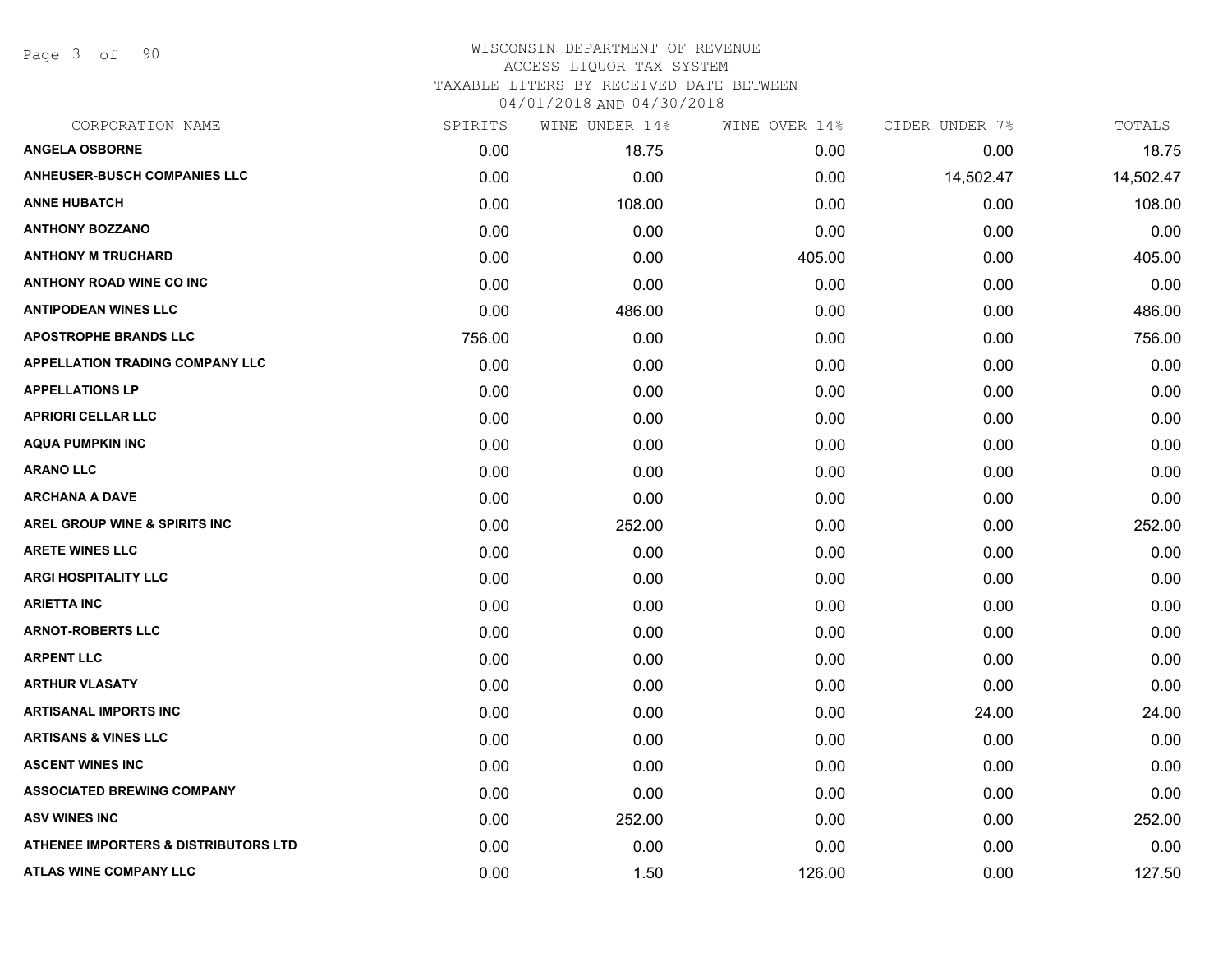Page 4 of 90

| CORPORATION NAME                           | SPIRITS  | WINE UNDER 14% | WINE OVER 14% | CIDER UNDER 7% | TOTALS   |
|--------------------------------------------|----------|----------------|---------------|----------------|----------|
| <b>ATOMIC BRANDS INC</b>                   | 5,314.72 | 0.00           | 0.00          | 0.00           | 5,314.72 |
| <b>AUGUST WINE GROUP LLC</b>               | 0.00     | 3,747.00       | 0.00          | 0.00           | 3,747.00 |
| <b>AUSTRAL WINES LLC</b>                   | 0.00     | 0.00           | 0.00          | 0.00           | 0.00     |
| <b>AV BRANDS INC</b>                       | 0.00     | 783.00         | 387.00        | 0.00           | 1,170.00 |
| AVV WINERY CO LLC                          | 0.00     | 126.00         | 387.00        | 0.00           | 513.00   |
| <b>AXIOS INC</b>                           | 0.00     | 0.00           | 0.00          | 0.00           | 0.00     |
| <b>B &amp; I OVERSEAS TRADING INC</b>      | 0.00     | 0.00           | 0.00          | 0.00           | 0.00     |
| <b>B UNITED INTERNATIONAL INC</b>          | 0.00     | 4.51           | 338.10        | 0.00           | 342.61   |
| <b>B. NEKTAR LLC</b>                       | 0.00     | 460.00         | 0.00          | 450.00         | 910.00   |
| <b>BACARDI U.S.A., INC.</b>                | 0.00     | 0.00           | 0.00          | 0.00           | 0.00     |
| <b>BACCHUS TECHNOLOGIES LLC</b>            | 0.00     | 1,386.00       | 315.00        | 0.00           | 1,701.00 |
| <b>BACIO DIVINO CELLARS LLC</b>            | 0.00     | 0.00           | 0.00          | 0.00           | 0.00     |
| <b>BADGER MOUNTAIN INC</b>                 | 0.00     | 486.00         | 0.00          | 0.00           | 486.00   |
| <b>BALCONES DISTILLING LLC</b>             | 0.00     | 0.00           | 0.00          | 0.00           | 0.00     |
| <b>BANFI PRODUCTS CORPORATION</b>          | 0.00     | 0.00           | 0.00          | 0.00           | 0.00     |
| <b>BANSHEE WINES LLC</b>                   | 0.00     | 2,685.00       | 135.00        | 0.00           | 2,820.00 |
| <b>BANVILLE &amp; JONES WINE MERCHANTS</b> | 4.50     | 1,322.00       | 195.00        | 0.00           | 1,521.50 |
| <b>BANZAI BEVERAGE CORPORATION</b>         | 0.00     | 0.00           | 0.00          | 0.00           | 0.00     |
| <b>BARGETTOS SANTA CRUZ WINERY INC</b>     | 0.00     | 0.00           | 0.00          | 0.00           | 0.00     |
| <b>BARLOW VINEYARDS LLC</b>                | 0.00     | 0.00           | 0.00          | 0.00           | 0.00     |
| <b>BARNARD GRIFFIN INC</b>                 | 0.00     | 0.00           | 0.00          | 0.00           | 0.00     |
| <b>BARNETT VINEYARDS LP</b>                | 0.00     | 0.00           | 0.00          | 0.00           | 0.00     |
| BATTAGLIA DISTRIBUTING CORP INC            | 0.00     | 211.69         | 0.00          | 0.00           | 211.69   |
| <b>BAUM WINE IMPORTS INC</b>               | 98.25    | 5,322.00       | 437.25        | 0.00           | 5,857.50 |
| <b>BE SAFE WINE IMPORTS LLC</b>            | 0.00     | 0.00           | 0.00          | 0.00           | 0.00     |
| <b>BEATBOX BEVERAGES LLC</b>               | 0.00     | 0.00           | 0.00          | 0.00           | 0.00     |
| <b>BEATBOX BEVERAGES LLC</b>               | 0.00     | 0.00           | 0.00          | 0.00           | 0.00     |
| <b>BEAUX FRERES LLC</b>                    | 0.00     | 0.00           | 0.00          | 0.00           | 0.00     |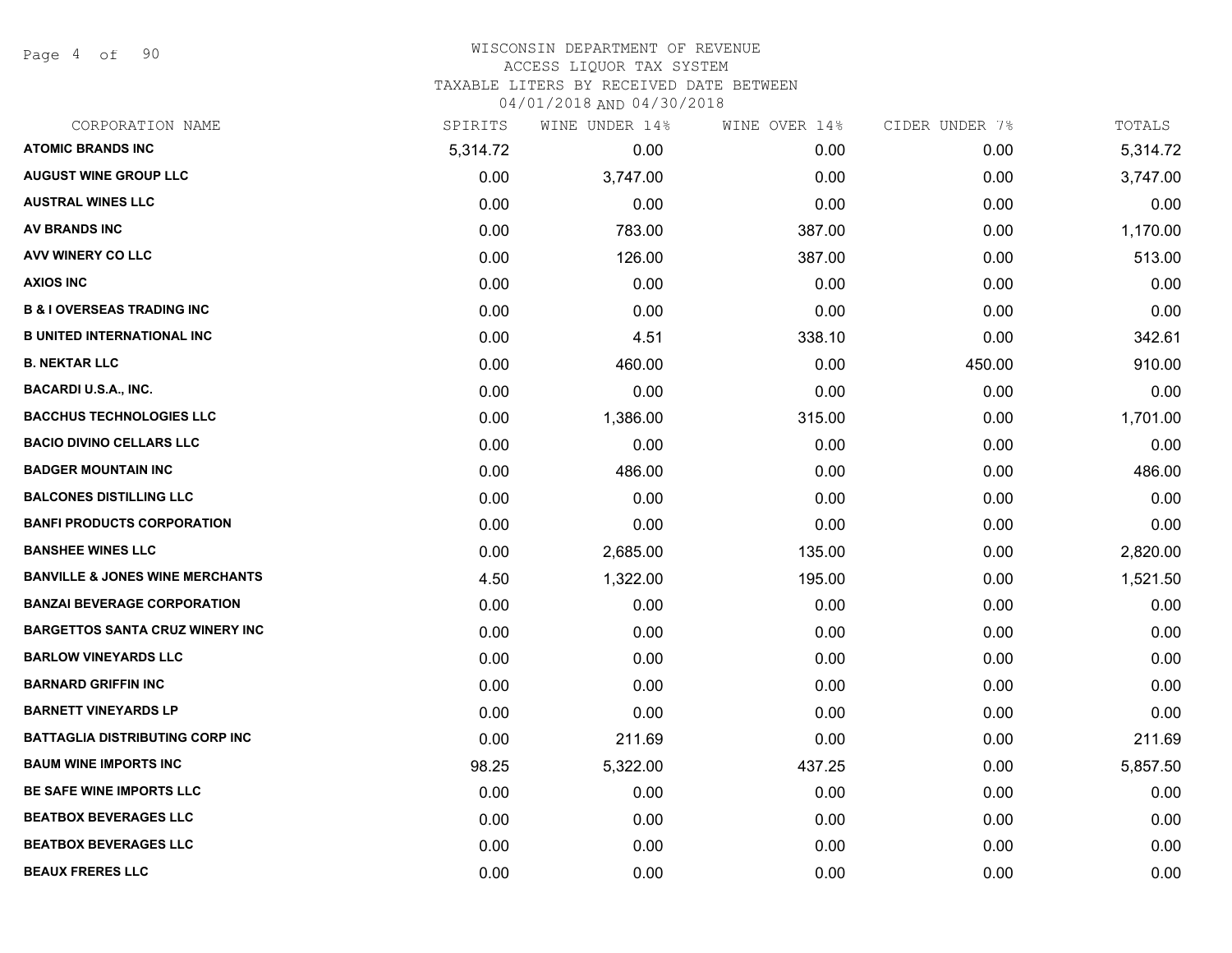| CORPORATION NAME                                       | SPIRITS | WINE UNDER 14% | WINE OVER 14% | CIDER UNDER 7% | TOTALS    |
|--------------------------------------------------------|---------|----------------|---------------|----------------|-----------|
| <b>BEDROCK WINE COMPANY LP</b>                         | 0.00    | 23.78          | 0.00          | 0.00           | 23.78     |
| <b>BENDISTILLERY INC</b>                               | 0.00    | 0.00           | 0.00          | 0.00           | 0.00      |
| <b>BENESSERE VINEYARDS LTD</b>                         | 0.00    | 0.00           | 0.00          | 0.00           | 0.00      |
| <b>BENNETT LANE WINERY LLC</b>                         | 0.00    | 0.00           | 0.00          | 0.00           | 0.00      |
| <b>BENOVIA WINERY LLC</b>                              | 0.00    | 0.00           | 0.00          | 0.00           | 0.00      |
| <b>BERGSTROM WINES LLC</b>                             | 0.00    | 67.50          | 0.00          | 0.00           | 67.50     |
| <b>BERNARDUS LLC</b>                                   | 0.00    | 0.00           | 0.00          | 0.00           | 0.00      |
| BETHEL HEIGHTS VINEYARD INC                            | 0.00    | 0.00           | 0.00          | 0.00           | 0.00      |
| BETTER BRANDS INTERNATIONAL                            | 0.00    | 1,789.50       | 19.50         | 0.00           | 1,809.00  |
| <b>BETZ CELLARS LLC</b>                                | 0.00    | 0.00           | 0.00          | 0.00           | 0.00      |
| <b>BEVERAGE BROTHERS INC</b>                           | 0.00    | 0.00           | 0.00          | 0.00           | 0.00      |
| BEVERAGE GROUP INTERNATIONAL LLC                       | 0.00    | 594.00         | 0.00          | 0.00           | 594.00    |
| BEVERAGE SOLUTIONS & LOGISTICS INC                     | 0.00    | 0.00           | 0.00          | 0.00           | 0.00      |
| <b>BF ACQUISITION LTD</b>                              | 0.00    | 0.00           | 0.00          | 0.00           | 0.00      |
| <b>BIAGIO CRU &amp; ESTATE WINES LLC</b>               | 0.00    | 0.00           | 0.00          | 0.00           | 0.00      |
| BIEN NACIDO VINEYARDS OF RANCHO TEPUSQUET<br><b>LP</b> | 0.00    | 0.00           | 0.00          | 0.00           | 0.00      |
| <b>BIGHORN CELLARS LLC</b>                             | 0.00    | 0.00           | 0.00          | 0.00           | 0.00      |
| <b>BILTMORE ESTATE WINE COMPANY</b>                    | 0.00    | 0.00           | 0.00          | 0.00           | 0.00      |
| <b>BLACK ROCK SPIRITS LLC</b>                          | 0.00    | 0.00           | 0.00          | 0.00           | 0.00      |
| <b>BLACKBIRD VINEYARDS LLC</b>                         | 0.00    | 441.00         | 486.00        | 0.00           | 927.00    |
| <b>BLAKE FARMS HARD APPLE CIDER LLC</b>                | 0.00    | 0.00           | 0.00          | 766.55         | 766.55    |
| <b>BLAUM BROS DISTILLING CO LLC</b>                    | 0.00    | 0.00           | 0.00          | 0.00           | 0.00      |
| <b>BLUE RIDGE DISTILLING CO INC</b>                    | 0.00    | 0.00           | 0.00          | 0.00           | 0.00      |
| <b>BNA WINE GROUP LLC</b>                              | 0.00    | 1,008.00       | 0.00          | 0.00           | 1,008.00  |
| <b>BNP DISTRIBUTING CO INC</b>                         | 0.00    | 0.00           | 0.00          | 0.00           | 0.00      |
| <b>BOEGER WINERY INC</b>                               | 0.00    | 63.00          | 126.00        | 0.00           | 189.00    |
| <b>BOGLE VINEYARDS INC</b>                             | 0.00    | 9,576.00       | 2,052.00      | 0.00           | 11,628.00 |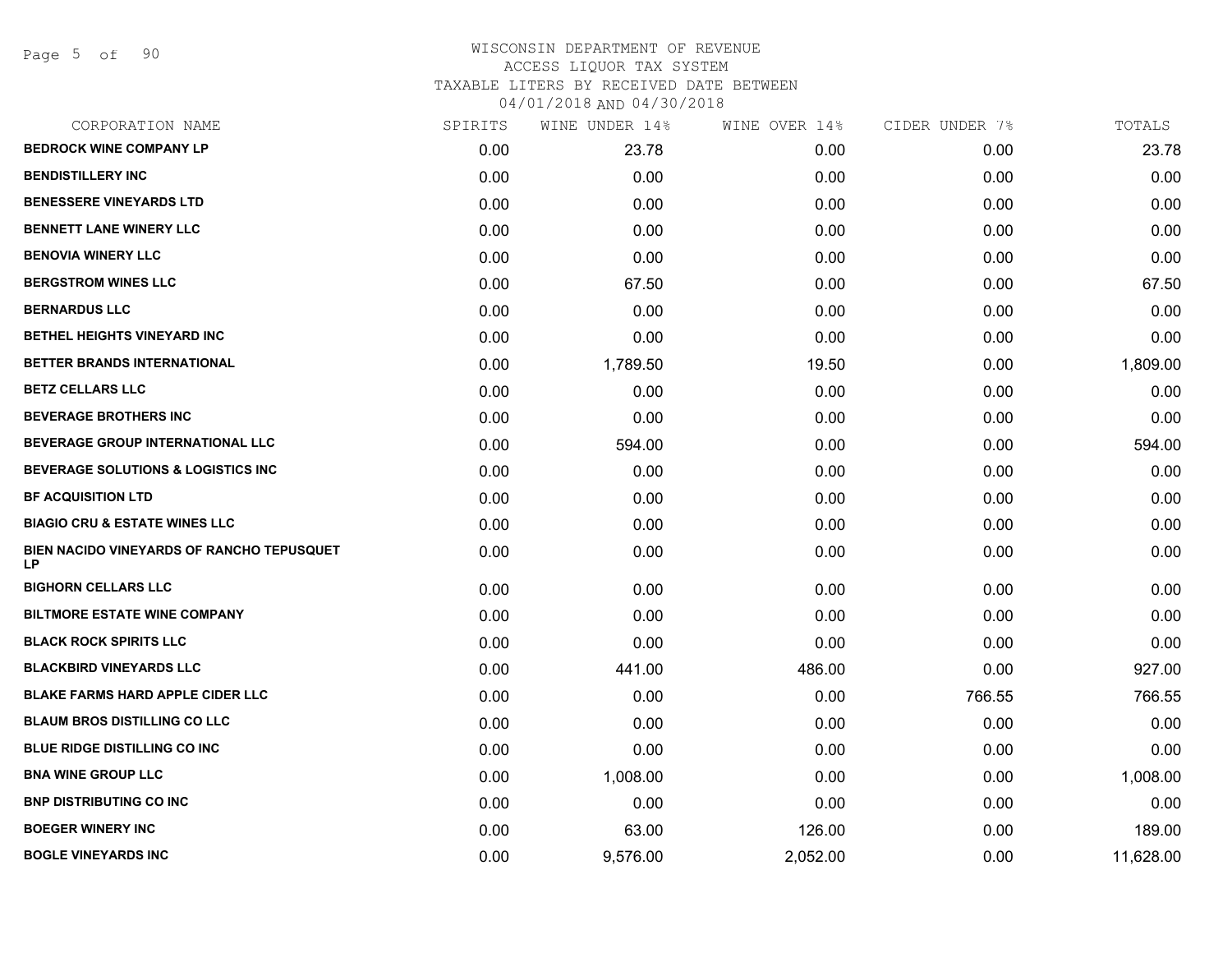Page 6 of 90

# WISCONSIN DEPARTMENT OF REVENUE ACCESS LIQUOR TAX SYSTEM TAXABLE LITERS BY RECEIVED DATE BETWEEN

| CORPORATION NAME                        | SPIRITS    | WINE UNDER 14% | WINE OVER 14% | CIDER UNDER 7% | TOTALS     |
|-----------------------------------------|------------|----------------|---------------|----------------|------------|
| <b>BONANNO VINTNERS LLC</b>             | 0.00       | 126.00         | 126.00        | 0.00           | 252.00     |
| <b>BONNY DOON WINERY INC</b>            | 0.00       | 108.00         | 0.00          | 0.00           | 108.00     |
| <b>BOSTON BEER CORPORATION</b>          | 0.00       | 0.00           | 0.00          | 165,348.68     | 165,348.68 |
| <b>BOUCHAINE VINEYARDS INC</b>          | 0.00       | 0.00           | 0.00          | 0.00           | 0.00       |
| <b>BOUNDARY BREAKS LLC</b>              | 0.00       | 0.00           | 0.00          | 0.00           | 0.00       |
| <b>BOUTINOT USA INC</b>                 | 0.00       | 2,519.99       | 0.00          | 0.00           | 2,519.99   |
| <b>BRASSFIELD ESTATE WINERY LLC</b>     | 0.00       | 0.00           | 432.00        | 0.00           | 432.00     |
| <b>BRAZOS WINE IMPORTS LLC</b>          | 0.00       | 504.00         | 0.00          | 0.00           | 504.00     |
| <b>BRICKELL WINES LLC</b>               | 0.00       | 0.00           | 0.00          | 0.00           | 0.00       |
| <b>BRIDGEVIEW VINEYARDS INC</b>         | 0.00       | 252.00         | 0.00          | 0.00           | 252.00     |
| <b>BRIGHT CELLARS INC</b>               | 0.00       | 0.00           | 0.00          | 0.00           | 0.00       |
| <b>BROADBENT SELECTIONS INC</b>         | 0.00       | 3,465.00       | 468.00        | 0.00           | 3,933.00   |
| <b>BRONCO WINE COMPANY</b>              | 0.00       | 98,129.48      | 1,390.50      | 0.00           | 99,519.98  |
| BROTHERS INTERNATIONAL FOOD CORPORATION | 0.00       | 0.00           | 0.00          | 0.00           | 0.00       |
| <b>BROVO SPIRITS LLC</b>                | 0.00       | 0.00           | 0.00          | 0.00           | 0.00       |
| <b>BROWN-FORMAN CORPORATION</b>         | 263,946.75 | 18,824.38      | 1,584.00      | 0.00           | 284,355.13 |
| <b>BRUTOCAO CELLARS LP</b>              | 0.00       | 0.00           | 0.00          | 0.00           | 0.00       |
| BRYN MAWR VINEYARDS INC                 | 0.00       | 0.00           | 0.00          | 0.00           | 0.00       |
| <b>BUEHLER VINEYARDS INC</b>            | 0.00       | 0.00           | 0.00          | 0.00           | 0.00       |
| <b>BULGARIAN MASTER VINTNERS LLC</b>    | 0.00       | 0.00           | 0.00          | 0.00           | 0.00       |
| <b>BULLY HILL VINEYARDS INC</b>         | 0.00       | 0.00           | 0.00          | 0.00           | 0.00       |
| <b>BUONA VITA LLC</b>                   | 0.00       | 0.00           | 0.00          | 0.00           | 0.00       |
| <b>BUONCRISTIANI WINE CO LLC</b>        | 0.00       | 0.00           | 0.00          | 0.00           | 0.00       |
| <b>BURGESS CELLARS INC</b>              | 0.00       | 0.00           | 0.00          | 0.00           | 0.00       |
| <b>BUZZBALLZ LLC</b>                    | 0.00       | 0.00           | 0.00          | 0.00           | 0.00       |
| <b>BUZZBOX BEVERAGES INC</b>            | 0.00       | 0.00           | 0.00          | 0.00           | 0.00       |
| <b>BYMOFO LLC</b>                       | 0.00       | 0.00           | 0.00          | 0.00           | 0.00       |
| <b>C &amp; C WINE SERVICES INC</b>      | 0.00       | 0.00           | 0.00          | 0.00           | 0.00       |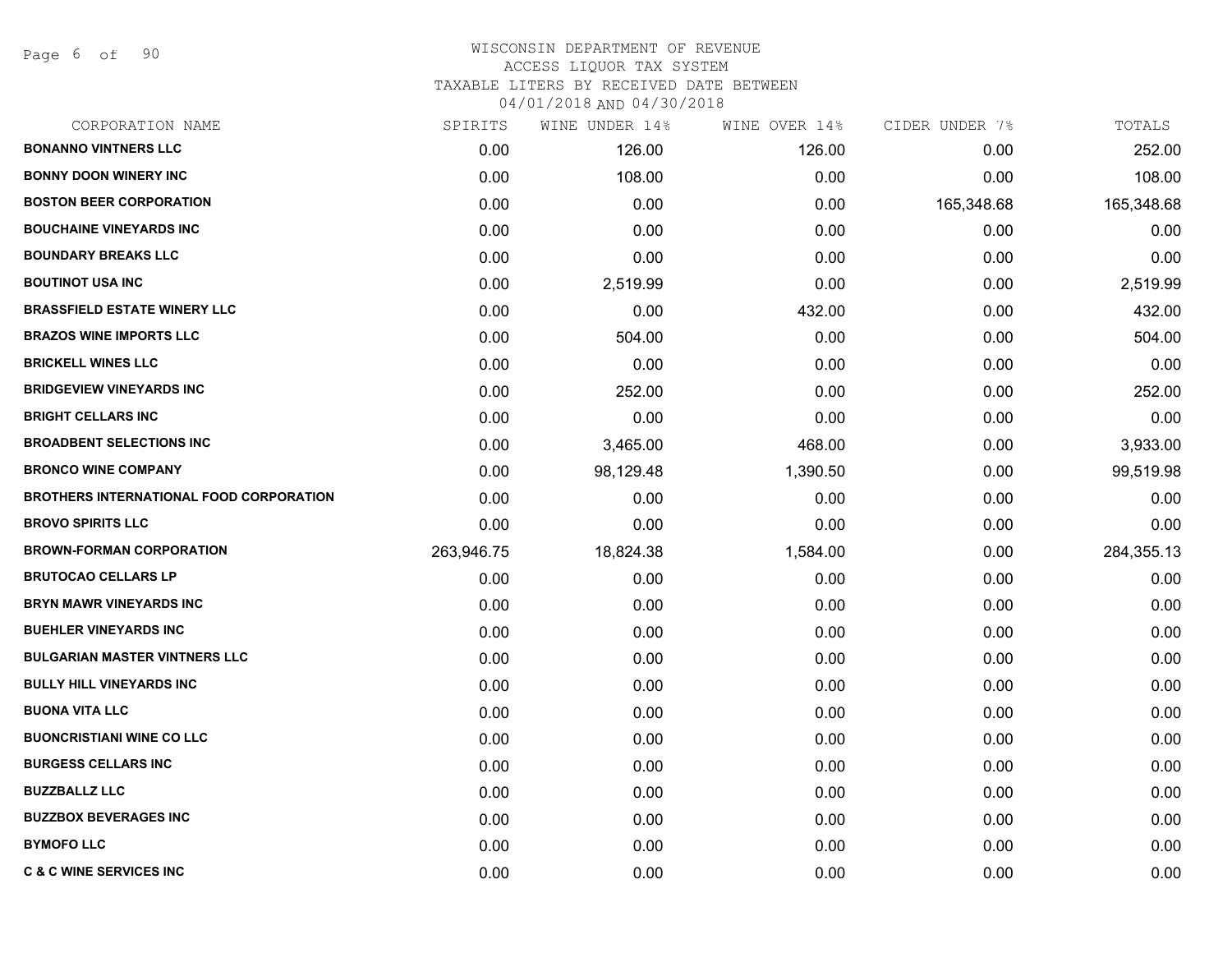Page 7 of 90

# WISCONSIN DEPARTMENT OF REVENUE ACCESS LIQUOR TAX SYSTEM

TAXABLE LITERS BY RECEIVED DATE BETWEEN

| CORPORATION NAME                       | SPIRITS   | WINE UNDER 14% | WINE OVER 14% | CIDER UNDER 7% | TOTALS    |
|----------------------------------------|-----------|----------------|---------------|----------------|-----------|
| <b>C MONDAVI &amp; SONS</b>            | 0.00      | 17,064.00      | 27.00         | 0.00           | 17,091.00 |
| <b>CABERNET CORP</b>                   | 0.00      | 495.00         | 22.50         | 0.00           | 517.50    |
| <b>CAFFO BEVERAGES INC</b>             | 18.00     | 0.00           | 0.00          | 0.00           | 18.00     |
| <b>CAIN CELLARS INC</b>                | 0.00      | 0.00           | 0.00          | 0.00           | 0.00      |
| <b>CAL VIN ENTERPRISES CORPORATION</b> | 0.00      | 0.00           | 0.00          | 0.00           | 0.00      |
| <b>CALCAREOUS VINEYARD LLC</b>         | 0.00      | 0.00           | 0.00          | 0.00           | 0.00      |
| <b>CALERA WINE COMPANY LP</b>          | 0.00      | 0.00           | 0.00          | 0.00           | 0.00      |
| <b>CALIFORNIA CIDER COMPANY</b>        | 0.00      | 0.00           | 0.00          | 11,537.90      | 11,537.90 |
| <b>CALIFORNIA NATURAL PRODUCTS INC</b> | 0.00      | 300.00         | 0.00          | 0.00           | 300.00    |
| <b>CALIFORNIA VINEYARDS INC</b>        | 0.00      | 0.00           | 0.00          | 0.00           | 0.00      |
| <b>CALLUNA VINEYARDS LLC</b>           | 0.00      | 0.00           | 0.00          | 0.00           | 0.00      |
| <b>CAMARDA CORP</b>                    | 0.00      | 0.00           | 0.00          | 0.00           | 0.00      |
| <b>CAMPARI AMERICA LLC</b>             | 65,495.70 | 0.00           | 0.00          | 0.00           | 65,495.70 |
| <b>CANNON RIVER WINERY LLC</b>         | 0.00      | 0.00           | 0.00          | 0.00           | 0.00      |
| <b>CAPE CLASSICS INC</b>               | 0.00      | 540.00         | 0.00          | 0.00           | 540.00    |
| <b>CARDINAL WINE GROUP LLC</b>         | 0.00      | 0.00           | 0.00          | 0.00           | 0.00      |
| <b>CARDWELL HILL CELLARS LLC</b>       | 0.00      | 0.00           | 0.00          | 0.00           | 0.00      |
| <b>CARIBBEAN DISTILLERS LLC</b>        | 0.00      | 0.00           | 0.00          | 0.00           | 0.00      |
| <b>CARL JEPPSON COMPANY</b>            | 0.00      | 0.00           | 0.00          | 0.00           | 0.00      |
| <b>CARL THOMA</b>                      | 0.00      | 252.00         | 0.00          | 0.00           | 252.00    |
| <b>CARLOS HUBNER-ARTETA</b>            | 0.00      | 0.00           | 0.00          | 0.00           | 0.00      |
| <b>CARLSON VINEYARDS INC</b>           | 0.00      | 0.00           | 0.00          | 0.00           | 0.00      |
| <b>CAROLE MINOGUE</b>                  | 0.00      | 0.00           | 0.00          | 0.00           | 0.00      |
| <b>CAROLINA DISTRIBUTION LLC</b>       | 0.00      | 0.00           | 0.00          | 0.00           | 0.00      |
| <b>CARRIAGE HOUSE IMPORTS, LTD.</b>    | 180.00    | 0.00           | 0.00          | 0.00           | 180.00    |
| <b>CASTLE BRANDS USA CORP</b>          | 4,626.00  | 0.00           | 0.00          | 0.00           | 4,626.00  |
| <b>CASTORO CELLARS</b>                 | 0.00      | 270.00         | 0.00          | 0.00           | 270.00    |
| <b>CAYMUS VINEYARDS INC</b>            | 0.00      | 0.00           | 0.00          | 0.00           | 0.00      |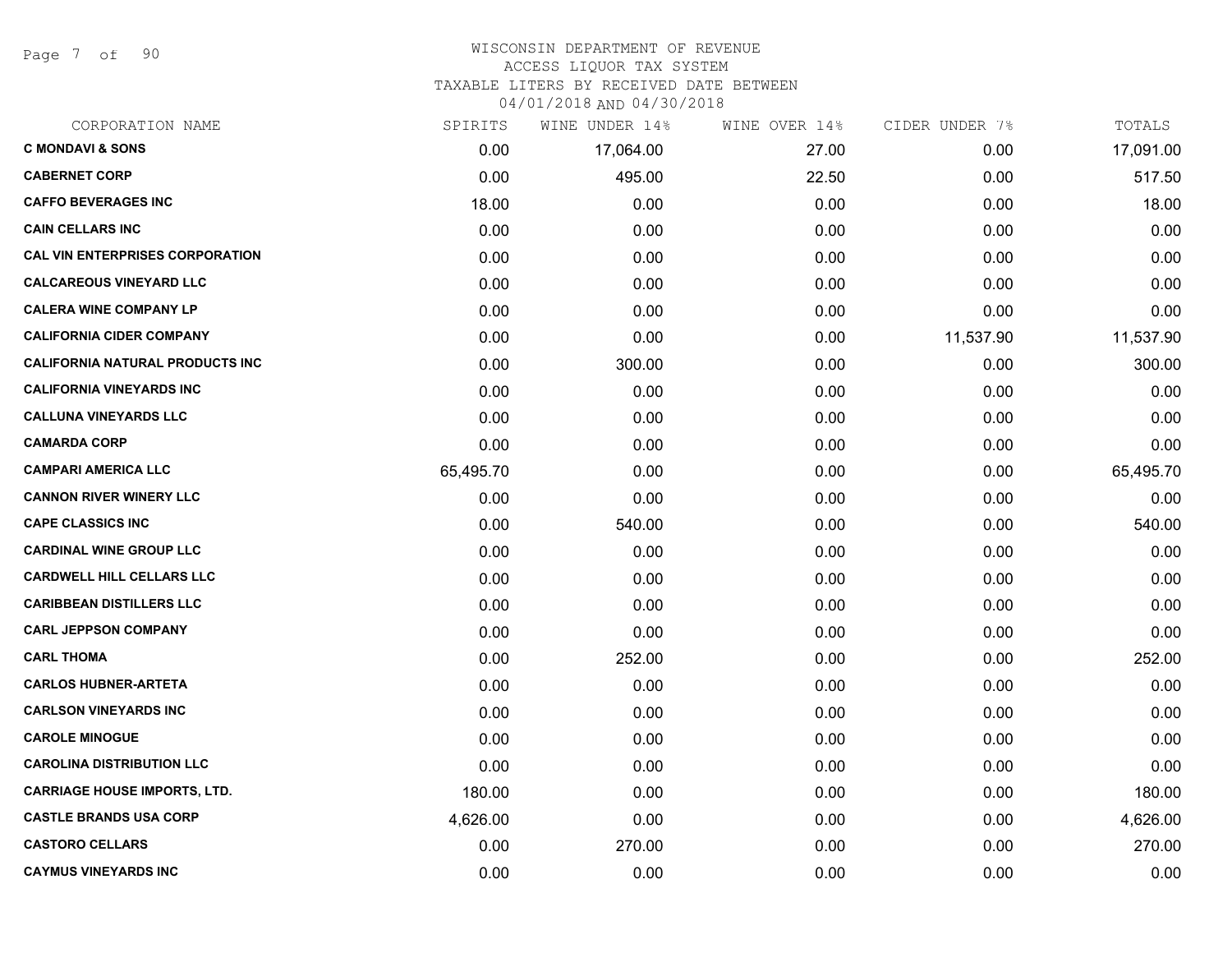| CORPORATION NAME                            | SPIRITS   | WINE UNDER 14% | WINE OVER 14% | CIDER UNDER 7% | TOTALS    |
|---------------------------------------------|-----------|----------------|---------------|----------------|-----------|
| <b>CEDAR KNOLL VINEYARDS INC</b>            | 0.00      | 0.00           | 0.00          | 0.00           | 0.00      |
| <b>CELEBRATION DISTILLATION CORPORATION</b> | 0.00      | 0.00           | 0.00          | 0.00           | 0.00      |
| <b>CELLAR D LLC</b>                         | 0.00      | 0.00           | 0.00          | 0.00           | 0.00      |
| <b>CELLARS INTERNATIONAL INC</b>            | 0.00      | 0.00           | 0.00          | 0.00           | 0.00      |
| <b>CELLIER WINES DISTRIBUTING INC</b>       | 0.00      | 0.00           | 0.00          | 0.00           | 0.00      |
| <b>CENTER VALLEY ORCHARDS LLC</b>           | 0.00      | 0.00           | 0.00          | 0.00           | 0.00      |
| <b>CHAISE VENTURES INC</b>                  | 0.00      | 0.00           | 0.00          | 0.00           | 0.00      |
| <b>CHANNING DAUGHTERS WINERY LLC</b>        | 0.00      | 0.00           | 0.00          | 0.00           | 0.00      |
| <b>CHAPPELLET WINERY INC</b>                | 0.00      | 0.00           | 504.00        | 0.00           | 504.00    |
| <b>CHARBAUT AMERICA INC</b>                 | 0.00      | 0.00           | 0.00          | 0.00           | 0.00      |
| <b>CHARLES &amp; MARTHA BARRA</b>           | 0.00      | 72.00          | 117.00        | 0.00           | 189.00    |
| <b>CHARLES JACQUIN ET CIE INC</b>           | 19,509.81 | 0.00           | 332.91        | 0.00           | 19,842.72 |
| <b>CHARLES NEAL SELECTIONS INC</b>          | 0.00      | 126.00         | 0.00          | 0.00           | 126.00    |
| <b>CHARLES REININGER LLC</b>                | 0.00      | 0.00           | 0.00          | 0.00           | 0.00      |
| <b>CHATEAU BARNABY LLC</b>                  | 0.00      | 0.00           | 0.00          | 0.00           | 0.00      |
| <b>CHATEAU DIANA LLC</b>                    | 0.00      | 715.23         | 72.00         | 0.00           | 787.23    |
| <b>CHATHAM IMPORTS INC</b>                  | 765.00    | 0.00           | 0.00          | 0.00           | 765.00    |
| <b>CHEHALEM INC</b>                         | 0.00      | 0.00           | 0.00          | 0.00           | 0.00      |
| <b>CHICAGO DISTILLING COMPANY LLC</b>       | 0.00      | 0.00           | 0.00          | 0.00           | 0.00      |
| <b>CHITOWN SPIRITS COMPANY</b>              | 0.00      | 0.00           | 0.00          | 0.00           | 0.00      |
| <b>CHOYA UMESHU USA INC</b>                 | 0.00      | 63.00          | 126.00        | 0.00           | 189.00    |
| <b>CHRISTIAN P SCHAEFER</b>                 | 0.00      | 693.00         | 0.00          | 1,396.82       | 2,089.82  |
| <b>CHRISTOPHER DRAKE WHITCRAFT</b>          | 0.00      | 0.00           | 0.00          | 0.00           | 0.00      |
| <b>CHRISTOPHER F PITTENGER</b>              | 0.00      | 0.00           | 0.00          | 0.00           | 0.00      |
| <b>CHRISTOPHER FIGGINS</b>                  | 0.00      | 0.00           | 0.00          | 0.00           | 0.00      |
| <b>CHRISTOPHER J FLOOD</b>                  | 0.00      | 0.00           | 0.00          | 0.00           | 0.00      |
| <b>CHRISTOPHER MICHAEL WINES LLC</b>        | 0.00      | 738.00         | 0.00          | 0.00           | 738.00    |
| CIV (USA) INC                               | 0.00      | 0.00           | 0.00          | 0.00           | 0.00      |
|                                             |           |                |               |                |           |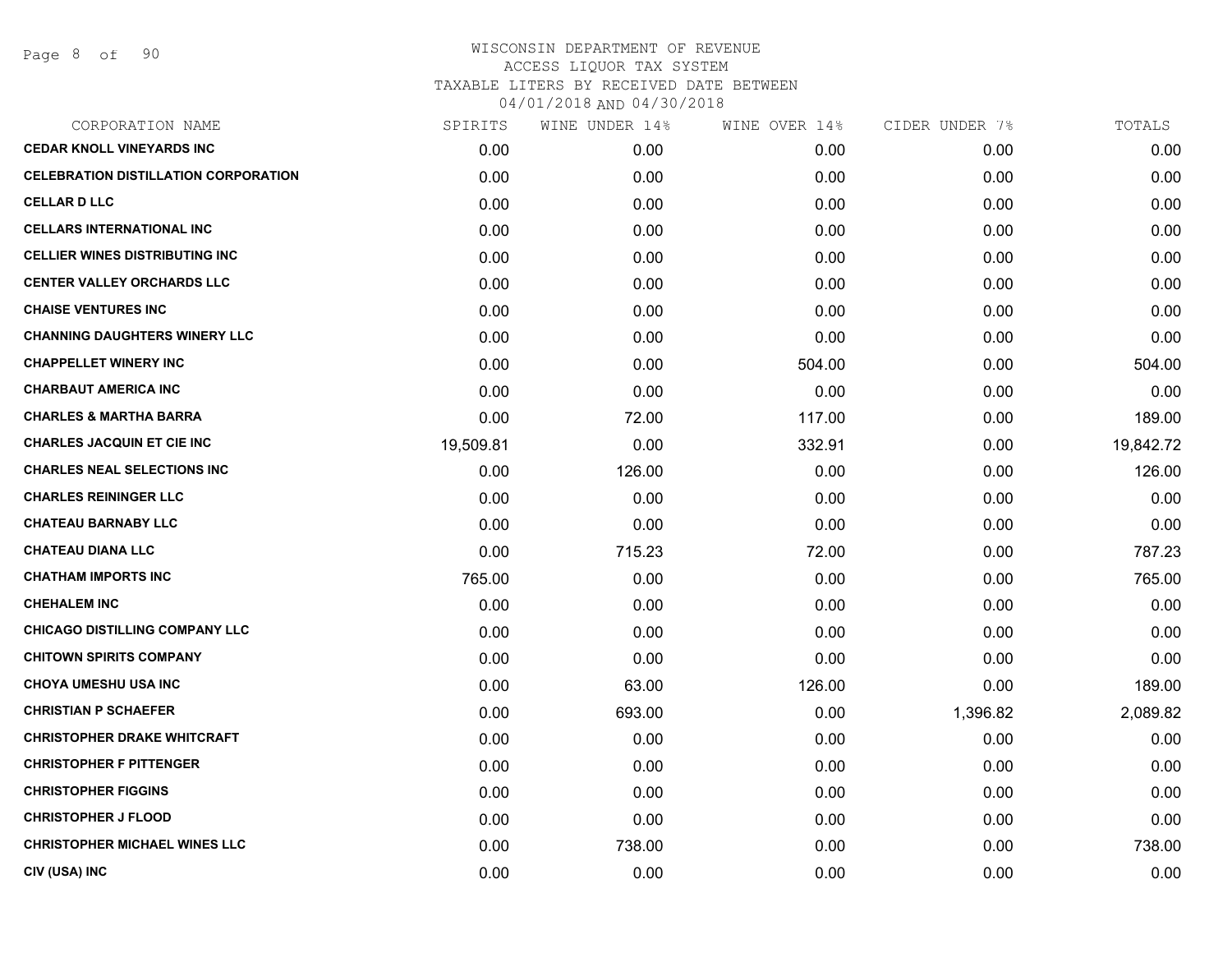Page 9 of 90

| CORPORATION NAME                             | SPIRITS   | WINE UNDER 14% | WINE OVER 14% | CIDER UNDER 7% | TOTALS     |
|----------------------------------------------|-----------|----------------|---------------|----------------|------------|
| <b>CLAAR CELLARS LLC</b>                     | 0.00      | 0.00           | 0.00          | 0.00           | 0.00       |
| <b>CLASSIC WINES INC</b>                     | 0.00      | 0.00           | 0.00          | 0.00           | 0.00       |
| <b>CLENDENENLINDQUIST VINTNERS</b>           | 0.00      | 0.00           | 0.00          | 0.00           | 0.00       |
| <b>CLINE CELLARS INC</b>                     | 0.00      | 7,119.00       | 1,134.00      | 0.00           | 8,253.00   |
| <b>CLINE SISTERS IMPORTS LLC</b>             | 0.00      | 126.00         | 0.00          | 0.00           | 126.00     |
| <b>CLINT PROPERTIES INC</b>                  | 0.00      | 0.00           | 0.00          | 0.00           | 0.00       |
| <b>CLOS LACHANCE WINES LLC</b>               | 0.00      | 0.00           | 0.00          | 0.00           | 0.00       |
| <b>COCKERELL WINE CONSULTING LLC</b>         | 0.00      | 0.00           | 0.00          | 0.00           | 0.00       |
| <b>CODY T WRIGHT</b>                         | 0.00      | 0.00           | 0.00          | 0.00           | 0.00       |
| <b>COHO WINES LLC</b>                        | 0.00      | 0.00           | 0.00          | 0.00           | 0.00       |
| <b>CONSTELLATION BRANDS INC</b>              | 58,860.30 | 262,863.63     | 11,667.00     | 0.00           | 333,390.93 |
| <b>COOL HAND VINEYARDS LLC</b>               | 0.00      | 0.00           | 306.00        | 0.00           | 306.00     |
| <b>COPA FINA WINE IMPORTS LLC</b>            | 0.00      | 495.00         | 9.00          | 0.00           | 504.00     |
| <b>COPPER &amp; KINGS AMERICAN BRANDY CO</b> | 400.50    | 0.00           | 0.00          | 0.00           | 400.50     |
| <b>COPPER CANE LLC</b>                       | 0.00      | 1,521.00       | 2,137.50      | 0.00           | 3,658.50   |
| <b>CORA IMPORTS LTD</b>                      | 0.00      | 0.00           | 0.00          | 0.00           | 0.00       |
| <b>CORDELINA WINE COMPANY LLC</b>            | 0.00      | 0.00           | 0.00          | 0.00           | 0.00       |
| <b>CORK ALLIANCE INC</b>                     | 0.00      | 675.00         | 0.00          | 0.00           | 675.00     |
| <b>CORNERSTONE CELLARS LLC</b>               | 0.00      | 0.00           | 0.00          | 0.00           | 0.00       |
| <b>CORNERSTONE U.S. WINE IMPORTS INC</b>     | 0.00      | 0.00           | 0.00          | 0.00           | 0.00       |
| <b>COUP DE FOUDRE LLC</b>                    | 0.00      | 0.00           | 0.00          | 0.00           | 0.00       |
| <b>COURAGEOUS INC</b>                        | 0.00      | 0.00           | 0.00          | 0.00           | 0.00       |
| <b>CRACOVIA BRANDS INC</b>                   | 49.50     | 72.00          | 4.50          | 0.00           | 126.00     |
| <b>CRAFTED ARTISAN MEADERY LLC</b>           | 0.00      | 0.00           | 0.00          | 0.00           | 0.00       |
| <b>CRAIG S HANDLY</b>                        | 0.00      | 0.00           | 0.00          | 0.00           | 0.00       |
| <b>CREATIVE WINE CONCEPTS INC</b>            | 0.00      | 0.00           | 0.00          | 0.00           | 0.00       |
| <b>CREW WINE COMPANY LLC</b>                 | 0.00      | 810.00         | 126.00        | 0.00           | 936.00     |
| <b>CRIBARI VINEYARDS INC</b>                 | 0.00      | 0.00           | 0.00          | 0.00           | 0.00       |
|                                              |           |                |               |                |            |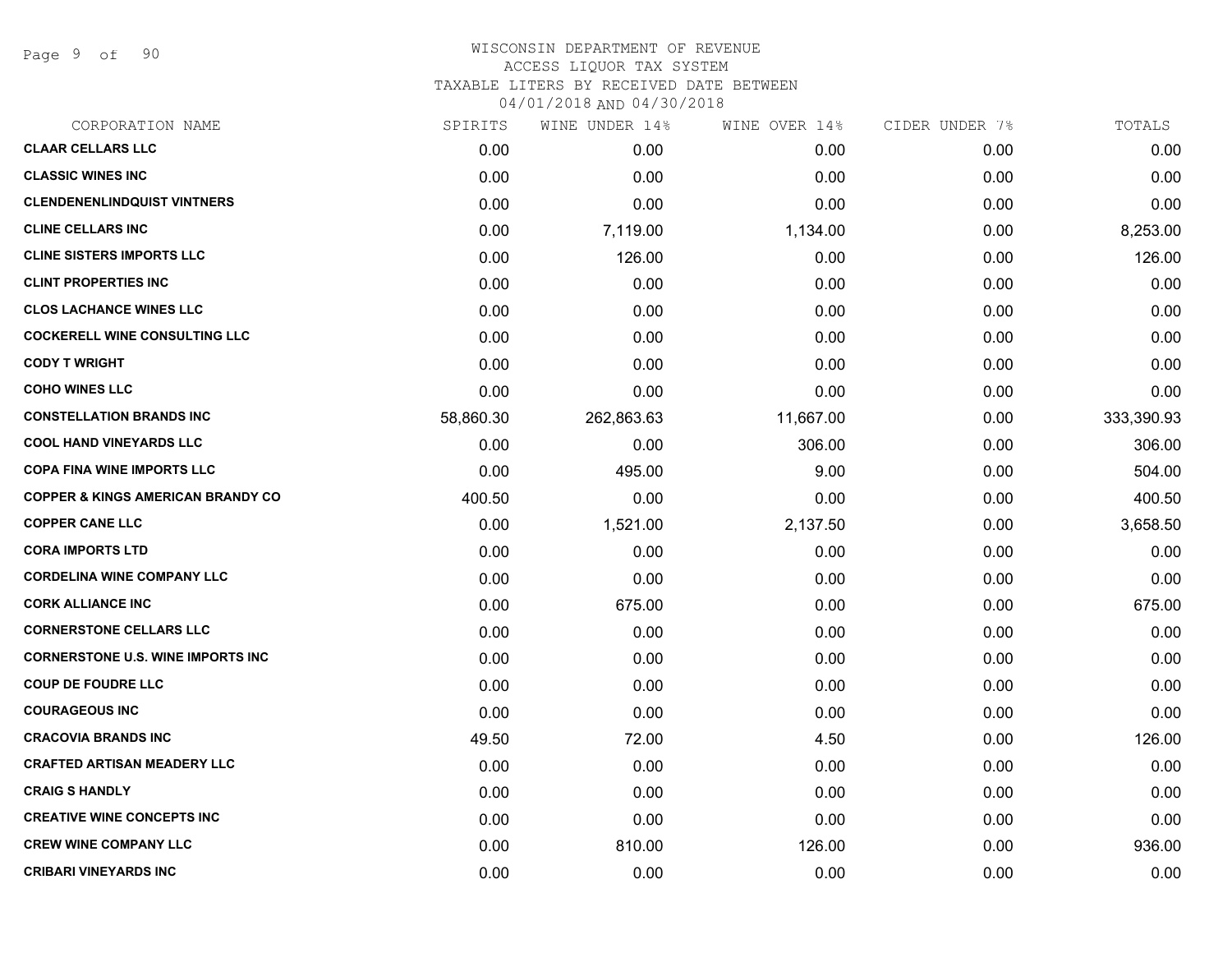Page 10 of 90

| SPIRITS  | WINE UNDER 14% | WINE OVER 14% | CIDER UNDER 7% | TOTALS    |
|----------|----------------|---------------|----------------|-----------|
| 0.00     | 0.00           | 0.00          | 0.00           | 0.00      |
| 0.00     | 0.00           | 0.00          | 0.00           | 0.00      |
| 0.00     | 292.50         | 0.00          | 0.00           | 292.50    |
| 0.00     | 0.00           | 0.00          | 0.00           | 0.00      |
| 0.00     | 0.00           | 0.00          | 0.00           | 0.00      |
| 0.00     | 1,543.50       | 378.00        | 0.00           | 1,921.50  |
| 0.00     | 693.00         | 0.00          | 0.00           | 693.00    |
| 0.00     | 0.00           | 0.00          | 0.00           | 0.00      |
| 0.00     | 0.00           | 0.00          | 0.00           | 0.00      |
| 0.00     | 126.00         | 252.00        | 0.00           | 378.00    |
| 0.00     | 0.00           | 0.00          | 0.00           | 0.00      |
| 0.00     | 0.00           | 0.00          | 0.00           | 0.00      |
| 0.00     | 0.00           | 0.00          | 0.00           | 0.00      |
| 0.00     | 0.00           | 0.00          | 0.00           | 0.00      |
| 0.00     | 0.00           | 0.00          | 0.00           | 0.00      |
| 0.00     | 0.00           | 0.00          | 0.00           | 0.00      |
| 0.00     | 0.00           | 0.00          | 0.00           | 0.00      |
| 16.66    | 0.00           | 0.00          | 0.00           | 16.66     |
| 0.00     | 1,008.00       | 1,021.50      | 0.00           | 2,029.50  |
| 0.00     | 0.00           | 0.00          | 0.00           | 0.00      |
| 0.00     | 0.00           | 31.50         | 0.00           | 31.50     |
| 0.00     | 0.00           | 0.00          | 0.00           | 0.00      |
| 0.00     | 0.00           | 0.00          | 0.00           | 0.00      |
| 0.00     | 0.00           | 0.00          | 0.00           | 0.00      |
| 2,486.58 | 39,921.12      | 7,652.50      | 0.00           | 50,060.20 |
| 0.00     | 0.00           | 504.00        | 0.00           | 504.00    |
| 0.00     | 0.00           | 0.00          | 0.00           | 0.00      |
| 103.50   | 111.24         | 265.68        | 0.00           | 480.42    |
|          |                |               |                |           |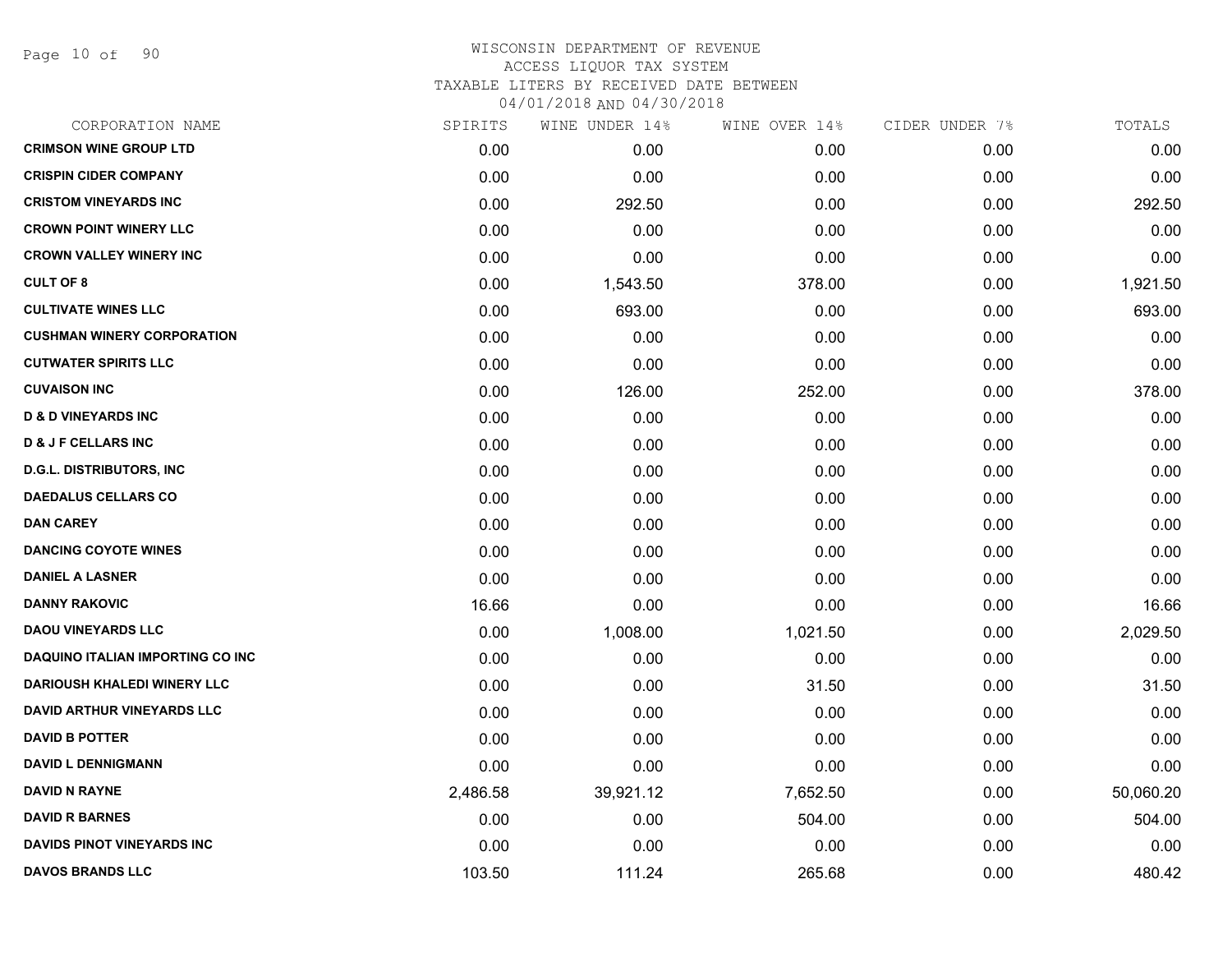| CORPORATION NAME                                              | SPIRITS  | WINE UNDER 14% | WINE OVER 14% | CIDER UNDER 7% | TOTALS     |
|---------------------------------------------------------------|----------|----------------|---------------|----------------|------------|
| DAYLIGHT WINE COMPANY LLC                                     | 0.00     | 0.00           | 0.00          | 0.00           | 0.00       |
| DE MAISON SELECTIONS INC                                      | 180.00   | 1,798.00       | 40.00         | 126.00         | 2,144.00   |
| <b>DEANNA BASTIANICH</b>                                      | 0.00     | 504.00         | 0.00          | 0.00           | 504.00     |
| <b>DEL RIO VINEYARDS LLC</b>                                  | 0.00     | 0.00           | 0.00          | 0.00           | 0.00       |
| <b>DELEGAT USA INC</b>                                        | 0.00     | 13,113.00      | 0.00          | 0.00           | 13,113.00  |
| <b>DELIA E RODRIGUEZ</b>                                      | 0.00     | 0.00           | 0.00          | 0.00           | 0.00       |
| <b>DELICATO VINEYARDS INC</b>                                 | 0.00     | 93,534.00      | 9,927.00      | 0.00           | 103,461.00 |
| <b>DELILLE CELLARS LLC</b>                                    | 0.00     | 0.00           | 0.00          | 0.00           | 0.00       |
| <b>DEMERARA DISTILLERS (USA) INC</b>                          | 0.00     | 0.00           | 0.00          | 0.00           | 0.00       |
| <b>DEMON SPIRITS LLC</b>                                      | 585.00   | 0.00           | 0.00          | 0.00           | 585.00     |
| <b>DEROSE WINERY INC</b>                                      | 0.00     | 0.00           | 225.00        | 0.00           | 225.00     |
| DIAGEO AMERICAS, INC.                                         | 0.00     | 0.00           | 0.00          | 0.00           | 0.00       |
| <b>DIAMOND IMPORTERS INC</b>                                  | 0.00     | 423.00         | 0.00          | 0.00           | 423.00     |
| <b>DIRTY IMPORTS LLC</b>                                      | 0.00     | 0.00           | 0.00          | 0.00           | 0.00       |
| <b>DISARONNO INTERNATIONAL LLC</b>                            | 2,731.50 | 189.00         | 0.00          | 0.00           | 2,920.50   |
| DISTILLERY NO. 209 LTD NAPA CALIFORNIA                        | 0.00     | 0.00           | 0.00          | 0.00           | 0.00       |
| <b>DIVOT ENTERPRISES LLC</b>                                  | 0.00     | 0.00           | 0.00          | 0.00           | 0.00       |
| <b>DOMAINE DE LA TERRE ROUGE LTD</b>                          | 0.00     | 0.00           | 0.00          | 0.00           | 0.00       |
| <b>DOMAINE DE MARIA SOTER LLC</b>                             | 0.00     | 0.00           | 0.00          | 0.00           | 0.00       |
| <b>DOMAINE MB LLC</b>                                         | 0.00     | 0.00           | 0.00          | 0.00           | 0.00       |
| <b>DOMAINE SELECT WINE &amp; SPIRITS LLC</b>                  | 9.00     | 1,611.00       | 148.50        | 0.00           | 1,768.50   |
| <b>DOMAINE SERENE VINEYARDS &amp; WINERY INC</b>              | 0.00     | 0.00           | 0.00          | 0.00           | 0.00       |
| <b>DOMAINE ST GEORGE</b>                                      | 0.00     | 360.00         | 0.00          | 0.00           | 360.00     |
| DON SEBASTIANI & SONS INTERNATIONAL WINE<br><b>NEGOCIANTS</b> | 0.00     | 16,584.00      | 126.00        | 0.00           | 16,710.00  |
| <b>DOUBLE DIAMOND DISTILLERY LLC</b>                          | 0.00     | 0.00           | 0.00          | 0.00           | 0.00       |
| <b>DOUBLE DOWN SPIRITS LLC</b>                                | 126.00   | 0.00           | 0.00          | 0.00           | 126.00     |
| <b>DOYNA LTD</b>                                              | 0.00     | 0.00           | 0.00          | 0.00           | 0.00       |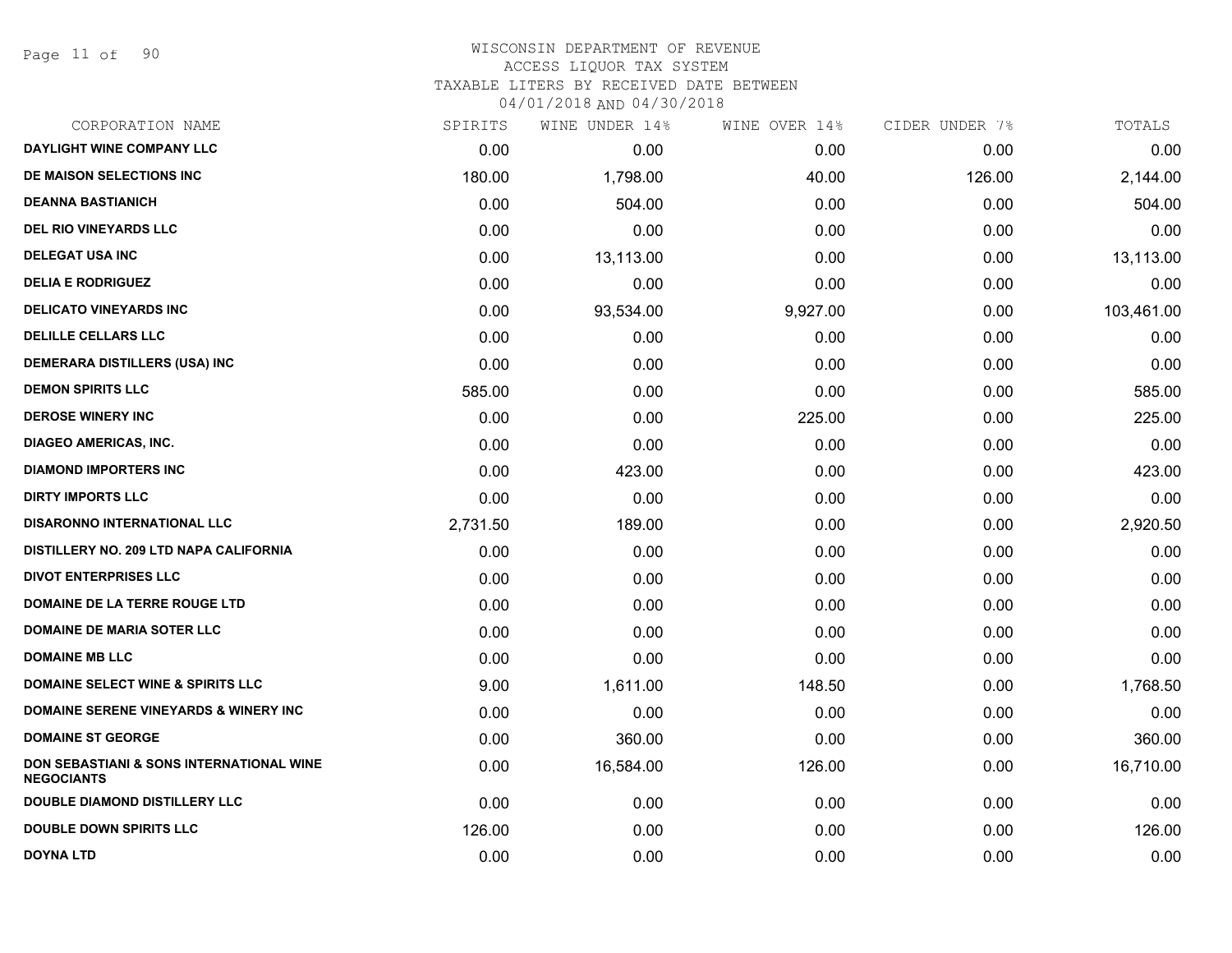Page 12 of 90

## WISCONSIN DEPARTMENT OF REVENUE ACCESS LIQUOR TAX SYSTEM

TAXABLE LITERS BY RECEIVED DATE BETWEEN

| CORPORATION NAME                        | SPIRITS    | WINE UNDER 14% | WINE OVER 14% | CIDER UNDER 7% | TOTALS       |
|-----------------------------------------|------------|----------------|---------------|----------------|--------------|
| DREYER WINE LLC                         | 0.00       | 0.00           | 0.00          | 0.00           | 0.00         |
| <b>DREYFUS ASHBY INC</b>                | 0.00       | 3,438.00       | 454.50        | 0.00           | 3,892.50     |
| <b>DRG IMPORTS LLC</b>                  | 0.00       | 0.00           | 0.00          | 0.00           | 0.00         |
| <b>DRINKS AMERICAS INC</b>              | 0.00       | 0.00           | 0.00          | 0.00           | 0.00         |
| DRY CREEK VINEYARD INC                  | 0.00       | 1,552.50       | 954.15        | 0.00           | 2,506.65     |
| <b>DUCKHORN WINE COMPANY</b>            | 0.00       | 8,802.00       | 1,692.00      | 0.00           | 10,494.00    |
| DUGGANS DISTILLERS PRODUCTS CORPORATION | 360.00     | 0.00           | 0.00          | 0.00           | 360.00       |
| <b>DUMOL WINERY LLC</b>                 | 0.00       | 0.00           | 0.00          | 0.00           | 0.00         |
| <b>DUNHAM CELLARS LLC</b>               | 0.00       | 171.00         | 0.00          | 0.00           | 171.00       |
| <b>DUNN VINEYARDS LLC</b>               | 0.00       | 0.00           | 0.00          | 0.00           | 0.00         |
| <b>DV SPIRITS LLC</b>                   | 4,830.00   | 0.00           | 0.00          | 0.00           | 4,830.00     |
| E & J GALLO WINERY                      | 160,308.30 | 956,799.20     | 22,332.00     | 0.00           | 1,139,439.50 |
| <b>EAGLE EYE IMPORTS LLC</b>            | 0.00       | 261.00         | 0.00          | 0.00           | 261.00       |
| <b>EAGLES LANDING WINERY LLC</b>        | 0.00       | 265.50         | 0.00          | 0.00           | 265.50       |
| <b>EASTERN LIQUORS USA INC</b>          | 0.00       | 0.00           | 0.00          | 0.00           | 0.00         |
| <b>EBERLE WINERY LP</b>                 | 0.00       | 0.00           | 0.00          | 0.00           | 0.00         |
| <b>ECLIPSE ASSETS LLC</b>               | 0.00       | 0.00           | 0.00          | 0.00           | 0.00         |
| <b>ECOSUR GROUP LLC</b>                 | 0.00       | 0.00           | 0.00          | 0.00           | 0.00         |
| EHREN JORDAN WINE CELLARS LLC           | 0.00       | 0.00           | 0.00          | 0.00           | 0.00         |
| <b>EIGHT BOTTLES LLC</b>                | 0.00       | 0.00           | 0.00          | 0.00           | 0.00         |
| ELK COVE VINEYARDS INC                  | 0.00       | 0.00           | 0.00          | 0.00           | 0.00         |
| <b>ELV-OREGON LLC</b>                   | 0.00       | 0.00           | 0.00          | 0.00           | 0.00         |
| <b>ELYSE WINERY LLC</b>                 | 0.00       | 0.00           | 0.00          | 0.00           | 0.00         |
| <b>EMCO CHEMICAL DISTRIBUTORS, INC.</b> | 0.00       | 0.00           | 0.00          | 0.00           | 0.00         |
| <b>EMILIO GUGLIELMO WINERY INC</b>      | 0.00       | 0.00           | 0.00          | 0.00           | 0.00         |
| <b>EMPSON USA INC</b>                   | 0.00       | 10,602.00      | 22.50         | 0.00           | 10,624.50    |
| <b>ENOS VINEYARDS INC</b>               | 0.00       | 0.00           | 0.00          | 0.00           | 0.00         |
| <b>ENOTEC IMPORTS INC</b>               | 0.00       | 594.00         | 58.50         | 0.00           | 652.50       |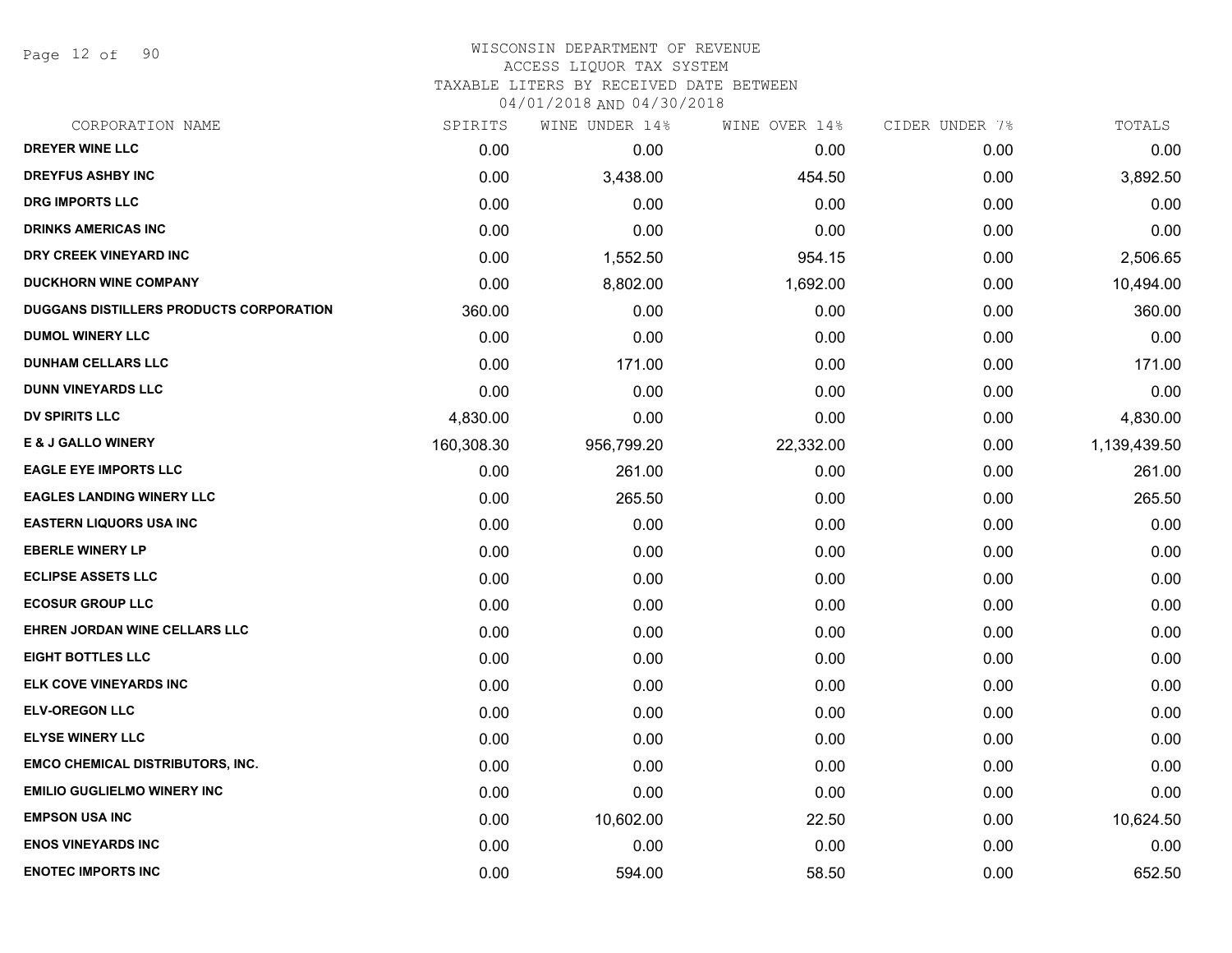Page 13 of 90

| CORPORATION NAME                                 | SPIRITS    | WINE UNDER 14% | WINE OVER 14% | CIDER UNDER 7% | TOTALS     |
|--------------------------------------------------|------------|----------------|---------------|----------------|------------|
| <b>ENOVATION BRANDS INC</b>                      | 0.00       | 324.00         | 0.00          | 0.00           | 324.00     |
| <b>ENTENTE SPIRITS LLC</b>                       | 0.00       | 0.00           | 0.00          | 0.00           | 0.00       |
| <b>EPICUREAN WINES LLC</b>                       | 0.00       | 252.00         | 0.00          | 0.00           | 252.00     |
| <b>ERIC FLANAGAN</b>                             | 0.00       | 0.00           | 0.00          | 0.00           | 0.00       |
| <b>ERIC TRUMP WINE MANUFACTURING LLC</b>         | 0.00       | 0.00           | 0.00          | 0.00           | 0.00       |
| <b>ERNST A STORM</b>                             | 0.00       | 0.00           | 0.00          | 0.00           | 0.00       |
| <b>ESSER WINES LLC</b>                           | 0.00       | 0.00           | 0.00          | 0.00           | 0.00       |
| <b>EUGENE WINE CELLARS LLC</b>                   | 0.00       | 0.00           | 0.00          | 0.00           | 0.00       |
| <b>EUROPEAN IMPORTS &amp; EXPORTS LLC</b>        | 0.00       | 0.00           | 0.00          | 0.00           | 0.00       |
| EUROPEAN WINE IMPORTS INC                        | 0.00       | 0.00           | 0.00          | 0.00           | 0.00       |
| <b>EVAKI INC</b>                                 | 0.00       | 0.00           | 0.00          | 0.00           | 0.00       |
| EVESHAM WOOD VINEYARD AND WINERY LLC             | 0.00       | 0.00           | 0.00          | 0.00           | 0.00       |
| <b>EXCELSIOR WINE COMPANY LLC</b>                | 0.00       | 0.00           | 0.00          | 0.00           | 0.00       |
| <b>EXPERIENCE WINES LLC</b>                      | 0.00       | 99.00          | 36.00         | 0.00           | 135.00     |
| <b>F KORBEL &amp; BROS INC</b>                   | 0.00       | 0.00           | 0.00          | 0.00           | 0.00       |
| F L NAVARRO LIMITED                              | 0.00       | 0.00           | 0.00          | 0.00           | 0.00       |
| <b>F&amp;F FINE WINES INTERNATIONAL INC</b>      | 0.00       | 684.00         | 0.00          | 0.00           | 684.00     |
| F.X. MAGNER SELECTIONS, INC.                     | 0.00       | 0.00           | 0.00          | 0.00           | 0.00       |
| <b>FAMILY &amp; FARMERS LLC</b>                  | 0.00       | 0.00           | 90.00         | 0.00           | 90.00      |
| <b>FANTIS IMPORTS INC</b>                        | 0.00       | 4.76           | 4.76          | 0.00           | 9.52       |
| <b>FAR NORTH SPIRITS INC</b>                     | 166.50     | 0.00           | 0.00          | 0.00           | 166.50     |
| <b>FASEL SHENSTONE LLC</b>                       | 60.00      | 0.00           | 597.00        | 0.00           | 657.00     |
| <b>FERRARI CARANO VINEYARDS &amp; WINERY LLC</b> | 0.00       | 1,134.00       | 1,449.00      | 0.00           | 2,583.00   |
| <b>FETZER VINEYARDS</b>                          | 0.00       | 16,038.36      | 1,179.00      | 0.00           | 17,217.36  |
| <b>FIDDLEHEAD CELLARS LP</b>                     | 0.00       | 0.00           | 0.00          | 0.00           | 0.00       |
| <b>FIFTH GENERATION INC</b>                      | 105,060.00 | 0.00           | 0.00          | 0.00           | 105,060.00 |
| <b>FIFTY FOURTH STREET ENTERPRISES LLC</b>       | 0.00       | 49.90          | 0.00          | 0.00           | 49.90      |
| <b>FIRE HOUSE LLC</b>                            | 0.00       | 2,070.00       | 0.00          | 0.00           | 2,070.00   |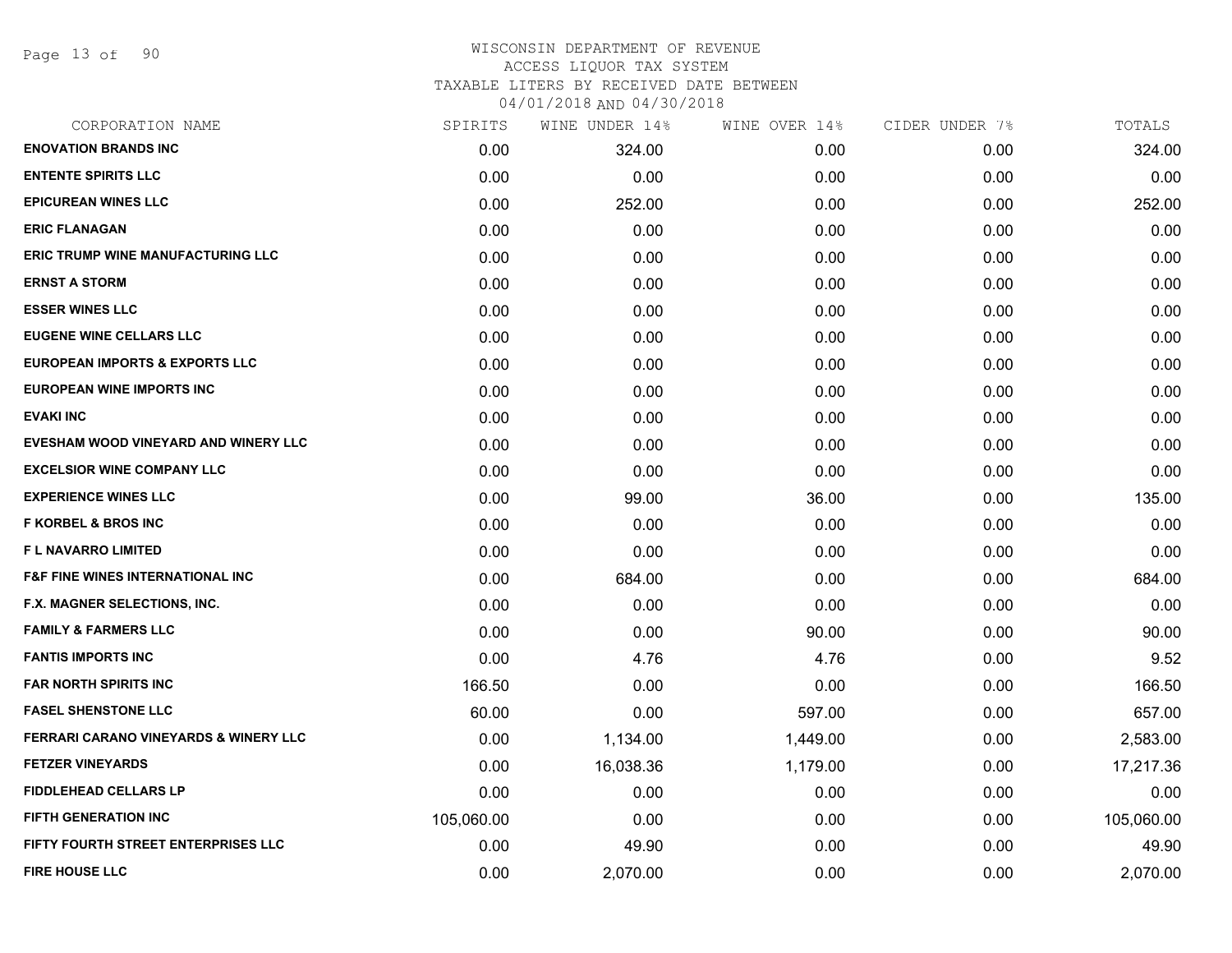|          | WINE UNDER 14% |        |               | TOTALS         |
|----------|----------------|--------|---------------|----------------|
| 0.00     | 0.00           | 0.00   | 0.00          | 0.00           |
| 0.00     | 0.00           | 0.00   | 0.00          | 0.00           |
| 0.00     | 0.00           | 0.00   | 0.00          | 0.00           |
| 0.00     | 0.00           | 0.00   | 0.00          | 0.00           |
| 0.00     | 0.00           | 189.00 | 0.00          | 189.00         |
| 0.00     | 0.00           | 0.00   | 0.00          | 0.00           |
| 0.00     | 0.00           | 135.00 | 0.00          | 135.00         |
| 0.00     | 6,480.81       | 896.56 | 0.00          | 7,377.37       |
| 0.00     | 1,035.00       | 234.00 | 0.00          | 1,269.00       |
| 0.00     | 0.00           | 72.00  | 0.00          | 72.00          |
| 0.00     | 0.00           | 0.00   | 0.00          | 0.00           |
| 0.00     | 0.00           | 0.00   | 5,756.67      | 5,756.67       |
| 6,042.00 | 0.00           | 0.00   | 0.00          | 6,042.00       |
| 0.00     | 0.00           | 0.00   | 0.00          | 0.00           |
| 0.00     | 0.00           | 0.00   | 0.00          | 0.00           |
| 0.00     | 11,699.64      | 0.00   | 0.00          | 11,699.64      |
| 0.00     | 27.00          | 792.00 | 0.00          | 819.00         |
| 8,630.25 | 0.00           | 0.00   | 0.00          | 8,630.25       |
| 0.00     | 0.00           | 0.00   | 0.00          | 0.00           |
| 0.00     | 0.00           | 0.00   | 0.00          | 0.00           |
| 0.00     | 0.00           | 0.00   | 0.00          | 0.00           |
| 0.00     | 0.00           | 0.00   | 0.00          | 0.00           |
| 0.00     | 0.00           | 0.00   | 0.00          | 0.00           |
| 0.00     | 0.00           | 0.00   | 0.00          | 0.00           |
| 0.00     | 711.00         | 0.00   | 0.00          | 711.00         |
| 0.00     | 0.00           | 0.00   | 0.00          | 0.00           |
| 0.00     | 1,012.60       | 135.01 | 0.00          | 1,147.61       |
| 0.00     | 0.00           | 0.00   | 0.00          | 0.00           |
|          | SPIRITS        |        | WINE OVER 14% | CIDER UNDER 7% |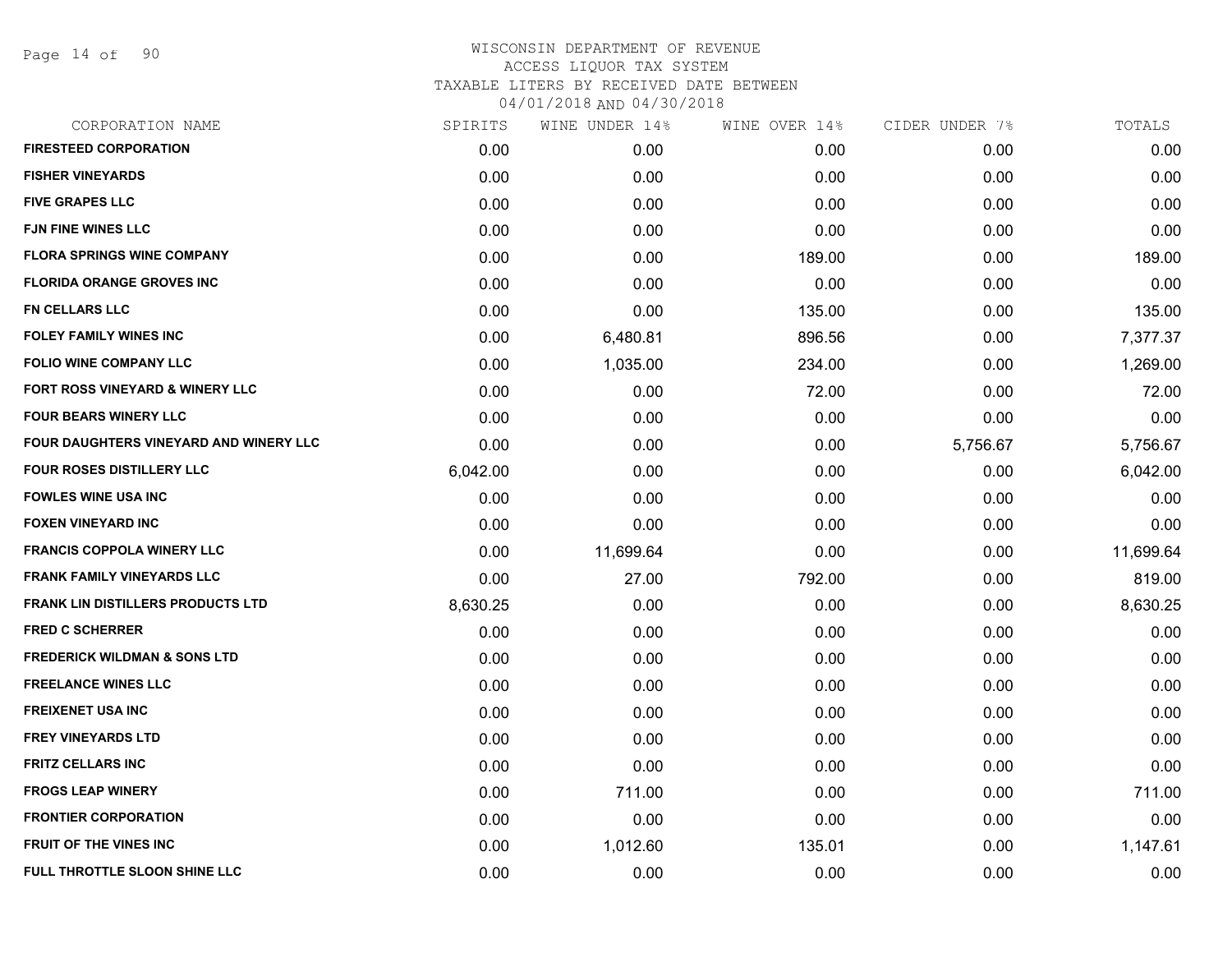| SPIRITS  | WINE UNDER 14% | WINE OVER 14% |      | TOTALS         |
|----------|----------------|---------------|------|----------------|
| 0.00     | 0.00           | 0.00          | 0.00 | 0.00           |
| 0.00     | 0.00           | 0.00          | 0.00 | 0.00           |
| 0.00     | 0.00           | 0.00          | 0.00 | 0.00           |
| 0.00     | 0.00           | 0.00          | 0.00 | 0.00           |
| 0.00     | 0.00           | 63.00         | 0.00 | 63.00          |
| 0.00     | 216.00         | 36.00         | 0.00 | 252.00         |
| 0.00     | 0.00           | 0.00          | 0.00 | 0.00           |
| 0.00     | 0.00           | 0.00          | 0.00 | 0.00           |
| 0.00     | 0.00           | 65.25         | 0.00 | 65.25          |
| 0.00     | 0.00           | 0.00          | 0.00 | 0.00           |
| 0.00     | 0.00           | 0.00          | 0.00 | 0.00           |
| 0.00     | 675.00         | 0.00          | 0.00 | 675.00         |
| 0.00     | 72.00          | 0.00          | 0.00 | 72.00          |
| 0.00     | 0.00           | 0.00          | 0.00 | 0.00           |
| 0.00     | 0.00           | 675.00        | 0.00 | 675.00         |
| 0.00     | 3.75           | 20.25         | 0.00 | 24.00          |
| 3,544.80 | 0.00           | 0.00          | 0.00 | 3,544.80       |
| 0.00     | 0.00           | 0.00          | 0.00 | 0.00           |
| 0.00     | 0.00           | 0.00          | 0.00 | 0.00           |
| 0.00     | 0.00           | 126.00        | 0.00 | 126.00         |
| 0.00     | 0.00           | 0.00          | 0.00 | 0.00           |
| 0.00     | 513.00         | 693.00        | 0.00 | 1,206.00       |
| 0.00     | 0.00           | 0.00          | 0.00 | 0.00           |
| 0.00     | 0.00           | 0.00          | 0.00 | 0.00           |
| 0.00     | 0.00           | 0.00          | 0.00 | 0.00           |
| 0.00     | 0.00           | 0.00          | 0.00 | 0.00           |
| 0.00     | 0.00           | 0.00          | 0.00 | 0.00           |
| 0.00     | 0.00           | 0.00          | 0.00 | 0.00           |
|          |                |               |      | CIDER UNDER 7% |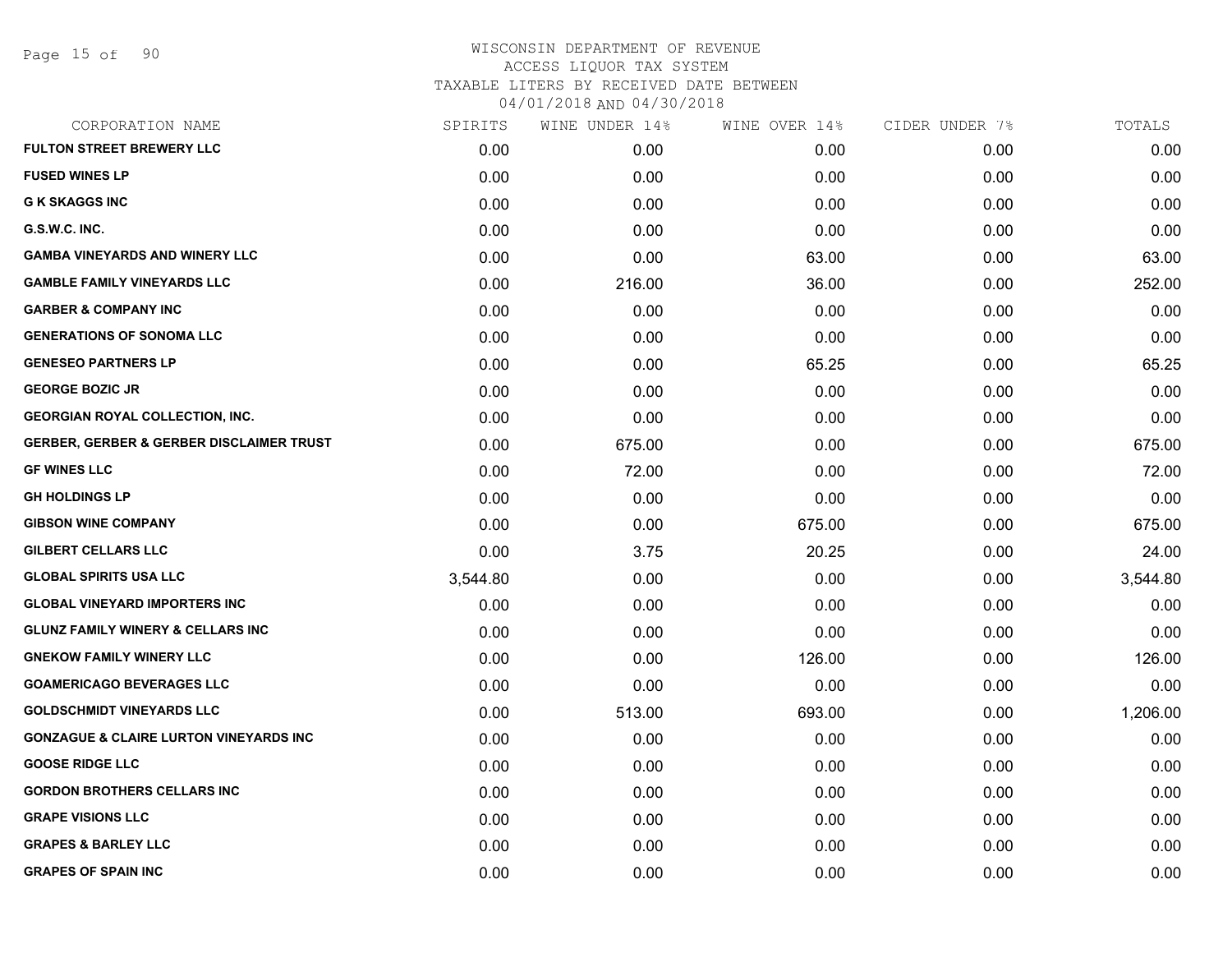| CORPORATION NAME                           | SPIRITS | WINE UNDER 14% | WINE OVER 14% | CIDER UNDER 7% | TOTALS    |
|--------------------------------------------|---------|----------------|---------------|----------------|-----------|
| <b>GRATON SPIRITS COMPANY LLC</b>          | 0.00    | 0.00           | 0.00          | 0.00           | 0.00      |
| <b>GREAT DOMAINS &amp; ESTATES LLC</b>     | 0.00    | 0.00           | 0.00          | 0.00           | 0.00      |
| <b>GREAT SMOKY MTS DISTILLERY, INC</b>     | 0.00    | 0.00           | 0.00          | 0.00           | 0.00      |
| <b>GREENFIELD GLOBAL USA INC</b>           | 0.00    | 0.00           | 0.00          | 0.00           | 0.00      |
| <b>GREG &amp; GREG INC</b>                 | 0.00    | 0.00           | 0.00          | 0.00           | 0.00      |
| <b>GREG &amp; PAM HARRINGTON WINES LLC</b> | 0.00    | 0.00           | 0.00          | 0.00           | 0.00      |
| <b>GREG SANDERS</b>                        | 0.00    | 0.00           | 0.00          | 0.00           | 0.00      |
| <b>GREGORY F BUONOCORE</b>                 | 0.00    | 33.29          | 33.29         | 0.00           | 66.58     |
| <b>GREGORY GRAZIANO</b>                    | 0.00    | 72.00          | 54.00         | 0.00           | 126.00    |
| <b>GRGICH HILLS CELLAR</b>                 | 0.00    | 0.00           | 252.00        | 0.00           | 252.00    |
| <b>GRIEB OPTIMAL WINECRAFTING LLC</b>      | 0.00    | 0.00           | 0.00          | 0.00           | 0.00      |
| <b>GROTH VINEYARDS &amp; WINERY LLC</b>    | 0.00    | 2,016.00       | 0.00          | 0.00           | 2,016.00  |
| <b>GUARACHI WINE PARTNERS INC</b>          | 0.00    | 13,968.00      | 288.00        | 0.00           | 14,256.00 |
| <b>H ERIK ZETTERSTROM</b>                  | 0.00    | 0.00           | 0.00          | 0.00           | 0.00      |
| <b>H2 VINO LLC</b>                         | 0.00    | 0.00           | 0.00          | 0.00           | 0.00      |
| <b>HAAS BROTHERS INC</b>                   | 0.00    | 0.00           | 0.00          | 0.00           | 0.00      |
| <b>HAHN ESTATE</b>                         | 0.00    | 0.00           | 0.00          | 0.00           | 0.00      |
| <b>HALBY MARKETING INC</b>                 | 0.00    | 438.00         | 0.00          | 0.00           | 438.00    |
| <b>HALCYON SYNDICATE LTD LLC</b>           | 0.00    | 0.00           | 0.00          | 0.00           | 0.00      |
| <b>HALCYON WINES LLC</b>                   | 0.00    | 0.00           | 0.00          | 0.00           | 0.00      |
| <b>HALL WINES LLC</b>                      | 0.00    | 0.00           | 166.50        | 0.00           | 166.50    |
| <b>HAMEL FAMILY WINES LLC</b>              | 0.00    | 0.00           | 0.00          | 0.00           | 0.00      |
| <b>HAND PICKED SELECTIONS INC</b>          | 0.00    | 2,457.00       | 189.00        | 0.00           | 2,646.00  |
| <b>HAPPY HOUR COMPANY LLC</b>              | 0.00    | 0.00           | 0.00          | 0.00           | 0.00      |
| <b>HARDY USA LTD</b>                       | 283.50  | 0.00           | 0.00          | 0.00           | 283.50    |
| <b>HARLAN ESTATE WINERY INC</b>            | 0.00    | 0.00           | 0.00          | 0.00           | 0.00      |
| <b>HARRIS &amp; HARRIS</b>                 | 0.00    | 0.00           | 0.00          | 0.00           | 0.00      |
| <b>HAUS WINE &amp; SPIRITS INC</b>         | 0.00    | 0.00           | 0.00          | 0.00           | 0.00      |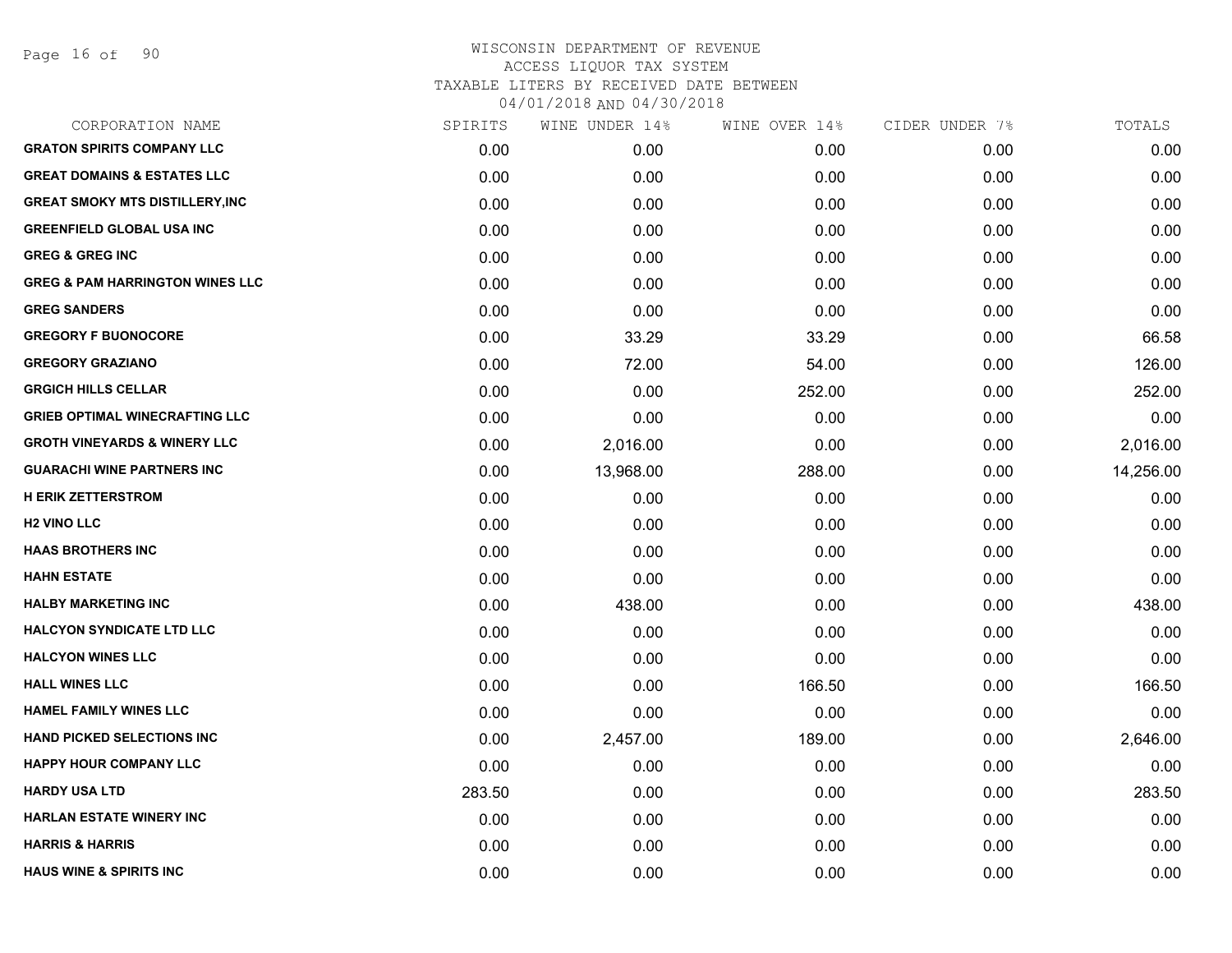Page 17 of 90

| CORPORATION NAME                       | SPIRITS    | WINE UNDER 14% | WINE OVER 14% | CIDER UNDER 7% | TOTALS     |
|----------------------------------------|------------|----------------|---------------|----------------|------------|
| <b>HAWAII SEA SPIRITS LLC</b>          | 0.00       | 0.00           | 0.00          | 0.00           | 0.00       |
| <b>HDD LLC</b>                         | 0.00       | 252.00         | 27.00         | 0.00           | 279.00     |
| <b>HEADFRAME SPIRITS INC</b>           | 0.00       | 0.00           | 0.00          | 0.00           | 0.00       |
| <b>HEAVEN HILL DISTILLERIES INC</b>    | 341,611.35 | 747.00         | 1,206.00      | 0.00           | 343,564.35 |
| <b>HEAVEN HILL SALES CO.</b>           | 0.00       | 0.00           | 0.00          | 0.00           | 0.00       |
| <b>HEINEKEN USA INCORPORATED</b>       | 0.00       | 0.00           | 0.00          | 31,771.00      | 31,771.00  |
| <b>HEITZ WINE CELLARS</b>              | 0.00       | 63.00          | 0.00          | 0.00           | 63.00      |
| <b>HEMINGWAY RUM COMPANY LLC</b>       | 378.00     | 0.00           | 0.00          | 0.00           | 378.00     |
| <b>HEMISPHERE WINE COMPANY INC</b>     | 0.00       | 0.00           | 0.00          | 0.00           | 0.00       |
| <b>HENDRY PREMIUM IMPORTS INC</b>      | 0.00       | 0.00           | 0.00          | 0.00           | 0.00       |
| <b>HENRIOT INC</b>                     | 0.00       | 612.00         | 0.00          | 0.00           | 612.00     |
| HENRY STEELE IMPORTS LLC               | 0.00       | 0.00           | 0.00          | 0.00           | 0.00       |
| <b>HERITAGE DISTILLING COMPANY INC</b> | 0.00       | 0.00           | 0.00          | 0.00           | 0.00       |
| <b>HERITAGE WINE CELLARS LTD</b>       | 0.00       | 729.00         | 0.00          | 0.00           | 729.00     |
| <b>HERMAN STORY WINES INC</b>          | 0.00       | 0.00           | 162.00        | 0.00           | 162.00     |
| <b>HERON WINES INC</b>                 | 0.00       | 0.00           | 504.00        | 0.00           | 504.00     |
| <b>HEYDAY CORPORATION</b>              | 0.00       | 351.00         | 0.00          | 0.00           | 351.00     |
| <b>HIDALGO IMPORTS LLC</b>             | 0.00       | 0.00           | 0.00          | 0.00           | 0.00       |
| <b>HILL ESTATES INC</b>                | 0.00       | 0.00           | 0.00          | 0.00           | 0.00       |
| <b>HIRSCH WINERY LLC</b>               | 0.00       | 0.00           | 0.00          | 0.00           | 0.00       |
| <b>HIWWS INC</b>                       | 0.00       | 0.00           | 0.00          | 0.00           | 0.00       |
| HONEOYE FALLS DISTILLERY LLC           | 0.00       | 0.00           | 0.00          | 0.00           | 0.00       |
| <b>HONEYWOOD INC</b>                   | 0.00       | 0.00           | 0.00          | 0.00           | 0.00       |
| HONIG VINEYARD AND WINERY LLC          | 0.00       | 135.00         | 63.00         | 0.00           | 198.00     |
| <b>HOOD RIVER DISTILLERS INC</b>       | 3,840.00   | 0.00           | 0.00          | 0.00           | 3,840.00   |
| <b>HOPE WINE LLC</b>                   | 0.00       | 0.00           | 0.00          | 0.00           | 0.00       |
| <b>HORN ENTERPRISES INC</b>            | 0.00       | 0.00           | 0.00          | 0.00           | 0.00       |
| <b>HOTCOOP LLC</b>                     | 0.00       | 0.00           | 0.00          | 0.00           | 0.00       |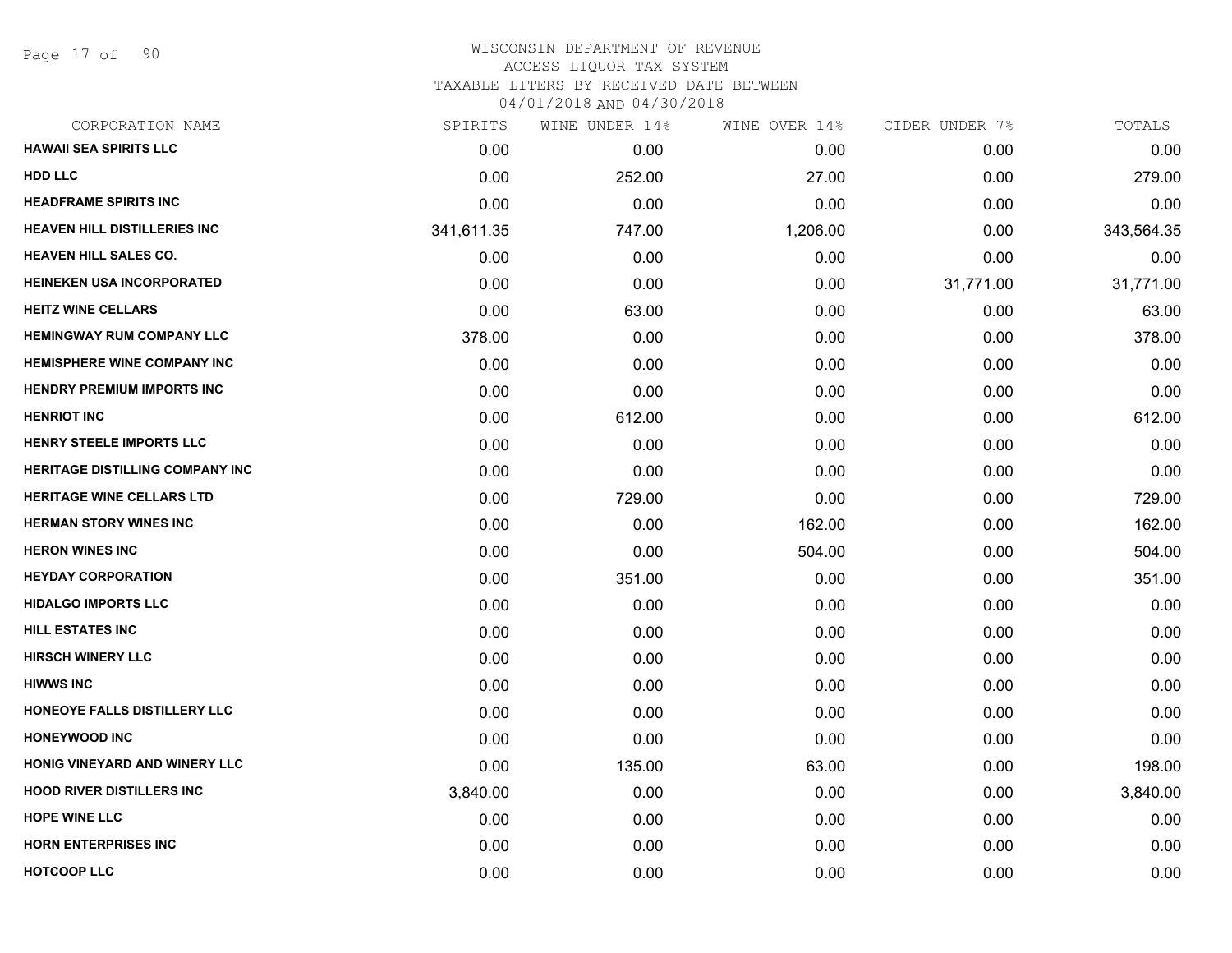| SPIRITS   | WINE UNDER 14% | WINE OVER 14% | CIDER UNDER 7% | TOTALS    |
|-----------|----------------|---------------|----------------|-----------|
| 0.00      | 0.00           | 0.00          | 0.00           | 0.00      |
| 0.00      | 0.00           | 0.00          | 0.00           | 0.00      |
| 0.00      | 0.00           | 0.00          | 0.00           | 0.00      |
| 0.00      | 0.00           | 0.00          | 0.00           | 0.00      |
| 0.00      | 0.00           | 0.00          | 0.00           | 0.00      |
| 0.00      | 252.00         | 67.50         | 0.00           | 319.50    |
| 0.00      | 0.00           | 0.00          | 0.00           | 0.00      |
| 0.00      | 0.00           | 0.00          | 0.00           | 0.00      |
| 0.00      | 0.00           | 0.00          | 0.00           | 0.00      |
| 0.00      | 0.00           | 0.00          | 0.00           | 0.00      |
| 0.00      | 0.00           | 0.00          | 0.00           | 0.00      |
| 0.00      | 0.00           | 0.00          | 0.00           | 0.00      |
| 0.00      | 0.00           | 0.00          | 0.00           | 0.00      |
| 300.00    | 0.00           | 0.00          | 0.00           | 300.00    |
| 135.00    | 0.00           | 0.00          | 0.00           | 135.00    |
| 11.40     | 0.00           | 0.00          | 0.00           | 11.40     |
| 0.00      | 0.00           | 0.00          | 0.00           | 0.00      |
| 0.00      | 945.00         | 0.00          | 0.00           | 945.00    |
| 15,264.90 | 0.00           | 1,296.00      | 0.00           | 16,560.90 |
| 0.00      | 0.00           | 0.00          | 0.00           | 0.00      |
| 0.00      | 0.00           | 0.00          | 0.00           | 0.00      |
| 0.00      | 0.00           | 0.00          | 0.00           | 0.00      |
| 0.00      | 1,386.00       | 0.00          | 0.00           | 1,386.00  |
| 0.00      | 0.00           | 0.00          | 0.00           | 0.00      |
| 0.00      | 0.00           | 0.00          | 0.00           | 0.00      |
| 0.00      | 0.00           | 0.00          | 0.00           | 0.00      |
| 0.00      | 0.00           | 0.00          | 0.00           | 0.00      |
| 0.00      | 0.00           | 0.00          | 0.00           | 0.00      |
|           |                |               |                |           |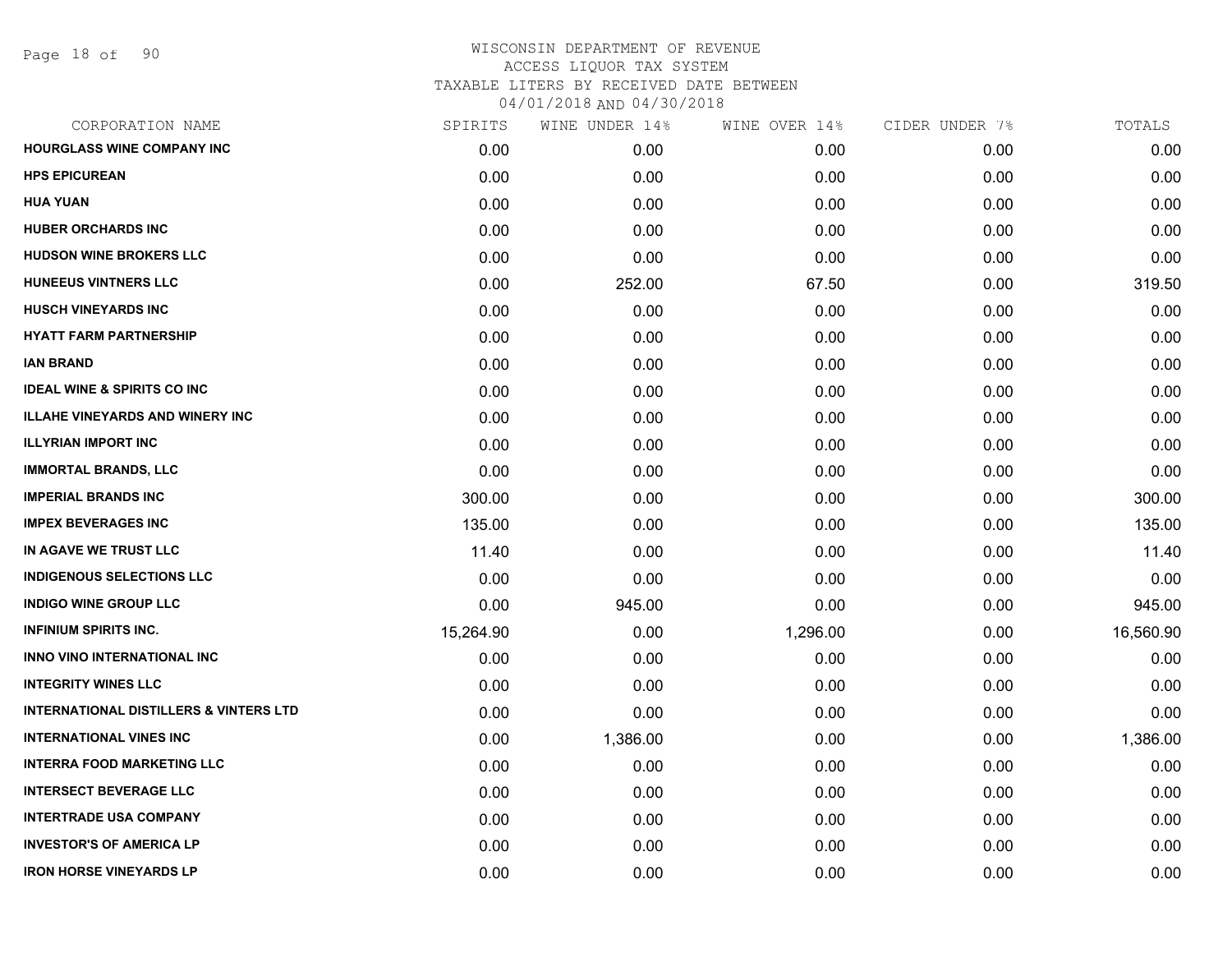Page 19 of 90

| CORPORATION NAME                      | SPIRITS | WINE UNDER 14% | WINE OVER 14% | CIDER UNDER 7% | TOTALS    |
|---------------------------------------|---------|----------------|---------------|----------------|-----------|
| <b>ISANTI SPIRITS LLC</b>             | 0.00    | 0.00           | 0.00          | 0.00           | 0.00      |
| <b>IWK USA IMPORTERS LLC</b>          | 0.00    | 0.00           | 0.00          | 0.00           | 0.00      |
| <b>J &amp; D WINES INC</b>            | 693.00  | 0.00           | 0.00          | 0.00           | 693.00    |
| <b>J LOHR WINERY CORP</b>             | 0.00    | 9,666.00       | 9.00          | 0.00           | 9,675.00  |
| <b>J PEDRONCELLI WINERY</b>           | 0.00    | 0.00           | 315.00        | 0.00           | 315.00    |
| <b>J3 WINE PARTNERS LLC</b>           | 0.00    | 0.00           | 0.00          | 0.00           | 0.00      |
| <b>JACK POUST &amp; COMPANY INC</b>   | 0.00    | 468.00         | 45.00         | 0.00           | 513.00    |
| <b>JACKSON FAMILY ENTERPRISES INC</b> | 0.00    | 72,211.50      | 11,830.50     | 0.00           | 84,042.00 |
| <b>JACKY RANDELL TRENTHAM</b>         | 0.00    | 0.00           | 0.00          | 0.00           | 0.00      |
| JACUZZI FAMILY VINEYARDS LLC          | 0.00    | 0.00           | 0.00          | 0.00           | 0.00      |
| <b>JAM CELLARS INC</b>                | 0.00    | 0.00           | 0.00          | 0.00           | 0.00      |
| <b>JAMES E COSMA</b>                  | 0.00    | 1,026.00       | 0.00          | 0.00           | 1,026.00  |
| <b>JAMES L LAMBERT</b>                | 0.00    | 0.00           | 0.00          | 0.00           | 0.00      |
| <b>JAMES MORONEY INC</b>              | 0.00    | 0.00           | 0.00          | 0.00           | 0.00      |
| <b>JAMES RICKER</b>                   | 22.50   | 14,196.73      | 112.50        | 0.00           | 14,331.73 |
| JAPAN PRESTIGE SAKE INTERNATIONAL INC | 0.00    | 0.00           | 0.00          | 0.00           | 0.00      |
| <b>JARVIS</b>                         | 0.00    | 0.00           | 0.00          | 0.00           | 0.00      |
| <b>JASON DRISCOLL</b>                 | 0.00    | 0.00           | 0.00          | 0.00           | 0.00      |
| JASON J AND MOLLY N DREW              | 0.00    | 0.00           | 0.00          | 0.00           | 0.00      |
| <b>JAX VINEYARDS LLC</b>              | 0.00    | 0.00           | 0.00          | 0.00           | 0.00      |
| <b>JAY J HEMINWAY</b>                 | 0.00    | 0.00           | 0.00          | 0.00           | 0.00      |
| <b>JAY MIDWEST INC</b>                | 0.00    | 0.00           | 257.00        | 0.00           | 257.00    |
| <b>JB GEORGE LLC</b>                  | 0.00    | 0.00           | 0.00          | 0.00           | 0.00      |
| <b>JC CELLARS INC</b>                 | 0.00    | 0.00           | 0.00          | 0.00           | 0.00      |
| JEAN CLAUDE BOISSET WINES USA INC     | 0.00    | 9,141.34       | 819.00        | 0.00           | 9,960.34  |
| <b>JEFF QUINT</b>                     | 0.00    | 0.00           | 0.00          | 0.00           | 0.00      |
| <b>JEFFREY L EMERY</b>                | 0.00    | 0.00           | 0.00          | 0.00           | 0.00      |
| <b>JEM BEVERAGE COMPANY</b>           | 0.00    | 0.00           | 0.00          | 0.00           | 0.00      |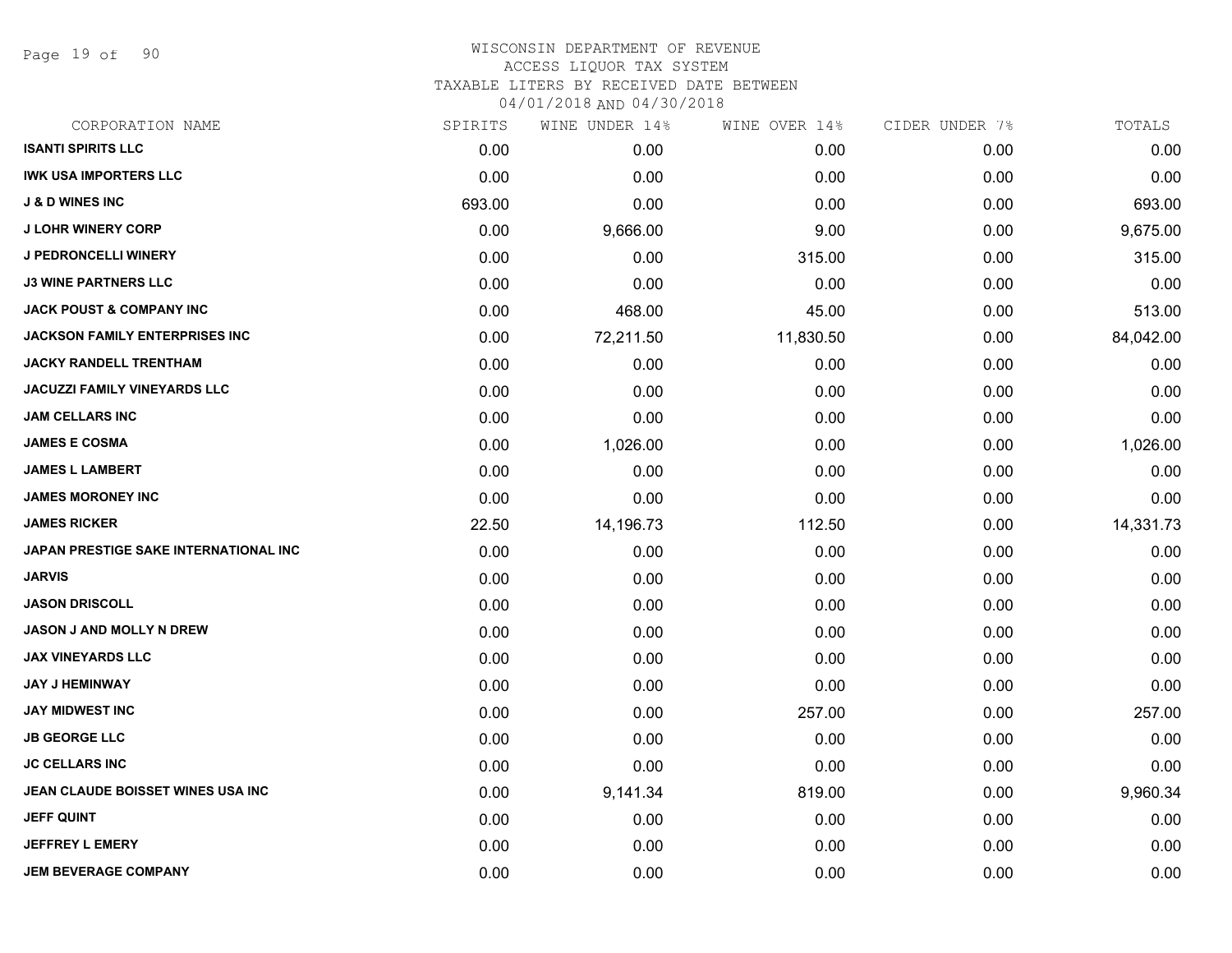Page 20 of 90

# WISCONSIN DEPARTMENT OF REVENUE

ACCESS LIQUOR TAX SYSTEM

TAXABLE LITERS BY RECEIVED DATE BETWEEN

| CORPORATION NAME                         | SPIRITS    | WINE UNDER 14% | WINE OVER 14% | CIDER UNDER 7% | TOTALS     |
|------------------------------------------|------------|----------------|---------------|----------------|------------|
| JFC INTERNATIONAL INC                    | 0.00       | 2,243.23       | 3,975.81      | 0.00           | 6,219.04   |
| <b>JIM BEAM BRANDS CO</b>                | 564,049.05 | 270.00         | 351.00        | 0.00           | 564,670.05 |
| J-NH WINE GROUP LLC                      | 0.00       | 0.00           | 0.00          | 0.00           | 0.00       |
| <b>JNJ INTERNATIONAL INC</b>             | 0.00       | 0.00           | 0.00          | 0.00           | 0.00       |
| <b>JOHAN VINEYARDS LLC</b>               | 0.00       | 0.00           | 0.00          | 0.00           | 0.00       |
| JOHN ANTHONY VINEYARDS LLC               | 0.00       | 0.00           | 0.00          | 0.00           | 0.00       |
| <b>JOHN R LUCAS</b>                      | 0.00       | 0.00           | 0.00          | 0.00           | 0.00       |
| <b>JOSE PASTOR</b>                       | 0.00       | 0.00           | 0.00          | 0.00           | 0.00       |
| JOSEPH PHELPS VINEYARDS LLC              | 0.00       | 0.00           | 0.00          | 0.00           | 0.00       |
| <b>JOSEPH VICTORI WINES, INC.</b>        | 0.00       | 1,404.00       | 0.00          | 0.00           | 1,404.00   |
| <b>JOSU GALDOS</b>                       | 0.00       | 0.00           | 0.00          | 0.00           | 0.00       |
| JOURNEYMAN DISTILLERY LLC                | 62.99      | 0.00           | 0.00          | 0.00           | 62.99      |
| <b>JPPZ INC</b>                          | 0.00       | 0.00           | 0.00          | 0.00           | 0.00       |
| <b>JRV LLC</b>                           | 0.00       | 0.00           | 0.00          | 0.00           | 0.00       |
| JUDD FAMILY VINEYARDS LP                 | 0.00       | 0.00           | 0.00          | 0.00           | 0.00       |
| <b>JUSTIN VINEYARDS &amp; WINERY LLC</b> | 0.00       | 3,132.00       | 0.00          | 0.00           | 3,132.00   |
| <b>JVW CORPORATION</b>                   | 0.00       | 0.00           | 0.00          | 0.00           | 0.00       |
| <b>JZ WINE COMPANY</b>                   | 0.00       | 0.00           | 0.00          | 0.00           | 0.00       |
| <b>K VINTNERS LLC</b>                    | 0.00       | 1,260.00       | 567.00        | 0.00           | 1,827.00   |
| <b>KAITRIN N COOPER</b>                  | 0.00       | 0.00           | 0.00          | 0.00           | 0.00       |
| <b>KALIN CELLARS INC</b>                 | 0.00       | 0.00           | 0.00          | 0.00           | 0.00       |
| <b>KAY OLSEN</b>                         | 0.00       | 0.00           | 0.00          | 0.00           | 0.00       |
| <b>KB WINES LLC</b>                      | 0.00       | 0.00           | 0.00          | 0.00           | 0.00       |
| <b>KEEPER'S QUEST INC</b>                | 58.50      | 0.00           | 0.00          | 0.00           | 58.50      |
| <b>KELLER ESTATE LTD</b>                 | 0.00       | 0.00           | 0.00          | 0.00           | 0.00       |
| <b>KEN WRIGHT CELLARS CO</b>             | 0.00       | 195.00         | 0.00          | 0.00           | 195.00     |
| <b>KENNETH S LIKITPRAKONG</b>            | 0.00       | 0.00           | 0.00          | 0.00           | 0.00       |
| <b>KENT HUMPHREY</b>                     | 0.00       | 0.00           | 549.00        | 0.00           | 549.00     |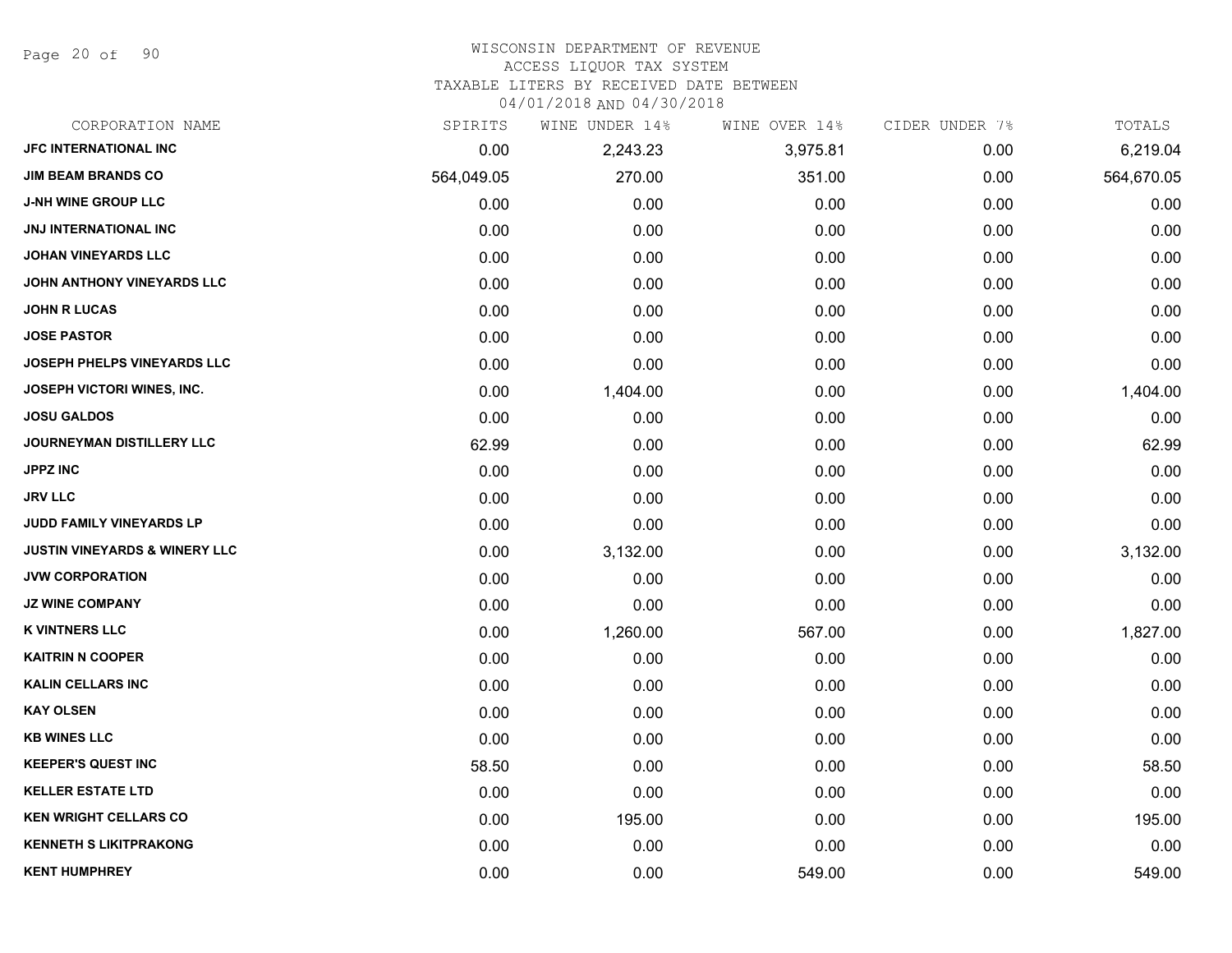Page 21 of 90

| CORPORATION NAME                       | SPIRITS | WINE UNDER 14% | WINE OVER 14% | CIDER UNDER 7% | TOTALS    |
|----------------------------------------|---------|----------------|---------------|----------------|-----------|
| <b>KENT RASMUSSEN WINERY</b>           | 0.00    | 0.00           | 0.00          | 0.00           | 0.00      |
| <b>KENTUCKY BOURBON DISTILLERS LTD</b> | 0.00    | 0.00           | 0.00          | 0.00           | 0.00      |
| <b>KERMIT LYNCH WINE MERCHANTS</b>     | 0.00    | 2,486.25       | 162.00        | 0.00           | 2,648.25  |
| <b>KIMBERTON WINES LLC</b>             | 0.00    | 0.00           | 0.00          | 0.00           | 0.00      |
| KINDRED SPIRITS NORTH AMERICA INC      | 0.00    | 0.00           | 0.00          | 0.00           | 0.00      |
| KINDRED VINES IMPORT CO LLC            | 0.00    | 756.00         | 0.00          | 0.00           | 756.00    |
| <b>KING ESTATE WINERY LP</b>           | 0.00    | 3,933.00       | 0.00          | 0.00           | 3,933.00  |
| KINGS COUNTY DISTILLERY LLC            | 203.00  | 0.00           | 0.00          | 0.00           | 203.00    |
| KIONA VINEYARDS LLC                    | 0.00    | 126.00         | 0.00          | 0.00           | 126.00    |
| <b>KISTLER VINEYARDS, LLC</b>          | 0.00    | 0.00           | 0.00          | 0.00           | 0.00      |
| <b>KITFOX VINEYARDS LLC</b>            | 0.00    | 0.00           | 0.00          | 0.00           | 0.00      |
| <b>KLEIN FOODS INC</b>                 | 0.00    | 9,072.00       | 2,902.50      | 0.00           | 11,974.50 |
| <b>KLIN SPIRITS LLC</b>                | 500.00  | 0.00           | 0.00          | 0.00           | 500.00    |
| <b>KLINKER BRICK WINERY INC</b>        | 0.00    | 184.50         | 252.00        | 0.00           | 436.50    |
| <b>KOBRAND CORPORATION</b>             | 0.00    | 0.00           | 0.00          | 0.00           | 0.00      |
| KOJIMA & INTERNATIONAL ASSOCIATES INC  | 0.00    | 0.00           | 0.00          | 0.00           | 0.00      |
| <b>KONGSGAARD WINE LLC</b>             | 0.00    | 0.00           | 0.00          | 0.00           | 0.00      |
| <b>KONSTANTIN D FRANK &amp; SONS</b>   | 0.00    | 0.00           | 0.00          | 0.00           | 0.00      |
| <b>KOPRI INC</b>                       | 0.00    | 0.00           | 0.00          | 0.00           | 0.00      |
| <b>KOVAL INC</b>                       | 197.98  | 0.00           | 0.00          | 0.00           | 197.98    |
| <b>KRA-ZE LLC</b>                      | 0.00    | 0.00           | 0.00          | 0.00           | 0.00      |
| <b>KRUPP BROTHERS LLC</b>              | 0.00    | 0.00           | 0.00          | 0.00           | 0.00      |
| <b>KUTCH WINES INC</b>                 | 0.00    | 0.00           | 0.00          | 0.00           | 0.00      |
| <b>KYSELA PERE ET FILS LTD</b>         | 0.00    | 351.00         | 45.00         | 0.00           | 396.00    |
| <b>L &amp; F BRANDS INC</b>            | 0.00    | 0.00           | 0.00          | 0.00           | 0.00      |
| <b>L &amp; L IMPORTS LLC</b>           | 0.00    | 0.00           | 0.00          | 0.00           | 0.00      |
| <b>L C WINE</b>                        | 0.00    | 0.00           | 90.00         | 0.00           | 90.00     |
| L FOPPIANO WINE CO INC                 | 0.00    | 0.00           | 54.00         | 0.00           | 54.00     |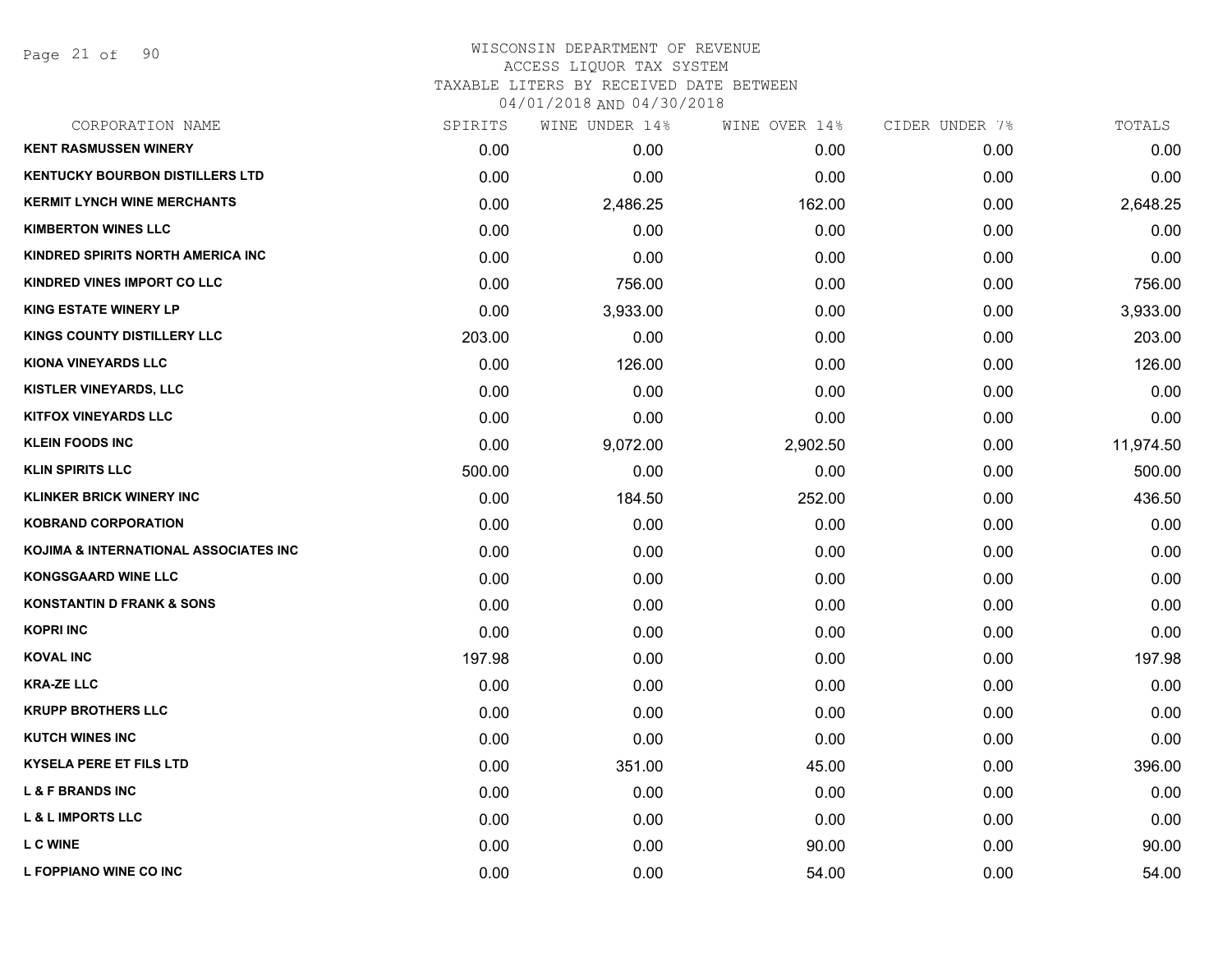Page 22 of 90

| CORPORATION NAME                           | SPIRITS   | WINE UNDER 14% | WINE OVER 14% | CIDER UNDER 7% | TOTALS    |
|--------------------------------------------|-----------|----------------|---------------|----------------|-----------|
| <b>L&amp;C WINE COUNTRY OPERATIONS LLC</b> | 0.00      | 0.00           | 0.00          | 0.00           | 0.00      |
| <b>LADERA WINERY LLC</b>                   | 0.00      | 0.00           | 63.00         | 0.00           | 63.00     |
| <b>LADY HILL LLC</b>                       | 0.00      | 0.00           | 0.00          | 0.00           | 0.00      |
| <b>LAETITIA VINEYARD &amp; WINERY INC</b>  | 0.00      | 0.00           | 0.00          | 0.00           | 0.00      |
| <b>LAIRD &amp; COMPANY</b>                 | 99.00     | 0.00           | 63.00         | 0.00           | 162.00    |
| LAKE COUNTRY LIBARE DISTILLING LLC         | 891.00    | 0.00           | 0.00          | 0.00           | 891.00    |
| <b>LANCE C RANDOLPH</b>                    | 0.00      | 0.00           | 0.00          | 0.00           | 0.00      |
| <b>LANGDON SHIVERICK INC</b>               | 0.00      | 0.00           | 0.00          | 0.00           | 0.00      |
| <b>LANGE WINERY LLC</b>                    | 0.00      | 0.00           | 0.00          | 0.00           | 0.00      |
| <b>LAPHAM SALES &amp; MARKETING INC</b>    | 0.00      | 0.00           | 0.00          | 0.00           | 0.00      |
| <b>LATITUDE BEVERAGE COMPANY</b>           | 0.00      | 0.00           | 0.00          | 0.00           | 0.00      |
| <b>LAUREATE IMPORTS COMPANY INC</b>        | 0.00      | 0.00           | 0.00          | 0.00           | 0.00      |
| <b>LAURENT-PERRIER US INC</b>              | 0.00      | 0.00           | 0.00          | 0.00           | 0.00      |
| <b>LAVA SPRINGS INC</b>                    | 0.00      | 0.00           | 0.00          | 0.00           | 0.00      |
| <b>LAWER FAMILY WINERY INC</b>             | 0.00      | 0.00           | 0.00          | 0.00           | 0.00      |
| <b>LCF WINE COMPANY LLC</b>                | 0.00      | 2,016.00       | 756.00        | 0.00           | 2,772.00  |
| LE CEP II INC                              | 0.00      | 0.00           | 0.00          | 0.00           | 0.00      |
| LE GRAND COURTAGE LLC                      | 0.00      | 0.00           | 0.00          | 0.00           | 0.00      |
| LE RAISIN IMPORTS LLC                      | 0.00      | 0.00           | 0.00          | 0.00           | 0.00      |
| LE VIGNE WINERY INC                        | 0.00      | 0.00           | 0.00          | 0.00           | 0.00      |
| LEFT COAST CELLARS LLC                     | 0.00      | 0.00           | 0.00          | 0.00           | 0.00      |
| <b>LEMELSON WINERY LLC</b>                 | 0.00      | 0.00           | 0.00          | 0.00           | 0.00      |
| <b>LEONARD KREUSCH INC</b>                 | 0.00      | 991.02         | 0.00          | 0.00           | 991.02    |
| <b>LEONARDINI FAMILY WINERY LLC</b>        | 0.00      | 0.00           | 0.00          | 0.00           | 0.00      |
| <b>LEONETTI CELLAR LLC</b>                 | 0.00      | 0.00           | 0.00          | 0.00           | 0.00      |
| <b>LEVECKE CORPORATION</b>                 | 36,451.50 | 0.00           | 0.00          | 0.00           | 36,451.50 |
| <b>LICKUID AWESOME LLC</b>                 | 0.00      | 0.00           | 0.00          | 0.00           | 0.00      |
| <b>LIDESTRI BEVERAGES LLC</b>              | 0.00      | 0.00           | 0.00          | 0.00           | 0.00      |
|                                            |           |                |               |                |           |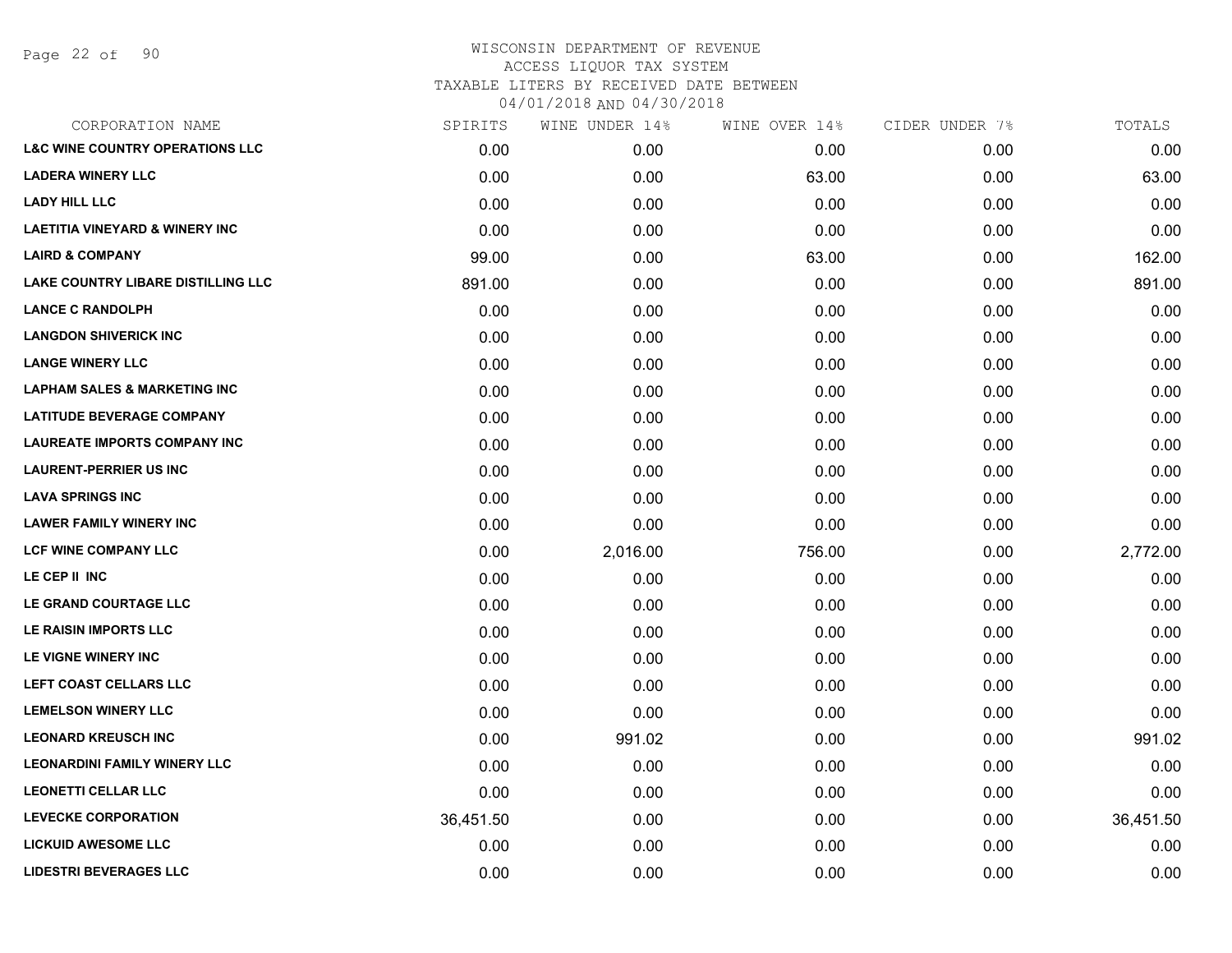Page 23 of 90

| CORPORATION NAME                               | SPIRITS   | WINE UNDER 14% | WINE OVER 14% | CIDER UNDER 7% | TOTALS    |
|------------------------------------------------|-----------|----------------|---------------|----------------|-----------|
| LINCOLN SQUARE WINE COMPANY LLC                | 0.00      | 0.00           | 0.00          | 0.00           | 0.00      |
| <b>LIOCO WINE COMPANY LLC</b>                  | 0.00      | 0.00           | 315.00        | 0.00           | 315.00    |
| <b>LION NATHAN USA INC</b>                     | 0.00      | 1,678.50       | 720.00        | 0.00           | 2,398.50  |
| <b>LISA LISA INCORPORATED</b>                  | 0.00      | 0.00           | 0.00          | 0.00           | 0.00      |
| <b>LISA MARLOW</b>                             | 0.00      | 0.00           | 0.00          | 0.00           | 0.00      |
| <b>LLOYD CARUSO LLC</b>                        | 0.00      | 0.00           | 0.00          | 0.00           | 0.00      |
| <b>LLOYD CELLARS INC</b>                       | 0.00      | 0.00           | 0.00          | 0.00           | 0.00      |
| <b>LOCAL DISTILLING INC</b>                    | 1,395.00  | 0.00           | 0.00          | 0.00           | 1,395.00  |
| <b>LOEST &amp; MCNAMEE INC</b>                 | 0.00      | 47.55          | 0.00          | 0.00           | 47.55     |
| <b>LONG MEADOW RANCH WINERY INC</b>            | 0.00      | 315.00         | 189.00        | 0.00           | 504.00    |
| <b>LONG SHADOWS VINTNERS LLC</b>               | 0.00      | 67.50          | 0.00          | 0.00           | 67.50     |
| <b>LONZ WINERY INC</b>                         | 0.00      | 0.00           | 0.00          | 0.00           | 0.00      |
| <b>LOOSEN BROS USA LTD</b>                     | 0.00      | 0.00           | 7,222.50      | 0.00           | 7,222.50  |
| <b>LORING WINE COMPANY LLC</b>                 | 0.00      | 0.00           | 0.00          | 0.00           | 0.00      |
| <b>LOUIS GLUNZ BEER INC</b>                    | 0.00      | 0.00           | 0.00          | 0.00           | 0.00      |
| <b>LOUIS GLUNZ WINE INC</b>                    | 0.00      | 0.00           | 0.00          | 0.00           | 0.00      |
| <b>LOUIS LATOUR INC</b>                        | 0.00      | 729.00         | 0.00          | 0.00           | 729.00    |
| <b>LOWDEN SCHOOLHOUSE CORPORATION</b>          | 0.00      | 0.00           | 0.00          | 0.00           | 0.00      |
| <b>LUNA VINEYARDS INC</b>                      | 0.00      | 0.00           | 63.00         | 0.00           | 63.00     |
| <b>LUNEAU USA INC</b>                          | 0.00      | 13,141.50      | 0.00          | 0.00           | 13,141.50 |
| <b>LUXCO INC</b>                               | 67,452.90 | 378.00         | 849.00        | 0.00           | 68,679.90 |
| <b>LYNMAR WINERY LLC</b>                       | 0.00      | 0.00           | 0.00          | 0.00           | 0.00      |
| <b>M.A.C. WINES, LLC</b>                       | 0.00      | 0.00           | 0.00          | 0.00           | 0.00      |
| <b>MACH FLYNT INC</b>                          | 1,008.00  | 4,536.00       | 4,032.00      | 0.00           | 9,576.00  |
| <b>MAD CAR WINE CO LLC</b>                     | 0.00      | 0.00           | 0.00          | 0.00           | 0.00      |
| <b>MADRIGAL FAMILY WINERY LLC</b>              | 0.00      | 0.00           | 0.00          | 0.00           | 0.00      |
| <b>MAGAVE TEQUILA INC</b>                      | 0.00      | 0.00           | 0.00          | 0.00           | 0.00      |
| <b>MAISONS MARQUES &amp; DOMAINES USA INC.</b> | 0.00      | 603.00         | 135.00        | 0.00           | 738.00    |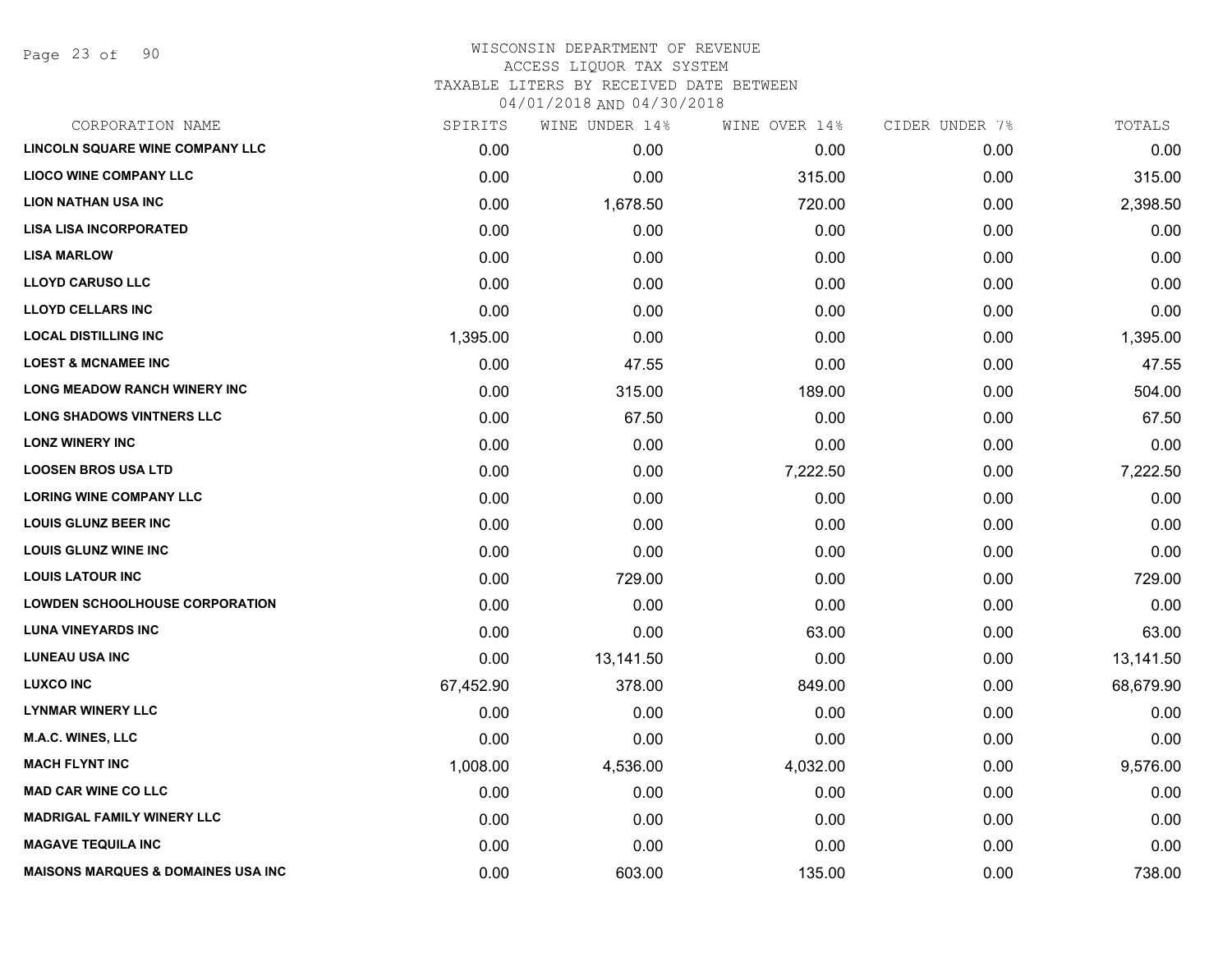Page 24 of 90

| CORPORATION NAME                        | SPIRITS   | WINE UNDER 14% | WINE OVER 14% | CIDER UNDER 7% | TOTALS    |
|-----------------------------------------|-----------|----------------|---------------|----------------|-----------|
| <b>MANO'S INC</b>                       | 0.00      | 0.00           | 0.00          | 0.00           | 0.00      |
| <b>MANUEL PULIDO</b>                    | 0.00      | 0.00           | 0.00          | 0.00           | 0.00      |
| <b>MARIETTA CELLARS INC</b>             | 0.00      | 630.00         | 283.50        | 0.00           | 913.50    |
| <b>MARIPOSA WINE COMPANY LLC</b>        | 0.00      | 0.00           | 0.00          | 0.00           | 0.00      |
| <b>MARK ANDERSON</b>                    | 0.00      | 0.00           | 0.00          | 0.00           | 0.00      |
| <b>MARK ANTHONY BRANDS INC</b>          | 0.00      | 0.00           | 0.00          | 0.00           | 0.00      |
| <b>MARK SZUMOWSKI</b>                   | 0.00      | 0.00           | 0.00          | 0.00           | 0.00      |
| <b>MARKETING GLOBAL BRANDS CORP</b>     | 0.00      | 0.00           | 0.00          | 0.00           | 0.00      |
| <b>MARTELLOTTO INC.</b>                 | 0.00      | 0.00           | 0.00          | 0.00           | 0.00      |
| <b>MARTIN RAY WINERY INC</b>            | 0.00      | 0.00           | 0.00          | 0.00           | 0.00      |
| <b>MARTINELLI WINERY INC</b>            | 0.00      | 0.00           | 0.00          | 0.00           | 0.00      |
| <b>MARTINEZ DISTRIBUTING CO INC</b>     | 0.00      | 0.00           | 0.00          | 0.00           | 0.00      |
| <b>MASSANOIS LLC</b>                    | 0.00      | 2,469.00       | 301.50        | 0.00           | 2,770.50  |
| <b>MAST-JAEGERMEISTER US INC</b>        | 0.00      | 0.00           | 0.00          | 0.00           | 0.00      |
| <b>MATCHVINO LLC</b>                    | 0.00      | 520.50         | 0.00          | 0.00           | 520.50    |
| <b>MATHY WINERY LLC</b>                 | 0.00      | 0.00           | 207.00        | 0.00           | 207.00    |
| <b>MATRICK HOLDINGS CORPORATION</b>     | 0.00      | 0.00           | 0.00          | 0.00           | 0.00      |
| <b>MATT PREIS</b>                       | 0.00      | 221.94         | 0.00          | 0.00           | 221.94    |
| <b>MATTHEW C VILLARD</b>                | 0.00      | 0.00           | 630.00        | 0.00           | 630.00    |
| <b>MATTHIASSON FAMILY VINEYARDS LLC</b> | 0.00      | 0.00           | 0.00          | 0.00           | 0.00      |
| <b>MAURITSON FAMILY WINERY</b>          | 0.00      | 0.00           | 0.00          | 0.00           | 0.00      |
| <b>MAYACAMAS VINEYARDS INC</b>          | 0.00      | 0.00           | 0.00          | 0.00           | 0.00      |
| <b>MAYNARD J KEENAN</b>                 | 0.00      | 0.00           | 0.00          | 0.00           | 0.00      |
| <b>MC CORMICK DISTILLING CO INC</b>     | 16,686.00 | 0.00           | 0.00          | 0.00           | 16,686.00 |
| <b>MCKENZIE'S BEVERAGES INC</b>         | 0.00      | 0.00           | 0.00          | 2,008.79       | 2,008.79  |
| <b>MCNAB RIDGE WINERY LLC</b>           | 0.00      | 0.00           | 315.00        | 0.00           | 315.00    |
| <b>MEDCO ATLANTIC INC</b>               | 0.00      | 0.00           | 0.00          | 0.00           | 0.00      |
| <b>MEIERS WINE CELLARS INC</b>          | 0.00      | 0.00           | 0.00          | 0.00           | 0.00      |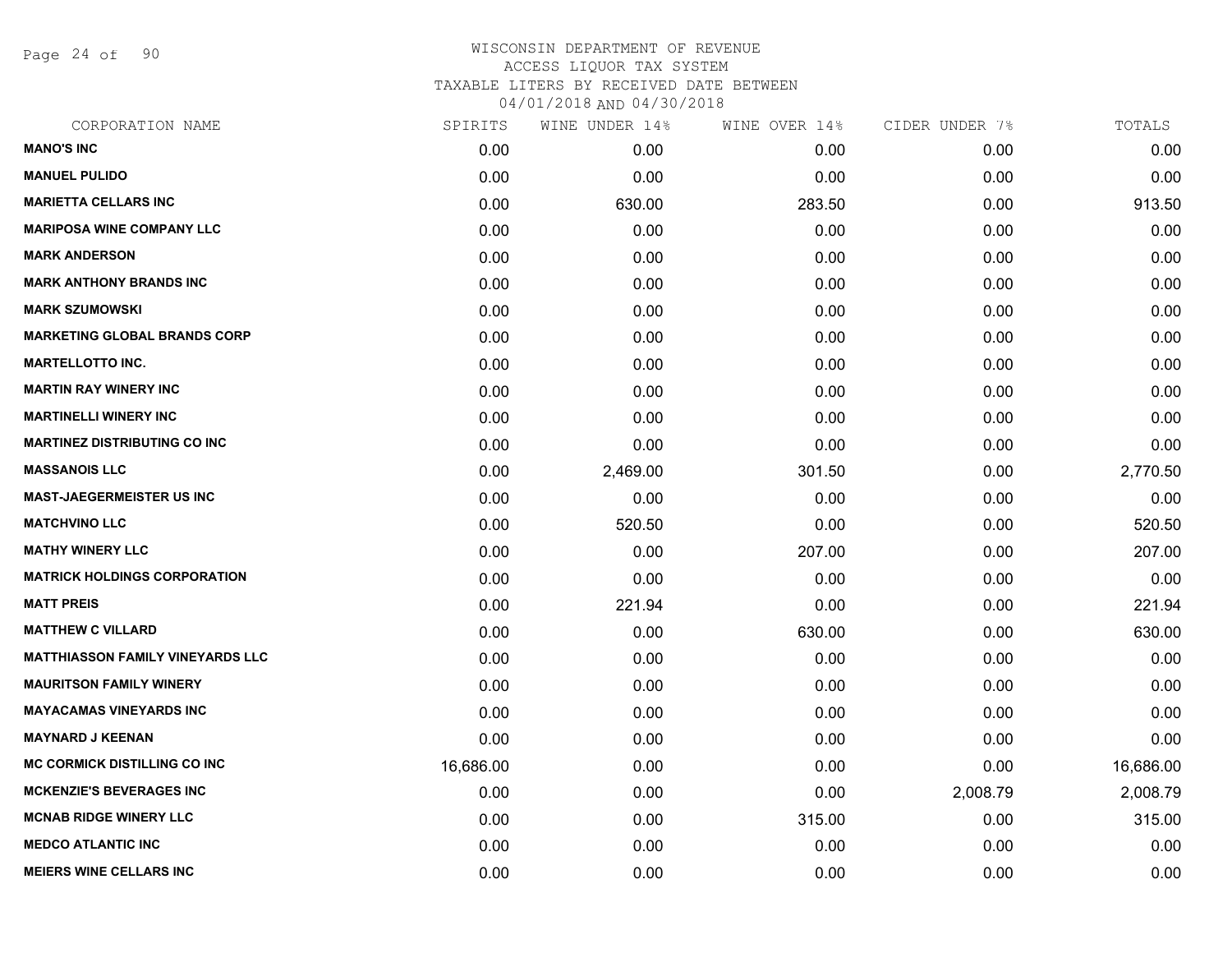Page 25 of 90

# WISCONSIN DEPARTMENT OF REVENUE ACCESS LIQUOR TAX SYSTEM

TAXABLE LITERS BY RECEIVED DATE BETWEEN

| CORPORATION NAME                                  | SPIRITS | WINE UNDER 14% | WINE OVER 14% | CIDER UNDER 7% | TOTALS   |
|---------------------------------------------------|---------|----------------|---------------|----------------|----------|
| <b>MENDOCINO WINE GROUP LLC</b>                   | 0.00    | 3,541.50       | 315.00        | 0.00           | 3,856.50 |
| <b>MERCER WINE ESTATES LLC</b>                    | 0.00    | 0.00           | 0.00          | 0.00           | 0.00     |
| <b>MERCHANT DU VIN CORPORATION</b>                | 0.00    | 0.00           | 0.00          | 343.53         | 343.53   |
| <b>MEREDITH VINEYARD ESTATE INC</b>               | 0.00    | 0.00           | 0.00          | 0.00           | 0.00     |
| <b>METEOR VINEYARD LLC</b>                        | 0.00    | 0.00           | 0.00          | 0.00           | 0.00     |
| <b>METROWINE DISTRIBUTION CO INC</b>              | 0.00    | 0.00           | 0.00          | 0.00           | 0.00     |
| <b>METTLER WINES LLC</b>                          | 0.00    | 0.00           | 189.00        | 0.00           | 189.00   |
| <b>MEV CORPORATION</b>                            | 0.00    | 0.00           | 0.00          | 0.00           | 0.00     |
| <b>MEXCOR INC</b>                                 | 0.00    | 0.00           | 0.00          | 0.00           | 0.00     |
| <b>MEYER CELLARS LLC</b>                          | 0.00    | 0.75           | 0.00          | 0.00           | 0.75     |
| <b>MHW LTD</b>                                    | 0.00    | 0.00           | 0.00          | 0.00           | 0.00     |
| <b>MICHAEL HOUGH</b>                              | 0.00    | 0.00           | 0.00          | 0.00           | 0.00     |
| <b>MICHAEL SKURNIK WINES INC</b>                  | 4.50    | 297.00         | 0.00          | 0.00           | 301.50   |
| <b>MICHEAL DASHE</b>                              | 0.00    | 0.00           | 0.00          | 0.00           | 0.00     |
| <b>MIDDLETON FAMILY WINES LLC</b>                 | 0.00    | 0.00           | 0.00          | 0.00           | 0.00     |
| <b>MIDNIGHT CELLARS INC</b>                       | 0.00    | 0.00           | 0.00          | 0.00           | 0.00     |
| <b>MID-OAK DISTILLERY INC</b>                     | 0.00    | 0.00           | 0.00          | 0.00           | 0.00     |
| MIGHTY SWELL COCKTAIL COMPANY LLC                 | 0.00    | 0.00           | 0.00          | 0.00           | 0.00     |
| <b>MILBRANDT FAMILY WINES LLC</b>                 | 0.00    | 153.00         | 0.00          | 0.00           | 153.00   |
| <b>MILE HIGH SPIRITS LLC</b>                      | 0.00    | 0.00           | 0.00          | 0.00           | 0.00     |
| <b>MILLER SQUARED INC</b>                         | 0.00    | 0.00           | 0.00          | 0.00           | 0.00     |
| <b>MILLERCOORS LLC</b>                            | 0.00    | 0.00           | 0.00          | 0.00           | 0.00     |
| <b>MILTONS DISTRIBUTING CO INC</b>                | 0.00    | 2,893.20       | 90.00         | 0.00           | 2,983.20 |
| <b>MINER FAMILY WINERY LLC</b>                    | 0.00    | 0.00           | 0.00          | 0.00           | 0.00     |
| <b>MINNESOTAS FINEST FERMENTED PRODUCTS</b>       | 0.00    | 0.00           | 0.00          | 805.05         | 805.05   |
| <b>MIONETTO USA INC</b>                           | 0.00    | 8,225.76       | 0.00          | 0.00           | 8,225.76 |
| <b>MIRA WINERY LLC</b>                            | 0.00    | 0.00           | 0.00          | 0.00           | 0.00     |
| <b>MIRAMONT ESTATE VINEYARDS &amp; WINERY INC</b> | 0.00    | 0.00           | 0.00          | 0.00           | 0.00     |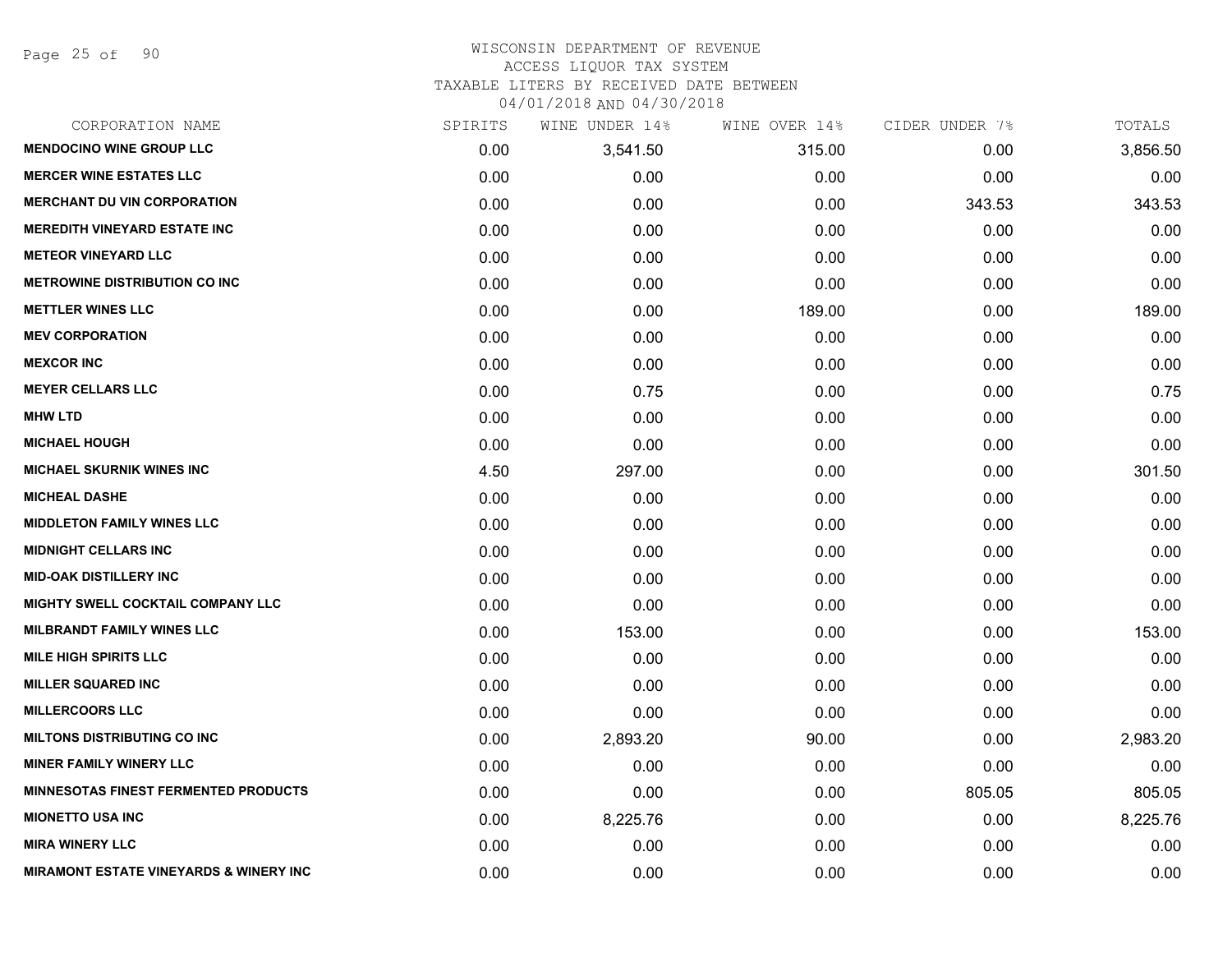Page 26 of 90

#### WISCONSIN DEPARTMENT OF REVENUE ACCESS LIQUOR TAX SYSTEM

TAXABLE LITERS BY RECEIVED DATE BETWEEN

| CORPORATION NAME                                  | SPIRITS   | WINE UNDER 14% | WINE OVER 14% | CIDER UNDER 7% | TOTALS    |
|---------------------------------------------------|-----------|----------------|---------------|----------------|-----------|
| <b>MIRASOL WINE LLC</b>                           | 0.00      | 54.00          | 36.00         | 0.00           | 90.00     |
| <b>MISA IMPORTS INC</b>                           | 3,150.00  | 40,482.00      | 0.00          | 0.00           | 43,632.00 |
| <b>MISSISSIPPI RIVER DISTILLING COMPANY</b>       | 0.00      | 0.00           | 0.00          | 0.00           | 0.00      |
| <b>MISTARR WINE IMPORTERS</b>                     | 0.00      | 0.00           | 0.00          | 0.00           | 0.00      |
| <b>MIURA VINEYARDS LLC</b>                        | 0.00      | 0.00           | 0.00          | 0.00           | 0.00      |
| <b>MODERN DEVELOPMENT COMPANY</b>                 | 0.00      | 0.00           | 0.00          | 0.00           | 0.00      |
| <b>MODERN SPIRITS LLC</b>                         | 0.00      | 0.00           | 0.00          | 0.00           | 0.00      |
| <b>MODUS OPERANDI CELLARS LLC</b>                 | 0.00      | 0.00           | 0.00          | 0.00           | 0.00      |
| <b>MOET HENNESSY USA, INC.</b>                    | 16,378.80 | 2,137.50       | 99.00         | 0.00           | 18,615.30 |
| MOLLYDOOKER INTERNATIONAL LLC                     | 0.00      | 0.00           | 850.50        | 0.00           | 850.50    |
| <b>MOLLY'S WINERY INC</b>                         | 0.00      | 0.00           | 0.00          | 0.00           | 0.00      |
| <b>MONICA NOGUES</b>                              | 0.00      | 0.00           | 0.00          | 0.00           | 0.00      |
| <b>MONSIEUR TOUTON SELECTION LTD / ORIGIN USA</b> | 0.00      | 0.00           | 0.00          | 0.00           | 0.00      |
| <b>MONTANERO MEZCAL LLC</b>                       | 0.00      | 0.00           | 0.00          | 0.00           | 0.00      |
| <b>MONTE CRISTO BLOCK IV LLC</b>                  | 0.00      | 0.00           | 0.00          | 0.00           | 0.00      |
| <b>MONTEREY WINE COMPANY LLC</b>                  | 0.00      | 504.00         | 0.00          | 0.00           | 504.00    |
| <b>MONTICELLO CELLARS INC</b>                     | 0.00      | 0.00           | 126.00        | 0.00           | 126.00    |
| <b>MONTINORE VINEYARDS LIMITED</b>                | 0.00      | 0.00           | 0.00          | 0.00           | 0.00      |
| <b>MOONRISE DISTILLERY INC</b>                    | 0.00      | 0.00           | 0.00          | 0.00           | 0.00      |
| <b>MORE THAN GRAPES, LLC</b>                      | 0.00      | 0.00           | 0.00          | 0.00           | 0.00      |
| <b>MORGAN WINERY INC</b>                          | 0.00      | 0.00           | 0.00          | 0.00           | 0.00      |
| <b>MOUNT VEEDER FARMS LLC</b>                     | 0.00      | 0.00           | 0.00          | 0.00           | 0.00      |
| <b>MOUNTAIN VIEW VINTNERS LLC</b>                 | 0.00      | 0.00           | 0.00          | 0.00           | 0.00      |
| <b>MS WALKER INC</b>                              | 5,335.50  | 0.00           | 0.00          | 0.00           | 5,335.50  |
| <b>MUSTACHE MENTORS LLC</b>                       | 0.00      | 0.00           | 0.00          | 0.00           | 0.00      |
| <b>MUTUAL WHOLESALE LIQUOR INC</b>                | 0.00      | 0.00           | 0.00          | 0.00           | 0.00      |
| <b>NAKED WINES LLC</b>                            | 0.00      | 0.00           | 0.00          | 0.00           | 0.00      |
| <b>NAPA VALLEY SPECIALTY WINES INC</b>            | 0.00      | 1,251.00       | 588.00        | 0.00           | 1,839.00  |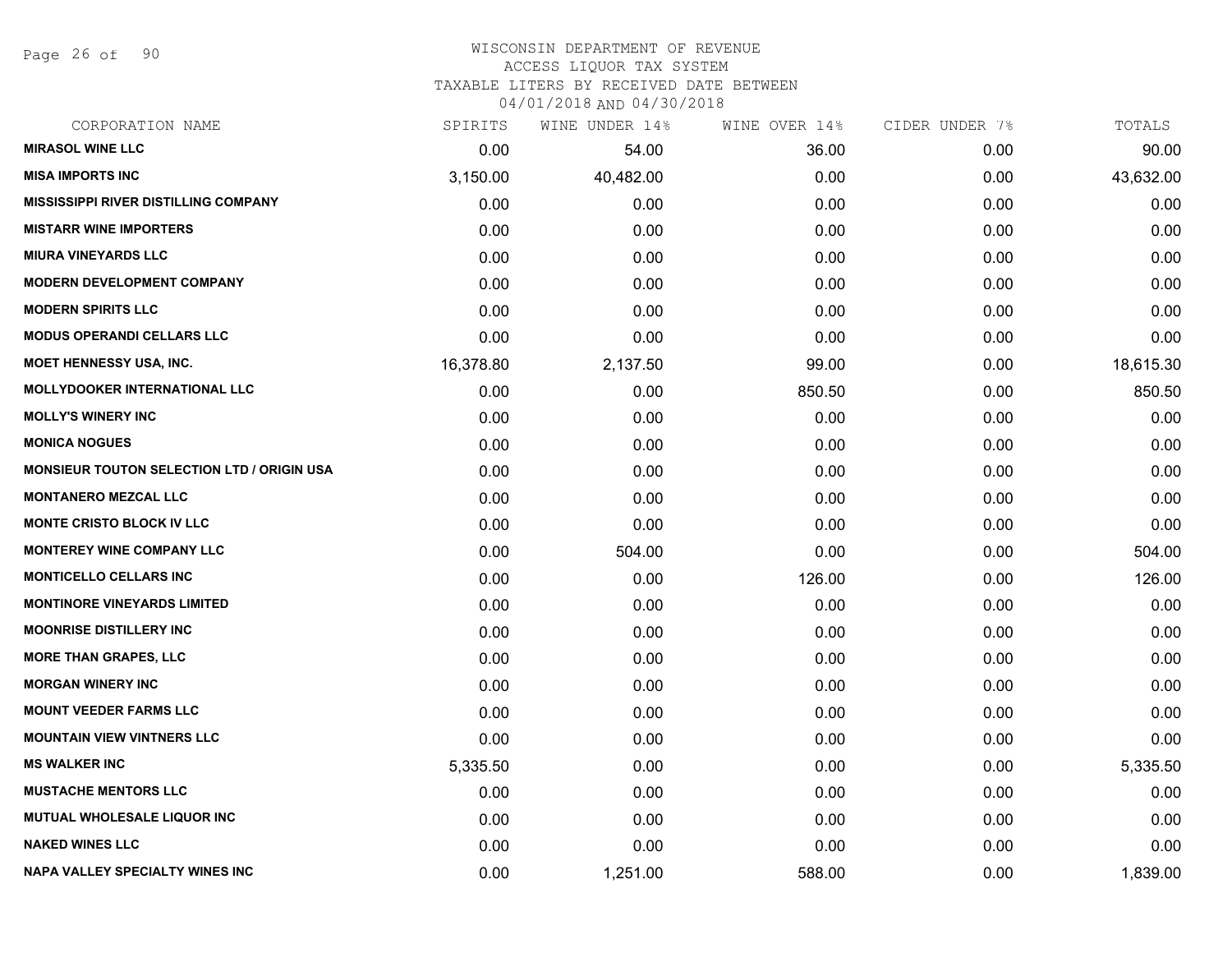Page 27 of 90

| CORPORATION NAME                                                            | SPIRITS  | WINE UNDER 14% | WINE OVER 14% | CIDER UNDER 7% | TOTALS    |
|-----------------------------------------------------------------------------|----------|----------------|---------------|----------------|-----------|
| NATIONAL CONSUMER CREDIT GUARANTEE<br><b>ASSOCIATION OF CONNECTICUT INC</b> | 117.00   | 0.00           | 0.00          | 0.00           | 117.00    |
| NATURAL BEVERAGE INFUSIONS LLC                                              | 0.00     | 0.00           | 0.00          | 0.00           | 0.00      |
| <b>NATURAL MERCHANTS INC</b>                                                | 0.00     | 342.00         | 0.00          | 0.00           | 342.00    |
| <b>NATUREL WEST CORP</b>                                                    | 0.00     | 0.00           | 0.00          | 0.00           | 0.00      |
| <b>NAVARRO VINEYARDS, LLC</b>                                               | 0.00     | 0.00           | 0.00          | 0.00           | 0.00      |
| <b>NBI ACQUISITION LLC</b>                                                  | 0.00     | 0.00           | 0.00          | 0.00           | 0.00      |
| <b>NDC SYSTEMS LP</b>                                                       | 2,679.00 | 61,610.71      | 2,478.00      | 0.00           | 66,767.71 |
| <b>NEGOCIANTS USA INC</b>                                                   | 0.00     | 0.00           | 0.00          | 0.00           | 0.00      |
| <b>NESTOR IMPORTS INC</b>                                                   | 0.00     | 189.00         | 126.00        | 0.00           | 315.00    |
| <b>NEW HOLLAND BREWING CO LLC</b>                                           | 468.00   | 0.00           | 0.00          | 0.00           | 468.00    |
| <b>NEW MEXICO WINERIES INC</b>                                              | 0.00     | 3,384.00       | 0.00          | 0.00           | 3,384.00  |
| <b>NEW PARROTT &amp; CO</b>                                                 | 0.00     | 7,659.00       | 819.00        | 0.00           | 8,478.00  |
| <b>NEW VAVIN INC</b>                                                        | 0.00     | 0.00           | 153.00        | 0.00           | 153.00    |
| NEW YORK MUTUAL TRADING CO INC                                              | 0.00     | 0.00           | 36.60         | 0.00           | 36.60     |
| <b>NEXUS BRANDS LLC</b>                                                     | 0.00     | 0.00           | 279.00        | 0.00           | 279.00    |
| <b>NICHE IMPORT CO</b>                                                      | 682.50   | 0.00           | 0.00          | 0.00           | 682.50    |
| <b>NICHOLAS KARAVIDAS</b>                                                   | 0.00     | 0.00           | 0.00          | 0.00           | 0.00      |
| NIEBAUM-COPPOLA ESTATE WINERY LP                                            | 0.00     | 0.00           | 90.00         | 0.00           | 90.00     |
| <b>NLV TEQUILA BOTTLING LLC</b>                                             | 0.00     | 0.00           | 0.00          | 0.00           | 0.00      |
| <b>NO. 12 CIDER HOUSE LLC</b>                                               | 0.00     | 0.00           | 0.00          | 0.00           | 0.00      |
| <b>NOLET SPIRITS USA INC</b>                                                | 0.00     | 0.00           | 0.00          | 0.00           | 0.00      |
| <b>NORTH SHORE DISTILLERY LLC</b>                                           | 252.00   | 0.00           | 0.00          | 0.00           | 252.00    |
| <b>NORTHERN EMPIRE LLC</b>                                                  | 0.00     | 0.00           | 0.00          | 0.00           | 0.00      |
| <b>NOVA WINES, INC.</b>                                                     | 0.00     | 252.00         | 36.00         | 0.00           | 288.00    |
| <b>NUCCIO &amp; WISE</b>                                                    | 0.00     | 18.00          | 45.00         | 0.00           | 63.00     |
| <b>NV AWG LTD</b>                                                           | 0.00     | 0.00           | 0.00          | 0.00           | 0.00      |
| <b>NW WINE COMPANY LLC</b>                                                  | 0.00     | 315.00         | 0.00          | 0.00           | 315.00    |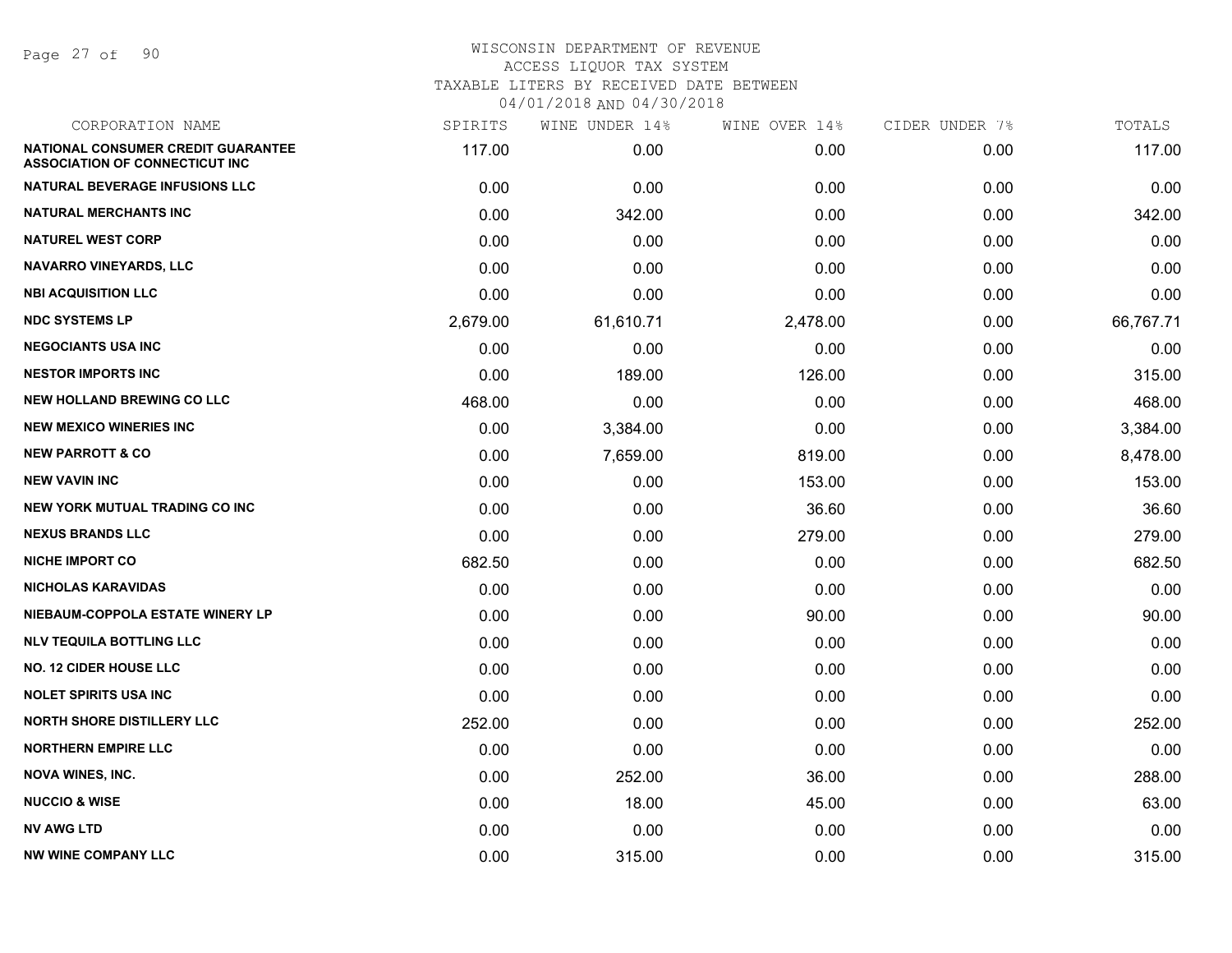Page 28 of 90

### WISCONSIN DEPARTMENT OF REVENUE ACCESS LIQUOR TAX SYSTEM TAXABLE LITERS BY RECEIVED DATE BETWEEN

| CORPORATION NAME                  | SPIRITS  | WINE UNDER 14% | WINE OVER 14% | CIDER UNDER 7% | TOTALS    |
|-----------------------------------|----------|----------------|---------------|----------------|-----------|
| OAK RIDGE WINERY LLC              | 0.00     | 693.00         | 0.00          | 0.00           | 693.00    |
| <b>OLD BRIDGE CELLARS</b>         | 0.00     | 1,252.20       | 126.00        | 0.00           | 1,378.20  |
| <b>OLD ELK HOLDINGS LLC</b>       | 0.00     | 0.00           | 0.00          | 0.00           | 0.00      |
| <b>OLDE WORLD IMPORTS INC</b>     | 0.00     | 0.00           | 0.00          | 0.00           | 0.00      |
| OLE SMOKY DISTILLERY LLC          | 3,184.80 | 0.00           | 0.00          | 0.00           | 3,184.80  |
| OLIVER WINE COMPANY INC           | 0.00     | 630.00         | 0.00          | 0.00           | 630.00    |
| ONE TRUE VINE LLC                 | 0.00     | 0.00           | 0.00          | 0.00           | 0.00      |
| O'NEILL BEVERAGES CO LLC          | 0.00     | 19,566.00      | 6,552.00      | 0.00           | 26,118.00 |
| <b>OPICI IMPORT COMPANY</b>       | 387.00   | 2,347.50       | 189.00        | 0.00           | 2,923.50  |
| <b>OPOLO WINES LP</b>             | 0.00     | 0.00           | 0.00          | 0.00           | 0.00      |
| <b>OPUS ONE WINERY LLC</b>        | 0.00     | 0.00           | 9.00          | 0.00           | 9.00      |
| <b>ORCA PROPERTIES LLC</b>        | 0.00     | 0.00           | 0.00          | 0.00           | 0.00      |
| <b>OREGON BREWING COMPANY INC</b> | 17.18    | 0.00           | 0.00          | 0.00           | 17.18     |
| <b>ORIGINAL SIN CORPORATION</b>   | 0.00     | 0.00           | 0.00          | 0.00           | 0.00      |
| ORIGINS PALEO MEALS LLC           | 0.00     | 0.00           | 0.00          | 0.00           | 0.00      |
| ORVINO IMPORTS & DISTRIBUTING INC | 0.00     | 0.00           | 0.00          | 0.00           | 0.00      |
| <b>O'SHAUGHNESSY DEL OSO LLC</b>  | 0.00     | 0.00           | 0.00          | 0.00           | 0.00      |
| <b>OSKAR BLUES BREWERY, LLC</b>   | 0.00     | 0.00           | 0.00          | 0.00           | 0.00      |
| <b>OWEN ROE LLC</b>               | 0.00     | 1,282.50       | 630.00        | 0.00           | 1,912.50  |
| P R GRISLEY CO INC                | 0.00     | 0.00           | 0.00          | 0.00           | 0.00      |
| <b>PABST HOLDINGS LLC</b>         | 0.00     | 0.00           | 0.00          | 13,739.00      | 13,739.00 |
| PACIFIC EDGE MARKETING GROUP INC  | 336.00   | 0.00           | 0.00          | 0.00           | 336.00    |
| PACIFIC INTERNATIONAL LIQUOR INC  | 0.00     | 72.00          | 66.24         | 0.00           | 138.24    |
| <b>PAHLMEYER LLC</b>              | 0.00     | 0.00           | 0.00          | 0.00           | 0.00      |
| <b>PALI WINE COMPANY LP</b>       | 0.00     | 495.00         | 837.00        | 0.00           | 1,332.00  |
| PALM BAY INTERNATIONAL INC        | 1,116.00 | 11,788.83      | 738.00        | 0.00           | 13,642.83 |
| <b>PAMELA FRYE</b>                | 0.00     | 0.00           | 0.00          | 0.00           | 0.00      |
| <b>PAMPA BEVERAGES LLC</b>        | 0.00     | 678.00         | 0.00          | 0.00           | 678.00    |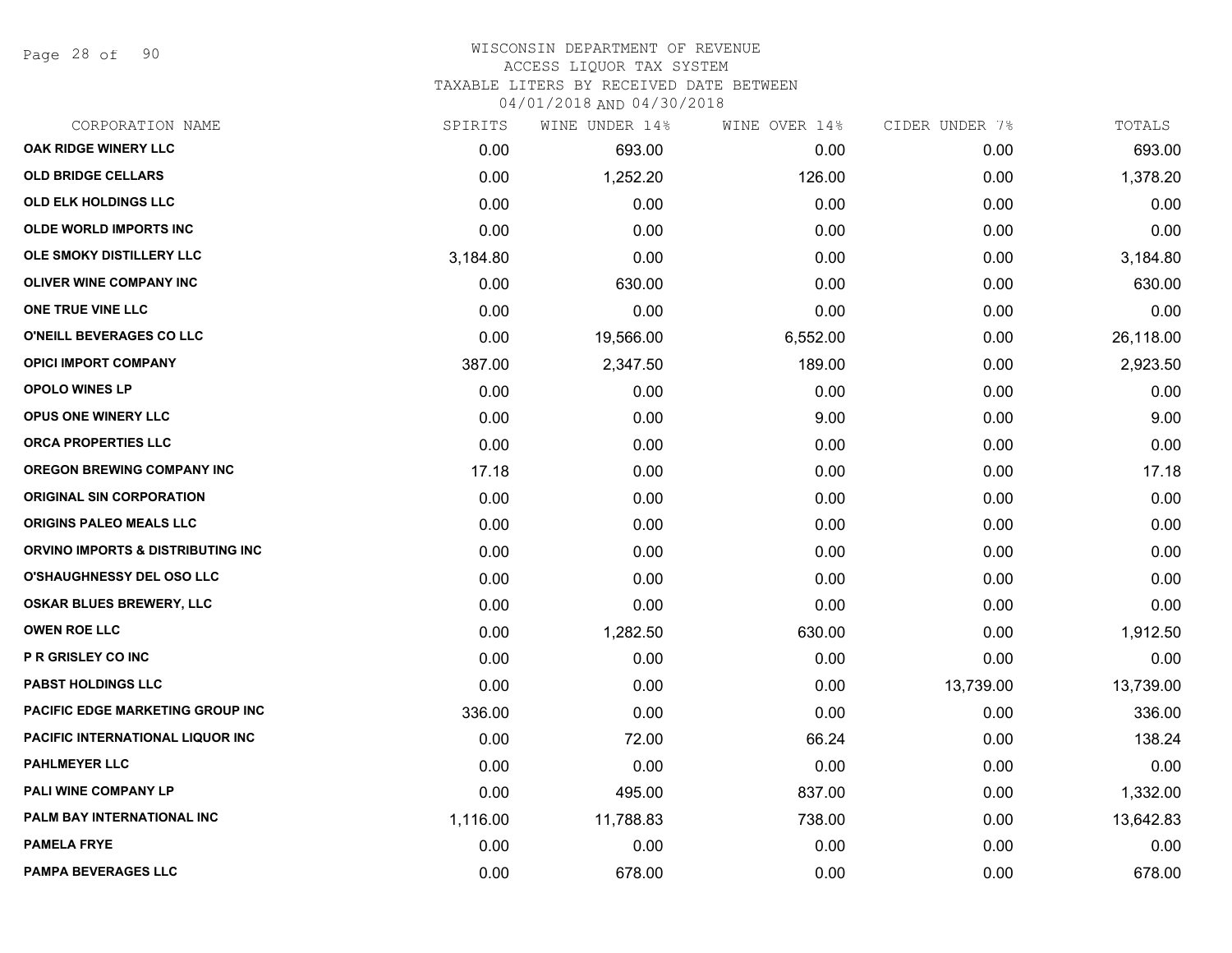Page 29 of 90

| CORPORATION NAME                     | SPIRITS   | WINE UNDER 14% | WINE OVER 14% | CIDER UNDER 7% | TOTALS    |
|--------------------------------------|-----------|----------------|---------------|----------------|-----------|
| <b>PANEBIANCO LLC</b>                | 0.00      | 0.00           | 0.00          | 0.00           | 0.00      |
| PANTHER CREEK CELLARS LLC            | 0.00      | 0.00           | 504.00        | 0.00           | 504.00    |
| PARAGON VINEYARD CO INC              | 0.00      | 0.00           | 0.00          | 0.00           | 0.00      |
| <b>PARK STREET IMPORTS LLC</b>       | 2,598.00  | 20,247.75      | 9.75          | 72.00          | 22,927.50 |
| PARK WINE COMPANY INC                | 0.00      | 63.00          | 189.00        | 0.00           | 252.00    |
| <b>PARKER STATION INC</b>            | 0.00      | 819.00         | 378.00        | 0.00           | 1,197.00  |
| <b>PAT WINES LLC</b>                 | 0.00      | 0.00           | 0.00          | 0.00           | 0.00      |
| <b>PATERNO IMPORTS LTD</b>           | 0.00      | 0.00           | 0.00          | 0.00           | 0.00      |
| <b>PATRICIO C MATA</b>               | 0.00      | 252.00         | 0.00          | 0.00           | 252.00    |
| <b>PATRICK A RONEY</b>               | 0.00      | 8,262.00       | 3,591.00      | 0.00           | 11,853.00 |
| <b>PATRON SPIRITS COMPANY</b>        | 15,241.20 | 0.00           | 0.00          | 0.00           | 15,241.20 |
| PAUL HOBBS IMPORTS INC               | 0.00      | 0.00           | 0.00          | 0.00           | 0.00      |
| <b>PAUL HOBBS WINERY LP</b>          | 0.00      | 0.00           | 0.00          | 0.00           | 0.00      |
| <b>PAVI WINES LLC</b>                | 0.00      | 0.00           | 0.00          | 0.00           | 0.00      |
| <b>PAWEL LATO</b>                    | 0.00      | 0.00           | 0.00          | 0.00           | 0.00      |
| <b>PAX MAHLE WINES LLC</b>           | 0.00      | 0.00           | 0.00          | 0.00           | 0.00      |
| PEACHY CANYON WINERY                 | 0.00      | 0.00           | 0.00          | 0.00           | 0.00      |
| PEJU FAMILY OPERATING PARTNERSHIP LP | 0.00      | 126.00         | 0.00          | 0.00           | 126.00    |
| PEPPER BRIDGE WINERY LLC             | 0.00      | 0.00           | 0.00          | 0.00           | 0.00      |
| PERNOD RICARD USA LLC                | 0.00      | 0.00           | 0.00          | 0.00           | 0.00      |
| PETER ANDREW LLC                     | 0.00      | 0.00           | 0.00          | 0.00           | 0.00      |
| PETER CREIGHTON                      | 0.00      | 0.00           | 0.00          | 0.00           | 0.00      |
| <b>PETER ROSBACK</b>                 | 0.00      | 0.00           | 190.00        | 0.00           | 190.00    |
| PETERSON WINERY LLC                  | 0.00      | 63.00          | 0.00          | 0.00           | 63.00     |
| PETIT HAMEAU LLC                     | 0.00      | 126.00         | 0.00          | 0.00           | 126.00    |
| <b>PHILIP LAROCCA</b>                | 0.00      | 0.00           | 0.00          | 0.00           | 0.00      |
| PHILIP TOGNI VINEYARD LP             | 0.00      | 0.00           | 0.00          | 0.00           | 0.00      |
| PHILLIP STEINSCHREIBER               | 0.00      | 0.00           | 0.00          | 0.00           | 0.00      |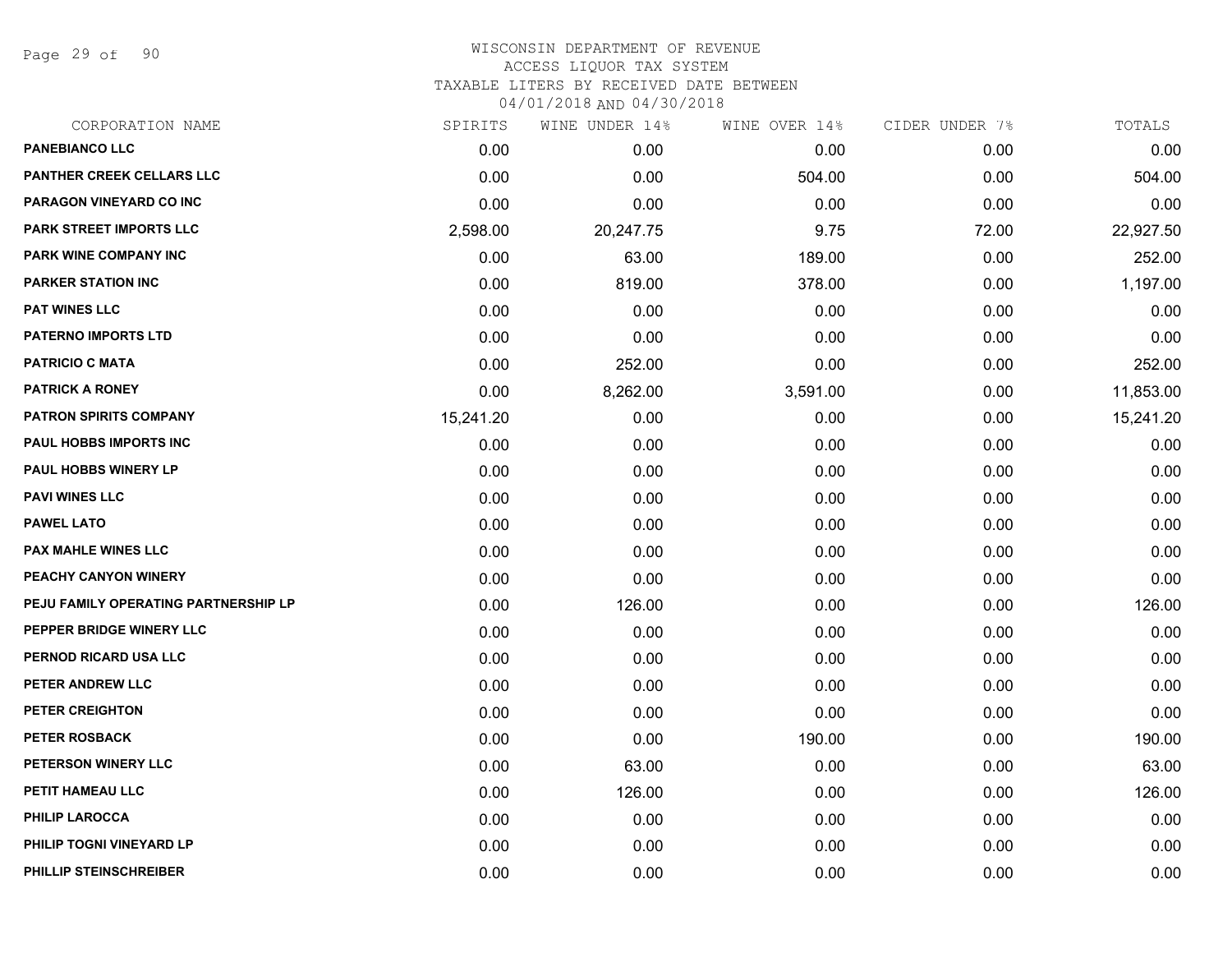Page 30 of 90

#### WISCONSIN DEPARTMENT OF REVENUE ACCESS LIQUOR TAX SYSTEM

TAXABLE LITERS BY RECEIVED DATE BETWEEN

| CORPORATION NAME                            | SPIRITS  | WINE UNDER 14% | WINE OVER 14% | CIDER UNDER 7% | TOTALS    |
|---------------------------------------------|----------|----------------|---------------|----------------|-----------|
| <b>PHILLIPS FARMS LLC</b>                   | 0.00     | 495.00         | 7,690.50      | 0.00           | 8,185.50  |
| PHUSION PROJECTS LLC                        | 0.00     | 0.00           | 0.00          | 0.00           | 0.00      |
| PICNIC WINE COMPANY LLC                     | 0.00     | 486.00         | 0.00          | 0.00           | 486.00    |
| PIEDMONT DISTILLERS INC                     | 1,397.25 | 0.00           | 0.00          | 0.00           | 1,397.25  |
| <b>PINA CELLARS LP</b>                      | 0.00     | 0.00           | 0.00          | 0.00           | 0.00      |
| PINE RIDGE WINERY LLC                       | 0.00     | 1,053.00       | 2,547.00      | 0.00           | 3,600.00  |
| PLATA WINE PARTNERS LLC                     | 0.00     | 0.00           | 189.00        | 0.00           | 189.00    |
| PLUME RIDGE IRREVOCABLE TRUST               | 0.00     | 170.98         | 0.00          | 0.00           | 170.98    |
| POPCORN DESIGN LLC                          | 0.00     | 0.00           | 0.00          | 0.00           | 0.00      |
| POPCORN SUTTON DISTILLING LLC               | 0.00     | 0.00           | 0.00          | 0.00           | 0.00      |
| PORT WASHINGTON IMPORTS LLC                 | 0.00     | 0.00           | 369.00        | 0.00           | 369.00    |
| <b>POST WINERY INC</b>                      | 0.00     | 0.00           | 0.00          | 0.00           | 0.00      |
| <b>POUR MANAGEMENT LLC</b>                  | 0.00     | 252.00         | 0.00          | 0.00           | 252.00    |
| <b>PRAGER WINERY &amp; PORT WORKS, INC.</b> | 0.00     | 0.00           | 0.00          | 0.00           | 0.00      |
| <b>PRAIRIE CREEK BEVERAGES LLC</b>          | 0.00     | 0.00           | 0.00          | 0.00           | 0.00      |
| PRECEPT BRANDS LLC                          | 0.00     | 18,507.00      | 0.00          | 0.00           | 18,507.00 |
| PREMIER WINE GROUP, LLC                     | 0.00     | 0.00           | 0.00          | 0.00           | 0.00      |
| PREMIERE DISTILLERY LLC                     | 0.00     | 0.00           | 0.00          | 0.00           | 0.00      |
| PREMIUM PORT WINES INC                      | 0.00     | 0.00           | 360.00        | 0.00           | 360.00    |
| <b>PRESTIGE IMPORTS LLC</b>                 | 0.00     | 0.00           | 0.00          | 0.00           | 0.00      |
| <b>PRESTIGE WINE IMPORTS CORP</b>           | 0.00     | 13,040.00      | 18.00         | 0.00           | 13,058.00 |
| PRICHARDS DISTILLERY INC                    | 0.00     | 0.00           | 0.00          | 0.00           | 0.00      |
| PRIDE MOUNTAIN VINEYARDS LLC                | 0.00     | 0.00           | 0.00          | 0.00           | 0.00      |
| <b>PRINCE MICHEL LLC</b>                    | 0.00     | 0.00           | 0.00          | 0.00           | 0.00      |
| PROLETARIAT WINE COMPANY, LLC               | 0.00     | 0.00           | 0.00          | 0.00           | 0.00      |
| <b>PRO-LIQUITECH LLC</b>                    | 0.00     | 0.00           | 0.00          | 0.00           | 0.00      |
| PROOF ARTISAN DISTILLERS, LLC               | 0.00     | 0.00           | 0.00          | 0.00           | 0.00      |
| PROST BEVERAGE COMPANY LLC                  | 0.00     | 0.00           | 0.00          | 0.00           | 0.00      |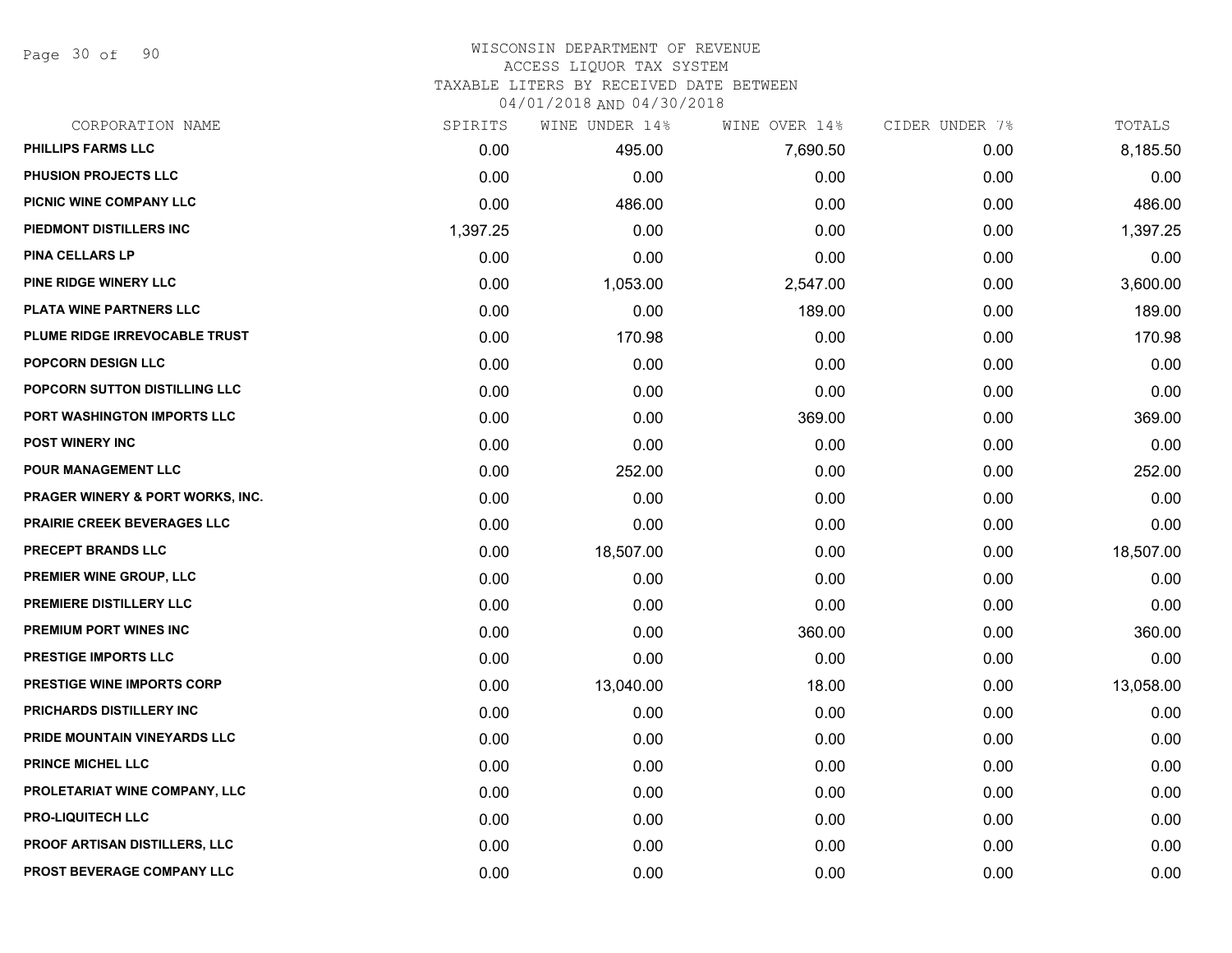Page 31 of 90

| CORPORATION NAME                     | SPIRITS    | WINE UNDER 14% | WINE OVER 14% | CIDER UNDER 7% | TOTALS       |
|--------------------------------------|------------|----------------|---------------|----------------|--------------|
| <b>PROXIMO SPIRITS INC</b>           | 115,194.75 | 0.00           | 0.00          | 0.00           | 115, 194. 75 |
| PUENTE-INTERNACIONAL INC             | 0.00       | 0.00           | 0.00          | 0.00           | 0.00         |
| PURPLE WINE COMPANY LLC              | 0.00       | 2,178.00       | 396.00        | 0.00           | 2,574.00     |
| <b>QUADY SOUTH WINERY LLC</b>        | 0.00       | 1,512.00       | 229.50        | 0.00           | 1,741.50     |
| <b>QUATERNA LLC</b>                  | 0.00       | 549.00         | 0.00          | 0.00           | 549.00       |
| <b>QUILCEDA CREEK VINTNERS INC</b>   | 0.00       | 0.00           | 33.29         | 0.00           | 33.29        |
| <b>QUINTESSENTIAL LLC</b>            | 0.00       | 20,367.00      | 342.00        | 0.00           | 20,709.00    |
| QUO VINO LLC                         | 0.00       | 0.00           | 0.00          | 0.00           | 0.00         |
| <b>R &amp; G SCHATZ FARMS INC</b>    | 0.00       | 263.00         | 378.00        | 0.00           | 641.00       |
| <b>R &amp; M BRANDS INC</b>          | 589.50     | 684.00         | 0.00          | 0.00           | 1,273.50     |
| <b>RH KEENAN CO</b>                  | 0.00       | 0.00           | 0.00          | 0.00           | 0.00         |
| <b>RABBIT HOLE SPIRITS LLC</b>       | 250.95     | 0.00           | 0.00          | 0.00           | 250.95       |
| <b>RACINE WINE CO LLC</b>            | 0.00       | 0.00           | 0.00          | 0.00           | 0.00         |
| <b>RADIO-COTEAU WINE CELLARS LLC</b> | 0.00       | 0.00           | 0.00          | 0.00           | 0.00         |
| <b>RAINIER WINE LLC</b>              | 0.00       | 0.00           | 0.00          | 0.00           | 0.00         |
| <b>RAMEY WINE CELLARS INC</b>        | 0.00       | 0.00           | 189.00        | 0.00           | 189.00       |
| <b>RANSOM SPIRITS LLC</b>            | 0.00       | 0.00           | 0.00          | 0.00           | 0.00         |
| <b>RAYMOND SIGNORELLO</b>            | 0.00       | 0.00           | 0.00          | 0.00           | 0.00         |
| <b>RB WINE ASSOCIATES LLC</b>        | 0.00       | 0.00           | 0.00          | 0.00           | 0.00         |
| <b>RBZ VINEYARDS LLC</b>             | 0.00       | 0.00           | 0.00          | 0.00           | 0.00         |
| <b>RED CAR WINE COMPANY LLC</b>      | 0.00       | 0.00           | 0.00          | 0.00           | 0.00         |
| <b>RED TAIL RIDGE INC</b>            | 0.00       | 508.50         | 0.00          | 0.00           | 508.50       |
| <b>REDEMPTION SPIRITS LLC</b>        | 0.00       | 0.00           | 0.00          | 0.00           | 0.00         |
| <b>REDWOOD SPIRITS INC</b>           | 0.00       | 0.00           | 0.00          | 0.00           | 0.00         |
| <b>REGAL WINE IMPORTS INC</b>        | 0.00       | 0.00           | 0.00          | 0.00           | 0.00         |
| <b>REGUSCI WINERY INC</b>            | 0.00       | 0.00           | 0.00          | 0.00           | 0.00         |
| <b>REMY COINTREAU AMERIQUE USA</b>   | 0.00       | 0.00           | 0.00          | 0.00           | 0.00         |
| <b>REN ACQUISITION INC</b>           | 0.00       | 0.00           | 120.75        | 0.00           | 120.75       |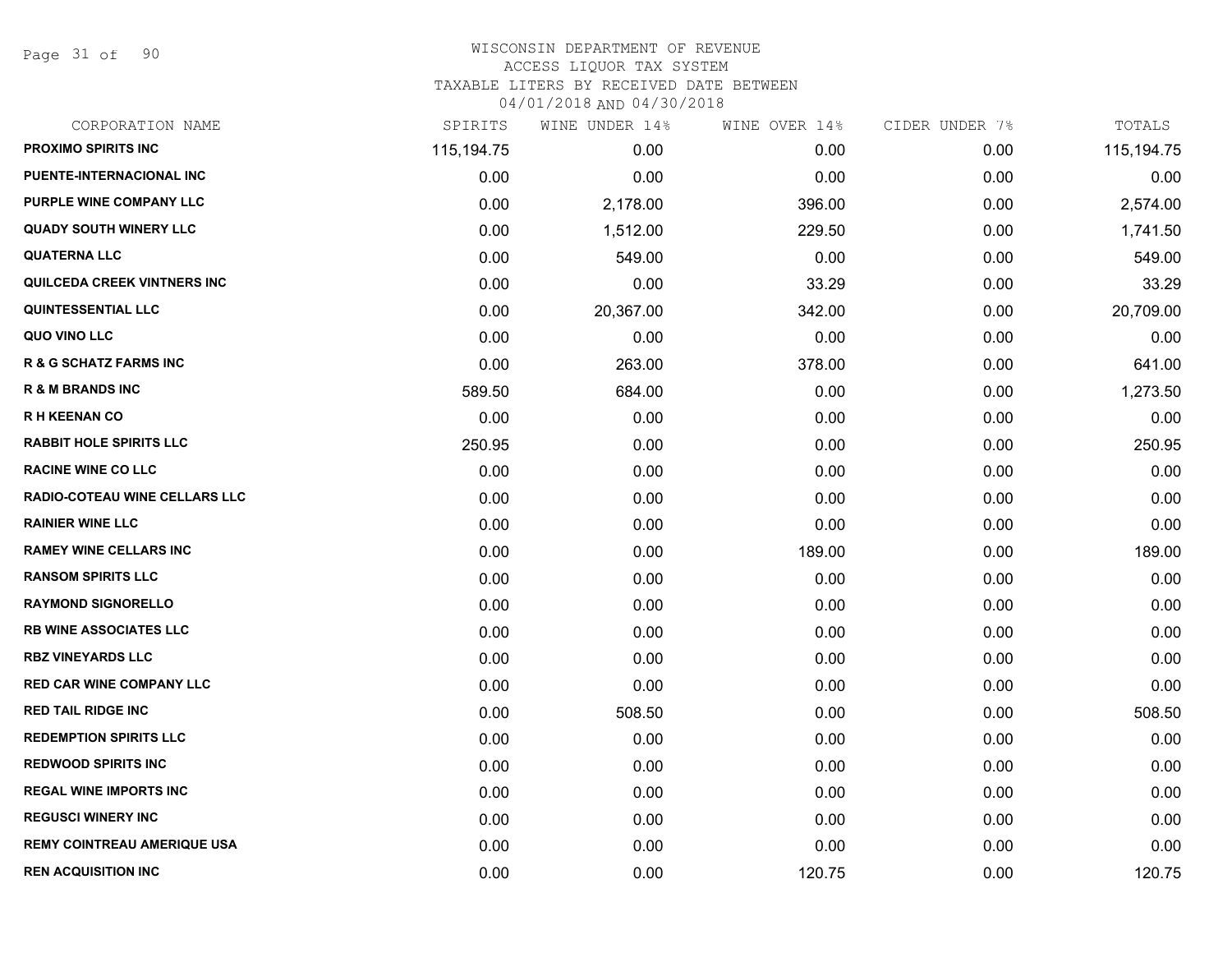Page 32 of 90

# WISCONSIN DEPARTMENT OF REVENUE ACCESS LIQUOR TAX SYSTEM TAXABLE LITERS BY RECEIVED DATE BETWEEN

| CORPORATION NAME                                 | SPIRITS | WINE UNDER 14% | WINE OVER 14% | CIDER UNDER 7% | TOTALS   |
|--------------------------------------------------|---------|----------------|---------------|----------------|----------|
| <b>RENO G FARINELLI &amp; JOSEF H SHEBL</b>      | 0.00    | 0.00           | 62.99         | 0.00           | 62.99    |
| <b>RENT A BBQ</b>                                | 0.00    | 0.00           | 0.00          | 0.00           | 0.00     |
| <b>RESERVA WINES LLC</b>                         | 0.00    | 0.00           | 0.00          | 0.00           | 0.00     |
| <b>REVELRY VINTNERS LLC</b>                      | 0.00    | 142.64         | 1,107.84      | 0.00           | 1,250.48 |
| <b>REYNOLDS CREATIVE PRODUCTS INC</b>            | 0.00    | 0.00           | 0.00          | 0.00           | 0.00     |
| <b>RGI BRANDS LLC</b>                            | 0.00    | 0.00           | 0.00          | 0.00           | 0.00     |
| <b>RICHARD J ANDERS</b>                          | 0.00    | 0.00           | 0.00          | 0.00           | 0.00     |
| <b>RICHARD STELTZNER</b>                         | 0.00    | 0.00           | 0.00          | 0.00           | 0.00     |
| <b>RIDGE VINEYARDS INC</b>                       | 0.00    | 1.51           | 132.08        | 0.00           | 133.59   |
| <b>RIGHT BEE LLC</b>                             | 0.00    | 0.00           | 0.00          | 78.23          | 78.23    |
| <b>RIVER VIEW WINERY LLC</b>                     | 0.00    | 0.00           | 0.00          | 0.00           | 0.00     |
| <b>RO SALES &amp; DISTRIBUTION SERVICES INC.</b> | 0.00    | 0.00           | 0.00          | 0.00           | 0.00     |
| <b>RO SALES &amp; DISTRIBUTION SERVICES INC.</b> | 0.00    | 9,183.00       | 0.00          | 0.00           | 9,183.00 |
| <b>ROBERT A CUTTER</b>                           | 67.50   | 990.00         | 0.00          | 0.00           | 1,057.50 |
| <b>ROBERT CRAIG WINERY LP</b>                    | 0.00    | 0.00           | 31.50         | 0.00           | 31.50    |
| <b>ROBERT J GROSS</b>                            | 0.00    | 0.00           | 0.00          | 0.00           | 0.00     |
| <b>ROBERT L HUDSON</b>                           | 0.00    | 0.00           | 0.00          | 0.00           | 0.00     |
| <b>ROBERT YOUNG ESTATE WINERY LLC</b>            | 0.00    | 0.00           | 0.00          | 0.00           | 0.00     |
| <b>ROCK SAKE LLC</b>                             | 0.00    | 0.00           | 0.00          | 0.00           | 0.00     |
| <b>ROCK WALL WINE COMPANY INC</b>                | 0.00    | 0.00           | 0.00          | 0.00           | 0.00     |
| <b>ROMBAUER VINEYARDS INC</b>                    | 0.00    | 0.00           | 2,038.50      | 0.00           | 2,038.50 |
| <b>RONALD J WICKER</b>                           | 0.00    | 9.00           | 48.00         | 0.00           | 57.00    |
| <b>RONALD T RUBIN</b>                            | 0.00    | 0.00           | 0.00          | 0.00           | 0.00     |
| <b>ROOTS RUN DEEP LLC</b>                        | 0.00    | 0.00           | 621.00        | 0.00           | 621.00   |
| <b>ROSE CITY DISTILLING CO.</b>                  | 0.00    | 0.00           | 0.00          | 0.00           | 0.00     |
| <b>ROSE IMPORTING &amp; DISTRIBUTING LLC</b>     | 0.00    | 324.00         | 0.00          | 0.00           | 324.00   |
| <b>ROSENTHAL WINE MERCHANT NY LTD</b>            | 0.00    | 802.50         | 0.00          | 0.00           | 802.50   |
| <b>ROTTA WINERY LLC</b>                          | 0.00    | 0.00           | 0.00          | 0.00           | 0.00     |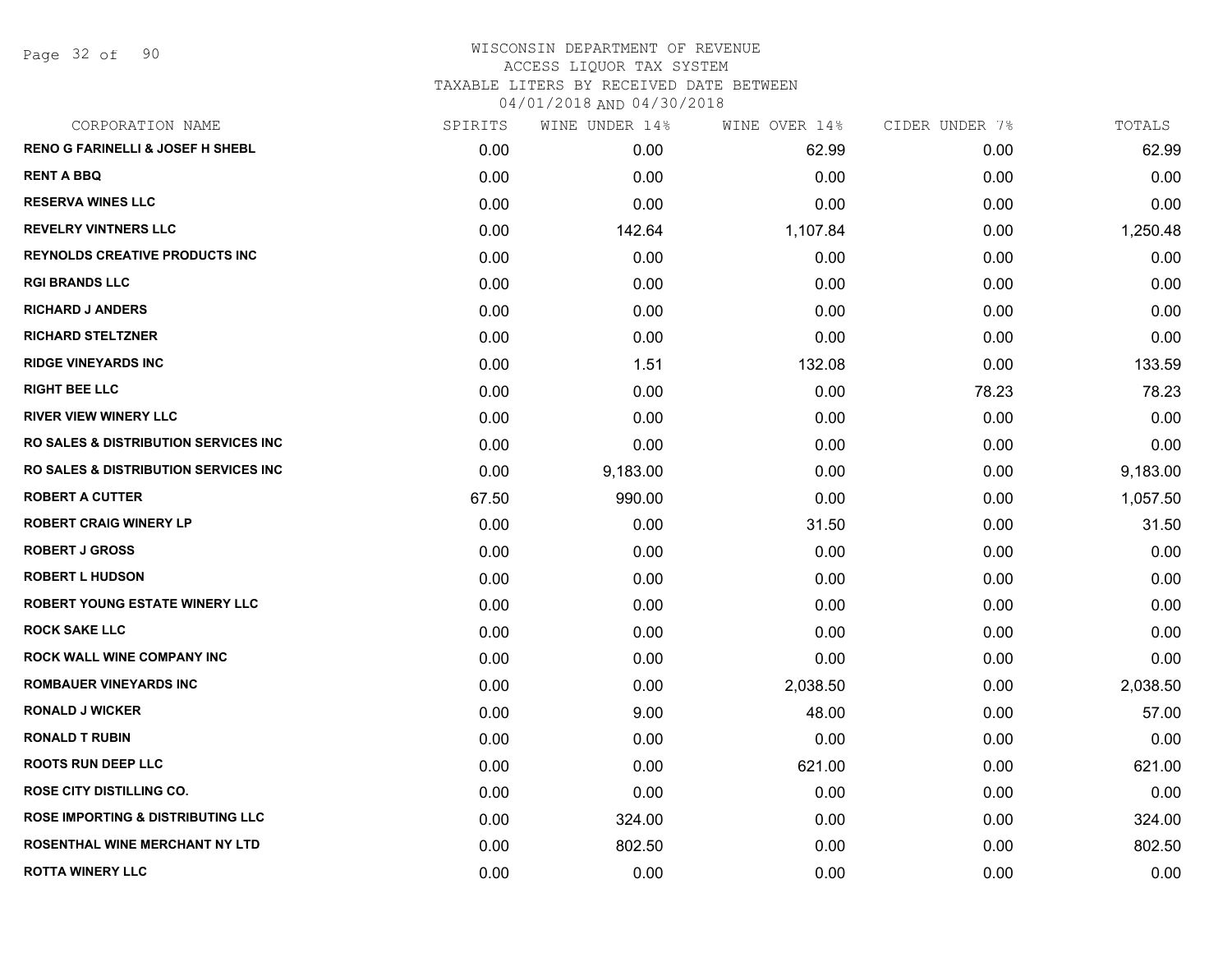Page 33 of 90

#### WISCONSIN DEPARTMENT OF REVENUE ACCESS LIQUOR TAX SYSTEM

TAXABLE LITERS BY RECEIVED DATE BETWEEN

| CORPORATION NAME                           | SPIRITS  | WINE UNDER 14% | WINE OVER 14% | CIDER UNDER 7% | TOTALS    |
|--------------------------------------------|----------|----------------|---------------|----------------|-----------|
| <b>ROUND HILL CELLARS</b>                  | 0.00     | 1,377.00       | 2,106.00      | 0.00           | 3,483.00  |
| <b>ROUND POND ESTATE LLC</b>               | 0.00     | 0.00           | 0.00          | 0.00           | 0.00      |
| <b>ROYAL WINE CORPORATION</b>              | 117.00   | 8,935.00       | 54.00         | 0.00           | 9,106.00  |
| <b>RUBISSOW FAMILY WINES LLC</b>           | 0.00     | 0.00           | 0.00          | 0.00           | 0.00      |
| RUSSIAN STANDARD VODKA (USA) INC           | 747.00   | 0.00           | 0.00          | 0.00           | 747.00    |
| <b>RYAN E ROARK</b>                        | 0.00     | 0.00           | 0.00          | 0.00           | 0.00      |
| <b>S &amp; R WINES LLC</b>                 | 0.00     | 0.00           | 0.00          | 0.00           | 0.00      |
| <b>SLJ GROUP INC</b>                       | 0.00     | 10,469.23      | 4,625.25      | 0.00           | 15,094.48 |
| <b>SAGAMORE WHISKEY LLC</b>                | 0.00     | 0.00           | 0.00          | 0.00           | 0.00      |
| <b>SAKEONE CORPORATION</b>                 | 18.00    | 429.12         | 819.72        | 0.00           | 1,266.84  |
| <b>SALOON SPIRITS LLC</b>                  | 180.00   | 0.00           | 0.00          | 0.00           | 180.00    |
| <b>SALVESTRIN WINE CO LLC</b>              | 0.00     | 0.00           | 0.00          | 0.00           | 0.00      |
| <b>SAMUEL P BAXTER</b>                     | 0.00     | 0.00           | 0.00          | 0.00           | 0.00      |
| <b>SAN ANTONIO WINERY INC</b>              | 0.00     | 10,503.00      | 189.00        | 0.00           | 10,692.00 |
| <b>SAN FRANCISCO WINE EXCHANGE INC</b>     | 0.00     | 0.00           | 0.00          | 0.00           | 0.00      |
| SAN GABRIEL VALLEY WAREHOUSE & STORAGE INC | 0.00     | 0.00           | 132.00        | 0.00           | 132.00    |
| <b>SAN JOAQUIN WINE COMPANY INC</b>        | 0.00     | 900.00         | 0.00          | 0.00           | 900.00    |
| SAN LUIS SPIRITS DISTILLING CO LLC         | 1,456.50 | 0.00           | 0.00          | 0.00           | 1,456.50  |
| <b>SAN MARTINO IMPORTS INC</b>             | 0.00     | 0.00           | 0.00          | 0.00           | 0.00      |
| <b>SANGLIER SELECTIONS LLC</b>             | 27.00    | 738.00         | 0.00          | 0.00           | 765.00    |
| <b>SANS LIEGE INC</b>                      | 0.00     | 0.00           | 0.00          | 0.00           | 0.00      |
| <b>SANS WINE &amp; SPIRITS CO</b>          | 586.50   | 0.00           | 0.00          | 0.00           | 586.50    |
| <b>SANTA CROCE LLC</b>                     | 942.75   | 0.00           | 63.00         | 0.00           | 1,005.75  |
| SANTA FE DISTILLERY LLC                    | 0.00     | 0.00           | 0.00          | 0.00           | 0.00      |
| <b>SANTA MARGHERITA USA INC</b>            | 0.00     | 1,219.50       | 0.00          | 0.00           | 1,219.50  |
| <b>SANTA RITA USA CORPORATION</b>          | 0.00     | 252.00         | 0.00          | 0.00           | 252.00    |
| <b>SAPSUCKER FARMS LLC</b>                 | 0.00     | 0.00           | 0.00          | 0.00           | 0.00      |
| <b>SARACINA VINEYARDS LLC</b>              | 0.00     | 0.00           | 0.00          | 0.00           | 0.00      |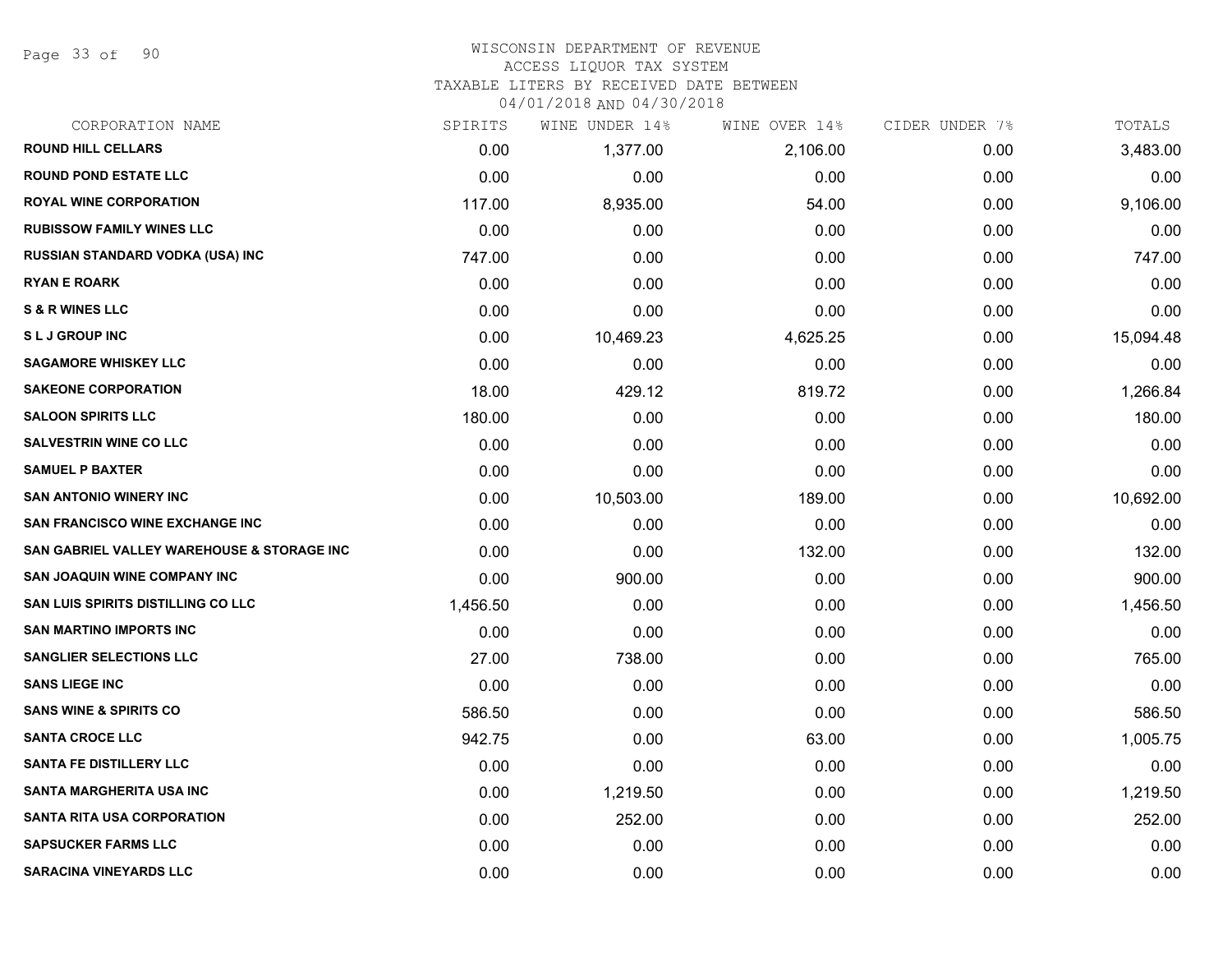Page 34 of 90

| CORPORATION NAME                            | SPIRITS    | WINE UNDER 14% | WINE OVER 14% | CIDER UNDER 7% | TOTALS     |
|---------------------------------------------|------------|----------------|---------------|----------------|------------|
| <b>SARMENTO'S IMPORTS &amp; EXPORTS INC</b> | 0.00       | 0.00           | 0.00          | 0.00           | 0.00       |
| <b>SAVIAH ROSE WINERY LLC</b>               | 0.00       | 0.00           | 0.00          | 0.00           | 0.00       |
| <b>SAZERAC COMPANY INC</b>                  | 352,098.30 | 116.99         | 380.98        | 0.00           | 352,596.27 |
| <b>SAZERAC NORTH AMERICA INC</b>            | 674,635.50 | 0.00           | 0.00          | 0.00           | 674,635.50 |
| <b>SB WINE CO LLC</b>                       | 0.00       | 0.00           | 0.00          | 0.00           | 0.00       |
| <b>SBRAGIA FAMILY VINEYARDS LLC</b>         | 0.00       | 0.00           | 126.00        | 0.00           | 126.00     |
| <b>SCENIC ROOT WINEGROWERS LLC</b>          | 0.00       | 0.00           | 0.00          | 0.00           | 0.00       |
| <b>SCHEID VINEYARDS CALIFORNIA INC</b>      | 0.00       | 10,456.00      | 0.00          | 0.00           | 10,456.00  |
| <b>SCHMITT SOHNE INC</b>                    | 0.00       | 0.00           | 0.00          | 0.00           | 0.00       |
| <b>SCHUG WINERY LLC</b>                     | 0.00       | 0.00           | 0.00          | 0.00           | 0.00       |
| <b>SCHWEIGER VINEYARDS INC</b>              | 0.00       | 0.00           | 0.00          | 0.00           | 0.00       |
| <b>SCOPERTA IMPORTING CO INC</b>            | 0.00       | 2,002.50       | 0.00          | 0.00           | 2,002.50   |
| <b>SCOTT PAUL WINES OREGON LLC</b>          | 0.00       | 0.00           | 0.00          | 0.00           | 0.00       |
| <b>SEATTLE CIDER COMPANY LLC</b>            | 0.00       | 0.00           | 0.00          | 17,257.45      | 17,257.45  |
| <b>SEAVEY VINEYARD LP</b>                   | 0.00       | 0.00           | 0.00          | 0.00           | 0.00       |
| <b>SELBY ENTERPRISES INC</b>                | 0.00       | 0.00           | 0.00          | 0.00           | 0.00       |
| <b>SELECTIVE WINE ESTATES INC</b>           | 0.00       | 378.00         | 0.00          | 0.00           | 378.00     |
| <b>SERGEY CHISTOV</b>                       | 0.00       | 0.00           | 0.00          | 0.00           | 0.00       |
| <b>SERRALLES USA LLC</b>                    | 2,763.00   | 0.00           | 0.00          | 0.00           | 2,763.00   |
| <b>SHAFER VINEYARDS INC</b>                 | 0.00       | 0.00           | 0.00          | 0.00           | 0.00       |
| <b>SHANNON RIDGE INC</b>                    | 0.00       | 2,268.00       | 0.00          | 0.00           | 2,268.00   |
| <b>SHAW-ROSS HOLDING CO LLC</b>             | 153.00     | 2,479.50       | 5,362.20      | 0.00           | 7,994.70   |
| <b>SHEA WINE CELLARS LLC</b>                | 0.00       | 0.00           | 135.00        | 0.00           | 135.00     |
| <b>SHELTON-MACKENZIE WINE COMPANY</b>       | 0.00       | 0.00           | 0.00          | 0.00           | 0.00       |
| <b>SHORTS BREWING COMPANY</b>               | 0.00       | 0.00           | 0.00          | 1,768.69       | 1,768.69   |
| SILVER OAK WINE CELLARS LLC                 | 0.00       | 0.00           | 0.00          | 0.00           | 0.00       |
| SILVER TRIDENT WINERY LLC                   | 0.00       | 0.00           | 0.00          | 0.00           | 0.00       |
| <b>SIMIONI IMPORTS LLC</b>                  | 0.00       | 0.00           | 0.00          | 0.00           | 0.00       |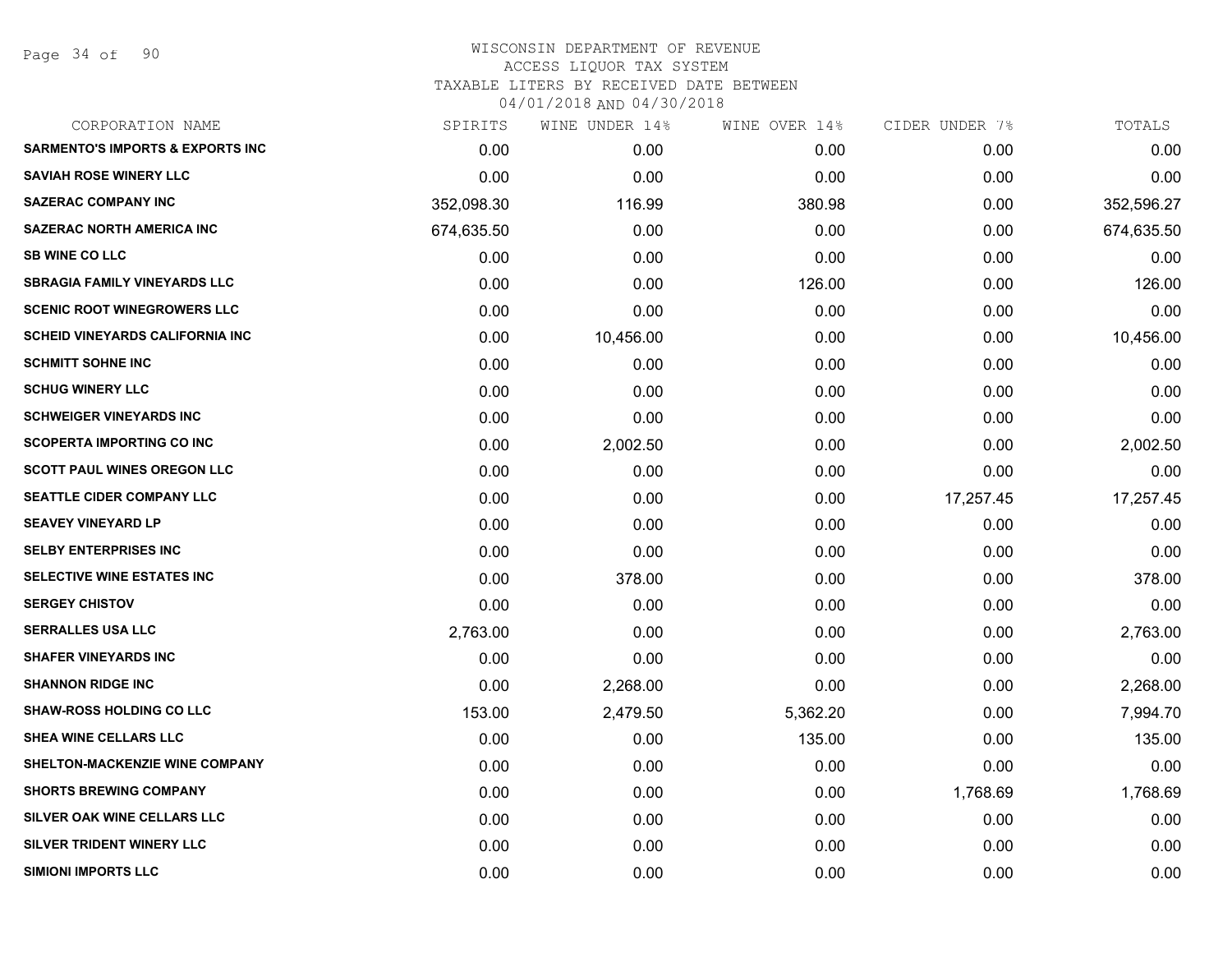Page 35 of 90

| SPIRITS  | WINE UNDER 14% |          | CIDER UNDER 7% | TOTALS   |
|----------|----------------|----------|----------------|----------|
| 0.00     | 0.00           | 0.00     | 0.00           | 0.00     |
| 0.00     | 0.00           | 0.00     | 0.00           | 0.00     |
| 0.00     | 0.00           | $-63.00$ | 0.00           | $-63.00$ |
| 0.00     | 0.00           | 0.00     | 0.00           | 0.00     |
| 0.00     | 0.00           | 0.00     | 0.00           | 0.00     |
| 0.00     | 0.00           | 0.00     | 0.00           | 0.00     |
| 0.00     | 1,498.50       | 288.00   | 0.00           | 1,786.50 |
| 0.00     | 0.00           | 0.00     | 0.00           | 0.00     |
| 0.00     | 2,079.00       | 0.00     | 0.00           | 2,079.00 |
| 0.00     | 0.00           | 0.00     | 0.00           | 0.00     |
| 0.00     | 0.00           | 0.00     | 0.00           | 0.00     |
| 0.00     | 0.00           | 126.00   | 0.00           | 126.00   |
| 0.00     | 0.00           | 0.00     | 0.00           | 0.00     |
| 0.00     | 1,017.00       | 0.00     | 0.00           | 1,017.00 |
| 0.00     | 154.54         | 33.29    | 0.00           | 187.83   |
| 0.00     | 0.00           | 0.00     | 0.00           | 0.00     |
| 1,449.00 | 0.00           | 0.00     | 0.00           | 1,449.00 |
| 0.00     | 3,364.50       | 0.00     | 0.00           | 3,364.50 |
| 0.00     | 0.00           | 4.50     | 0.00           | 4.50     |
| 0.00     | 0.00           | 0.00     | 0.00           | 0.00     |
| 277.50   | 0.00           | 0.00     | 0.00           | 277.50   |
| 0.00     | 0.00           | 0.00     | 0.00           | 0.00     |
| 0.00     | 0.00           | 0.00     | 0.00           | 0.00     |
| 0.00     | 0.00           | 0.00     | 0.00           | 0.00     |
| 0.00     | 0.00           | 0.00     | 0.00           | 0.00     |
| 0.00     | 0.00           | 0.00     | 0.00           | 0.00     |
| 0.00     | 0.00           | 0.00     | 0.00           | 0.00     |
| 0.00     | 0.00           | 0.00     | 0.00           | 0.00     |
|          |                |          | WINE OVER 14%  |          |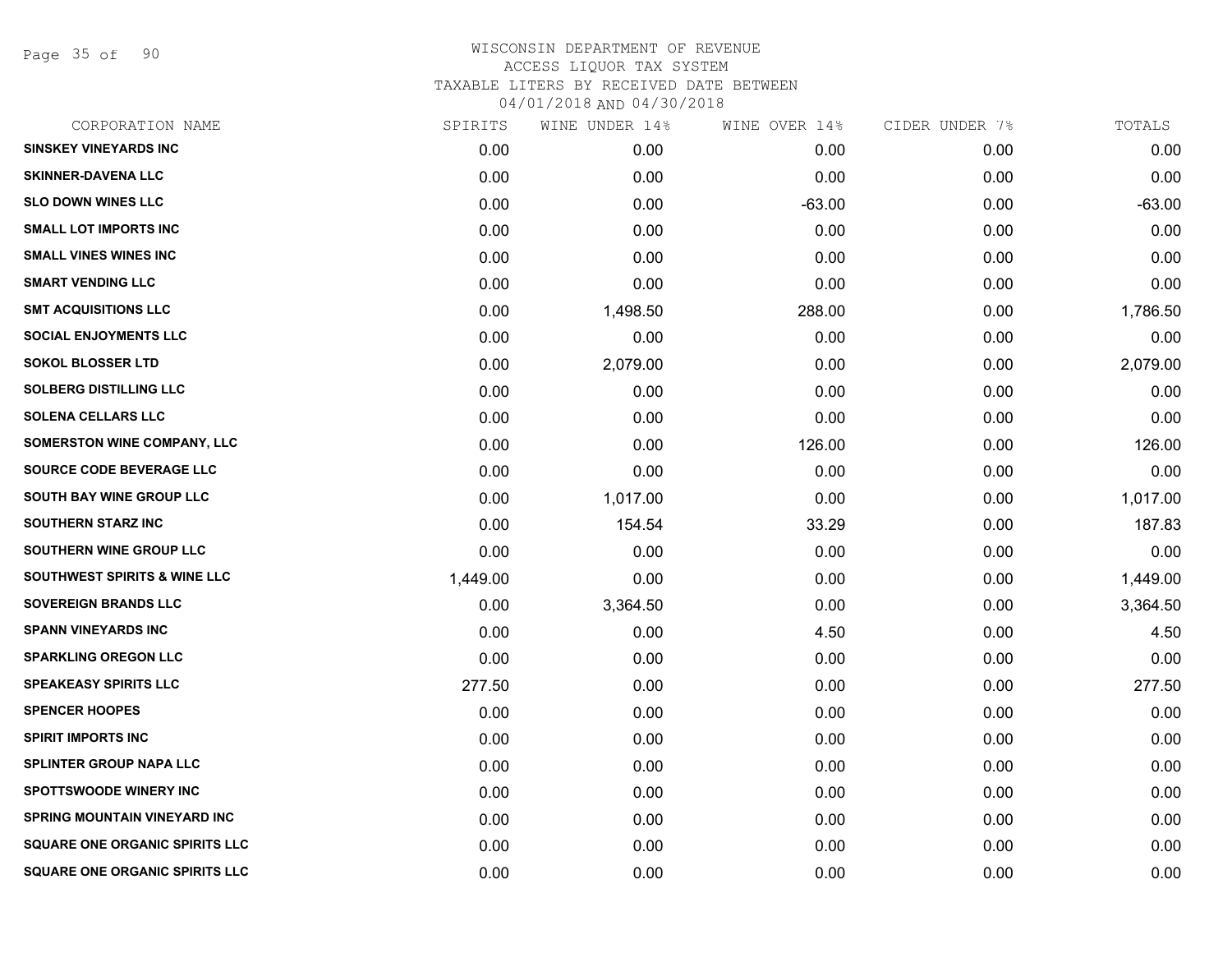Page 36 of 90

|          | WINE UNDER 14% |          |               | TOTALS         |
|----------|----------------|----------|---------------|----------------|
| 0.00     | 0.00           | 0.00     | 0.00          | 0.00           |
| 877.80   | 0.00           | 0.00     | 0.00          | 877.80         |
| 0.00     | 0.00           | 0.00     | 0.00          | 0.00           |
| 0.00     | 0.00           | 0.00     | 0.00          | 0.00           |
| 0.00     | 0.00           | 0.00     | 0.00          | 0.00           |
| 0.00     | 0.00           | 0.00     | 0.00          | 0.00           |
| 0.00     | 1,512.00       | 0.00     | 0.00          | 1,512.00       |
| 0.00     | 0.00           | 0.00     | 0.00          | 0.00           |
| 0.00     | 0.00           | 0.00     | 0.00          | 0.00           |
| 0.00     | 0.00           | 0.00     | 0.00          | 0.00           |
| 0.00     | 0.00           | 0.00     | 0.00          | 0.00           |
| 0.00     | 0.00           | 0.00     | 0.00          | 0.00           |
| 391.50   | 112,936.50     | 5,917.50 | 0.00          | 119,245.50     |
| 0.00     | 378.00         | 72.00    | 0.00          | 450.00         |
| 0.00     | 0.00           | 0.00     | 0.00          | 0.00           |
| 0.00     | 0.00           | 0.00     | 0.00          | 0.00           |
| 0.00     | 0.00           | 0.00     | 0.00          | 0.00           |
| 0.00     | 0.00           | 0.00     | 0.00          | 0.00           |
| 0.00     | 0.00           | 0.00     | 0.00          | 0.00           |
| 0.00     | 0.00           | 0.00     | 0.00          | 0.00           |
| 0.00     | 0.00           | 0.00     | 0.00          | 0.00           |
| 0.00     | 135.00         | 0.00     | 0.00          | 135.00         |
| 4,059.00 | 0.00           | 0.00     | 0.00          | 4,059.00       |
| 436.50   | 0.00           | 81.00    | 0.00          | 517.50         |
| 0.00     | 261.00         | 0.00     | 0.00          | 261.00         |
| 0.00     | 0.00           | 0.00     | 0.00          | 0.00           |
| 0.00     | 252.00         | 0.00     | 0.00          | 252.00         |
| 0.00     | 0.00           | 0.00     | 0.00          | 0.00           |
|          | SPIRITS        |          | WINE OVER 14% | CIDER UNDER 7% |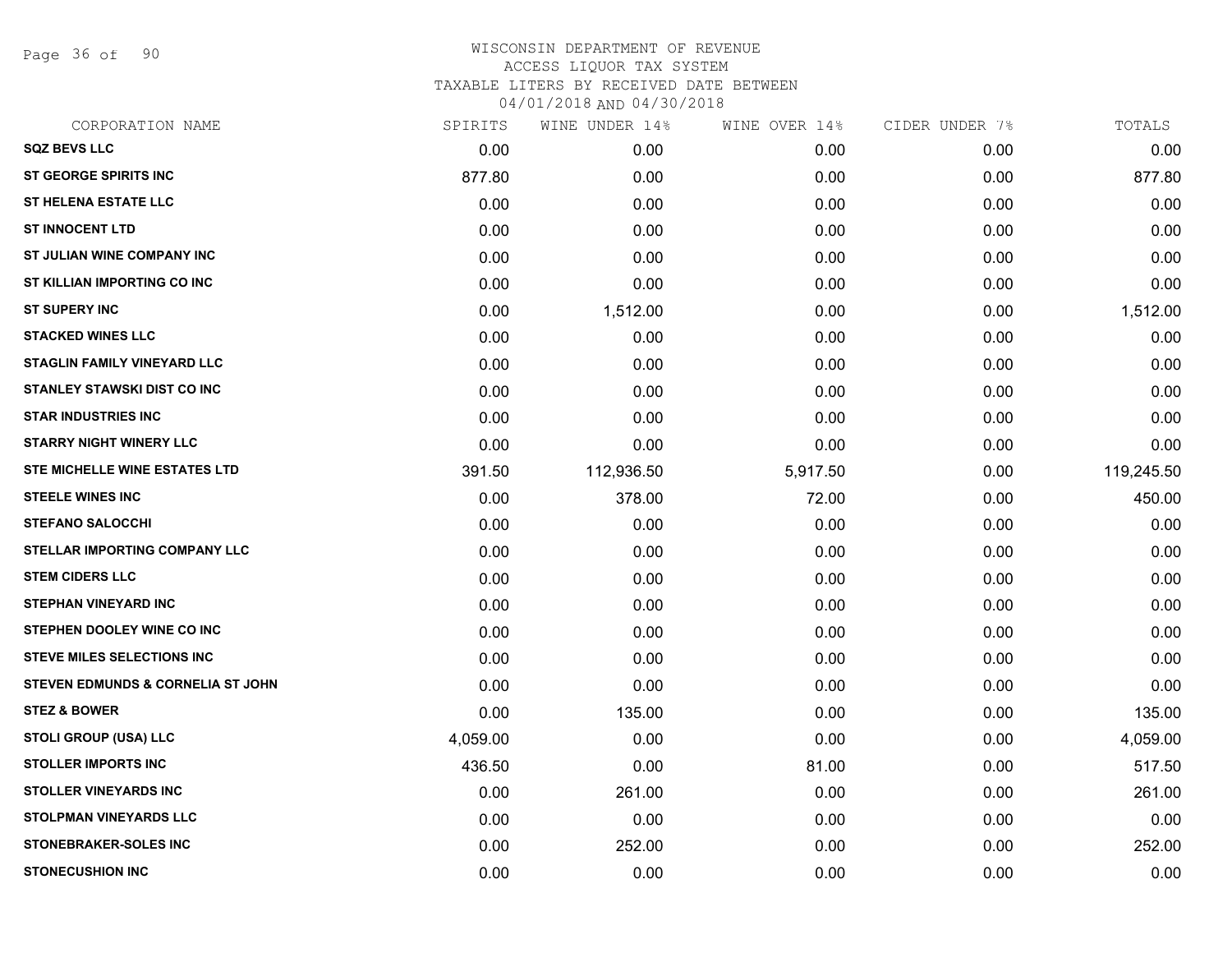| SUGARLANDS DISTILLING COMPANY LLC<br>423.00<br>0.00<br>0.00<br>0.00<br><b>SURVILLE ENTERPRISES CORP</b><br>0.00<br>5,931.00<br>0.00<br>0.00<br><b>SUTTER HOME WINERY INC</b><br>2,376.00<br>383,820.79<br>6,430.50<br>114.00<br><b>SVENSKA FOOD &amp; BEVERAGE LLC</b><br>0.00<br>0.00<br>0.00<br>0.00<br><b>SVP WINERY LLC</b><br>0.00<br>270.00<br>0.00<br>0.00<br><b>T ELENTENY HOLDINGS LLC</b><br>9.00<br>1,037.00<br>90.00<br>54.00<br><b>TAFT STREET INC</b><br>0.00<br>0.00<br>0.00<br>0.00<br><b>TAKARA SAKE USA INC</b><br>0.00<br>122.40<br>1,066.50<br>746.60<br><b>TALLEY VINEYARDS INC</b><br>0.00<br>0.00<br>0.00<br>0.00<br><b>TAMBER BEY VINEYARDS LLC</b><br>0.00<br>0.00<br>0.00<br>0.00<br><b>TATOMER INC</b><br>0.00<br>0.00<br>0.00<br>0.00<br><b>TATTERSALL COMPANIES LLC</b><br>254.25<br>0.00<br>0.00<br>0.00<br><b>TERRA VINUM LLC</b><br>0.00<br>0.00<br>0.00<br>0.00<br><b>TERRANEO MERCHANTS INC</b><br>120.00<br>9.00<br>0.00<br>0.00<br><b>TERRAVANT WINE COMPANY LLC</b><br>0.00<br>0.00<br>0.00<br>0.00<br><b>TERRESSENTIA CORPORATION</b><br>0.00<br>0.00<br>0.00<br>0.00<br><b>TERRIZZI VINO INC</b><br>0.00<br>252.00<br>0.00<br>0.00<br><b>TGE LLC</b><br>0.00<br>2,244.60<br>0.00<br>0.00<br>THE 11 WELLS SPIRITS COMPANY LLC<br>0.00<br>0.00<br>0.00<br>0.00<br>THE AUSTRALIAN WINE CONNECTION INC<br>0.00<br>0.00<br>0.00<br>0.00<br>THE BIALE ESTATE<br>0.00<br>0.00<br>126.00<br>0.00<br>THE BRANDER VINEYARD<br>0.00<br>0.00<br>0.00<br>0.00<br>THE BUSINESS CHAIN INC<br>0.00<br>0.00<br>0.00<br>0.00<br>THE EDRINGTON GROUP USA LLC<br>3,453.00<br>0.00<br>0.00<br>0.00<br>THE GIRLS IN THE VINEYARD<br>0.00<br>0.00<br>0.00<br>0.00<br>THE HARVEST IMPORTING<br>0.00<br>0.00<br>0.00<br>0.00<br>THE HESS COLLECTION WINERY<br>0.00<br>2,520.00<br>1,512.00<br>0.00<br>THE INFINITE MONKEY THEOREM INC<br>0.00<br>0.00<br>0.00<br>0.00 | CORPORATION NAME | SPIRITS | WINE UNDER 14% | WINE OVER 14% | CIDER UNDER 7% | TOTALS     |
|-------------------------------------------------------------------------------------------------------------------------------------------------------------------------------------------------------------------------------------------------------------------------------------------------------------------------------------------------------------------------------------------------------------------------------------------------------------------------------------------------------------------------------------------------------------------------------------------------------------------------------------------------------------------------------------------------------------------------------------------------------------------------------------------------------------------------------------------------------------------------------------------------------------------------------------------------------------------------------------------------------------------------------------------------------------------------------------------------------------------------------------------------------------------------------------------------------------------------------------------------------------------------------------------------------------------------------------------------------------------------------------------------------------------------------------------------------------------------------------------------------------------------------------------------------------------------------------------------------------------------------------------------------------------------------------------------------------------------------------------------------------------------------------------------------------------------------------------------------------------------------------|------------------|---------|----------------|---------------|----------------|------------|
|                                                                                                                                                                                                                                                                                                                                                                                                                                                                                                                                                                                                                                                                                                                                                                                                                                                                                                                                                                                                                                                                                                                                                                                                                                                                                                                                                                                                                                                                                                                                                                                                                                                                                                                                                                                                                                                                                     |                  |         |                |               |                | 423.00     |
|                                                                                                                                                                                                                                                                                                                                                                                                                                                                                                                                                                                                                                                                                                                                                                                                                                                                                                                                                                                                                                                                                                                                                                                                                                                                                                                                                                                                                                                                                                                                                                                                                                                                                                                                                                                                                                                                                     |                  |         |                |               |                | 5,931.00   |
|                                                                                                                                                                                                                                                                                                                                                                                                                                                                                                                                                                                                                                                                                                                                                                                                                                                                                                                                                                                                                                                                                                                                                                                                                                                                                                                                                                                                                                                                                                                                                                                                                                                                                                                                                                                                                                                                                     |                  |         |                |               |                | 392,741.29 |
|                                                                                                                                                                                                                                                                                                                                                                                                                                                                                                                                                                                                                                                                                                                                                                                                                                                                                                                                                                                                                                                                                                                                                                                                                                                                                                                                                                                                                                                                                                                                                                                                                                                                                                                                                                                                                                                                                     |                  |         |                |               |                | 0.00       |
|                                                                                                                                                                                                                                                                                                                                                                                                                                                                                                                                                                                                                                                                                                                                                                                                                                                                                                                                                                                                                                                                                                                                                                                                                                                                                                                                                                                                                                                                                                                                                                                                                                                                                                                                                                                                                                                                                     |                  |         |                |               |                | 270.00     |
|                                                                                                                                                                                                                                                                                                                                                                                                                                                                                                                                                                                                                                                                                                                                                                                                                                                                                                                                                                                                                                                                                                                                                                                                                                                                                                                                                                                                                                                                                                                                                                                                                                                                                                                                                                                                                                                                                     |                  |         |                |               |                | 1,190.00   |
|                                                                                                                                                                                                                                                                                                                                                                                                                                                                                                                                                                                                                                                                                                                                                                                                                                                                                                                                                                                                                                                                                                                                                                                                                                                                                                                                                                                                                                                                                                                                                                                                                                                                                                                                                                                                                                                                                     |                  |         |                |               |                | 0.00       |
|                                                                                                                                                                                                                                                                                                                                                                                                                                                                                                                                                                                                                                                                                                                                                                                                                                                                                                                                                                                                                                                                                                                                                                                                                                                                                                                                                                                                                                                                                                                                                                                                                                                                                                                                                                                                                                                                                     |                  |         |                |               |                | 1,935.50   |
|                                                                                                                                                                                                                                                                                                                                                                                                                                                                                                                                                                                                                                                                                                                                                                                                                                                                                                                                                                                                                                                                                                                                                                                                                                                                                                                                                                                                                                                                                                                                                                                                                                                                                                                                                                                                                                                                                     |                  |         |                |               |                | 0.00       |
|                                                                                                                                                                                                                                                                                                                                                                                                                                                                                                                                                                                                                                                                                                                                                                                                                                                                                                                                                                                                                                                                                                                                                                                                                                                                                                                                                                                                                                                                                                                                                                                                                                                                                                                                                                                                                                                                                     |                  |         |                |               |                | 0.00       |
|                                                                                                                                                                                                                                                                                                                                                                                                                                                                                                                                                                                                                                                                                                                                                                                                                                                                                                                                                                                                                                                                                                                                                                                                                                                                                                                                                                                                                                                                                                                                                                                                                                                                                                                                                                                                                                                                                     |                  |         |                |               |                | 0.00       |
|                                                                                                                                                                                                                                                                                                                                                                                                                                                                                                                                                                                                                                                                                                                                                                                                                                                                                                                                                                                                                                                                                                                                                                                                                                                                                                                                                                                                                                                                                                                                                                                                                                                                                                                                                                                                                                                                                     |                  |         |                |               |                | 254.25     |
|                                                                                                                                                                                                                                                                                                                                                                                                                                                                                                                                                                                                                                                                                                                                                                                                                                                                                                                                                                                                                                                                                                                                                                                                                                                                                                                                                                                                                                                                                                                                                                                                                                                                                                                                                                                                                                                                                     |                  |         |                |               |                | 0.00       |
|                                                                                                                                                                                                                                                                                                                                                                                                                                                                                                                                                                                                                                                                                                                                                                                                                                                                                                                                                                                                                                                                                                                                                                                                                                                                                                                                                                                                                                                                                                                                                                                                                                                                                                                                                                                                                                                                                     |                  |         |                |               |                | 129.00     |
|                                                                                                                                                                                                                                                                                                                                                                                                                                                                                                                                                                                                                                                                                                                                                                                                                                                                                                                                                                                                                                                                                                                                                                                                                                                                                                                                                                                                                                                                                                                                                                                                                                                                                                                                                                                                                                                                                     |                  |         |                |               |                | 0.00       |
|                                                                                                                                                                                                                                                                                                                                                                                                                                                                                                                                                                                                                                                                                                                                                                                                                                                                                                                                                                                                                                                                                                                                                                                                                                                                                                                                                                                                                                                                                                                                                                                                                                                                                                                                                                                                                                                                                     |                  |         |                |               |                | 0.00       |
|                                                                                                                                                                                                                                                                                                                                                                                                                                                                                                                                                                                                                                                                                                                                                                                                                                                                                                                                                                                                                                                                                                                                                                                                                                                                                                                                                                                                                                                                                                                                                                                                                                                                                                                                                                                                                                                                                     |                  |         |                |               |                | 252.00     |
|                                                                                                                                                                                                                                                                                                                                                                                                                                                                                                                                                                                                                                                                                                                                                                                                                                                                                                                                                                                                                                                                                                                                                                                                                                                                                                                                                                                                                                                                                                                                                                                                                                                                                                                                                                                                                                                                                     |                  |         |                |               |                | 2,244.60   |
|                                                                                                                                                                                                                                                                                                                                                                                                                                                                                                                                                                                                                                                                                                                                                                                                                                                                                                                                                                                                                                                                                                                                                                                                                                                                                                                                                                                                                                                                                                                                                                                                                                                                                                                                                                                                                                                                                     |                  |         |                |               |                | 0.00       |
|                                                                                                                                                                                                                                                                                                                                                                                                                                                                                                                                                                                                                                                                                                                                                                                                                                                                                                                                                                                                                                                                                                                                                                                                                                                                                                                                                                                                                                                                                                                                                                                                                                                                                                                                                                                                                                                                                     |                  |         |                |               |                | 0.00       |
|                                                                                                                                                                                                                                                                                                                                                                                                                                                                                                                                                                                                                                                                                                                                                                                                                                                                                                                                                                                                                                                                                                                                                                                                                                                                                                                                                                                                                                                                                                                                                                                                                                                                                                                                                                                                                                                                                     |                  |         |                |               |                | 126.00     |
|                                                                                                                                                                                                                                                                                                                                                                                                                                                                                                                                                                                                                                                                                                                                                                                                                                                                                                                                                                                                                                                                                                                                                                                                                                                                                                                                                                                                                                                                                                                                                                                                                                                                                                                                                                                                                                                                                     |                  |         |                |               |                | 0.00       |
|                                                                                                                                                                                                                                                                                                                                                                                                                                                                                                                                                                                                                                                                                                                                                                                                                                                                                                                                                                                                                                                                                                                                                                                                                                                                                                                                                                                                                                                                                                                                                                                                                                                                                                                                                                                                                                                                                     |                  |         |                |               |                | 0.00       |
|                                                                                                                                                                                                                                                                                                                                                                                                                                                                                                                                                                                                                                                                                                                                                                                                                                                                                                                                                                                                                                                                                                                                                                                                                                                                                                                                                                                                                                                                                                                                                                                                                                                                                                                                                                                                                                                                                     |                  |         |                |               |                | 3,453.00   |
|                                                                                                                                                                                                                                                                                                                                                                                                                                                                                                                                                                                                                                                                                                                                                                                                                                                                                                                                                                                                                                                                                                                                                                                                                                                                                                                                                                                                                                                                                                                                                                                                                                                                                                                                                                                                                                                                                     |                  |         |                |               |                | 0.00       |
|                                                                                                                                                                                                                                                                                                                                                                                                                                                                                                                                                                                                                                                                                                                                                                                                                                                                                                                                                                                                                                                                                                                                                                                                                                                                                                                                                                                                                                                                                                                                                                                                                                                                                                                                                                                                                                                                                     |                  |         |                |               |                | 0.00       |
|                                                                                                                                                                                                                                                                                                                                                                                                                                                                                                                                                                                                                                                                                                                                                                                                                                                                                                                                                                                                                                                                                                                                                                                                                                                                                                                                                                                                                                                                                                                                                                                                                                                                                                                                                                                                                                                                                     |                  |         |                |               |                | 4,032.00   |
|                                                                                                                                                                                                                                                                                                                                                                                                                                                                                                                                                                                                                                                                                                                                                                                                                                                                                                                                                                                                                                                                                                                                                                                                                                                                                                                                                                                                                                                                                                                                                                                                                                                                                                                                                                                                                                                                                     |                  |         |                |               |                | 0.00       |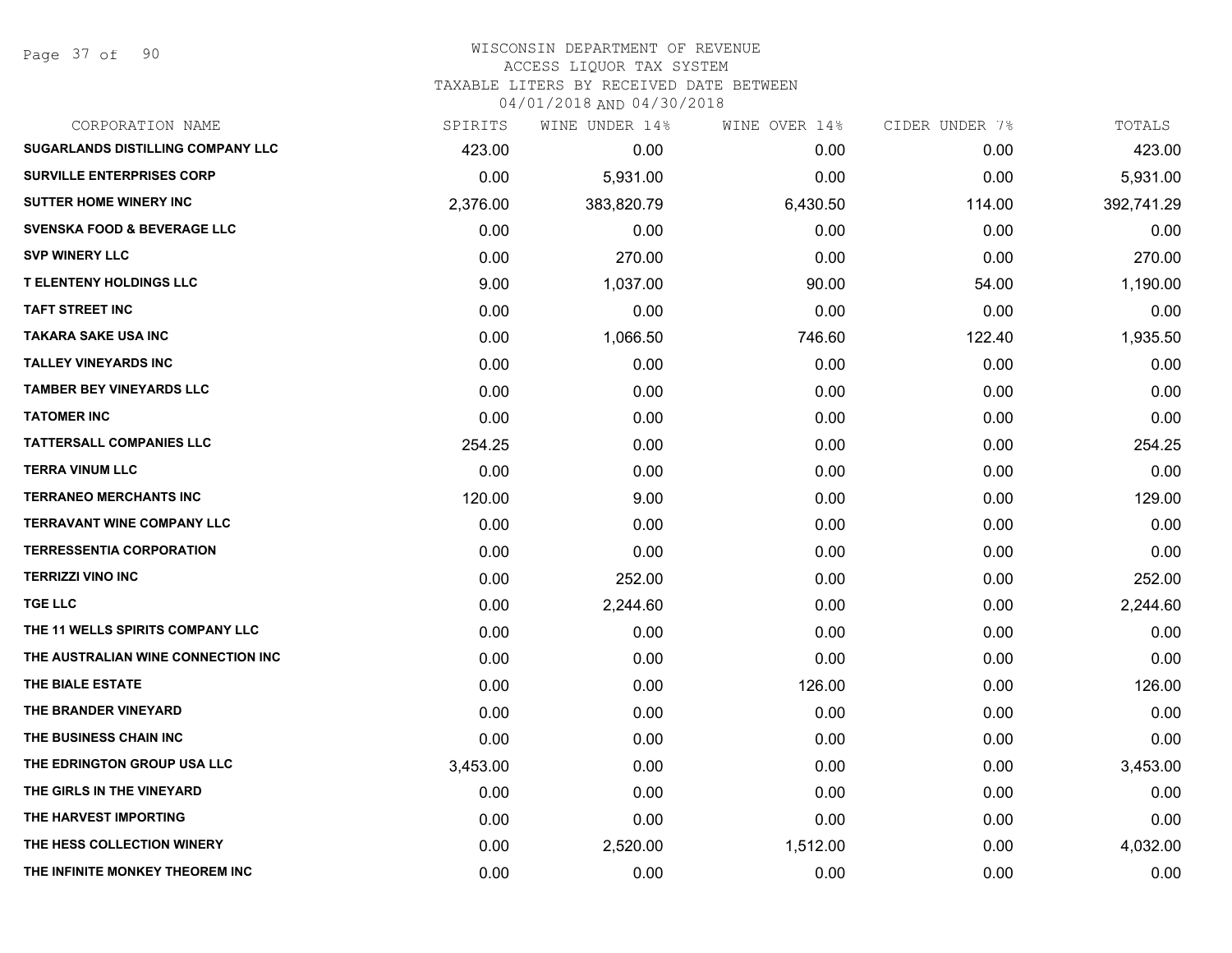Page 38 of 90

|       | WINE UNDER 14% | WINE OVER 14% |      | TOTALS         |
|-------|----------------|---------------|------|----------------|
| 0.00  | 0.00           | 0.00          | 0.00 | 0.00           |
| 0.00  | 0.00           | 0.00          | 0.00 | 0.00           |
| 0.00  | 81.00          | 0.00          | 0.00 | 81.00          |
| 0.00  | 0.00           | 0.00          | 0.00 | 0.00           |
| 0.00  | 126.00         | 378.00        | 0.00 | 504.00         |
| 0.00  | 486.00         | 243.00        | 0.00 | 729.00         |
| 0.00  | 783.00         | 0.00          | 0.00 | 783.00         |
| 0.00  | 948,351.94     | 17,248.50     | 0.00 | 965,600.44     |
| 0.00  | 207.00         | 27.00         | 0.00 | 234.00         |
| 0.00  | 504.00         | 0.00          | 0.00 | 504.00         |
| 0.00  | 0.00           | 0.00          | 0.00 | 0.00           |
| 0.00  | 0.00           | 0.00          | 0.00 | 0.00           |
| 0.00  | 0.00           | 0.00          | 0.00 | 0.00           |
| 0.00  | 0.00           | 0.00          | 0.00 | 0.00           |
| 0.00  | 0.00           | 0.00          | 0.00 | 0.00           |
| 0.00  | 0.00           | 0.00          | 0.00 | 0.00           |
| 0.00  | 0.00           | 0.00          | 0.00 | 0.00           |
| 0.00  | 0.00           | 0.00          | 0.00 | 0.00           |
| 0.00  | 1,656.00       | 252.00        | 0.00 | 1,908.00       |
| 0.00  | 0.00           | 0.00          | 0.00 | 0.00           |
| 0.00  | 0.00           | 0.00          | 0.00 | 0.00           |
| 0.00  | 63.00          | 225.00        | 0.00 | 288.00         |
| 0.00  | 0.00           | 0.00          | 0.00 | 0.00           |
| 0.00  | 378.00         | 3,546.00      | 0.00 | 3,924.00       |
| 0.00  | 0.00           | 0.00          | 0.00 | 0.00           |
| 0.00  | 0.00           | 645.75        | 0.00 | 645.75         |
| 31.50 | 0.00           | 0.00          | 0.00 | 31.50          |
| 0.00  | 0.00           | 0.00          | 0.00 | 0.00           |
|       | SPIRITS        |               |      | CIDER UNDER 7% |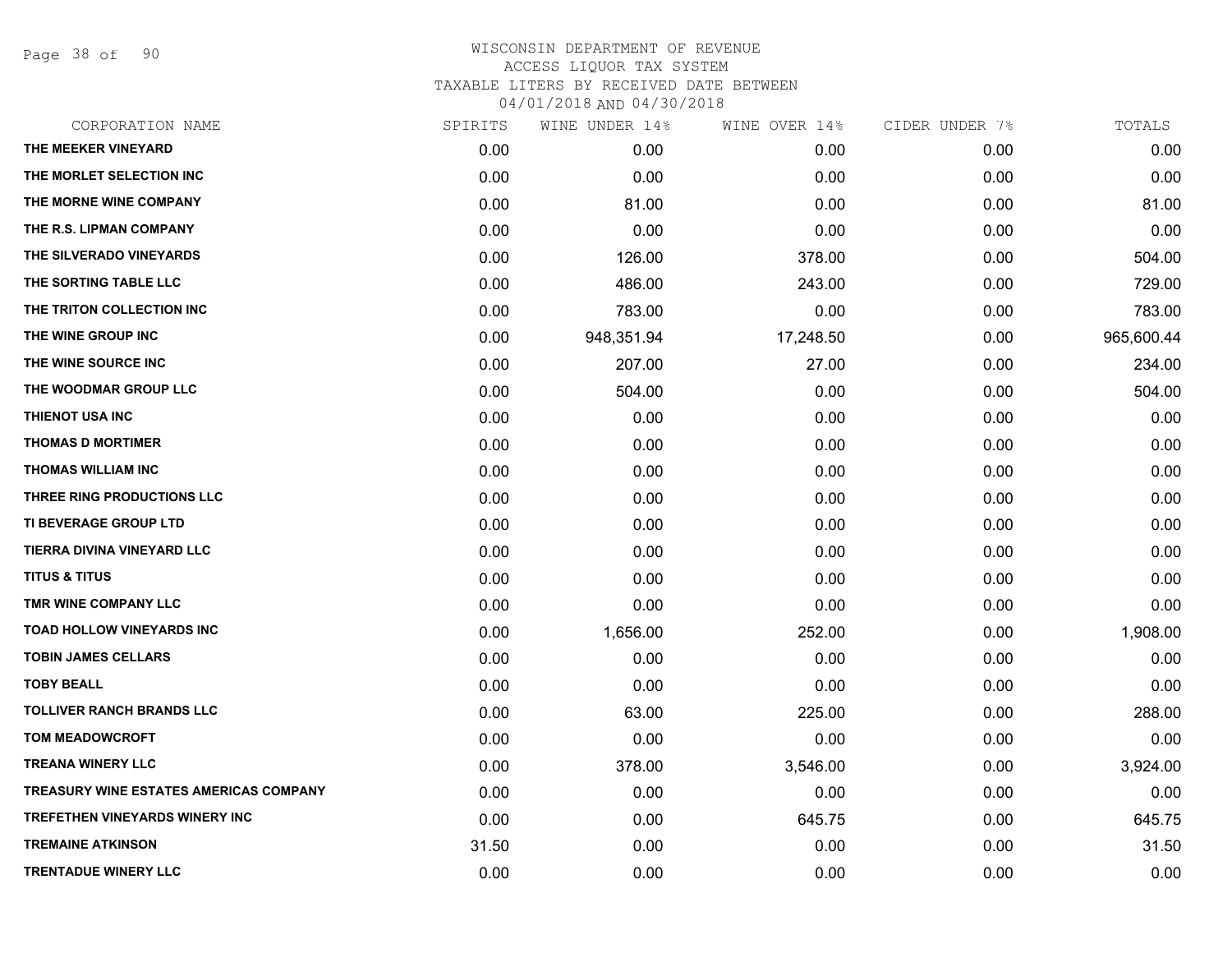Page 39 of 90

#### WISCONSIN DEPARTMENT OF REVENUE ACCESS LIQUOR TAX SYSTEM

TAXABLE LITERS BY RECEIVED DATE BETWEEN

04/01/2018 AND 04/30/2018

| CORPORATION NAME                     | SPIRITS | WINE UNDER 14% | WINE OVER 14% | CIDER UNDER 7% | TOTALS    |
|--------------------------------------|---------|----------------|---------------|----------------|-----------|
| TRI VIN IMPORTS INC                  | 0.00    | 16,713.00      | 0.00          | 0.00           | 16,713.00 |
| <b>TRIM WINES LLC</b>                | 0.00    | 0.00           | 0.00          | 0.00           | 0.00      |
| <b>TRINITAS CELLARS LLC</b>          | 0.00    | 0.00           | 0.00          | 0.00           | 0.00      |
| <b>TRIONE VINEYARDS LLC</b>          | 0.00    | 0.00           | 66.00         | 0.00           | 66.00     |
| <b>TRI-STAR MARKETING INC</b>        | 0.00    | 4,212.00       | 315.00        | 0.00           | 4,527.00  |
| <b>TRUVINO INC</b>                   | 0.00    | 0.00           | 0.00          | 0.00           | 0.00      |
| <b>TURLEY WINE CELLARS INC</b>       | 0.00    | 0.00           | 0.00          | 0.00           | 0.00      |
| <b>TURN KEY WINE BRANDS LLC</b>      | 0.00    | 0.00           | 0.00          | 0.00           | 0.00      |
| <b>TURNBULL WINE CELLARS</b>         | 0.00    | 252.00         | 252.00        | 0.00           | 504.00    |
| TWIN PEAKS WINERY INC                | 0.00    | 0.00           | 0.00          | 0.00           | 0.00      |
| <b>UMPQUA WINE WORKS LLC</b>         | 0.00    | 0.00           | 0.00          | 0.00           | 0.00      |
| UN SOGNO LLC                         | 0.00    | 0.00           | 0.00          | 0.00           | 0.00      |
| UNCLE JOHN'S FRUIT HOUSE WINERY LLC  | 0.00    | 0.00           | 0.00          | 0.00           | 0.00      |
| <b>UNION WINE COMPANY</b>            | 0.00    | 3,843.00       | 27.00         | 0.00           | 3,870.00  |
| UNITED SPIRITS INC                   | 0.00    | 0.00           | 0.00          | 0.00           | 0.00      |
| UNITED STATES DISTILLED PRODUCTS CO. | 0.00    | 0.00           | 0.00          | 0.00           | 0.00      |
| UNITED WINE AND SPIRITS LLC          | 0.00    | 0.00           | 0.00          | 0.00           | 0.00      |
| UNTI WINE CO LLC                     | 0.00    | 0.00           | 0.00          | 0.00           | 0.00      |
| <b>UPCHURCH VINEYARD LLC</b>         | 0.00    | 0.00           | 0.00          | 0.00           | 0.00      |
| <b>USA WINE IMPORTS INC</b>          | 45.00   | 945.00         | 0.00          | 0.00           | 990.00    |
| <b>USA WINE WEST LLC</b>             | 0.00    | 4,173.00       | 0.00          | 0.00           | 4,173.00  |
| <b>UVE ENTERPRISES INC</b>           | 4.50    | 99.00          | 63.00         | 0.00           | 166.50    |
| V&CLLC                               | 0.00    | 0.00           | 0.00          | 0.00           | 0.00      |
| <b>V2 WINE GROUP LLC</b>             | 0.00    | 558.00         | 0.00          | 0.00           | 558.00    |
| <b>VALCKENBERG INTERNATIONAL INC</b> | 0.00    | 549.00         | 0.00          | 0.00           | 549.00    |
| <b>VALIANT VINEYARDS INC</b>         | 0.00    | 0.00           | 0.00          | 0.00           | 0.00      |
| <b>VALOR WINE CO LLC</b>             | 0.00    | 0.00           | 0.00          | 0.00           | 0.00      |
| VAN RUITEN FAMILY WINERY LLC         | 0.00    | 0.00           | 0.00          | 0.00           | 0.00      |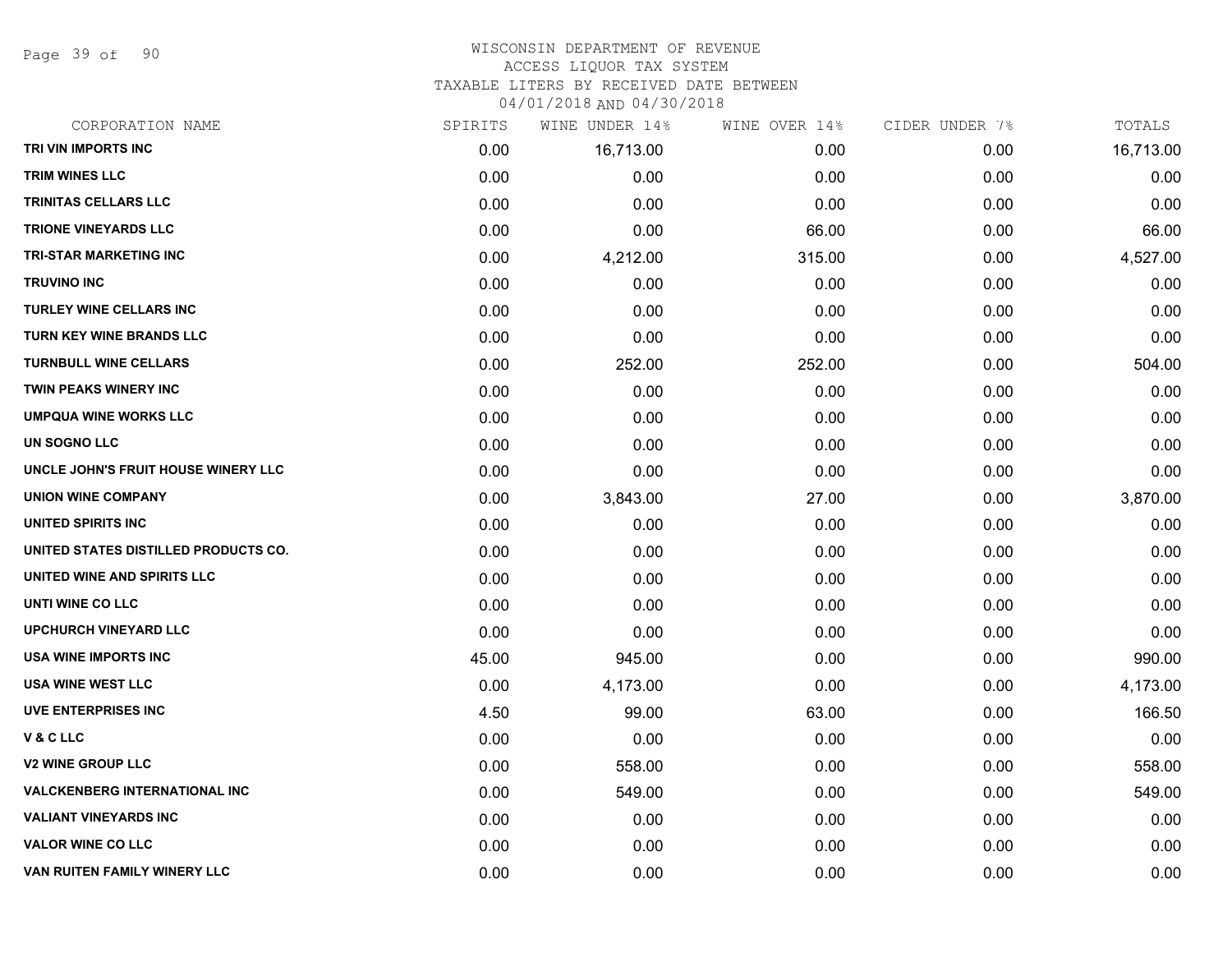Page 40 of 90

| CORPORATION NAME                      | SPIRITS | WINE UNDER 14% | WINE OVER 14% | CIDER UNDER 7% | TOTALS |
|---------------------------------------|---------|----------------|---------------|----------------|--------|
| <b>VANDER MILL LLC</b>                | 0.00    | 0.00           | 0.00          | 0.00           | 0.00   |
| <b>VEN CAL RANCHES LLC</b>            | 0.00    | 0.00           | 0.00          | 0.00           | 0.00   |
| <b>VENGE VINEYARDS INC</b>            | 0.00    | 0.00           | 0.00          | 0.00           | 0.00   |
| <b>VERITY WINES LLC</b>               | 0.00    | 800.00         | 0.00          | 0.00           | 800.00 |
| <b>VERMEIL WINE GROUP LLC</b>         | 0.00    | 0.00           | 0.00          | 0.00           | 0.00   |
| <b>VERMONT HARD CIDER COMPANY LLC</b> | 0.00    | 0.00           | 0.00          | 0.00           | 0.00   |
| VI. SCO. INC                          | 0.00    | 0.00           | 0.00          | 0.00           | 0.00   |
| <b>VIAS IMPORTS LTD</b>               | 0.00    | 0.00           | 0.00          | 0.00           | 0.00   |
| <b>VICENTE GANDIA USA INC</b>         | 0.00    | 0.00           | 0.00          | 0.00           | 0.00   |
| <b>VIEUX VINS INC</b>                 | 0.00    | 66.00          | 459.00        | 0.00           | 525.00 |
| <b>VIGNAIOLI LTD</b>                  | 0.00    | 0.00           | 0.00          | 0.00           | 0.00   |
| <b>VIKRE DISTILLERY LLC</b>           | 0.00    | 0.00           | 0.00          | 0.00           | 0.00   |
| <b>VILLA CREEK INC</b>                | 0.00    | 0.00           | 0.00          | 0.00           | 0.00   |
| <b>VILLA ENCINAL PARTNERS LP</b>      | 0.00    | 0.00           | 189.00        | 0.00           | 189.00 |
| VILLA SAN JULIETTE INC                | 0.00    | 0.00           | 0.00          | 0.00           | 0.00   |
| VIN DE ZO LLC                         | 0.00    | 148.50         | 0.00          | 0.00           | 148.50 |
| <b>VIN DIVINO LTD</b>                 | 0.00    | 0.00           | 0.00          | 0.00           | 0.00   |
| <b>VINA ROBLES INC</b>                | 0.00    | 225.00         | 225.00        | 0.00           | 450.00 |
| <b>VINAMERICAS INC</b>                | 0.00    | 0.00           | 0.00          | 0.00           | 0.00   |
| <b>VINCENZO PADULA</b>                | 0.00    | 0.00           | 0.00          | 0.00           | 0.00   |
| <b>VINE CLIFF WINERY INC</b>          | 0.00    | 0.00           | 0.00          | 0.00           | 0.00   |
| <b>VINE CONNECTIONS LLC</b>           | 0.00    | 756.00         | 173.88        | 0.00           | 929.88 |
| <b>VINEBURG LLC</b>                   | 0.00    | 378.00         | 0.00          | 0.00           | 378.00 |
| <b>VINEDREA WINES LLC</b>             | 0.00    | 0.00           | 0.00          | 0.00           | 0.00   |
| <b>VINEYARD 29 LLC</b>                | 0.00    | 0.00           | 0.00          | 0.00           | 0.00   |
| <b>VINEYARD BRANDS LLC</b>            | 0.00    | 0.00           | 0.00          | 0.00           | 0.00   |
| <b>VINEYARD VARIETIES INC</b>         | 0.00    | 0.00           | 0.00          | 0.00           | 0.00   |
| <b>VINIFERA IMPORTS LTD</b>           | 0.00    | 0.00           | 0.00          | 0.00           | 0.00   |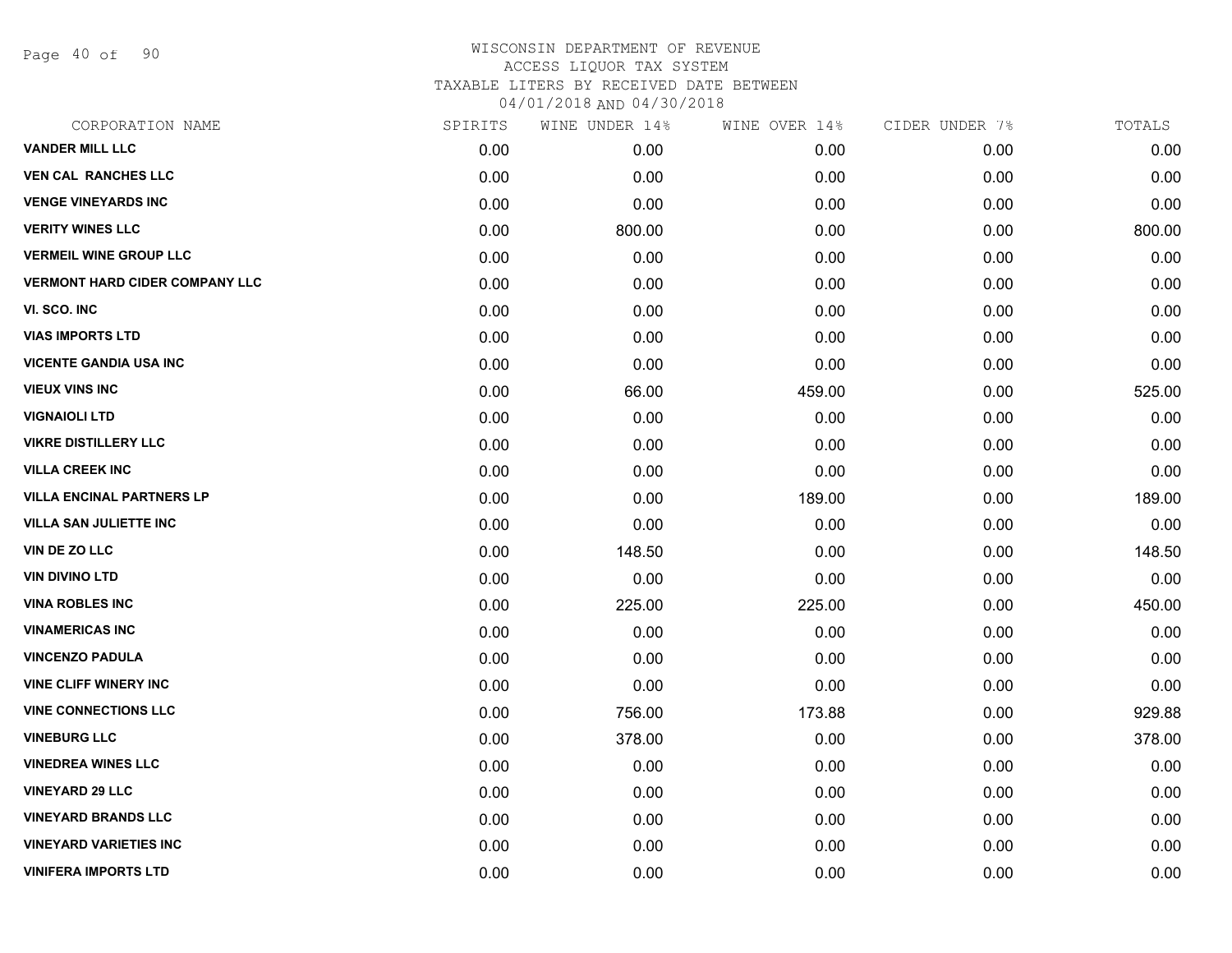Page 41 of 90

| CORPORATION NAME                        | SPIRITS  | WINE UNDER 14% | WINE OVER 14% | CIDER UNDER 7% | TOTALS   |
|-----------------------------------------|----------|----------------|---------------|----------------|----------|
| <b>VINIFERA WINE COMPANY LLC</b>        | 0.00     | 0.00           | 0.00          | 0.00           | 0.00     |
| <b>VINO DEL SOL INC</b>                 | 0.00     | 4,968.00       | 18.00         | 0.00           | 4,986.00 |
| <b>VINO LOGICS CORPORATION</b>          | 0.00     | 0.00           | 0.00          | 0.00           | 0.00     |
| <b>VINO.COM LLC</b>                     | 40.50    | 918.00         | 450.00        | 1,590.00       | 2,998.50 |
| <b>VINOANDES LLC</b>                    | 0.00     | 378.00         | 0.00          | 0.00           | 378.00   |
| <b>VINOVIA WINE GROUP INC</b>           | 0.00     | 463.50         | 0.00          | 0.00           | 463.50   |
| <b>VINTAGE '59 IMPORTS LLC</b>          | 0.00     | 0.00           | 0.00          | 0.00           | 0.00     |
| <b>VINTAGE POINT LLC</b>                | 0.00     | 252.00         | 0.00          | 0.00           | 252.00   |
| <b>VINTURE WINE COMPANY LLC</b>         | 0.00     | 0.00           | 0.00          | 0.00           | 0.00     |
| <b>VINTUS LLC</b>                       | 0.00     | 0.00           | 0.00          | 0.00           | 0.00     |
| <b>VISION WINE &amp; SPIRITS LLC</b>    | 256.20   | 274.50         | 58.50         | 0.00           | 589.20   |
| <b>VITANI SPIRITS LLC</b>               | 0.00     | 0.00           | 0.00          | 0.00           | 0.00     |
| <b>VOTTO VINES IMPORTING INC</b>        | 0.00     | 0.00           | 0.00          | 0.00           | 0.00     |
| <b>W J DEUTSCH &amp; SONS LTD</b>       | 0.00     | 0.00           | 0.00          | 0.00           | 0.00     |
| <b>WAGNER WINE COMPANY LLC</b>          | 0.00     | 2,142.00       | 2,772.00      | 0.00           | 4,914.00 |
| <b>WALTER NOVOSEL</b>                   | 0.00     | 0.00           | 0.00          | 0.00           | 0.00     |
| <b>WARWICK VALLEY WINE CO INC</b>       | 0.00     | 0.00           | 0.00          | 0.00           | 0.00     |
| <b>WEBSTER BARNES LLC</b>               | 0.00     | 0.00           | 0.00          | 0.00           | 0.00     |
| <b>WEIBEL INCORPORATED</b>              | 0.00     | 0.00           | 0.00          | 0.00           | 0.00     |
| <b>WEIN BAUER INC</b>                   | 0.00     | 7,408.81       | 0.00          | 0.00           | 7,408.81 |
| WELL OILED WINE COMPANY LLC             | 0.00     | 315.75         | 0.00          | 0.00           | 315.75   |
| <b>WEST COAST WINE PARTNERS LLC</b>     | 0.00     | 0.00           | 0.00          | 0.00           | 0.00     |
| <b>WESTERN SPIRITS BEVERAGE CO LLC</b>  | 2,688.50 | 0.00           | 0.00          | 0.00           | 2,688.50 |
| <b>WEYGANDT-METZLER IMPORTING LTD</b>   | 0.00     | 664.20         | 0.00          | 0.00           | 664.20   |
| WHITE OAK VINEYARDS & WINERY LLC        | 0.00     | 0.00           | 36.00         | 0.00           | 36.00    |
| WHYTE AND MACKAY (AMERICAS) LIMITED LLC | 0.00     | 0.00           | 0.00          | 0.00           | 0.00     |
| <b>WI INC</b>                           | 0.00     | 693.00         | 0.00          | 0.00           | 693.00   |
| <b>WILLAMETTE VALLEY VINEYARDS INC</b>  | 0.00     | 396.00         | 63.00         | 0.00           | 459.00   |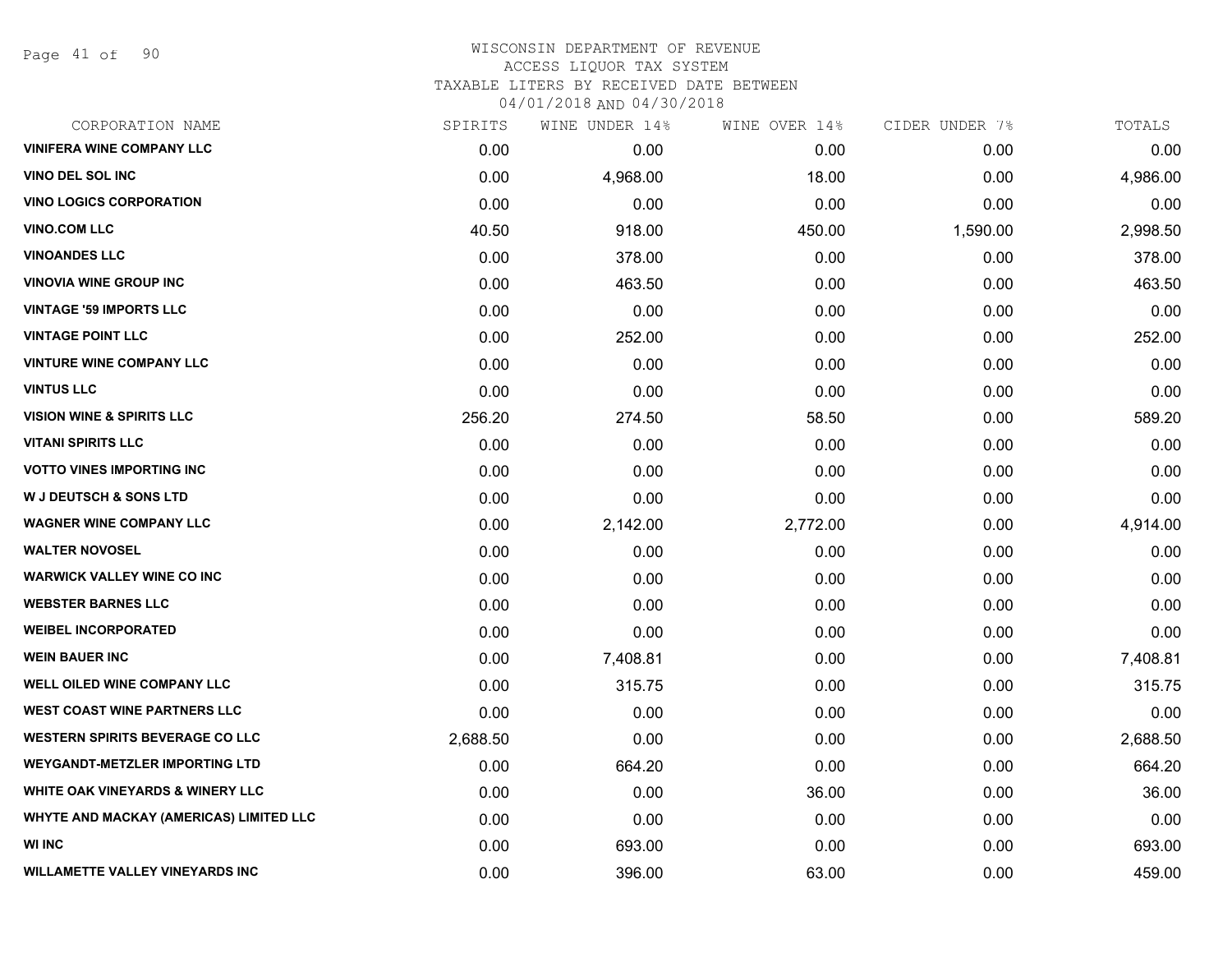Page 42 of 90

| CORPORATION NAME                               | SPIRITS   | WINE UNDER 14% | WINE OVER 14% | CIDER UNDER 7% | TOTALS    |
|------------------------------------------------|-----------|----------------|---------------|----------------|-----------|
| <b>WILLIAM GRANT &amp; SONS INC</b>            | 46,966.50 | 0.00           | 0.00          | 0.00           | 46,966.50 |
| <b>WILLIAM J WOLF</b>                          | 0.00      | 0.00           | 0.00          | 0.00           | 0.00      |
| <b>WILLIAM P KNUTTEL</b>                       | 0.00      | 0.00           | 0.00          | 0.00           | 0.00      |
| <b>WILLIAM PRICE III</b>                       | 0.00      | 68.75          | 41.25         | 0.00           | 110.00    |
| <b>WILLIAM T HOLLORAN</b>                      | 0.00      | 0.00           | 0.00          | 0.00           | 0.00      |
| <b>WILLIAM WOLF BRAND LLC</b>                  | 60.00     | 0.00           | 0.00          | 0.00           | 60.00     |
| <b>WILLIAM WOODRUFF</b>                        | 0.00      | 0.00           | 0.00          | 0.00           | 0.00      |
| <b>WILLIAMS &amp; SELYEM LLC</b>               | 0.00      | 0.00           | 0.00          | 0.00           | 0.00      |
| <b>WILSON CREEK WINERY &amp; VINEYARDS INC</b> | 0.00      | 0.00           | 0.00          | 0.00           | 0.00      |
| <b>WILSON DANIELS LLC</b>                      | 0.00      | 2,157.00       | 0.00          | 0.00           | 2,157.00  |
| <b>WINDY CITY DISTILLING INC</b>               | 0.00      | 0.00           | 0.00          | 0.00           | 0.00      |
| <b>WINE BRIDGE IMPORTS INC</b>                 | 0.00      | 535.50         | 0.00          | 0.00           | 535.50    |
| WINE COUNTRY INTERNATIONAL INC                 | 0.00      | 0.00           | 0.00          | 0.00           | 0.00      |
| <b>WINE CREEK LLC</b>                          | 0.00      | 0.00           | 72.00         | 0.00           | 72.00     |
| <b>WINE HOOLIGANS LLC</b>                      | 0.00      | 567.00         | 0.00          | 0.00           | 567.00    |
| <b>WINE WINE SITUATION LLC</b>                 | 0.00      | 0.00           | 0.00          | 0.00           | 0.00      |
| <b>WINEPLAYGROUND.COM INC</b>                  | 0.00      | 0.00           | 0.00          | 0.00           | 0.00      |
| <b>WINERIES &amp; SELECT PRODUCTS LLC</b>      | 0.00      | 1,053.00       | 351.00        | 0.00           | 1,404.00  |
| <b>WINERY EXCHANGE, INC.</b>                   | 0.00      | 0.00           | 0.00          | 0.00           | 0.00      |
| <b>WINES OF FRANCE INC</b>                     | 0.00      | 0.00           | 0.00          | 0.00           | 0.00      |
| <b>WINES UNLIMITED INC</b>                     | 0.00      | 256.50         | 0.00          | 0.00           | 256.50    |
| <b>WINESELLERS LTD</b>                         | 0.00      | 9,583.00       | 0.00          | 0.00           | 9,583.00  |
| <b>WINNESHIEK WILDBERRY WINERY LLC</b>         | 0.00      | 0.00           | 0.00          | 0.00           | 0.00      |
| <b>WISD LLC</b>                                | 0.00      | 504.00         | 0.00          | 0.00           | 504.00    |
| <b>WOODSON WINES LLC</b>                       | 0.00      | 0.00           | 0.00          | 0.00           | 0.00      |
| <b>WORLD TRAVELER IMPORTS LLC</b>              | 0.00      | 0.00           | 0.00          | 0.00           | 0.00      |
| <b>WORLD'S END LLC</b>                         | 0.00      | 0.00           | 0.00          | 0.00           | 0.00      |
| <b>WORLDWIDE CELLARS INC</b>                   | 0.00      | 1,011.75       | 27.00         | 0.00           | 1,038.75  |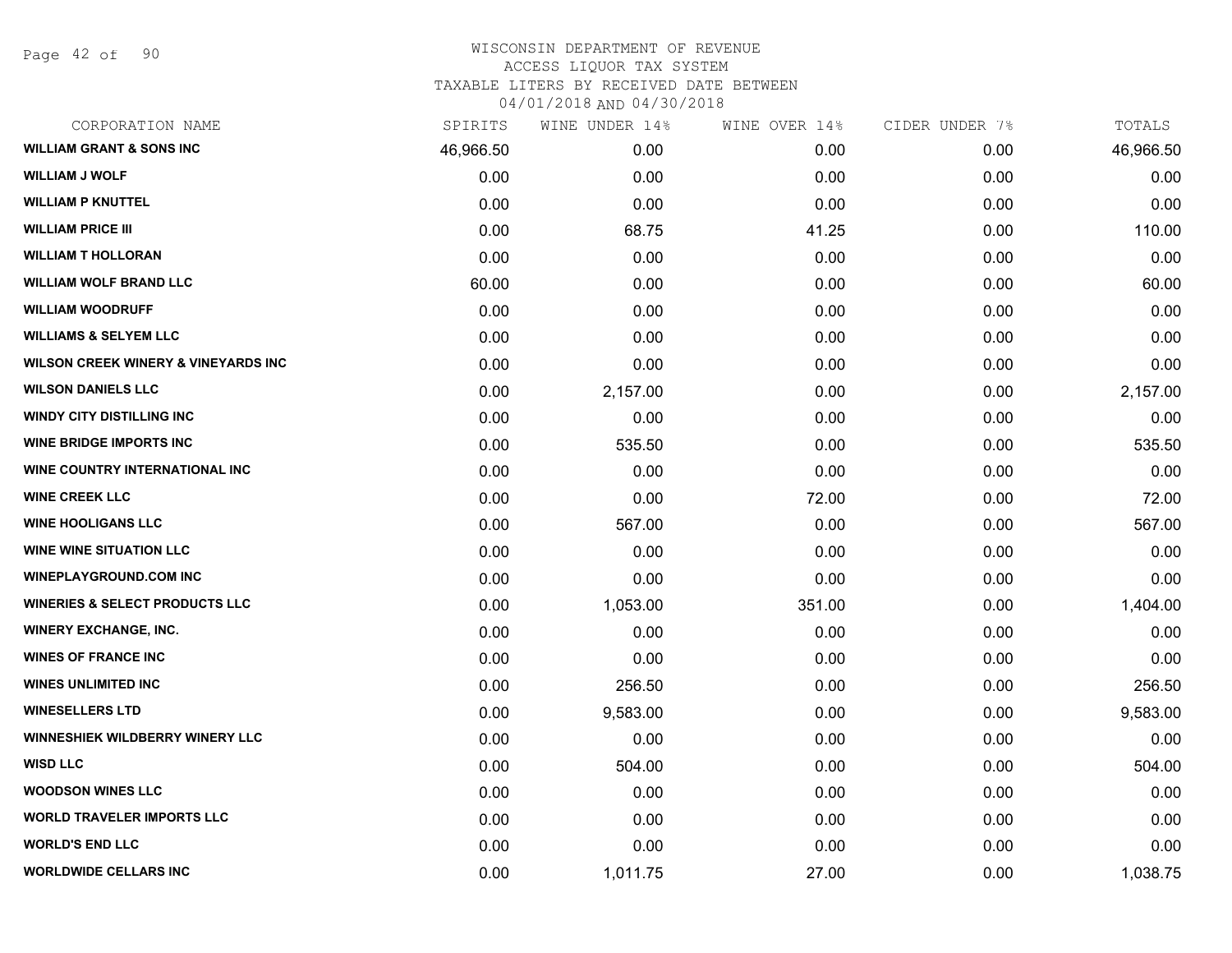Page 43 of 90

| CORPORATION NAME                  | SPIRITS      | WINE UNDER 14% | WINE OVER 14% | CIDER UNDER 7% | TOTALS       |
|-----------------------------------|--------------|----------------|---------------|----------------|--------------|
| <b>WYOMING WHISKEY INC</b>        | 0.00         | 0.00           | 0.00          | 0.00           | 0.00         |
| YAEGAKI CORPORATION OF USA        | 0.00         | 792.00         | 197.28        | 0.00           | 989.28       |
| <b>YELLOW ROSE DISTILLING LLC</b> | 0.00         | 0.00           | 0.00          | 0.00           | 0.00         |
| YORKVILLE CELLARS INC             | 0.00         | 0.00           | 0.00          | 0.00           | 0.00         |
| YOUNTVILLE WINE IMPORTS LLC       | 0.00         | 0.00           | 0.00          | 0.00           | 0.00         |
| <b>ZACH HOLLINGSWORTH</b>         | 0.00         | 0.00           | 0.00          | 0.00           | 0.00         |
| <b>ZD WINES LLC</b>               | 0.00         | 51.03          | 2.25          | 0.00           | 53.28        |
| <b>ZEILER SPIRITS LLC</b>         | 0.00         | 0.00           | 0.00          | 0.00           | 0.00         |
| <b>ZONIN USA INC</b>              | 0.00         | 20,670.82      | 225.00        | 0.00           | 20,895.82    |
| TOTAL LITERS FOR 4/30/2018        | 3,034,769.92 | 3,763,909.07   | 219,670.51    | 269,633.23     | 7,287,982.73 |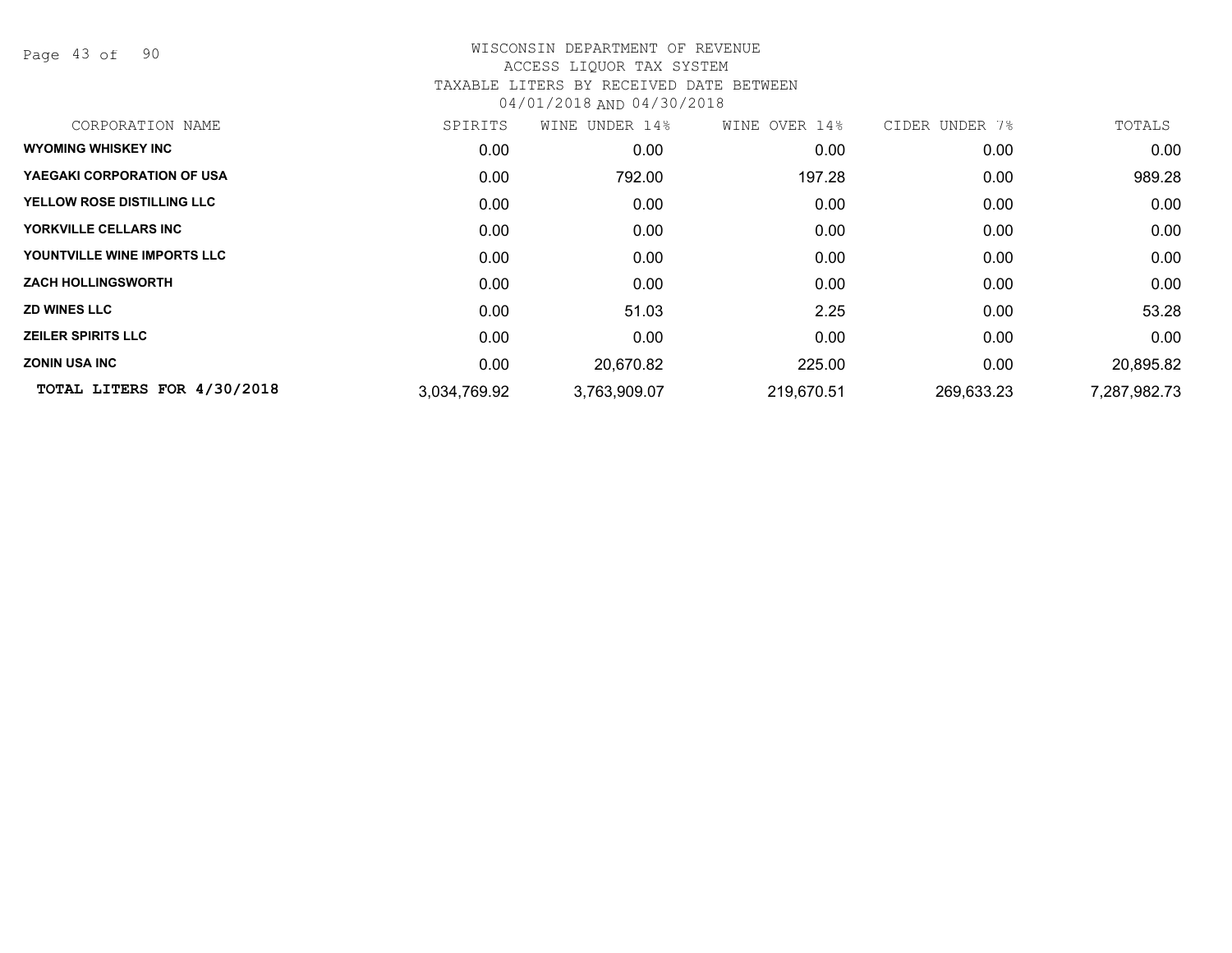Page 44 of 90

# WISCONSIN DEPARTMENT OF REVENUE ACCESS LIQUOR TAX SYSTEM TAXABLE LITERS BY RECEIVED DATE BETWEEN 04/01/2018 AND 04/30/2018

CORPORATION NAME SPIRITS WINE UNDER 14% WINE OVER 14% CIDER UNDER 7% TOTALS

**IN STATE WHOLESALER (W)**

| ALLSTATE LIQUOR & WINE COMPANY, INC.          | 0.00       | 0.00      | 0.00     | 0.00 | 0.00       |
|-----------------------------------------------|------------|-----------|----------|------|------------|
| <b>AMPHORAE, LLC</b>                          | 0.00       | 0.00      | 0.00     | 0.00 | 0.00       |
| <b>AVA WINE &amp; SPIRITS LLC</b>             | 0.00       | 5,650.50  | 0.00     | 0.00 | 5,650.50   |
| <b>BADGER DISTRIBUTING OF MILWAUKEE LLC</b>   | 0.00       | 0.00      | 0.00     | 0.00 | 0.00       |
| <b>BADGER LIQUOR CO. INC.</b>                 | 134,360.40 | 36,556.74 | 504.00   | 0.00 | 171,421.14 |
| <b>BADGER STATE WINERY COOPERATIVE</b>        | 0.00       | 0.00      | 0.00     | 0.00 | 0.00       |
| <b>BADGER WINE &amp; SPIRITS LLC</b>          | 0.00       | 0.00      | 0.00     | 0.00 | 0.00       |
| <b>BEECHWOOD DISTRIBUTORS, INC.</b>           | 0.00       | 0.00      | 0.00     | 0.00 | 0.00       |
| BEER CAPITOL DISTRIBUTING LLC                 | 0.00       | 0.00      | 0.00     | 0.00 | 0.00       |
| <b>BILL'S DISTRIBUTING, LTD.</b>              | 0.00       | 0.00      | 0.00     | 0.00 | 0.00       |
| <b>BRANT T NEHMER</b>                         | 0.00       | 0.00      | 0.00     | 0.00 | 0.00       |
| <b>BREAKTHRU BEVERAGE GROUP LLC</b>           | 0.00       | 0.00      | 0.00     | 0.00 | 0.00       |
| <b>BREAKTHRU BEVERAGE GROUP LLC</b>           | 21,964.57  | 81,342.69 | 4,123.52 | 0.00 | 107,430.78 |
| <b>BREAKTHRU BEVERAGE WISCONSIN NORTH LLC</b> | 0.00       | 0.00      | 0.00     | 0.00 | 0.00       |
| <b>C.J.W., INC.</b>                           | 0.00       | 0.00      | 0.00     | 0.00 | 0.00       |
| <b>CAPITOL-HUSTING COMPANY, INC.</b>          | 19,573.80  | 48,742.99 | 5,598.00 | 0.00 | 73,914.79  |
| <b>CATHRINE BENNETT</b>                       | 0.00       | 0.00      | 0.00     | 0.00 | 0.00       |
| DE PERE LIQUOR CO LLC                         | 0.00       | 0.00      | 0.00     | 0.00 | 0.00       |
| <b>DEAN DISTRIBUTING, INC.</b>                | 0.00       | 0.00      | 0.00     | 0.00 | 0.00       |
| <b>DEAN DISTRIBUTING, INC.</b>                | 0.00       | 0.00      | 0.00     | 0.00 | 0.00       |
| DEWITT CHURCH GOODS, INC.                     | 0.00       | 0.00      | 0.00     | 0.00 | 0.00       |
| <b>FABIANO BROTHERS - WISCONSIN LLC</b>       | 0.00       | 0.00      | 0.00     | 0.00 | 0.00       |
| <b>FAUSTO FIORAVANTI</b>                      | 0.00       | 0.00      | 0.00     | 0.00 | 0.00       |
| FLANIGAN DISTRIBUTING OF DOOR COUNTY, INC.    | 0.00       | 0.00      | 0.00     | 0.00 | 0.00       |
| <b>FOUR SEASONS BEER DISTRIBUTORS INC</b>     | 0.00       | 0.00      | 0.00     | 0.00 | 0.00       |
| FRANK BEER DISTRIBUTORS, INC.                 | 0.00       | 0.00      | 0.00     | 0.00 | 0.00       |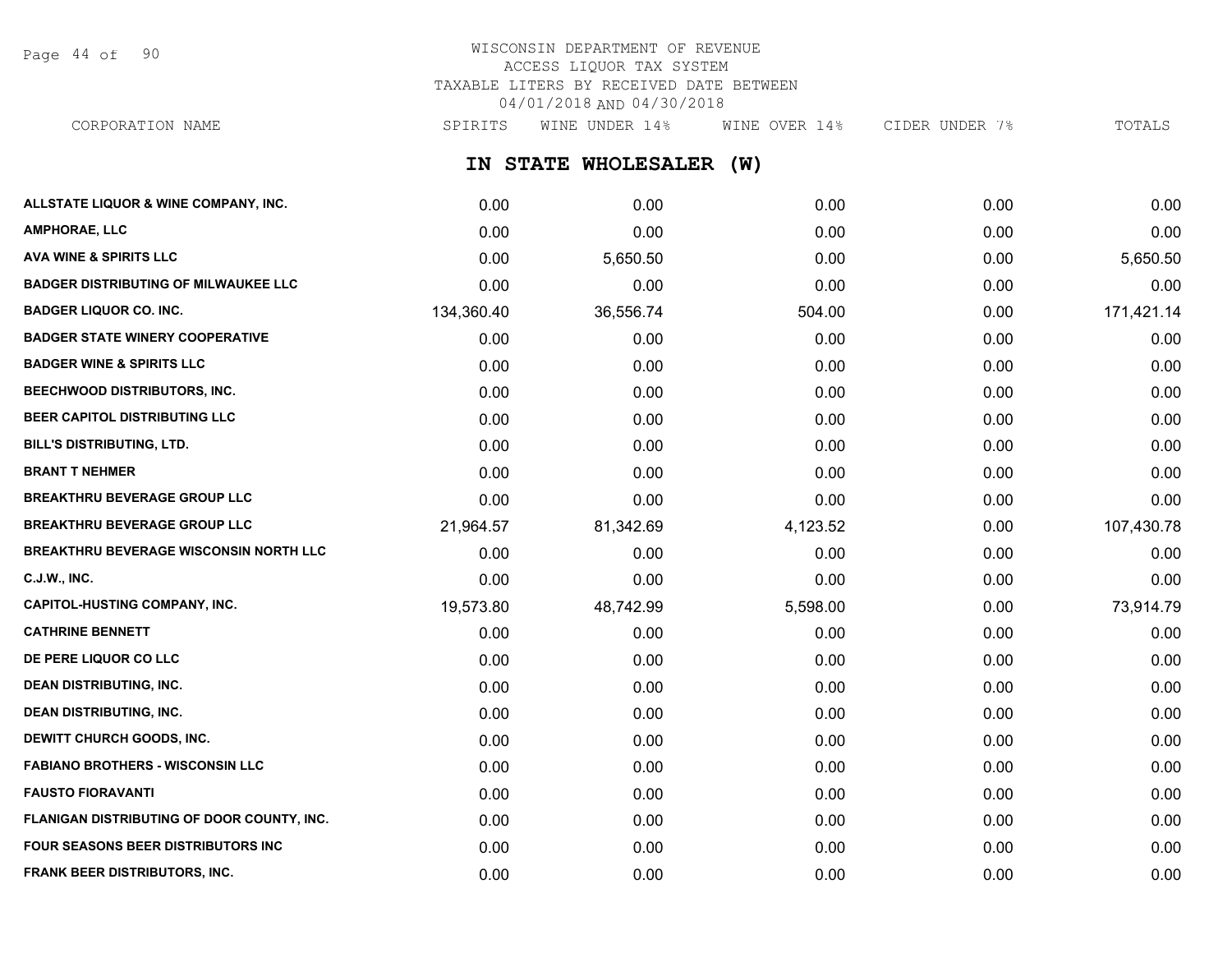Page 45 of 90

| CORPORATION NAME                                 | SPIRITS     | WINE UNDER 14% | WINE OVER 14% | CIDER UNDER 7% | TOTALS     |
|--------------------------------------------------|-------------|----------------|---------------|----------------|------------|
| <b>FRANK J MIRENDA SR</b>                        | 0.00        | 0.00           | 0.00          | 0.00           | 0.00       |
| FRANK LIQUOR COMPANY, INC.                       | 33,631.62   | 10,903.00      | 0.00          | 0.00           | 44,534.62  |
| FRANK LIQUORS OF LA CROSSE, INC.                 | 0.00        | 0.00           | 0.00          | 0.00           | 0.00       |
| <b>GASPARD INC</b>                               | 0.00        | 0.00           | 0.00          | 0.00           | 0.00       |
| <b>GENERAL BEER DISTRIBUTORS CO.</b>             | 0.00        | 0.00           | 0.00          | 0.00           | 0.00       |
| <b>GENERAL BEER DISTRIBUTORS CO. - MILWAUKEE</b> | 0.00        | 0.00           | 0.00          | 0.00           | 0.00       |
| <b>GENERAL BEER-NORTHEAST INC</b>                | 0.00        | 0.00           | 0.00          | 0.00           | 0.00       |
| <b>GENERAL BEER-NORTHEAST INC</b>                | 0.00        | 0.00           | 0.00          | 0.00           | 0.00       |
| <b>GENERAL BEER-NORTHWEST, INC.</b>              | 0.00        | 0.00           | 0.00          | 0.00           | 0.00       |
| <b>GENERAL BEER-NORTHWEST, INC.</b>              | 0.00        | 0.00           | 0.00          | 0.00           | 0.00       |
| <b>GENERAL BEVERAGE SALES CO.</b>                | 20,611.80   | 53,170.32      | 0.00          | 0.00           | 73,782.12  |
| <b>GENERAL BEVERAGE SALES CO. -- OSHKOSH</b>     | 0.00        | 0.00           | 0.00          | 0.00           | 0.00       |
| <b>GENERAL BEVERAGE SALES CO.-MILWAUKEE</b>      | 0.00        | 112,394.65     | 558.00        | 0.00           | 112,952.65 |
| <b>GIUSEPPE GAGLIANELLO</b>                      | 0.00        | 0.00           | 0.00          | 0.00           | 0.00       |
| <b>GLORIA R RAGSDALE</b>                         | 0.00        | 0.00           | 0.00          | 0.00           | 0.00       |
| HENDRICKS BEVERAGE, INC.                         | 0.00        | 0.00           | 0.00          | 0.00           | 0.00       |
| <b>IRL, INCORPORATED</b>                         | 0.00        | 0.00           | 0.00          | 0.00           | 0.00       |
| <b>JACQUES VIEAU, INC.</b>                       | 0.00        | 0.00           | 0.00          | 0.00           | 0.00       |
| JANDRAIN RELIGIOUS SUPPLY, INC.                  | 0.00        | 0.00           | 0.00          | 0.00           | 0.00       |
| <b>JANSEN INTERNATIONAL LLC</b>                  | 0.00        | 90.00          | 522.00        | 0.00           | 612.00     |
| <b>JAW PROPERTIES LLC</b>                        | 0.00        | 0.00           | 0.00          | 0.00           | 0.00       |
| <b>JOHN J COLLETTI</b>                           | 0.00        | 7,294.80       | 0.00          | 0.00           | 7,294.80   |
| JOHNSON BROTHERS OF WISCONSIN INC                | $-1,652.28$ | 71,177.22      | $-334.47$     | 0.00           | 69,190.47  |
| <b>JONATHAN H STOLP</b>                          | 0.00        | 0.00           | 0.00          | 0.00           | 0.00       |
| <b>JONATHON LODUCA</b>                           | 0.00        | 0.00           | 0.00          | 0.00           | 0.00       |
| <b>JOSEPH A TRYGAR</b>                           | 0.00        | 0.00           | 0.00          | 0.00           | 0.00       |
| <b>JOYVINE LLC</b>                               | 0.00        | 0.00           | 0.00          | 0.00           | 0.00       |
| KAY BEER DISTRIBUTING, INC.                      | 0.00        | 0.00           | 0.00          | 0.00           | 0.00       |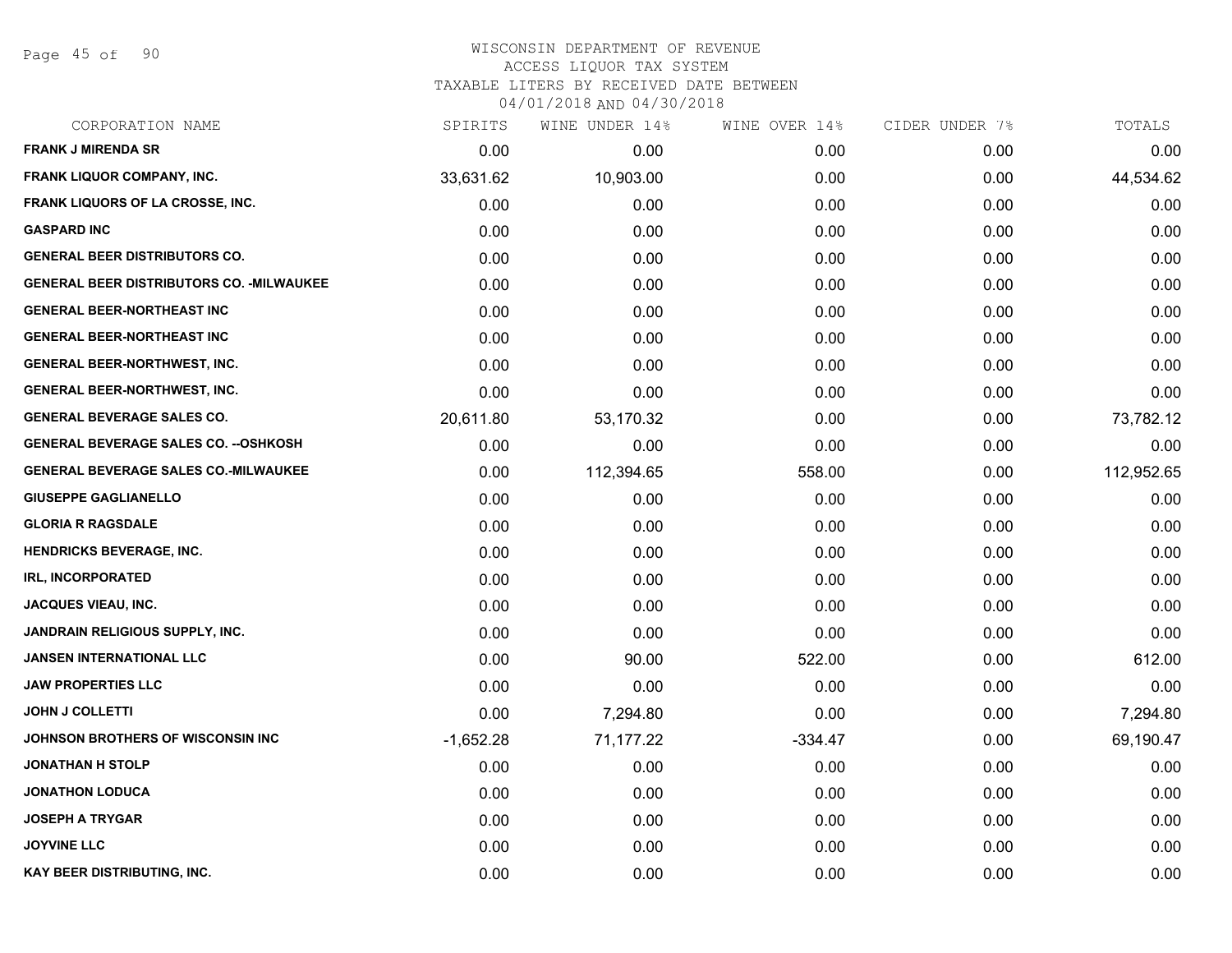Page 46 of 90

| CORPORATION NAME                                   | SPIRITS   | WINE UNDER 14% | WINE OVER 14% | CIDER UNDER 7% | TOTALS    |
|----------------------------------------------------|-----------|----------------|---------------|----------------|-----------|
| LA CROSSE BEVERAGE LLC                             | 0.00      | 0.00           | 0.00          | 0.00           | 0.00      |
| LARRY'S DISTRIBUTING CO., INC.                     | 0.00      | 0.00           | 0.00          | 0.00           | 0.00      |
| LEE BEVERAGE OF WISCONSIN LLC                      | 0.00      | 0.00           | 0.00          | 0.00           | 0.00      |
| LEE BEVERAGE OF WISCONSIN LLC                      | 0.00      | 0.00           | 0.00          | 0.00           | 0.00      |
| <b>LEE BEVERAGE-CIDERS WINES &amp; SPIRITS LLC</b> | 0.00      | 0.00           | 0.00          | 0.00           | 0.00      |
| <b>L'EFT BANK WINE COMPANY LIMITED</b>             | 0.00      | 9,855.00       | 0.00          | 0.00           | 9,855.00  |
| LETRAH INTERNATIONAL CORPORATION                   | 0.00      | 0.00           | 0.00          | 0.00           | 0.00      |
| <b>LO DUCA BROS., INC.</b>                         | 0.00      | $-693.00$      | 0.00          | 0.00           | $-693.00$ |
| <b>LORI SCOTT</b>                                  | 0.00      | 0.00           | 0.00          | 0.00           | 0.00      |
| LOS ALTOS AGAVE DISTRIBUTOR INC                    | 0.00      | 0.00           | 0.00          | 0.00           | 0.00      |
| <b>LOVINO LLC</b>                                  | 0.00      | 0.00           | 0.00          | 0.00           | 0.00      |
| <b>LYNDA MALMBERG</b>                              | 0.00      | 0.00           | 0.00          | 0.00           | 0.00      |
| <b>M SHIRAZ LLC</b>                                | 0.00      | 0.00           | 0.00          | 0.00           | 0.00      |
| <b>MARCO BRUZZI</b>                                | 0.00      | 0.00           | 0.00          | 0.00           | 0.00      |
| <b>MICCA HUTCHINS</b>                              | 0.00      | 0.00           | 0.00          | 0.00           | 0.00      |
| <b>MICHAEL G ANSAY</b>                             | 0.00      | 63.00          | 0.00          | 355.84         | 418.84    |
| <b>MIDWEST SALES &amp; SERVICE, INC.</b>           | 0.00      | 0.00           | 0.00          | 0.00           | 0.00      |
| NOELKE DISTRIBUTORS, INC.                          | 0.00      | 0.00           | 0.00          | 0.00           | 0.00      |
| <b>NORTHWEST BEVERAGES, INC.</b>                   | 0.00      | 0.00           | 0.00          | 0.00           | 0.00      |
| <b>NOUVEAU VENTURES LLC</b>                        | $-64.88$  | 2,479.50       | 0.00          | 0.00           | 2,414.62  |
| OTT SCHWEITZER DISTRIBUTORSHIP, INC.               | 0.00      | 0.00           | 0.00          | 0.00           | 0.00      |
| PARK RIDGE DISTRIBUTING, INC.                      | 0.00      | 0.00           | 0.00          | 0.00           | 0.00      |
| PEHLER DISTRIBUTING, INC.                          | 0.00      | 0.00           | 0.00          | 0.00           | 0.00      |
| PHILLIPS DISTRIBUTING CORPORATION                  | 10,024.20 | 0.00           | 0.00          | 0.00           | 10,024.20 |
| PHILLIPS WINE COMPANY                              | 0.00      | 0.00           | 0.00          | 0.00           | 0.00      |
| PHILLY'S PREMIUM BEVERAGES LLC                     | 0.00      | 0.00           | 0.00          | 0.00           | 0.00      |
| <b>PURE WINE WISCONSIN INC</b>                     | 0.00      | 0.00           | 0.00          | 0.00           | 0.00      |
| PURPLE FEET WINES, LLC                             | 0.00      | 0.00           | 0.00          | 0.00           | 0.00      |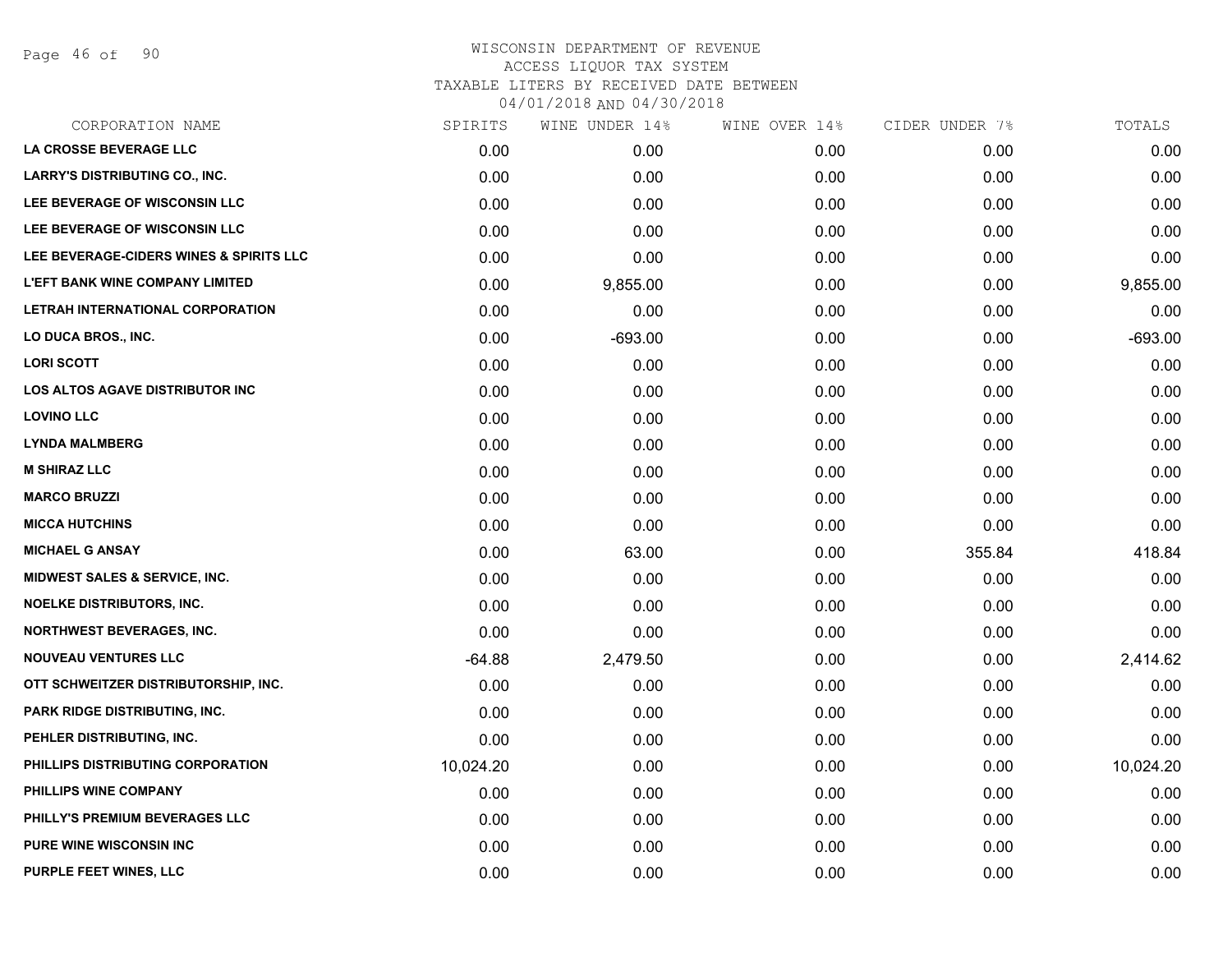Page 47 of 90

| CORPORATION NAME                        | SPIRITS    | WINE UNDER 14% | WINE OVER 14% | CIDER UNDER 7% | TOTALS     |
|-----------------------------------------|------------|----------------|---------------|----------------|------------|
| <b>PVD ENTERPRISES LLC</b>              | 0.00       | 0.00           | 0.00          | 0.00           | 0.00       |
| RATAS WHOLESALE LIQUOR COMPANY          | 0.00       | 0.00           | 0.00          | 0.00           | 0.00       |
| S. & S. DISTRIBUTING, INC.              | 0.00       | 0.00           | 0.00          | 0.00           | 0.00       |
| S. & S. DISTRIBUTING, INC.              | 0.00       | 0.00           | 0.00          | 0.00           | 0.00       |
| <b>SALIM M SHAMMO</b>                   | 0.00       | 0.00           | 0.00          | 0.00           | 0.00       |
| SARATOGA LIQUOR CO., INC.               | 0.00       | 0.00           | 0.00          | 0.00           | 0.00       |
| SMALL LOT WINE WI, INC.                 | 0.00       | 0.00           | 0.00          | 0.00           | 0.00       |
| <b>SP3 LLC</b>                          | 0.00       | 0.00           | 0.00          | 0.00           | 0.00       |
| <b>SQUARE ROOT LLC</b>                  | 0.00       | 0.00           | 0.00          | 0.00           | 0.00       |
| <b>SUPERIOR BEVERAGES LLC</b>           | 0.00       | 0.00           | 0.00          | $-8.52$        | $-8.52$    |
| <b>THOMAS PROBST</b>                    | 0.00       | 27.00          | 0.00          | 0.00           | 27.00      |
| <b>TIMOTHY REILLY SR</b>                | 0.00       | 0.00           | 0.00          | 0.00           | 0.00       |
| TJ INTERNATIONAL LTD                    | 0.00       | 0.00           | 0.00          | 0.00           | 0.00       |
| TRANSNATIONAL ENTERPRISES, INCORPORATED | 0.00       | 0.00           | 0.00          | 0.00           | 0.00       |
| TRIANGLE DISTRIBUTING COMPANY, INC.     | 0.00       | 0.00           | 0.00          | 0.00           | 0.00       |
| <b>TRI-MART COMPANY LLC</b>             | 0.00       | 0.00           | 0.00          | 0.00           | 0.00       |
| <b>VINO VERITAS, LTD.</b>               | 0.00       | 567.00         | 0.00          | 0.00           | 567.00     |
| <b>WDI LLC</b>                          | 0.00       | 0.00           | 0.00          | 0.00           | 0.00       |
| <b>WDI LLC</b>                          | 0.00       | 0.00           | 0.00          | 0.00           | 0.00       |
| <b>WISCONSIN DISTRIBUTORS EAST LLC</b>  | 0.00       | 0.00           | 0.00          | 0.00           | 0.00       |
| <b>WISCONSIN DISTRIBUTORS NORTH LLC</b> | 0.00       | 0.00           | 0.00          | 0.00           | 0.00       |
| <b>WISCONSIN DISTRIBUTORS SOUTH LLC</b> | 0.00       | 0.00           | 0.00          | 0.00           | 0.00       |
| <b>WISCONSIN WINERY CO-OP</b>           | 0.00       | 0.00           | 0.00          | 0.00           | 0.00       |
| <b>WOODFIELD DISTRIBUTION LLC</b>       | 0.00       | 0.00           | 0.00          | 0.00           | 0.00       |
| ZASTROW THE BEER MAN, INC.              | 0.00       | 0.00           | 0.00          | 0.00           | 0.00       |
| TOTAL LITERS FOR 4/30/2018              | 238,449.23 | 439,621.41     | 10,971.05     | 347.32         | 689,389.01 |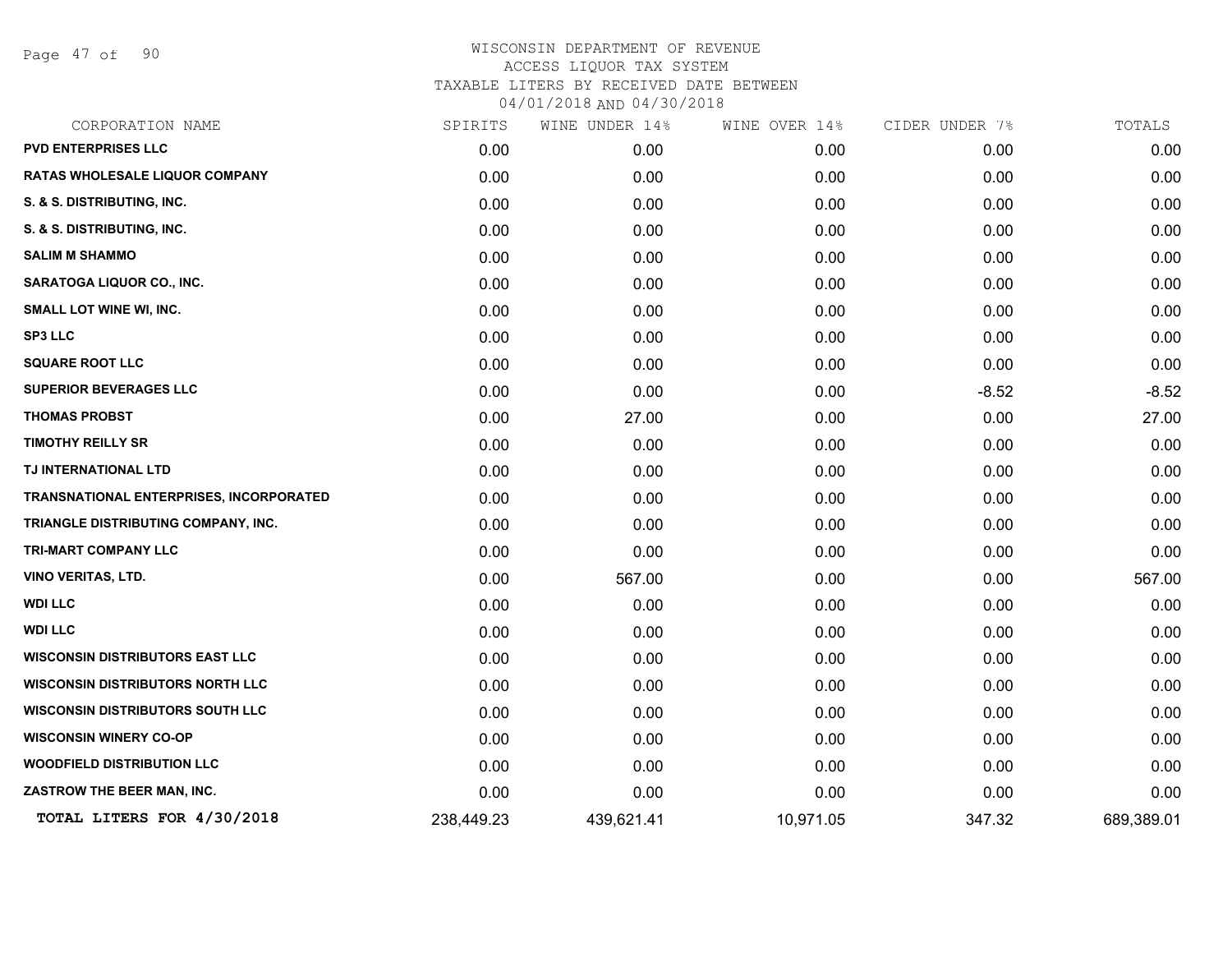Page 48 of 90

# WISCONSIN DEPARTMENT OF REVENUE ACCESS LIQUOR TAX SYSTEM TAXABLE LITERS BY RECEIVED DATE BETWEEN 04/01/2018 AND 04/30/2018

CORPORATION NAME SPIRITS WINE UNDER 14% WINE OVER 14% CIDER UNDER 7% TOTALS

**IN STATE MANUFACTURER (WM)**

| <b>45TH PARALLEL SPIRITS, LLC</b>         | 0.00     | 0.00 | 0.00 | 0.00 | 0.00     |
|-------------------------------------------|----------|------|------|------|----------|
| ACE ETHANOL, LLC                          | 0.00     | 0.00 | 0.00 | 0.00 | 0.00     |
| <b>AEPPELTREOW INC</b>                    | 26.99    | 0.00 | 0.00 | 0.00 | 26.99    |
| ANGRY SPIRITS DISTILLING LLC              | 0.00     | 0.00 | 0.00 | 0.00 | 0.00     |
| <b>B &amp; E DISTILLERY INC.</b>          | 0.00     | 0.00 | 0.00 | 0.00 | 0.00     |
| <b>BRIAN SAMMONS</b>                      | 0.00     | 0.00 | 0.00 | 0.00 | 0.00     |
| <b>C &amp; N CORPORATION</b>              | 1,215.00 | 0.00 | 0.00 | 0.00 | 1,215.00 |
| <b>CENTRAL STANDARD LLC</b>               | 0.00     | 0.00 | 0.00 | 0.00 | 0.00     |
| CHIPPEWA RIVER DISTILLERY AND BREWERY LLC | 1,389.01 | 0.00 | 0.00 | 0.00 | 1,389.01 |
| <b>CLOVER MEADOW LLC</b>                  | 0.00     | 0.00 | 0.00 | 0.00 | 0.00     |
| <b>COPPER CROW DISTILLERY LLC</b>         | 0.00     | 0.00 | 0.00 | 0.00 | 0.00     |
| <b>DANCING GOAT DISTILLERY, LLC</b>       | 0.00     | 0.00 | 0.00 | 0.00 | 0.00     |
| <b>DEATH'S DOOR DISTILLERY LLC</b>        | 0.00     | 0.00 | 0.00 | 0.00 | 0.00     |
| <b>DENNIS E ERB</b>                       | 0.00     | 0.00 | 0.00 | 0.00 | 0.00     |
| <b>DISTILLERY PARTNERS, LLC</b>           | 0.00     | 0.00 | 0.00 | 0.00 | 0.00     |
| DRIFTLESS GLEN DISTILLERY LLC             | 0.00     | 0.00 | 0.00 | 0.00 | 0.00     |
| <b>EMCO CHEMICAL DISTRIBUTORS, INC.</b>   | 0.00     | 0.00 | 0.00 | 0.00 | 0.00     |
| <b>GLOBAL UNIVERSAL SRL</b>               | 0.00     | 0.00 | 0.00 | 0.00 | 0.00     |
| <b>GRANT J VAN DRIEST</b>                 | 0.00     | 0.00 | 0.00 | 0.00 | 0.00     |
| <b>GREAT LAKES DISTILLERY LLC</b>         | 580.49   | 0.00 | 0.00 | 0.00 | 580.49   |
| HENDRICKS FAMILY DISTILLERY LLC           | 273.76   | 0.00 | 0.00 | 0.00 | 273.76   |
| <b>ISAAC SHOWAKI</b>                      | 0.00     | 0.00 | 0.00 | 0.00 | 0.00     |
| <b>JAMES PLOETZ</b>                       | 0.00     | 0.00 | 0.00 | 0.00 | 0.00     |
| <b>JKLM DISTILLING PARTNERS LLC</b>       | 0.00     | 0.00 | 0.00 | 0.00 | 0.00     |
| <b>JOSEPH RETZER III</b>                  | 0.00     | 0.00 | 0.00 | 0.00 | 0.00     |
| <b>KELLY M YOCOM</b>                      | 0.00     | 0.00 | 0.00 | 0.00 | 0.00     |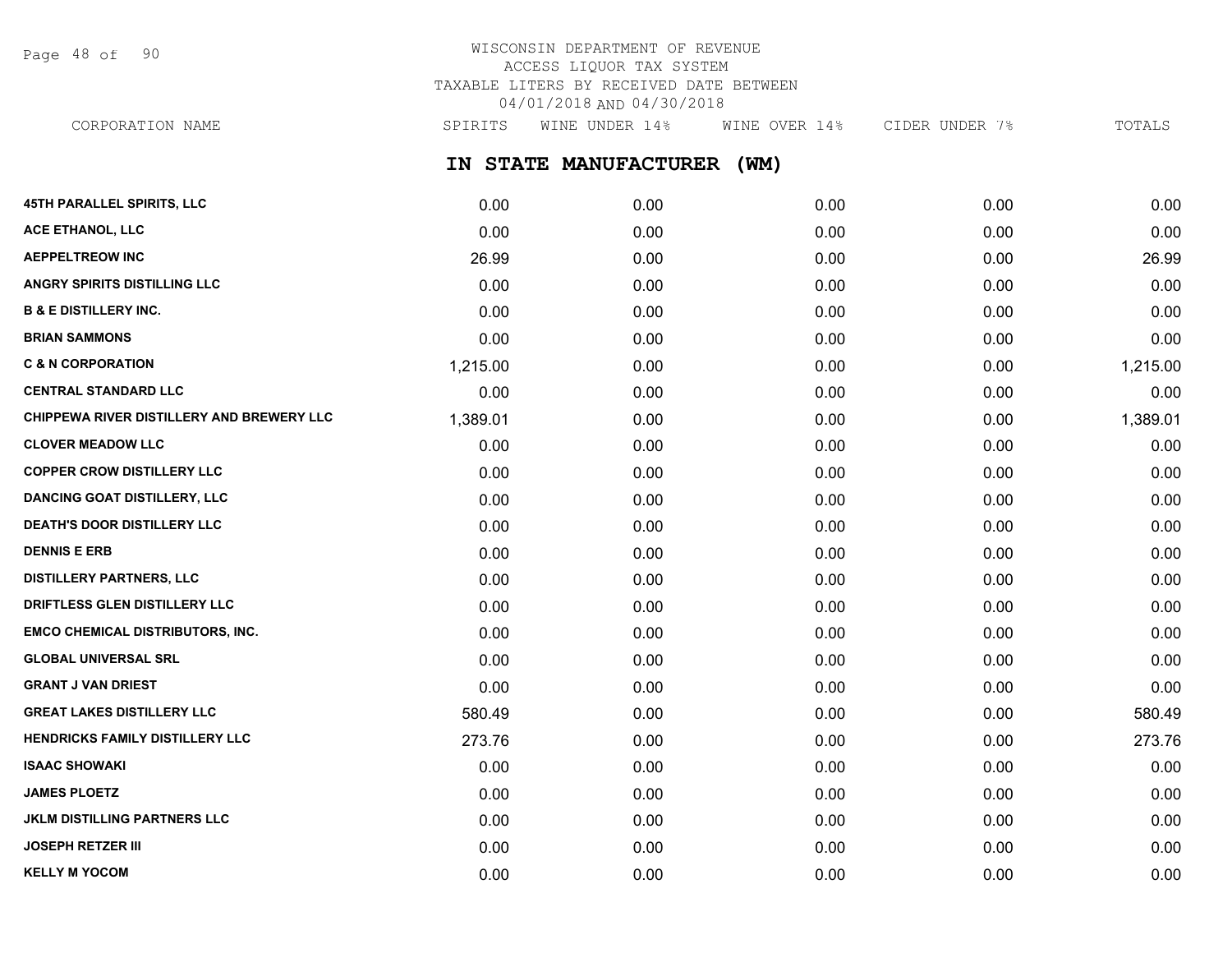Page 49 of 90

### WISCONSIN DEPARTMENT OF REVENUE ACCESS LIQUOR TAX SYSTEM TAXABLE LITERS BY RECEIVED DATE BETWEEN

04/01/2018 AND 04/30/2018

| CORPORATION NAME                             | SPIRITS   | UNDER 14%<br>WINE | WINE OVER 14% | CIDER UNDER 7% | TOTALS    |
|----------------------------------------------|-----------|-------------------|---------------|----------------|-----------|
| <b>MATTHEW RICK</b>                          | 402.01    | 2,701.49          | 199.49        | 0.00           | 3,302.99  |
| <b>MEISENBURG BREWING AND DISTILLING LLC</b> | 0.00      | 0.00              | 0.00          | 0.00           | 0.00      |
| <b>MILLERCOORS LLC</b>                       | 0.00      | 0.00              | 0.00          | 41,294.97      | 41,294.97 |
| <b>NATHAN G GREENAWALT</b>                   | 52.50     | 0.00              | 0.00          | 0.00           | 52.50     |
| NORTHERN WATERS DISTILLERY LLC               | 265.89    | 0.00              | 0.00          | 0.00           | 265.89    |
| PERLICK DISTILLERY, LLC                      | 405.04    | 0.00 <sub>1</sub> | 0.00          | 0.00           | 405.04    |
| <b>RIVER BEND VINEYARD &amp; WINERY LLC</b>  | 0.00      | 0.00              | 0.00          | 0.00           | 0.00      |
| <b>SENSIENT FLAVORS LLC</b>                  | 0.00      | 0.00              | 0.00          | 0.00           | 0.00      |
| <b>ST CROIX SPIRITS LLC</b>                  | 0.00      | 0.00              | 0.00          | 0.00           | 0.00      |
| <b>STATE LINE DISTILLERY, LLC</b>            | 83.24     | 0.00              | 0.00          | 0.00           | 83.24     |
| <b>SUGAR RIVER DISTILLERY INC</b>            | 0.00      | 0.00              | 0.00          | 0.00           | 0.00      |
| THE NORTH WOODS DISTILLERY LLC               | 0.00      | 0.00              | 0.00          | 0.00           | 0.00      |
| <b>TWO TALL GUYS LLC</b>                     | 46.48     | 0.00              | 0.00          | 0.00           | 46.48     |
| WHITE WINTER WINERY INC                      | 0.00      | 0.00 <sub>1</sub> | 0.00          | 0.00           | 0.00      |
| <b>WOLLERSHEIM WINERY, INC.</b>              | 2,272.49  | 0.00              | 0.00          | 0.00           | 2,272.49  |
| YAHARA BAY DISTILLERS, INC.                  | 4,085.98  | 18.00             | 0.00          | 0.00           | 4,103.98  |
| TOTAL LITERS FOR 4/30/2018                   | 11,098.88 | 2,719.49          | 199.49        | 41,294.97      | 55,312.83 |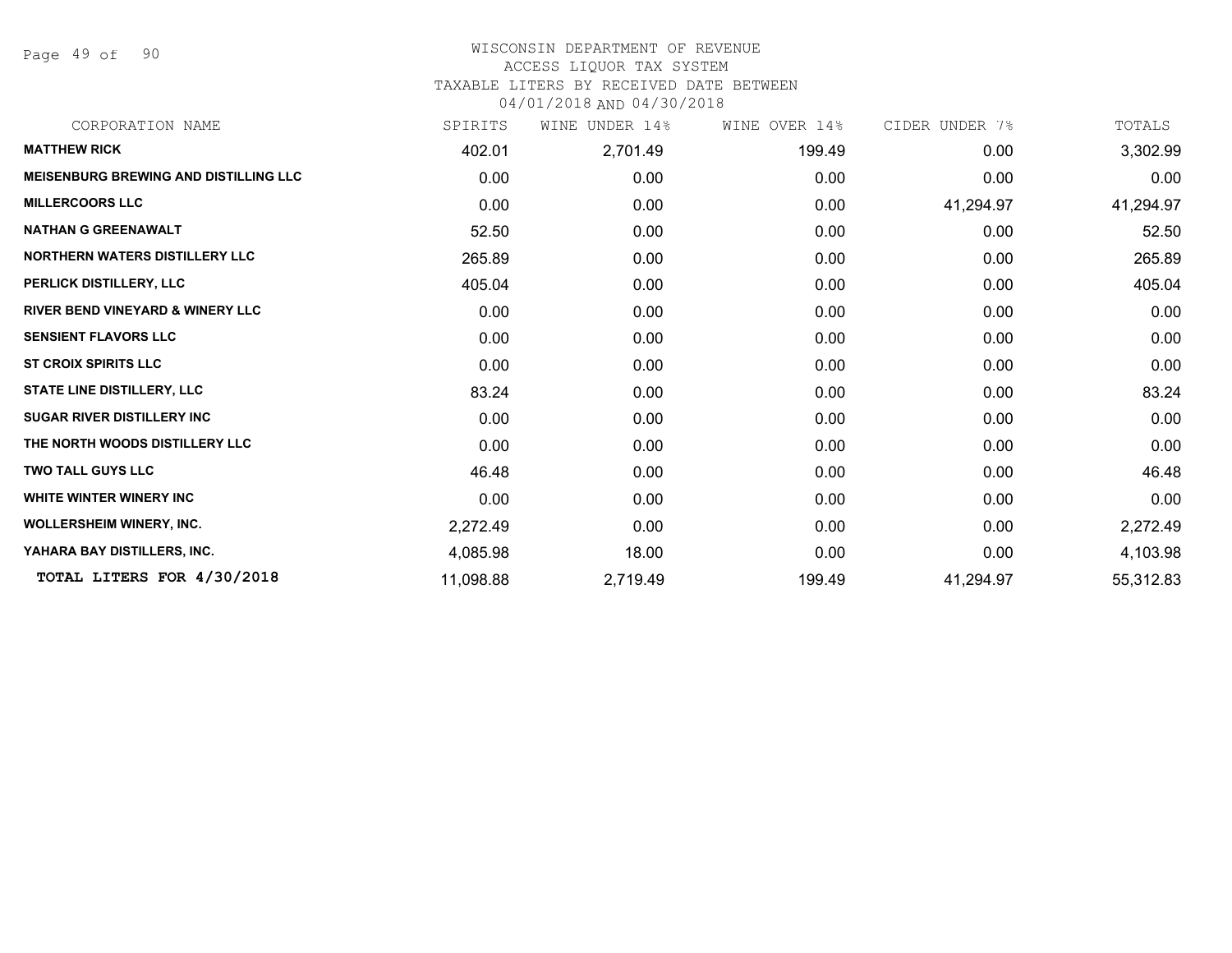Page 50 of 90

# WISCONSIN DEPARTMENT OF REVENUE ACCESS LIQUOR TAX SYSTEM TAXABLE LITERS BY RECEIVED DATE BETWEEN 04/01/2018 AND 04/30/2018

CORPORATION NAME SPIRITS WINE UNDER 14% WINE OVER 14% CIDER UNDER 7% TOTALS

**IN STATE RECTIFIER (WR)**

| <b>45TH PARALLEL SPIRITS, LLC</b>            | 5,129.00      | 0.00         | 0.00 | 0.00 | 5,129.00      |
|----------------------------------------------|---------------|--------------|------|------|---------------|
| <b>ARTYS</b>                                 | 2,906.47      | 0.00         | 0.00 | 0.00 | 2,906.47      |
| CITY BREWING COMPANY, LLC                    | $-171,830.82$ | 0.00         | 0.00 | 0.00 | $-171,830.82$ |
| <b>DANCING GOAT DISTILLERY, LLC</b>          | 0.00          | 0.00         | 0.00 | 0.00 | 0.00          |
| <b>DISTILLERY PARTNERS, LLC</b>              | 0.00          | 0.00         | 0.00 | 0.00 | 0.00          |
| <b>GALLOWAY COMPANY</b>                      | 0.00          | 0.00         | 0.00 | 0.00 | 0.00          |
| <b>GLOBAL UNIVERSAL SRL</b>                  | 0.00          | 0.00         | 0.00 | 0.00 | 0.00          |
| <b>GREAT LAKES DISTILLERY LLC</b>            | 2,798.24      | 0.00         | 0.00 | 0.00 | 2,798.24      |
| HENRY FARMS PRAIRIE SPIRITS LLC              | 0.00          | 0.00         | 0.00 | 0.00 | 0.00          |
| <b>KELLY M YOCOM</b>                         | 0.00          | 0.00         | 0.00 | 0.00 | 0.00          |
| <b>MEISENBURG BREWING AND DISTILLING LLC</b> | 0.00          | 0.00         | 0.00 | 0.00 | 0.00          |
| <b>MIDWEST CUSTOM BOTTLING LLC</b>           | 11,784.94     | $-82,876.30$ | 0.00 | 0.00 | $-71,091.36$  |
| <b>NATHAN G GREENAWALT</b>                   | 0.00          | 0.00         | 0.00 | 0.00 | 0.00          |
| YAHARA BAY DISTILLERS, INC.                  | 0.00          | 0.00         | 0.00 | 0.00 | 0.00          |
| YAHARA BAY DISTILLERS, INC.                  | 0.00          | 0.00         | 0.00 | 0.00 | 0.00          |
| TOTAL LITERS FOR 4/30/2018                   | $-149,212.17$ | $-82,876.30$ | 0.00 | 0.00 | $-232,088.47$ |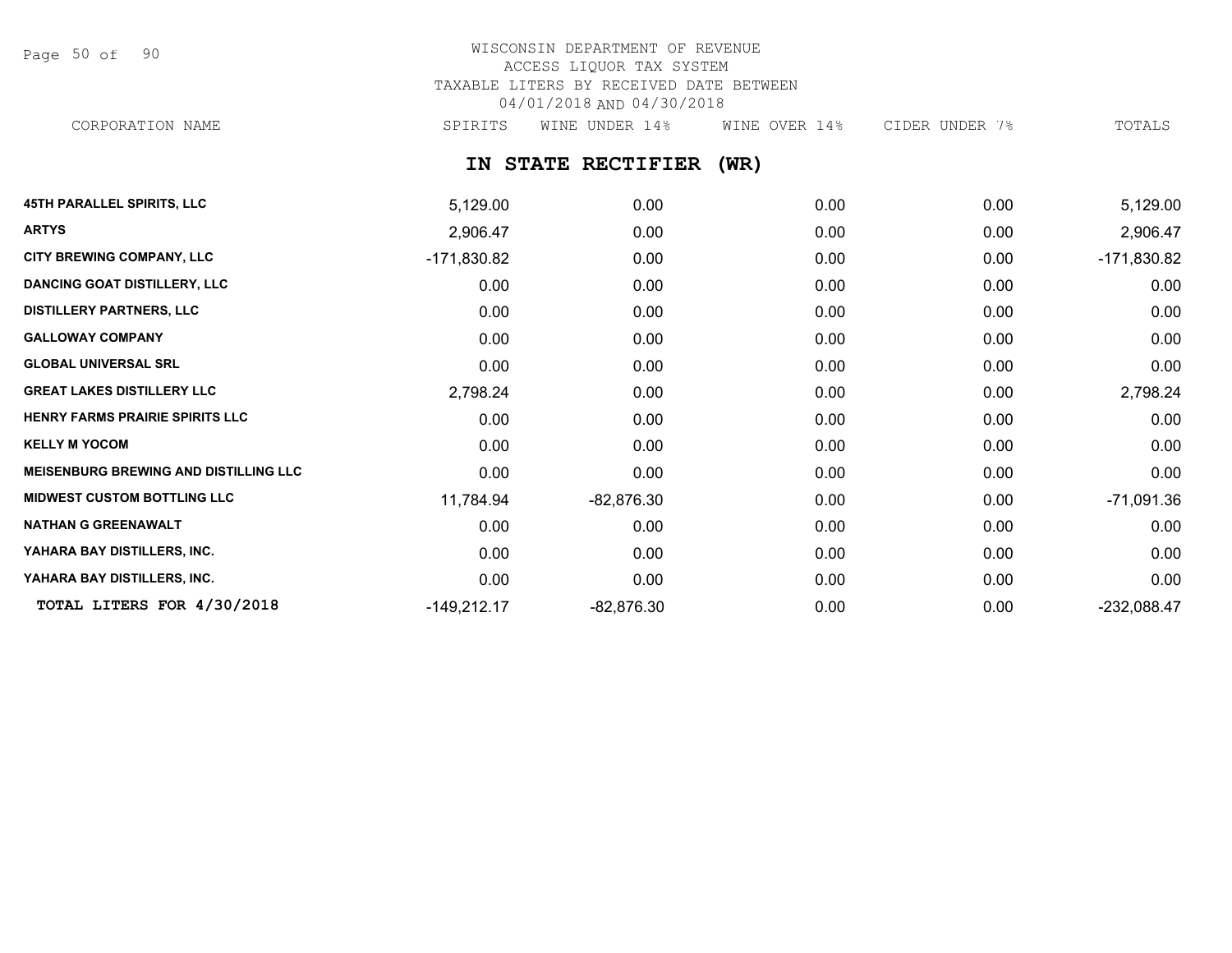Page 51 of 90

# WISCONSIN DEPARTMENT OF REVENUE ACCESS LIQUOR TAX SYSTEM TAXABLE LITERS BY RECEIVED DATE BETWEEN 04/01/2018 AND 04/30/2018

CORPORATION NAME SPIRITS WINE UNDER 14% WINE OVER 14% CIDER UNDER 7% TOTALS

**IN STATE WINERY (WWI)**

| <b>AEPPELTREOW INC</b>                  | 0.00 | 36.34     | 0.00   | 933.33 | 969.67    |
|-----------------------------------------|------|-----------|--------|--------|-----------|
| <b>AMANDA STEFL</b>                     | 0.00 | 234.01    | 0.00   | 0.00   | 234.01    |
| <b>BADGER STATE BREWING COMPANY LLC</b> | 0.00 | 0.00      | 0.00   | 0.00   | 0.00      |
| <b>BARABOO BLUFF WINERY, LLC</b>        | 0.00 | 1,447.92  | 0.00   | 0.00   | 1,447.92  |
| <b>BAYFIELD WINERY, LTD.</b>            | 0.00 | 678.00    | 0.00   | 0.00   | 678.00    |
| <b>BELLEVINEZ LLC</b>                   | 0.00 | 352.04    | 0.00   | 0.00   | 352.04    |
| <b>BLIND HORSE WINERY LLC</b>           | 0.00 | 0.00      | 0.00   | 0.00   | 0.00      |
| <b>BOTHAM VINEYARDS, INC.</b>           | 0.00 | 3,880.04  | 0.00   | 0.00   | 3,880.04  |
| <b>BRANCHES WINERY LLC</b>              | 0.00 | 2,015.73  | 0.00   | 0.00   | 2,015.73  |
| <b>BRIAN C LOKRANTZ</b>                 | 0.00 | 0.00      | 0.00   | 0.00   | 0.00      |
| <b>BRIGADOON FARM &amp; WINERY LLC</b>  | 0.00 | 0.00      | 0.00   | 0.00   | 0.00      |
| <b>C &amp; N CORPORATION</b>            | 0.00 | 21,276.87 | 81.02  | 822.00 | 22,179.89 |
| CHATEAU ST CROIX WINERY & VINEYARD LLC  | 0.00 | 0.00      | 0.00   | 0.00   | 0.00      |
| <b>CHERYL JOHNSON</b>                   | 0.00 | 0.00      | 0.00   | 0.00   | 0.00      |
| <b>CIDER HOUSE OF WISCONSIN LLC</b>     | 0.00 | 0.00      | 0.00   | 0.00   | 0.00      |
| <b>CLAY JAR HOLDINGS LLC</b>            | 0.00 | 403.60    | 226.86 | 0.00   | 630.46    |
| <b>CLOVER MEADOW LLC</b>                | 0.00 | 0.00      | 0.00   | 0.00   | 0.00      |
| <b>COLLEEN M BOS</b>                    | 0.00 | 1,570.33  | 0.00   | 0.00   | 1,570.33  |
| <b>CRAIG FLETCHER</b>                   | 0.00 | 0.00      | 0.00   | 0.00   | 0.00      |
| <b>DANIEL J KOEPKE</b>                  | 0.00 | 548.88    | 0.00   | 0.00   | 548.88    |
| <b>DANZINGER VINEYARDS LLC</b>          | 0.00 | 0.00      | 0.00   | 0.00   | 0.00      |
| <b>DAVID F MAHER</b>                    | 0.00 | 0.00      | 0.00   | 0.00   | 0.00      |
| <b>DEAN L BAUMGARTEN</b>                | 0.00 | 16.35     | 0.00   | 0.00   | 16.35     |
| <b>DIANA HOBSON</b>                     | 0.00 | 0.00      | 0.00   | 0.00   | 0.00      |
| <b>DRUMLIN RIDGE WINERY LLC</b>         | 0.00 | 0.00      | 0.00   | 0.00   | 0.00      |
| <b>EDWARD J RINK</b>                    | 0.00 | 0.00      | 9.01   | 0.00   | 9.01      |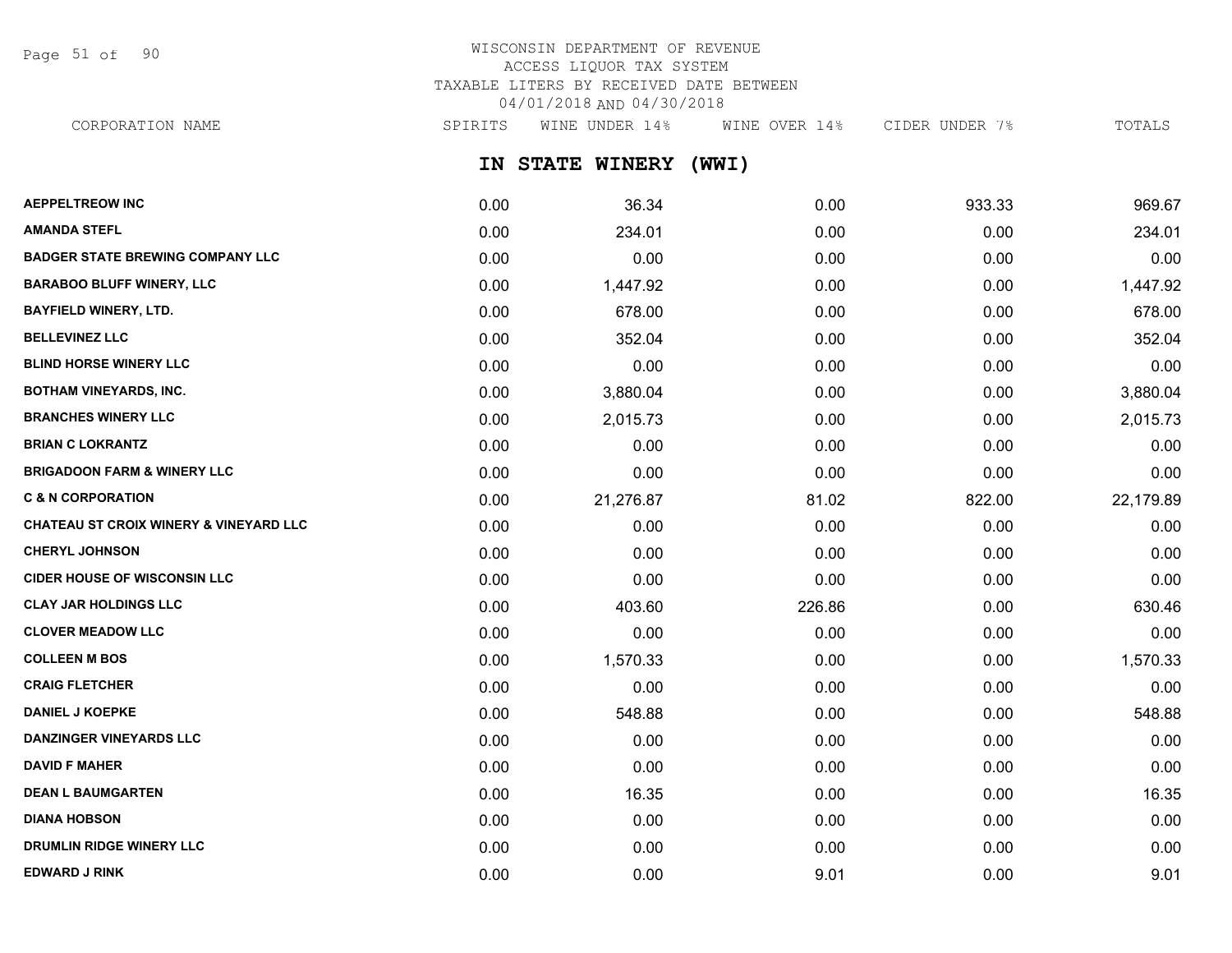Page 52 of 90

|      |          |                |               | TOTALS         |
|------|----------|----------------|---------------|----------------|
| 0.00 | 0.00     | 0.00           | 0.00          | 0.00           |
| 0.00 | 0.00     | 0.00           | 0.00          | 0.00           |
| 0.00 | 0.00     | 0.00           | 0.00          | 0.00           |
| 0.00 | 0.00     | 0.00           | 0.00          | 0.00           |
| 0.00 | 0.00     | 0.00           | 0.00          | 0.00           |
| 0.00 | 0.00     | 0.00           | 0.00          | 0.00           |
| 0.00 | 0.00     | 0.00           | 0.00          | 0.00           |
| 0.00 | 7.50     | 0.00           | 9.08          | 16.58          |
| 0.00 | 0.00     | 0.00           | 0.00          | 0.00           |
| 0.00 | 9,841.09 | 0.00           | 0.00          | 9,841.09       |
| 0.00 | 0.00     | 0.00           | 918.43        | 918.43         |
| 0.00 | 0.00     | 0.00           | 0.00          | 0.00           |
| 0.00 | 719.98   | 30.02          | 0.00          | 750.00         |
| 0.00 | 0.00     | 0.00           | 0.00          | 0.00           |
| 0.00 | 1,567.16 | 0.00           | 0.00          | 1,567.16       |
| 0.00 | 0.00     | 0.00           | 0.00          | 0.00           |
| 0.00 | 141.95   | 0.00           | 0.00          | 141.95         |
| 0.00 | 5,360.13 | 0.00           | 0.00          | 5,360.13       |
| 0.00 | 1,290.82 | 0.00           | 0.00          | 1,290.82       |
| 0.00 | 0.00     | 0.00           | 0.00          | 0.00           |
| 0.00 | 0.00     | 0.00           | 0.00          | 0.00           |
| 0.00 | 0.00     | 0.00           | 0.00          | 0.00           |
| 0.00 | 74.04    | 0.00           | 0.00          | 74.04          |
| 0.00 | 246.05   | 3.79           | 0.00          | 249.84         |
| 0.00 | 516.74   | 0.00           | 0.00          | 516.74         |
| 0.00 | 0.00     | 0.00           | 0.00          | 0.00           |
| 0.00 | 0.00     | 0.00           | 0.00          | 0.00           |
| 0.00 | 705.14   | 0.00           | 0.00          | 705.14         |
|      | SPIRITS  | WINE UNDER 14% | WINE OVER 14% | CIDER UNDER 7% |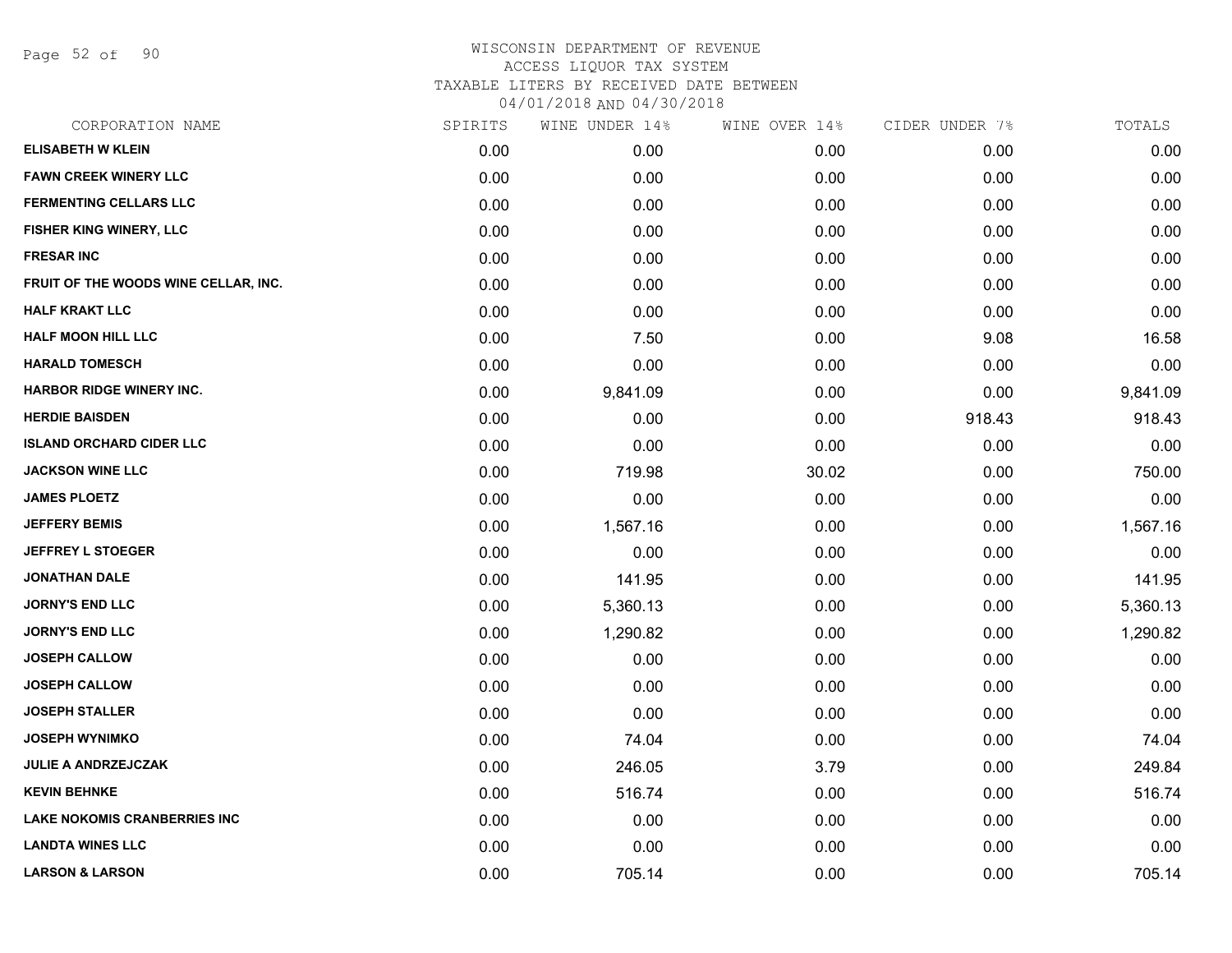Page 53 of 90

#### WISCONSIN DEPARTMENT OF REVENUE ACCESS LIQUOR TAX SYSTEM

TAXABLE LITERS BY RECEIVED DATE BETWEEN

04/01/2018 AND 04/30/2018

| CORPORATION NAME                               | SPIRITS | WINE UNDER 14% | WINE OVER 14% | CIDER UNDER 7% | TOTALS   |
|------------------------------------------------|---------|----------------|---------------|----------------|----------|
| LAUTENBACH'S ORCHARD COUNTRY INC               | 0.00    | 7,172.95       | 0.00          | 0.00           | 7,172.95 |
| <b>LEDGESTONE ESTATE LLC</b>                   | 0.00    | 0.00           | 0.00          | 0.00           | 0.00     |
| <b>LOST ISLAND WINE LLC</b>                    | 0.00    | 1,200.73       | 0.00          | 0.00           | 1,200.73 |
| <b>LUNCH CREEK VINEYARDS LLC</b>               | 0.00    | 0.00           | 0.00          | 0.00           | 0.00     |
| <b>MARION J WEGLARZ AND MARLYS A BOCK PTRS</b> | 0.00    | 1,783.42       | 0.00          | 0.00           | 1,783.42 |
| <b>MARTIN E SELL</b>                           | 0.00    | 0.00           | 0.00          | 0.00           | 0.00     |
| <b>MARY BELLAZZINI</b>                         | 0.00    | 0.00           | 0.00          | 0.00           | 0.00     |
| <b>MATENAER CORPORATION</b>                    | 0.00    | 0.00           | 0.00          | 0.00           | 0.00     |
| <b>MATTHEW RICK</b>                            | 0.00    | 0.00           | 0.00          | 0.00           | 0.00     |
| <b>MCILQUHAM LLC</b>                           | 0.00    | 4,095.01       | 0.00          | 0.00           | 4,095.01 |
| <b>MERSHONIAN CIDERY LLC</b>                   | 0.00    | 0.00           | 0.00          | 2,044.12       | 2,044.12 |
| <b>MOBCRAFT BEER INC</b>                       | 0.00    | 0.00           | 0.00          | 0.00           | 0.00     |
| <b>MUNSON BRIDGE WINERY INC</b>                | 0.00    | 3,308.44       | 0.00          | 0.00           | 3,308.44 |
| <b>MUSETTA WINERY, LLC</b>                     | 0.00    | $-48.75$       | $-12.00$      | 0.00           | $-60.75$ |
| <b>NORTHLEAF WINERY, LLC</b>                   | 0.00    | 1,245.02       | 26.99         | 0.00           | 1,272.01 |
| <b>ODILON FORD WINERY INC</b>                  | 0.00    | 0.00           | 0.00          | 0.00           | 0.00     |
| <b>PARALLEL 44 VINEYARD &amp; WINERY, INC.</b> | 0.00    | 0.00           | 0.00          | 0.00           | 0.00     |
| <b>PARALLEL 44 VINEYARD &amp; WINERY, INC.</b> | 0.00    | 4,225.49       | $-1.13$       | 0.00           | 4,224.36 |
| <b>PATRICK ARNDT</b>                           | 0.00    | 113.56         | 0.00          | 0.00           | 113.56   |
| <b>PAUL D ASPER</b>                            | 0.00    | 0.00           | 0.00          | 0.00           | 0.00     |
| <b>PAUL G BLOMMEL</b>                          | 0.00    | 0.00           | 0.00          | 693.67         | 693.67   |
| <b>PAUL J FRANZEN</b>                          | 0.00    | 0.00           | 0.00          | 0.00           | 0.00     |
| <b>PIEPERTK LLC</b>                            | 0.00    | 252.75         | 0.00          | 0.00           | 252.75   |
| <b>PRAIRIE HAWK WINERY INC</b>                 | 0.00    | 0.00           | 0.00          | 0.00           | 0.00     |
| <b>RED OAK VINEYARD INC</b>                    | 0.00    | 0.00           | 0.00          | 0.00           | 0.00     |
| <b>RIVER BEND VINEYARD &amp; WINERY LLC</b>    | 0.00    | 3,183.52       | 0.00          | 0.00           | 3,183.52 |
| <b>ROBERT BORUCKI</b>                          | 0.00    | 0.00           | 0.00          | 0.00           | 0.00     |
| <b>ROCK N WOOL WINERY LLC</b>                  | 0.00    | 0.00           | 0.00          | 0.00           | 0.00     |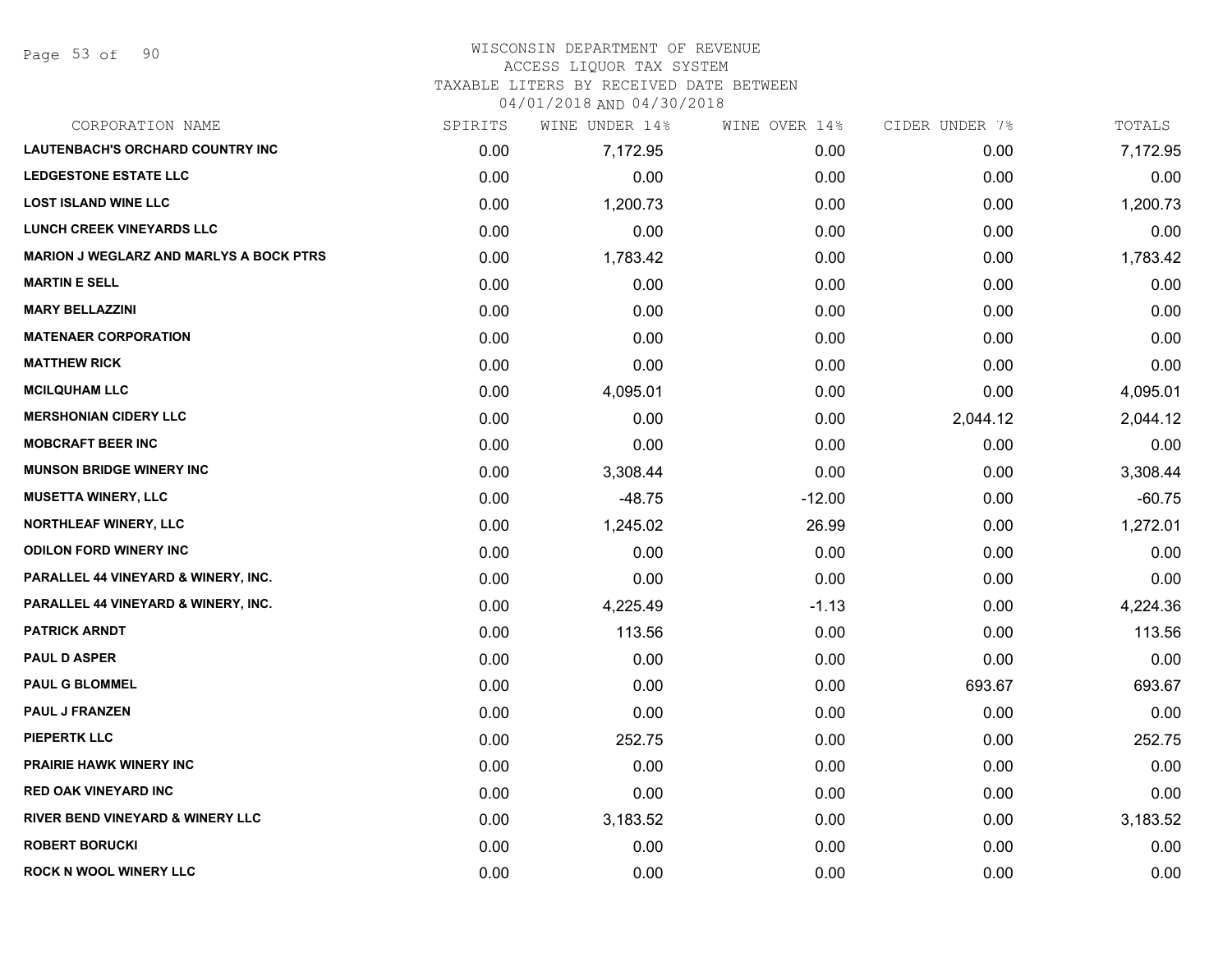| SPIRITS | WINE UNDER 14% | WINE OVER 14% | CIDER UNDER 7% | TOTALS    |
|---------|----------------|---------------|----------------|-----------|
| 0.00    | 0.00           | 0.00          | 0.00           | 0.00      |
| 0.00    | 0.00           | 0.00          | 0.00           | 0.00      |
| 0.00    | 0.00           | 0.00          | 0.00           | 0.00      |
| 0.00    | 0.00           | 0.00          | 0.00           | 0.00      |
| 0.00    | 189.01         | 12.00         | 0.00           | 201.01    |
| 0.00    | 0.00           | 0.00          | 0.00           | 0.00      |
| 0.00    | 264.00         | 0.00          | 0.00           | 264.00    |
| 0.00    | 1,225.26       | 99.71         | 0.00           | 1,324.97  |
| 0.00    | 333.00         | 0.00          | 0.00           | 333.00    |
| 0.00    | 0.00           | 0.00          | 47,208.98      | 47,208.98 |
| 0.00    | 128.25         | 0.00          | 0.00           | 128.25    |
| 0.00    | 0.00           | 0.00          | 11,462.15      | 11,462.15 |
| 0.00    | 1,525.56       | 26.88         | 0.00           | 1,552.44  |
| 0.00    | 813.17         | 0.00          | 0.00           | 813.17    |
| 0.00    | 98.99          | 22.49         | 0.00           | 121.48    |
| 0.00    | 60.07          | 0.00          | 0.00           | 60.07     |
| 0.00    | 0.00           | 0.00          | 0.00           | 0.00      |
| 0.00    | 0.00           | 0.00          | 0.00           | 0.00      |
| 0.00    | 935.56         | 22.38         | 0.00           | 957.94    |
| 0.00    | 1,936.50       | 134.27        | 0.00           | 2,070.77  |
| 0.00    | 0.00           | 18.02         | 0.00           | 18.02     |
| 0.00    | 1,790.99       | 0.00          | 0.00           | 1,790.99  |
| 0.00    | 510.27         | 0.00          | 0.00           | 510.27    |
| 0.00    | 0.00           | 0.00          | 0.00           | 0.00      |
| 0.00    | 617.02         | 0.00          | 0.00           | 617.02    |
| 0.00    | 723.75         | 45.75         | 0.00           | 769.50    |
| 0.00    | 0.00           | 0.00          | 0.00           | 0.00      |
| 0.00    | 0.00           | 0.00          | 0.00           | 0.00      |
|         |                |               |                |           |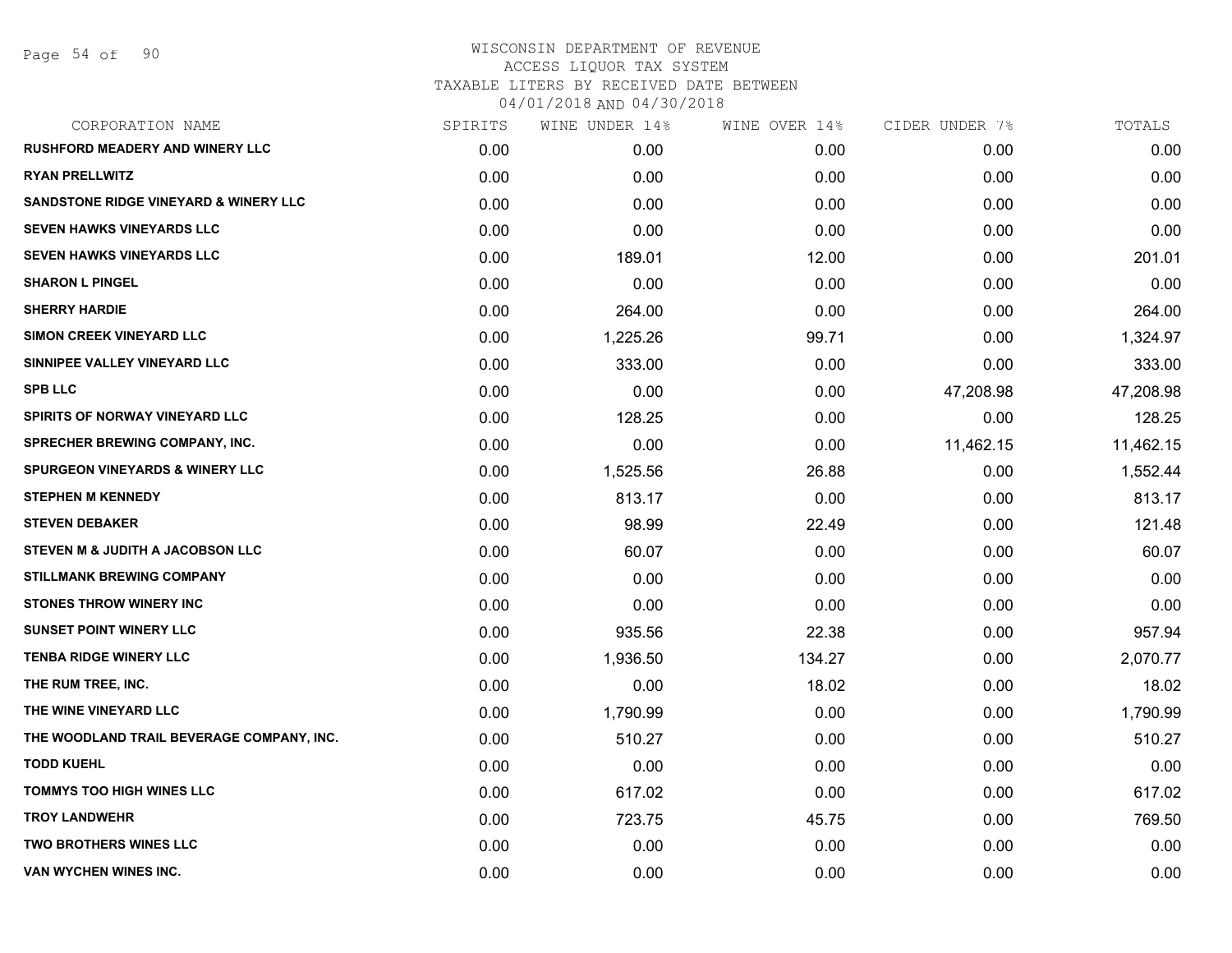Page 55 of 90

#### WISCONSIN DEPARTMENT OF REVENUE ACCESS LIQUOR TAX SYSTEM

TAXABLE LITERS BY RECEIVED DATE BETWEEN

04/01/2018 AND 04/30/2018

| CORPORATION NAME                                   | SPIRITS | UNDER 14%<br>WINE | WINE OVER 14% | CIDER UNDER 7% | TOTALS     |
|----------------------------------------------------|---------|-------------------|---------------|----------------|------------|
| <b>VERNON VINEYARDS LTD</b>                        | 0.00    | 601.88            | 0.00          | 0.00           | 601.88     |
| <b>VETRO WINERY LLC</b>                            | 0.00    | 2,840.99          | 0.00          | 0.00           | 2,840.99   |
| <b>VINES TO CELLAR, INC.</b>                       | 0.00    | 874.43            | 0.00          | 0.00           | 874.43     |
| <b>VON KLAUS WINERY LLC</b>                        | 0.00    | 0.00              | 0.00          | 0.00           | 0.00       |
| <b>VON STIEHL WINERY LTD.</b>                      | 0.00    | 0.00              | 0.00          | 0.00           | 0.00       |
| <b>VON STIEHL WINERY LTD.</b>                      | 0.00    | 19,268.44         | 0.00          | 0.00           | 19,268.44  |
| <b>VON STIEHL WINERY LTD.</b>                      | 0.00    | 0.00              | 0.00          | 0.00           | 0.00       |
| <b>WEST PRAIRIE WINERY LLC</b>                     | 0.00    | 9,183.00          | 0.00          | 0.00           | 9,183.00   |
| <b>WHISPERING BLUFFS VINEYARD &amp; WINERY LTD</b> | 0.00    | 0.00              | 0.00          | 0.00           | 0.00       |
| <b>WHISPERING WINDS WINERY LLC</b>                 | 0.00    | 0.00              | 0.00          | 0.00           | 0.00       |
| <b>WHITE BEAR SPIRITS LLC</b>                      | 0.00    | 0.00              | 0.00          | 0.00           | 0.00       |
| <b>WHITE WINTER WINERY INC</b>                     | 0.00    | 0.00              | 0.00          | 0.00           | 0.00       |
| <b>WILLIAM F BLUHM</b>                             | 0.00    | 3,400.42          | 37.10         | 0.00           | 3,437.52   |
| <b>WINEMAKER'S DAUGHTER LLC</b>                    | 0.00    | 567.81            | 0.00          | 0.00           | 567.81     |
| <b>WINESITTER BREWHOUSE LLC</b>                    | 0.00    | 0.00              | 0.00          | 0.00           | 0.00       |
| <b>WOLLERSHEIM WINERY, INC.</b>                    | 0.00    | 4,830.69          | 426.78        | 0.00           | 5,257.47   |
| <b>WOLLERSHEIM WINERY, INC.</b>                    | 0.00    | 21,438.49         | 1,338.74      | 0.00           | 22,777.23  |
| TOTAL LITERS FOR 4/30/2018                         | 0.00    | 153,620.40        | 2,548.68      | 64,091.76      | 220,260.84 |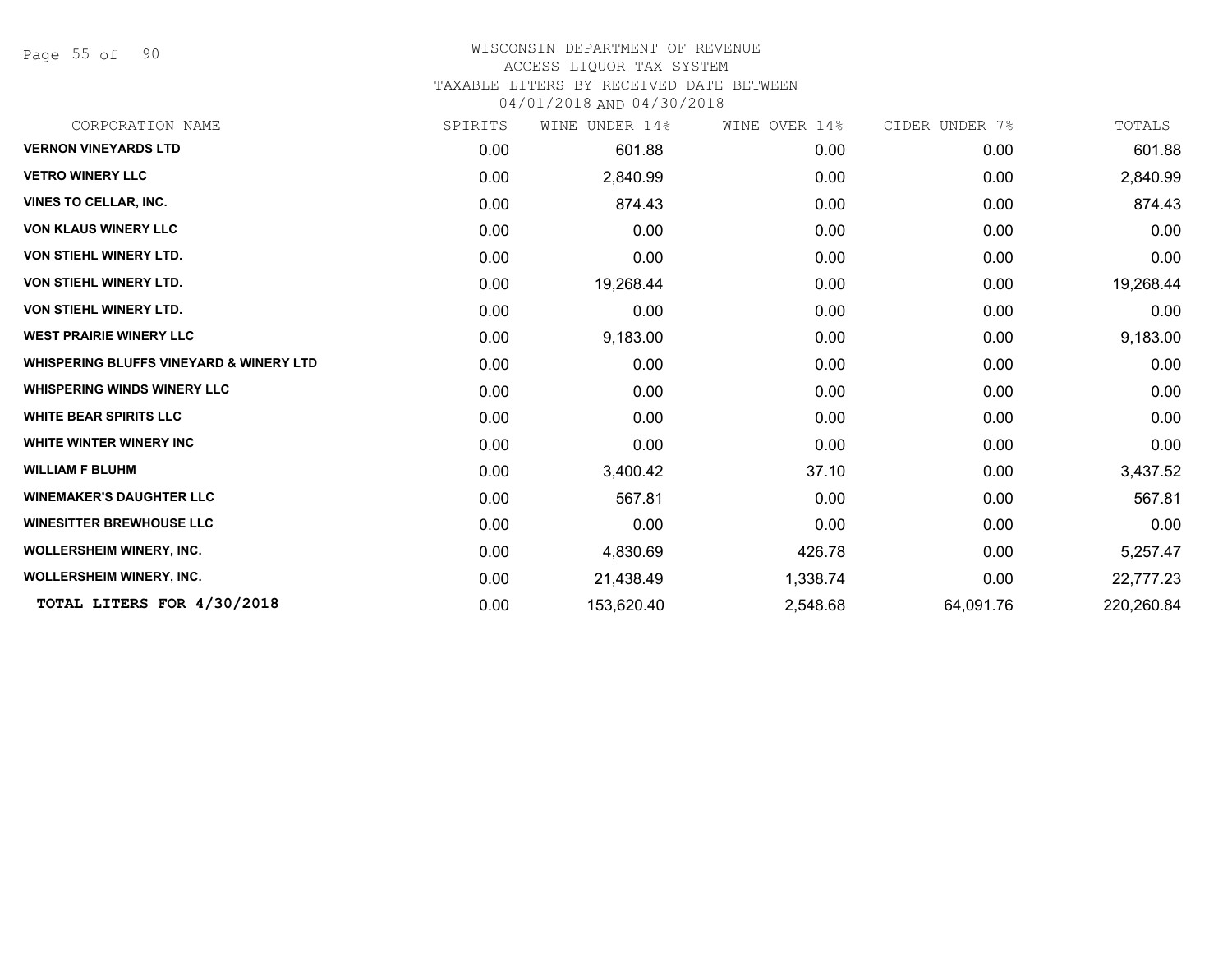Page 56 of 90

# WISCONSIN DEPARTMENT OF REVENUE ACCESS LIQUOR TAX SYSTEM TAXABLE LITERS BY RECEIVED DATE BETWEEN 04/01/2018 AND 04/30/2018

**WINE DIRECT SHIPPER (WDS)** CORPORATION NAME SPIRITS WINE UNDER 14% WINE OVER 14% CIDER UNDER 7% TOTALS

| 1-800 WINESHOP.COM INC                  | 0.00 | 1,515.75 | 262.25   | 0.00 | 1,778.00 |
|-----------------------------------------|------|----------|----------|------|----------|
| 2HAWK, LLC                              | 0.00 | 0.00     | 0.00     | 0.00 | 0.00     |
| 7 & 8 LLC                               | 0.00 | 0.00     | 0.00     | 0.00 | 0.00     |
| A TO Z WINEWORKS LLC                    | 0.00 | 9.00     | 29.25    | 0.00 | 38.25    |
| A W DIRECT LLC                          | 0.00 | 603.00   | 0.00     | 0.00 | 603.00   |
| ABACELA VINEYARDS & WINERY INC          | 0.00 | 1.50     | 6.00     | 0.00 | 7.50     |
| <b>ABEJA LLC</b>                        | 0.00 | 0.00     | 0.00     | 0.00 | 0.00     |
| <b>ABERNATHY HOFFMAN, LLC</b>           | 0.00 | 0.00     | 0.00     | 0.00 | 0.00     |
| <b>ABREU VINEYARDS INC</b>              | 0.00 | 0.00     | 49.50    | 0.00 | 49.50    |
| <b>AC VIN CO LLC</b>                    | 0.00 | 13.50    | 59.25    | 0.00 | 72.75    |
| <b>ACCOLADE WINES NORTH AMERICA INC</b> | 0.00 | 10.88    | 28.88    | 0.00 | 39.76    |
| ACORN ALEGRIA WINERY                    | 0.00 | 0.00     | 0.00     | 0.00 | 0.00     |
| <b>ADAMS WINERY LLC</b>                 | 0.00 | 3.00     | 229.13   | 0.00 | 232.13   |
| ADELAIDA CELLARS INC                    | 0.00 | 6.00     | 55.50    | 0.00 | 61.50    |
| <b>ADELSHEIM VINEYARD LLC</b>           | 0.00 | 36.75    | 0.00     | 0.00 | 36.75    |
| <b>ADLER DEUTSCH VINEYARD LLC</b>       | 0.00 | 0.00     | 0.00     | 0.00 | 0.00     |
| <b>AGATE RIDGE VINEYARD LLC</b>         | 0.00 | 0.00     | 0.00     | 0.00 | 0.00     |
| <b>AH WINES INC</b>                     | 0.00 | 0.00     | 0.00     | 0.00 | 0.00     |
| <b>ALEJANDRO BULGHERONI ESTATE LLC</b>  | 0.00 | 0.00     | 0.00     | 0.00 | 0.00     |
| <b>ALEXANDER P OXMAN</b>                | 0.00 | 4,767.75 | 2,071.50 | 0.00 | 6,839.25 |
| <b>ALEXANDRIA NICOLE CELLARS LLC</b>    | 0.00 | 0.00     | 0.00     | 0.00 | 0.00     |
| <b>ALOFT WINES LLC</b>                  | 0.00 | 0.00     | 0.00     | 0.00 | 0.00     |
| <b>ALPHA &amp; OMEGA WINERY LLC</b>     | 0.00 | 0.00     | 159.00   | 0.00 | 159.00   |
| <b>ALTAMURA WINERY INC</b>              | 0.00 | 0.00     | 0.00     | 0.00 | 0.00     |
| ALVAREZ VINEYARDS LLC                   | 0.00 | 0.00     | 0.00     | 0.00 | 0.00     |
| <b>AMANDA STEFL</b>                     | 0.00 | 0.00     | 0.00     | 0.00 | 0.00     |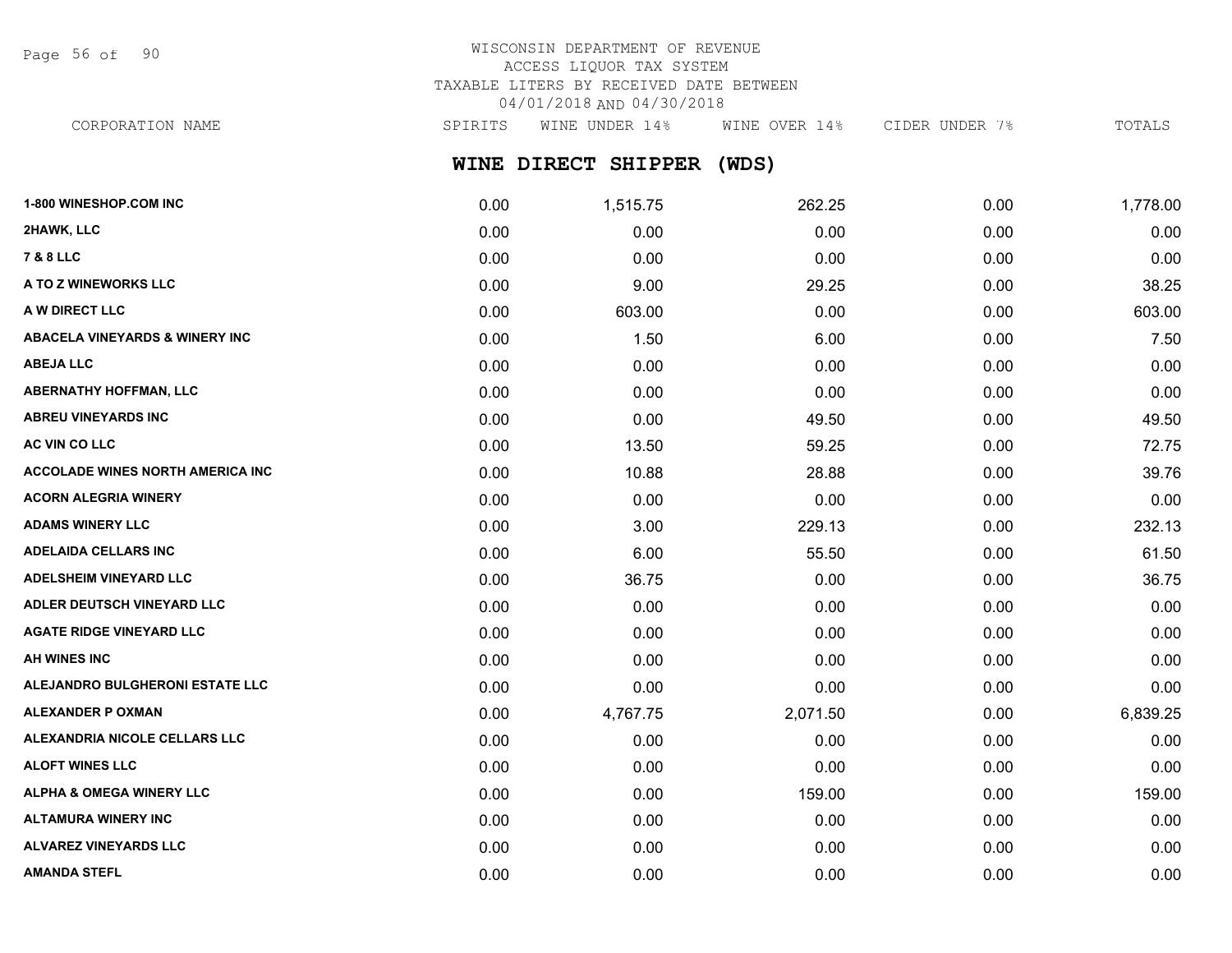Page 57 of 90

| CORPORATION NAME                            | SPIRITS | WINE UNDER 14% | WINE OVER 14% | CIDER UNDER 7% | TOTALS |
|---------------------------------------------|---------|----------------|---------------|----------------|--------|
| <b>AMAPOLA CREEK VINEYARDS &amp; WINERY</b> | 0.00    | 13.50          | 9.00          | 0.00           | 22.50  |
| <b>AMAVI CELLARS LLC</b>                    | 0.00    | 0.00           | 0.00          | 0.00           | 0.00   |
| <b>AMERICAN VINTNERS LLC</b>                | 0.00    | 0.00           | 0.00          | 0.00           | 0.00   |
| AMERICAN WINE TRADE INC                     | 0.00    | 20.25          | 0.00          | 0.00           | 20.25  |
| <b>AMICI CELLARS INC</b>                    | 0.00    | 0.00           | 0.00          | 0.00           | 0.00   |
| <b>AMIZETTA VINEYARDS WINERY LLC</b>        | 0.00    | 0.00           | 0.00          | 0.00           | 0.00   |
| <b>AMPELOS CELLARS INC</b>                  | 0.00    | 17.25          | 9.00          | 0.00           | 26.25  |
| <b>AMUSE BOUCHE LLC</b>                     | 0.00    | 0.00           | 0.00          | 0.00           | 0.00   |
| <b>ANCIENT PEAK INC</b>                     | 0.00    | 0.00           | 10.50         | 0.00           | 10.50  |
| ANDERSONS CONN VALLEY WINERY INC            | 0.00    | 2.25           | 56.25         | 0.00           | 58.50  |
| <b>ANIMOLP</b>                              | 0.00    | 0.00           | 0.00          | 0.00           | 0.00   |
| <b>ANOMALY VINEYARDS LLC</b>                | 0.00    | 0.00           | 9.00          | 0.00           | 9.00   |
| <b>ANTHILL FARMS LLC</b>                    | 0.00    | 56.25          | 0.00          | 0.00           | 56.25  |
| <b>ANTHONY M TRUCHARD</b>                   | 0.00    | 0.00           | 117.75        | 0.00           | 117.75 |
| <b>APPELLATION TRADING COMPANY LLC</b>      | 0.00    | 0.00           | 0.00          | 0.00           | 0.00   |
| <b>AQUA PUMPKIN INC</b>                     | 0.00    | 2.25           | 0.75          | 0.00           | 3.00   |
| <b>ARCHANGEL INVESTMENTS LLC</b>            | 0.00    | 0.00           | 28.50         | 0.00           | 28.50  |
| <b>ARETE WINES LLC</b>                      | 0.00    | 0.00           | 0.00          | 0.00           | 0.00   |
| <b>ARIETTA INC</b>                          | 0.00    | 0.00           | 0.00          | 0.00           | 0.00   |
| <b>ARISTA WINES LLC</b>                     | 0.00    | 0.00           | 0.00          | 0.00           | 0.00   |
| ARIZONA STRONGHOLD VINEYARDS LLC            | 0.00    | 0.00           | 0.00          | 0.00           | 0.00   |
| <b>ARKENSTONE VINEYARDS LLC</b>             | 0.00    | 0.00           | 42.75         | 0.00           | 42.75  |
| <b>ARMIDA WINERY INC</b>                    | 0.00    | 0.75           | 9.75          | 0.00           | 10.50  |
| <b>ARMSTRONG VINEYARDS INC</b>              | 0.00    | 0.00           | 51.75         | 0.00           | 51.75  |
| <b>ARRINGTON VINEYARDS LLC</b>              | 0.00    | 51.03          | 86.25         | 0.00           | 137.28 |
| <b>ARTISTE MANAGEMENT CO LLC</b>            | 0.00    | 0.00           | 0.00          | 0.00           | 0.00   |
| AU BON CLIMAT LLC                           | 0.00    | 24.75          | 0.00          | 0.00           | 24.75  |
| <b>AUBERT WINEGROWING INC</b>               | 0.00    | 0.00           | 238.50        | 0.00           | 238.50 |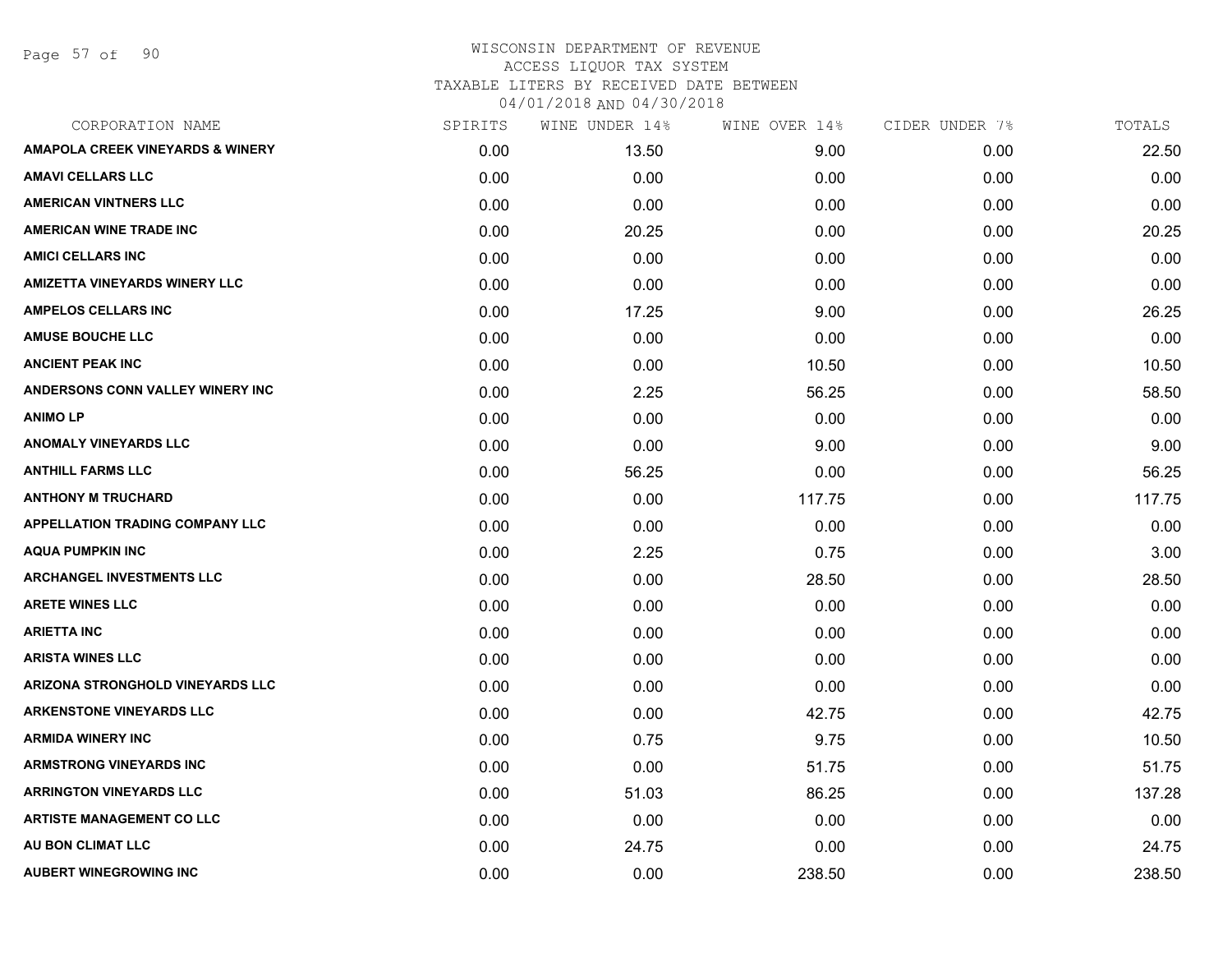Page 58 of 90

| CORPORATION NAME                       | SPIRITS | WINE UNDER 14% | WINE OVER 14% | CIDER UNDER 7% | TOTALS   |
|----------------------------------------|---------|----------------|---------------|----------------|----------|
| <b>AUGUST BRIGGS JR INC</b>            | 0.00    | 12.75          | 27.75         | 0.00           | 40.50    |
| <b>AUSTIN NICHOLS &amp; CO INC</b>     | 0.00    | 210.75         | 2.25          | 0.00           | 213.00   |
| AVV WINERY CO LLC                      | 0.00    | 0.00           | 75.75         | 0.00           | 75.75    |
| <b>B &amp; B ORGANICS, LLC</b>         | 0.00    | 3.00           | 4.50          | 0.00           | 7.50     |
| <b>BADGER MOUNTAIN INC</b>             | 0.00    | 3.75           | 0.00          | 0.00           | 3.75     |
| <b>BALLENTINE VINEYARDS INC</b>        | 0.00    | 3.00           | 42.00         | 0.00           | 45.00    |
| <b>BALTIMORE BEND VINEYARD LLC</b>     | 0.00    | 0.00           | 0.00          | 0.00           | 0.00     |
| <b>BANSHEE WINES LLC</b>               | 0.00    | 0.00           | 0.00          | 0.00           | 0.00     |
| <b>BARABOO BLUFF WINERY, LLC</b>       | 0.00    | 0.00           | 0.00          | 0.00           | 0.00     |
| <b>BARGETTOS SANTA CRUZ WINERY INC</b> | 0.00    | 6.75           | 9.00          | 0.00           | 15.75    |
| <b>BARNARD GRIFFIN INC</b>             | 0.00    | 0.00           | 0.00          | 0.00           | 0.00     |
| <b>BARNETT VINEYARDS LP</b>            | 0.00    | 29.25          | 39.75         | 0.00           | 69.00    |
| <b>BATTLE FAMILY VINEYARDS LLC</b>     | 0.00    | 0.00           | 0.00          | 0.00           | 0.00     |
| <b>BAW INC</b>                         | 0.00    | 760.50         | 472.50        | 0.00           | 1,233.00 |
| <b>BAYFIELD WINERY, LTD.</b>           | 0.00    | 0.00           | 0.00          | 0.00           | 0.00     |
| <b>BEAUX FRERES LLC</b>                | 0.00    | 0.00           | 48.75         | 0.00           | 48.75    |
| <b>BECKER FARMS INC</b>                | 0.00    | 0.00           | 0.00          | 0.00           | 0.00     |
| <b>BEDELL NORTH FORK LLC</b>           | 0.00    | 16.50          | 0.00          | 0.00           | 16.50    |
| <b>BEHRENS AND DRINKWARD</b>           | 0.00    | 4.50           | 99.00         | 0.00           | 103.50   |
| <b>BEL VINO LLC</b>                    | 0.00    | 3.00           | 3.75          | 0.00           | 6.75     |
| <b>BELLEVINEZ LLC</b>                  | 0.00    | 0.00           | 0.00          | 0.00           | 0.00     |
| <b>BENESSERE VINEYARDS LTD</b>         | 0.00    | 13.50          | 21.75         | 0.00           | 35.25    |
| BENNETT LANE WINERY LLC                | 0.00    | 0.00           | 27.00         | 0.00           | 27.00    |
| <b>BENOVIA WINERY LLC</b>              | 0.00    | 15.75          | 80.25         | 0.00           | 96.00    |
| <b>BENT CREEK WINERY LLC</b>           | 0.00    | 0.00           | 11.25         | 0.00           | 11.25    |
| <b>BENTON-LANE LLC</b>                 | 0.00    | 16.50          | 8.25          | 0.00           | 24.75    |
| <b>BERGSTROM WINES LLC</b>             | 0.00    | 69.75          | 0.00          | 0.00           | 69.75    |
| <b>BERNARDUS LLC</b>                   | 0.00    | 0.00           | 96.75         | 0.00           | 96.75    |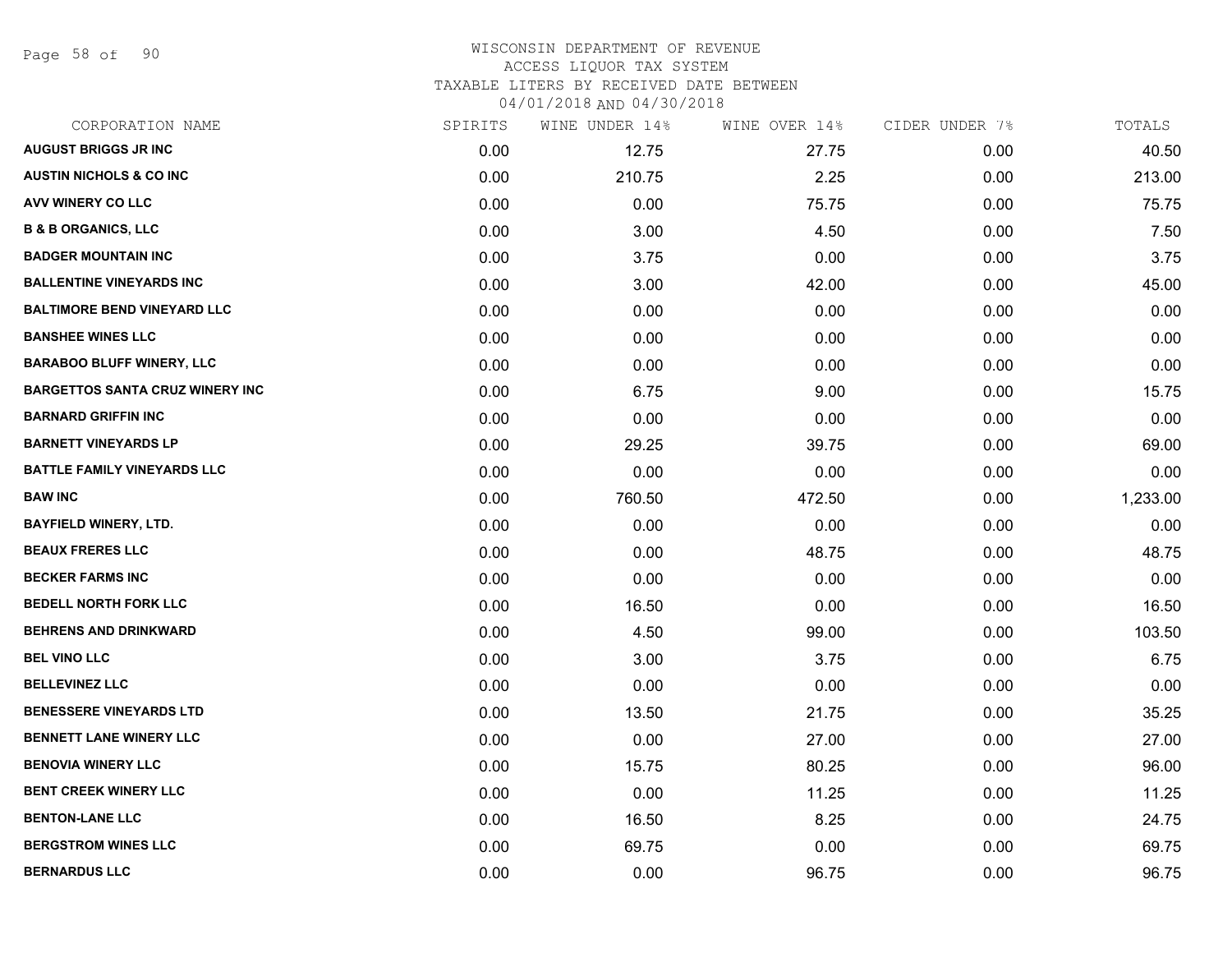| CORPORATION NAME                              | SPIRITS | WINE UNDER 14% | WINE OVER 14% | CIDER UNDER 7% | TOTALS |
|-----------------------------------------------|---------|----------------|---------------|----------------|--------|
| BETHEL HEIGHTS VINEYARD INC                   | 0.00    | 0.00           | 0.00          | 0.00           | 0.00   |
| BETTER BRANDS INTERNATIONAL                   | 0.00    | 0.00           | 0.00          | 0.00           | 0.00   |
| <b>BETZ CELLARS LLC</b>                       | 0.00    | 0.00           | 0.00          | 0.00           | 0.00   |
| <b>BIG BASIN VINEYARDS LLC</b>                | 0.00    | 0.00           | 0.00          | 0.00           | 0.00   |
| <b>BIG TABLE FARM, INC</b>                    | 0.00    | 0.00           | 0.00          | 0.00           | 0.00   |
| <b>BILTMORE ESTATE WINE COMPANY</b>           | 0.00    | 177.75         | 98.25         | 0.00           | 276.00 |
| <b>BLACK MESA WINERY LLC</b>                  | 0.00    | 0.00           | 0.00          | 0.00           | 0.00   |
| <b>BLACKBIRD VINEYARDS LLC</b>                | 0.00    | 7.50           | 36.00         | 0.00           | 43.50  |
| <b>BLANKIET ESTATE LLC</b>                    | 0.00    | 0.00           | 0.00          | 0.00           | 0.00   |
| <b>BLIND HORSE WINERY LLC</b>                 | 0.00    | 0.00           | 0.00          | 0.00           | 0.00   |
| <b>BLUE MOUNTAIN CIDER COMPANY LLC</b>        | 0.00    | 0.00           | 0.00          | 0.00           | 0.00   |
| <b>BLUE SKY VINTNERS LLC</b>                  | 0.00    | 0.00           | 9.75          | 0.00           | 9.75   |
| <b>BNA WINE GROUP LLC</b>                     | 0.00    | 27.00          | 0.00          | 0.00           | 27.00  |
| <b>BOARS VIEW LLC</b>                         | 0.00    | 0.00           | 0.00          | 0.00           | 0.00   |
| <b>BOEGER WINERY INC</b>                      | 0.00    | 0.00           | 0.00          | 0.00           | 0.00   |
| <b>BOGLE VINEYARDS INC</b>                    | 0.00    | 2.25           | 5.25          | 0.00           | 7.50   |
| <b>BONNY DOON WINERY INC</b>                  | 0.00    | 0.00           | 0.00          | 0.00           | 0.00   |
| <b>BOOKWALTER WINERY LLC</b>                  | 0.00    | 0.00           | 4.50          | 0.00           | 4.50   |
| <b>BOTHAM VINEYARDS, INC.</b>                 | 0.00    | 0.00           | 0.00          | 0.00           | 0.00   |
| <b>BOUCHAINE VINEYARDS INC</b>                | 0.00    | 15.75          | 0.00          | 0.00           | 15.75  |
| <b>BOWERS HARBOR VINEYARDS AND WINERY INC</b> | 0.00    | 25.50          | 0.00          | 0.00           | 25.50  |
| <b>BRANCHES WINERY LLC</b>                    | 0.00    | 0.00           | 0.00          | 0.00           | 0.00   |
| <b>BRASSFIELD ESTATE WINERY LLC</b>           | 0.00    | 0.00           | 18.00         | 0.00           | 18.00  |
| <b>BRESSLER VINEYARDS LLC</b>                 | 0.00    | 0.00           | 0.00          | 0.00           | 0.00   |
| <b>BRET LOPEZ</b>                             | 0.00    | 0.00           | 47.25         | 0.00           | 47.25  |
| <b>BRIAN CARTER CELLARS LLC</b>               | 0.00    | 6.00           | 12.00         | 0.00           | 18.00  |
| <b>BRIAN M HEATH</b>                          | 0.00    | 93.00          | 0.00          | 0.00           | 93.00  |
| <b>BRIGADOON FARM &amp; WINERY LLC</b>        | 0.00    | 0.00           | 0.00          | 0.00           | 0.00   |
|                                               |         |                |               |                |        |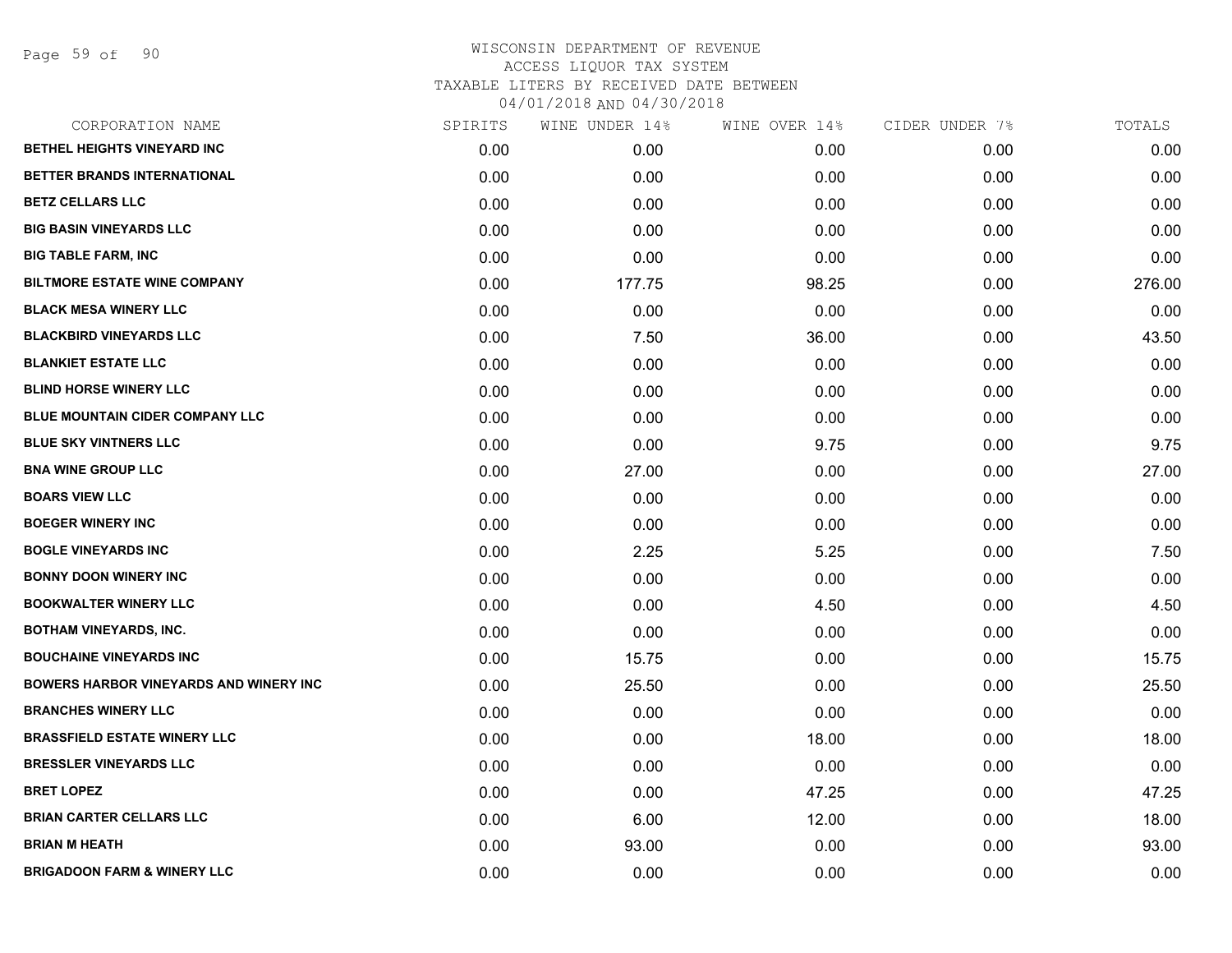Page 60 of 90

|      | WINE UNDER 14% |        |               | TOTALS         |
|------|----------------|--------|---------------|----------------|
| 0.00 | 0.00           | 0.00   | 0.00          | 0.00           |
| 0.00 | 1.50           | 12.00  | 0.00          | 13.50          |
| 0.00 | 9.00           | 0.00   | 0.00          | 9.00           |
| 0.00 | 1.50           | 49.13  | 0.00          | 50.63          |
| 0.00 | 102.00         | 38.25  | 0.00          | 140.25         |
| 0.00 | 0.00           | 21.75  | 0.00          | 21.75          |
| 0.00 | 0.00           | 0.00   | 0.00          | 0.00           |
| 0.00 | 0.00           | 0.00   | 0.00          | 0.00           |
| 0.00 | 0.00           | 42.00  | 0.00          | 42.00          |
| 0.00 | 1.50           | 6.00   | 0.00          | 7.50           |
| 0.00 | 19.50          | 6.75   | 0.00          | 26.25          |
| 0.00 | 12.00          | 53.25  | 0.00          | 65.25          |
| 0.00 | 0.00           | 0.00   | 0.00          | 0.00           |
| 0.00 | 30.75          | 74.00  | 0.00          | 104.75         |
| 0.00 | 4.50           | 116.25 | 0.00          | 120.75         |
| 0.00 | 0.00           | 14.25  | 0.00          | 14.25          |
| 0.00 | 568.50         | 0.00   | 0.00          | 568.50         |
| 0.00 | 9.75           | 42.75  | 0.00          | 52.50          |
| 0.00 | 0.00           | 9.75   | 0.00          | 9.75           |
| 0.00 | 0.00           | 0.00   | 0.00          | 0.00           |
| 0.00 | 12.36          | 15.00  | 0.00          | 27.36          |
| 0.00 | 1.50           | 0.00   | 0.00          | 1.50           |
| 0.00 | 9.00           | 0.00   | 0.00          | 9.00           |
| 0.00 | 6.75           | 0.00   | 0.00          | 6.75           |
| 0.00 | 19.50          | 432.00 | 0.00          | 451.50         |
| 0.00 | 0.00           | 0.00   | 0.00          | 0.00           |
| 0.00 | 21.00          | 0.00   | 0.00          | 21.00          |
| 0.00 | 0.00           | 3.00   | 0.00          | 3.00           |
|      | SPIRITS        |        | WINE OVER 14% | CIDER UNDER 7% |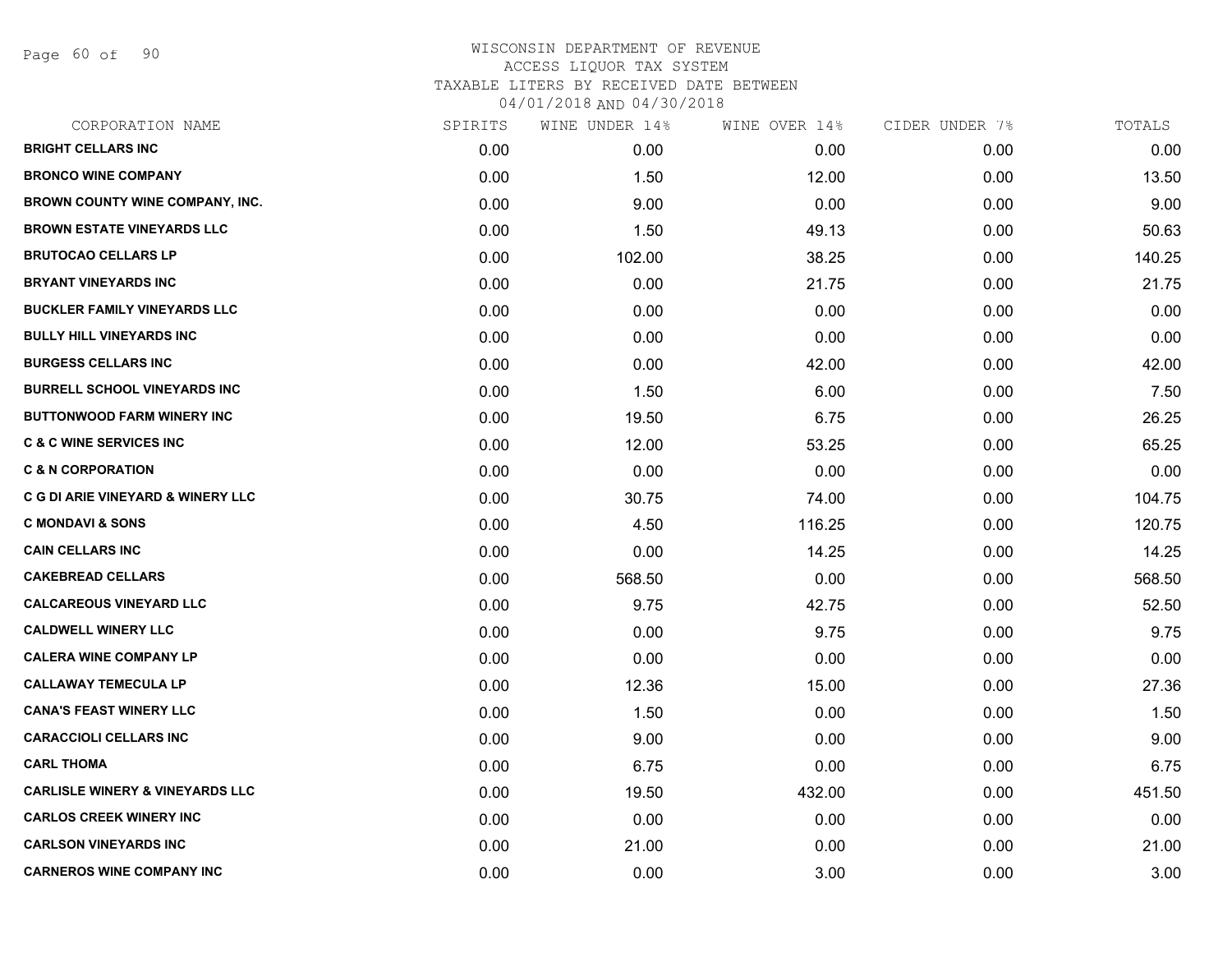Page 61 of 90

| CORPORATION NAME                                  | SPIRITS | WINE UNDER 14% | WINE OVER 14% | CIDER UNDER 7% | TOTALS |
|---------------------------------------------------|---------|----------------|---------------|----------------|--------|
| <b>CASTORO CELLARS</b>                            | 0.00    | 43.50          | 22.50         | 0.00           | 66.00  |
| <b>CATHERINE ELIZABETH INC</b>                    | 0.00    | 0.00           | 0.00          | 0.00           | 0.00   |
| <b>CAYMUS VINEYARDS INC</b>                       | 0.00    | 0.00           | 21.00         | 0.00           | 21.00  |
| <b>CECIL A ZERBA</b>                              | 0.00    | 0.00           | 352.80        | 0.00           | 352.80 |
| <b>CEDAR KNOLL VINEYARDS INC</b>                  | 0.00    | 0.00           | 78.75         | 0.00           | 78.75  |
| <b>CEJA VINEYARDS INC</b>                         | 0.00    | 0.00           | 6.75          | 0.00           | 6.75   |
| <b>CELLAR RAT CELLARS LLC</b>                     | 0.00    | 0.00           | 0.00          | 0.00           | 0.00   |
| <b>CHACEWATER LLC</b>                             | 0.00    | 0.00           | 0.00          | 0.00           | 0.00   |
| <b>CHAPPELLET WINERY INC</b>                      | 0.00    | 0.00           | 303.00        | 0.00           | 303.00 |
| <b>CHARLES &amp; MARTHA BARRA</b>                 | 0.00    | 8.25           | 3.75          | 0.00           | 12.00  |
| <b>CHARLES REININGER LLC</b>                      | 0.00    | 6.00           | 16.50         | 0.00           | 22.50  |
| <b>CHATEAU BIANCA INC</b>                         | 0.00    | 9.00           | 0.00          | 0.00           | 9.00   |
| <b>CHATEAU DIANA LLC</b>                          | 0.00    | 1.50           | 8.25          | 0.00           | 9.75   |
| <b>CHATEAU GRAND TRAVERSE LTD</b>                 | 0.00    | 93.75          | 0.00          | 0.00           | 93.75  |
| <b>CHATEAU MARGENE INC</b>                        | 0.00    | 0.00           | 22.50         | 0.00           | 22.50  |
| <b>CHATEAU MORRISETTE INC</b>                     | 0.00    | 13.50          | 0.00          | 0.00           | 13.50  |
| <b>CHATEAU OPERATIONS, LTD.</b>                   | 0.00    | 14.63          | 1.50          | 0.00           | 16.13  |
| <b>CHATEAU POTELLE HOLDINGS LLC</b>               | 0.00    | 0.75           | 73.75         | 0.00           | 74.50  |
| <b>CHATEAU ST CROIX WINERY &amp; VINEYARD LLC</b> | 0.00    | 0.00           | 0.00          | 0.00           | 0.00   |
| <b>CHERRY HILL LLC</b>                            | 0.00    | 3.00           | 0.00          | 0.00           | 3.00   |
| CHIARELLO FAMILY VINEYARDS LLC                    | 0.00    | 0.00           | 0.00          | 0.00           | 0.00   |
| <b>CHIMNEY ROCK WINERY LLC</b>                    | 0.00    | 0.00           | 162.75        | 0.00           | 162.75 |
| <b>CHRISTOPHE BARON</b>                           | 0.00    | 85.50          | 0.00          | 0.00           | 85.50  |
| <b>CHRISTOPHER DRAKE WHITCRAFT</b>                | 0.00    | 2.25           | 0.00          | 0.00           | 2.25   |
| <b>CHRISTOPHER FIGGINS</b>                        | 0.00    | 0.00           | 0.00          | 0.00           | 0.00   |
| <b>CIDER HOUSE OF WISCONSIN LLC</b>               | 0.00    | 0.00           | 0.00          | 0.00           | 0.00   |
| <b>CINNABAR WINERY LLC</b>                        | 0.00    | 0.00           | 6.00          | 0.00           | 6.00   |
| CITY VINTNERS SAN FRANCISCO WINERY LLC            | 0.00    | 0.00           | 0.00          | 0.00           | 0.00   |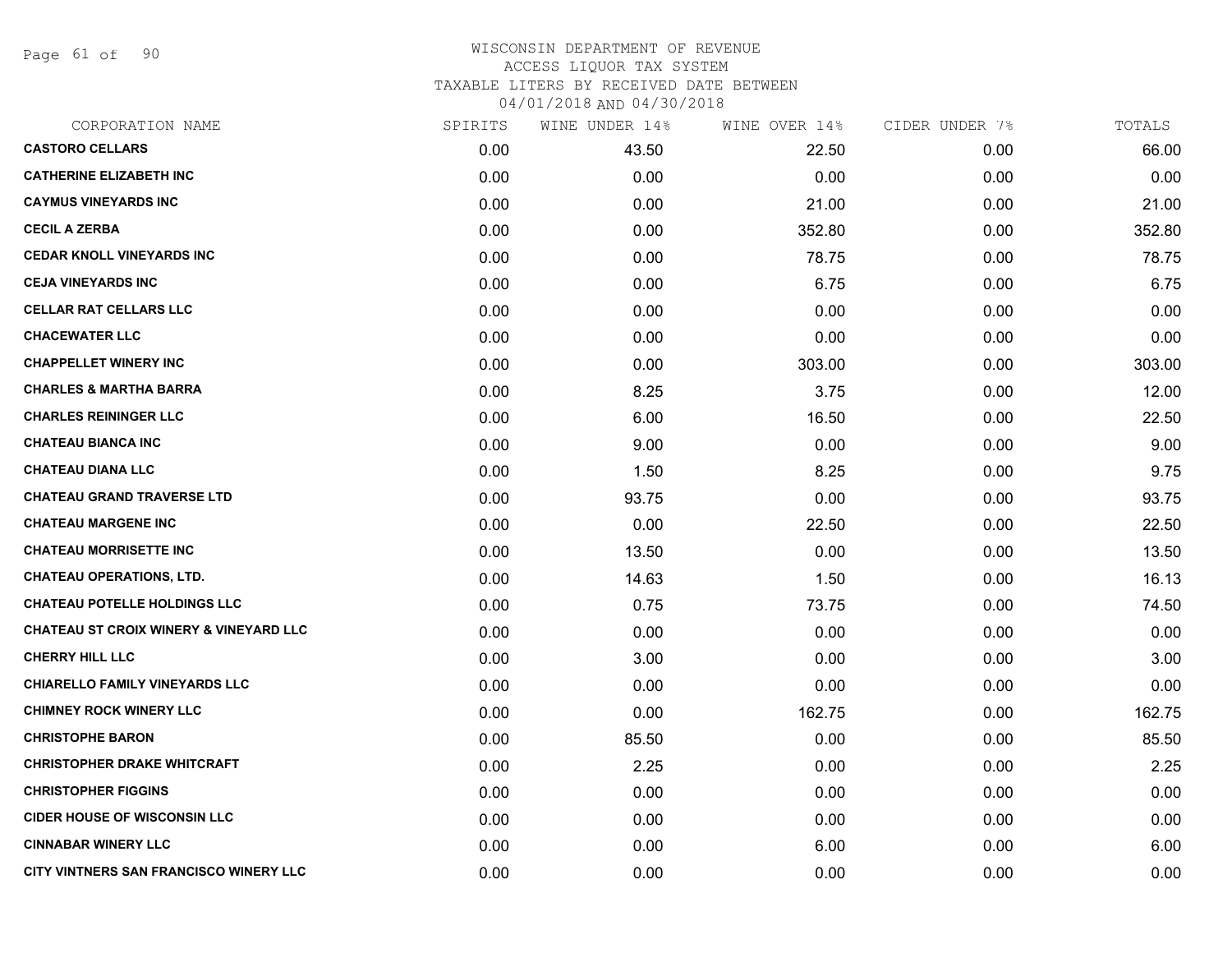Page 62 of 90

| CORPORATION NAME                                 | SPIRITS | WINE UNDER 14% | WINE OVER 14% | CIDER UNDER 7% | TOTALS |
|--------------------------------------------------|---------|----------------|---------------|----------------|--------|
| <b>CLAY JAR HOLDINGS LLC</b>                     | 0.00    | 0.00           | 0.00          | 0.00           | 0.00   |
| <b>CLEARWATER CANYON CELLARS LLC</b>             | 0.00    | 0.00           | 0.00          | 0.00           | 0.00   |
| <b>CLIF BAR FAMILY WINERY &amp; FARM LLC</b>     | 0.00    | 12.75          | 15.75         | 0.00           | 28.50  |
| <b>CLINE CELLARS INC</b>                         | 0.00    | 42.00          | 141.75        | 0.00           | 183.75 |
| <b>CLOS DU VAL WINE CO LTD</b>                   | 0.00    | 0.00           | 76.50         | 0.00           | 76.50  |
| <b>CLOS LACHANCE WINES LLC</b>                   | 0.00    | 0.00           | 0.00          | 0.00           | 0.00   |
| <b>COCKERELL WINE CONSULTING LLC</b>             | 0.00    | 0.00           | 0.00          | 0.00           | 0.00   |
| <b>CODORNIU NAPA INC</b>                         | 0.00    | 8.25           | 297.75        | 0.00           | 306.00 |
| <b>COELHO WINERY INC</b>                         | 0.00    | 0.00           | 0.00          | 0.00           | 0.00   |
| <b>COL SOLARE, LLP</b>                           | 0.00    | 0.00           | 12.75         | 0.00           | 12.75  |
| <b>COLGIN PARTNERS LLC</b>                       | 0.00    | 0.00           | 31.50         | 0.00           | 31.50  |
| <b>COLLEEN M BOS</b>                             | 0.00    | 0.00           | 0.00          | 0.00           | 0.00   |
| <b>COLUMBIA RIVER WINERY INC</b>                 | 0.00    | 9.75           | 9.75          | 0.00           | 19.50  |
| <b>CONSTELLATION BRANDS U.S. OPERATIONS INC.</b> | 0.00    | 64.20          | 294.75        | 0.00           | 358.95 |
| <b>CONUNDRUM WINERY LLC</b>                      | 0.00    | 12.00          | 0.00          | 0.00           | 12.00  |
| <b>CONWAY VINEYARDS INC</b>                      | 0.00    | 0.00           | 0.00          | 0.00           | 0.00   |
| <b>COOL HAND VINEYARDS LLC</b>                   | 0.00    | 24.00          | 81.75         | 0.00           | 105.75 |
| <b>COPPER CANE LLC</b>                           | 0.00    | 17.25          | 24.00         | 0.00           | 41.25  |
| <b>CORISON WINERY INC</b>                        | 0.00    | 43.50          | 0.00          | 0.00           | 43.50  |
| <b>CORNERSTONE CELLARS LLC</b>                   | 0.00    | 2.25           | 2.25          | 0.00           | 4.50   |
| <b>CORY J MICHAL</b>                             | 0.00    | 25.00          | 0.00          | 0.00           | 25.00  |
| <b>COURAGEOUS INC</b>                            | 0.00    | 0.00           | 0.00          | 0.00           | 0.00   |
| <b>CRAIG FLETCHER</b>                            | 0.00    | 0.00           | 0.00          | 0.00           | 0.00   |
| <b>CRAIG S HANDLY</b>                            | 0.00    | 4.50           | 13.50         | 0.00           | 18.00  |
| <b>CREATIVE WINE CONCEPTS INC</b>                | 0.00    | 0.00           | 0.00          | 0.00           | 0.00   |
| <b>CREW WINE COMPANY LLC</b>                     | 0.00    | 20.25          | 0.00          | 0.00           | 20.25  |
| <b>CRIMSON WINE GROUP LTD</b>                    | 0.00    | 24.75          | 7.50          | 0.00           | 32.25  |
| <b>CRISTOM VINEYARDS INC</b>                     | 0.00    | 18.00          | 0.00          | 0.00           | 18.00  |
|                                                  |         |                |               |                |        |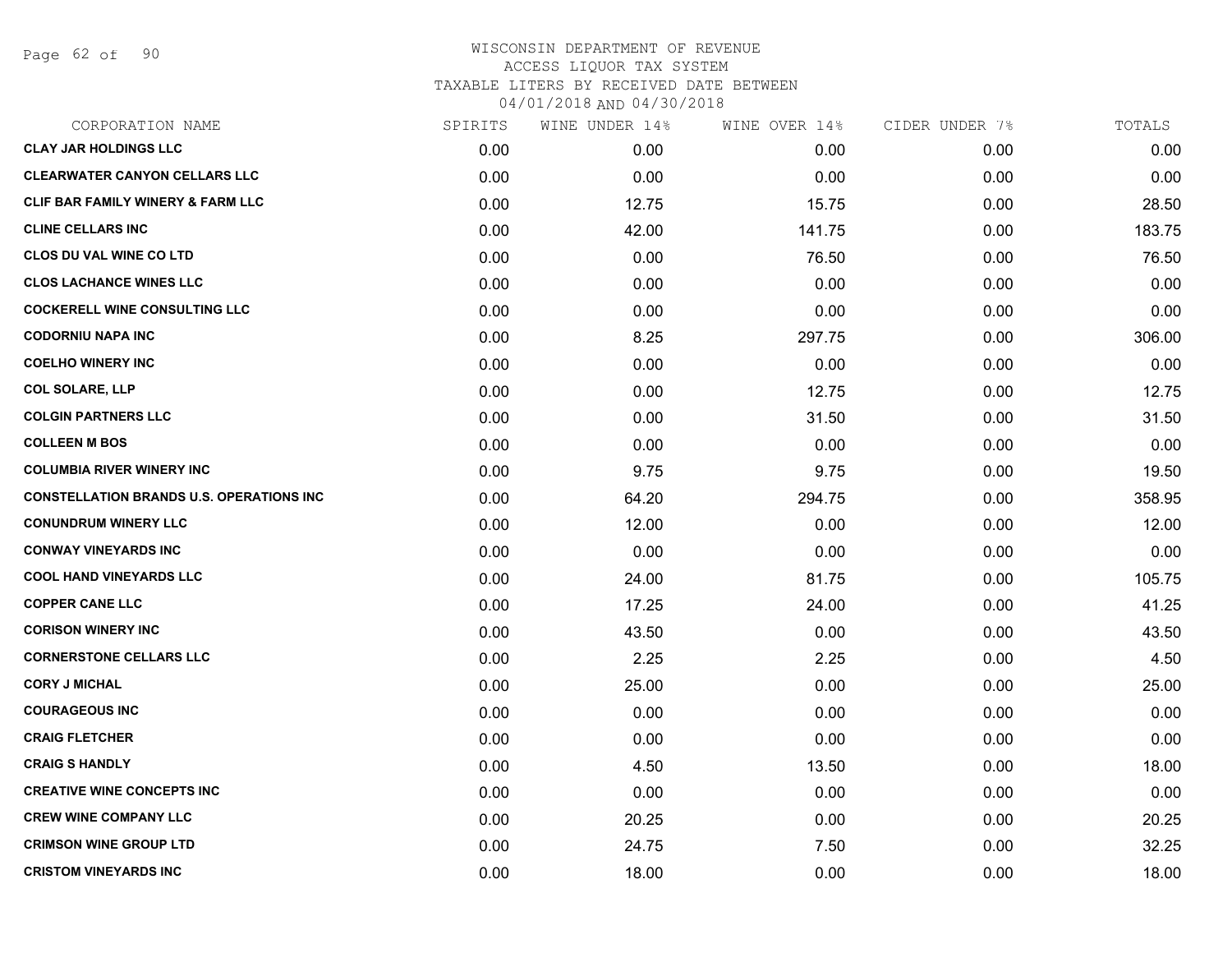Page 63 of 90

| CORPORATION NAME                       | SPIRITS | WINE UNDER 14% | WINE OVER 14% | CIDER UNDER 7% | TOTALS |
|----------------------------------------|---------|----------------|---------------|----------------|--------|
| <b>CROCKER &amp; STARR WINE CO LLC</b> | 0.00    | 0.00           | 0.00          | 0.00           | 0.00   |
| <b>CROWN POINT WINERY LLC</b>          | 0.00    | 0.00           | 0.00          | 0.00           | 0.00   |
| <b>CULTIVATE WINES LLC</b>             | 0.00    | 0.00           | 0.00          | 0.00           | 0.00   |
| <b>CUNAT PREMIUM VINEYARDS LLC</b>     | 0.00    | 0.00           | 0.00          | 0.00           | 0.00   |
| <b>CUSHMAN WINERY CORPORATION</b>      | 0.00    | 21.75          | 39.75         | 0.00           | 61.50  |
| <b>CUVAISON INC</b>                    | 0.00    | 42.00          | 112.75        | 0.00           | 154.75 |
| <b>CWC WINERY LLC</b>                  | 0.00    | 0.00           | 0.00          | 0.00           | 0.00   |
| <b>D &amp; J F CELLARS INC</b>         | 0.00    | 18.75          | 35.25         | 0.00           | 54.00  |
| <b>D MYERS LLC</b>                     | 0.00    | 0.00           | 0.00          | 0.00           | 0.00   |
| <b>DANA ESTATES INC</b>                | 0.00    | 0.00           | 0.00          | 0.00           | 0.00   |
| <b>DANICA PATRICK</b>                  | 0.00    | 0.00           | 0.00          | 0.00           | 0.00   |
| <b>DANIEL J KOEPKE</b>                 | 0.00    | 0.00           | 0.00          | 0.00           | 0.00   |
| DANZA DEL SOL WINERY INC               | 0.00    | 24.75          | 27.75         | 0.00           | 52.50  |
| <b>DANZINGER VINEYARDS LLC</b>         | 0.00    | 0.00           | 0.00          | 0.00           | 0.00   |
| <b>DAOU VINEYARDS LLC</b>              | 0.00    | 0.00           | 27.00         | 0.00           | 27.00  |
| <b>DARIOUSH KHALEDI WINERY LLC</b>     | 0.00    | 0.00           | 289.13        | 0.00           | 289.13 |
| <b>DAVID BRUCE WINERY INC</b>          | 0.00    | 0.00           | 9.00          | 0.00           | 9.00   |
| <b>DAVID COFFARO</b>                   | 0.00    | 12.75          | 59.25         | 0.00           | 72.00  |
| <b>DAVID J MATTHEWS</b>                | 0.00    | 18.00          | 0.00          | 0.00           | 18.00  |
| <b>DAVID JAMES LLC</b>                 | 0.00    | 1.50           | 33.00         | 0.00           | 34.50  |
| <b>DAVIDS PINOT VINEYARDS INC</b>      | 0.00    | 0.00           | 0.00          | 0.00           | 0.00   |
| <b>DAVIS ESTATES LLC</b>               | 0.00    | 0.00           | 39.00         | 0.00           | 39.00  |
| DE LA MONTANYA WINERY INC              | 0.00    | 0.00           | 12.00         | 0.00           | 12.00  |
| DEERFIELD RANCH WINERY LLC             | 0.00    | 69.00          | 48.75         | 0.00           | 117.75 |
| DEL DOTTO VINEYARDS INC                | 0.00    | 3.00           | 15.00         | 0.00           | 18.00  |
| <b>DELICATO VINEYARDS INC</b>          | 0.00    | 26.25          | 115.25        | 0.00           | 141.50 |
| <b>DELILLE CELLARS LLC</b>             | 0.00    | 0.00           | 3.00          | 0.00           | 3.00   |
| <b>DENNER WINERY INC</b>               | 0.00    | 0.00           | 6.00          | 0.00           | 6.00   |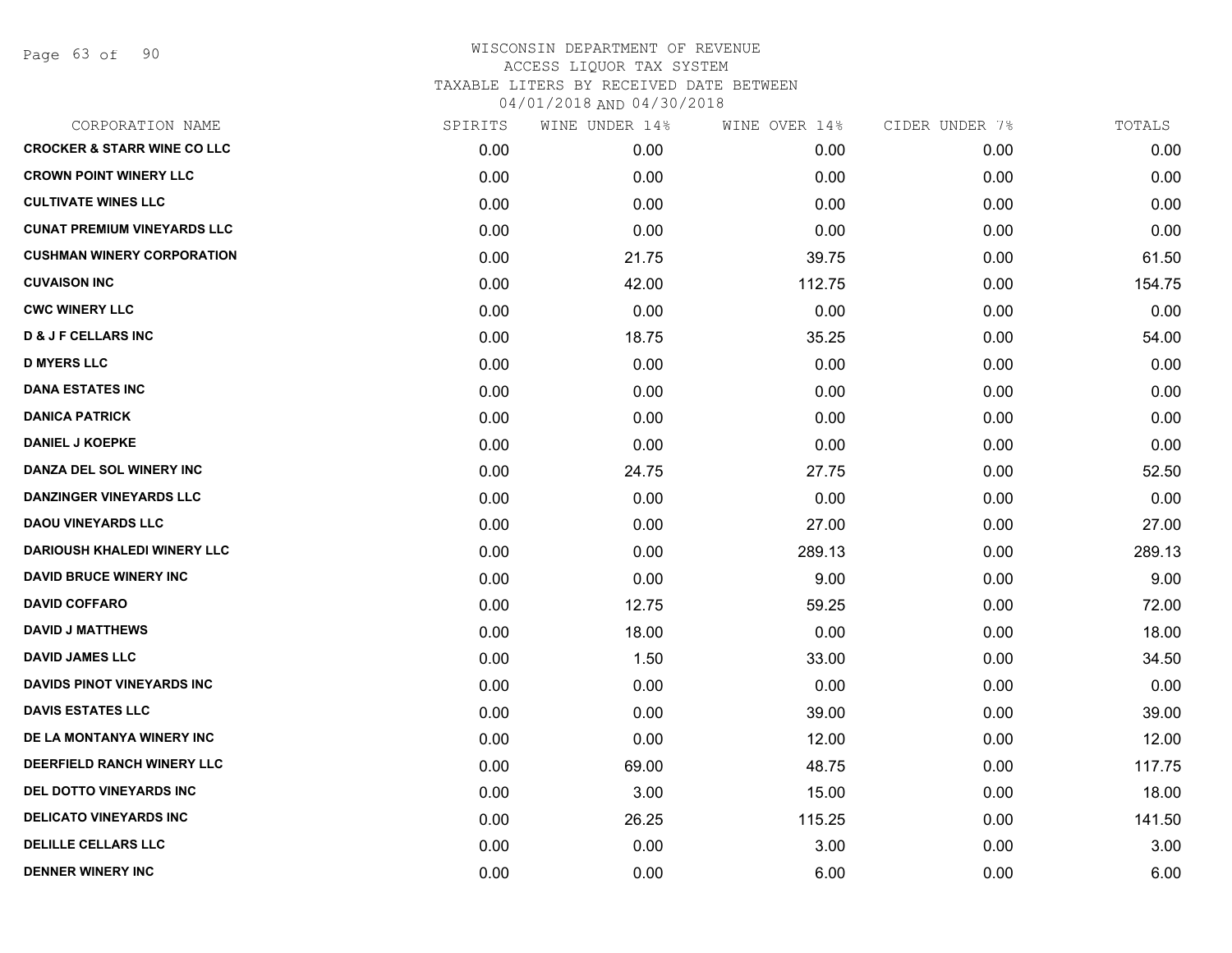Page 64 of 90

| CORPORATION NAME                                              | SPIRITS | WINE UNDER 14% | WINE OVER 14% | CIDER UNDER 7% | TOTALS |
|---------------------------------------------------------------|---------|----------------|---------------|----------------|--------|
| <b>DENNIS R ONEIL</b>                                         | 0.00    | 0.00           | 0.00          | 0.00           | 0.00   |
| DH GUSTAFSON FAMILY VINEYARDS LLC                             | 0.00    | 0.00           | 3.00          | 0.00           | 3.00   |
| <b>DIAMOND MOUNTAIN VINEYARD</b>                              | 0.00    | 0.00           | 22.50         | 0.00           | 22.50  |
| <b>DIANA HOBSON</b>                                           | 0.00    | 0.00           | 0.00          | 0.00           | 0.00   |
| <b>DOMAINE CARNEROS LTD</b>                                   | 0.00    | 138.75         | 53.25         | 0.00           | 192.00 |
| <b>DOMAINE CHANDON INC</b>                                    | 0.00    | 311.98         | 0.00          | 0.00           | 311.98 |
| <b>DOMAINE DE MARIA SOTER LLC</b>                             | 0.00    | 85.50          | 0.00          | 0.00           | 85.50  |
| <b>DOMAINE DROUHIN OREGON LLC</b>                             | 0.00    | 0.00           | 110.25        | 0.00           | 110.25 |
| <b>DOMAINE MB LLC</b>                                         | 0.00    | 0.00           | 0.00          | 0.00           | 0.00   |
| <b>DOMAINE SERENE VINEYARDS &amp; WINERY INC</b>              | 0.00    | 30.75          | 83.25         | 0.00           | 114.00 |
| <b>DOMINICK CHIRICHILLO</b>                                   | 0.00    | 1.50           | 1.50          | 0.00           | 3.00   |
| DON SEBASTIANI & SONS INTERNATIONAL WINE<br><b>NEGOCIANTS</b> | 0.00    | 0.00           | 18.00         | 0.00           | 18.00  |
| <b>DONALD PHILLIPS HILL JR</b>                                | 0.00    | 0.00           | 0.00          | 0.00           | 0.00   |
| DONATI FAMILY VINEYARD INC                                    | 0.00    | 9.00           | 0.00          | 0.00           | 9.00   |
| DONELAN FAMILY WINE CELLARS LLC                               | 0.00    | 9.00           | 0.00          | 0.00           | 9.00   |
| <b>DOUBLE CANYON VINEYARDS LLC</b>                            | 0.00    | 1.50           | 13.50         | 0.00           | 15.00  |
| DRUMLIN RIDGE WINERY LLC                                      | 0.00    | 0.00           | 0.00          | 0.00           | 0.00   |
| DRY CREEK VINEYARD INC                                        | 0.00    | 48.75          | 174.75        | 0.00           | 223.50 |
| <b>DSC INVESTORS INC</b>                                      | 0.00    | 0.00           | 390.60        | 0.00           | 390.60 |
| <b>DUCKHORN WINE COMPANY</b>                                  | 0.00    | 36.75          | 371.25        | 0.00           | 408.00 |
| <b>DUMOL WINERY LLC</b>                                       | 0.00    | 0.00           | 0.00          | 0.00           | 0.00   |
| <b>DUNHAM CELLARS LLC</b>                                     | 0.00    | 11.25          | 11.25         | 0.00           | 22.50  |
| <b>DUNN VINEYARDS LLC</b>                                     | 0.00    | 0.00           | 0.00          | 0.00           | 0.00   |
| <b>DUPLIN WINE CELLARS INC.</b>                               | 0.00    | 274.50         | 0.00          | 0.00           | 274.50 |
| DUTTON GOLDFIELD WINERY LLC                                   | 0.00    | 126.75         | 0.00          | 0.00           | 126.75 |
| <b>E &amp; J GALLO WINERY</b>                                 | 0.00    | 189.75         | 350.50        | 0.00           | 540.25 |
| <b>E STRING CELLARS LLC</b>                                   | 0.00    | 0.00           | 0.00          | 0.00           | 0.00   |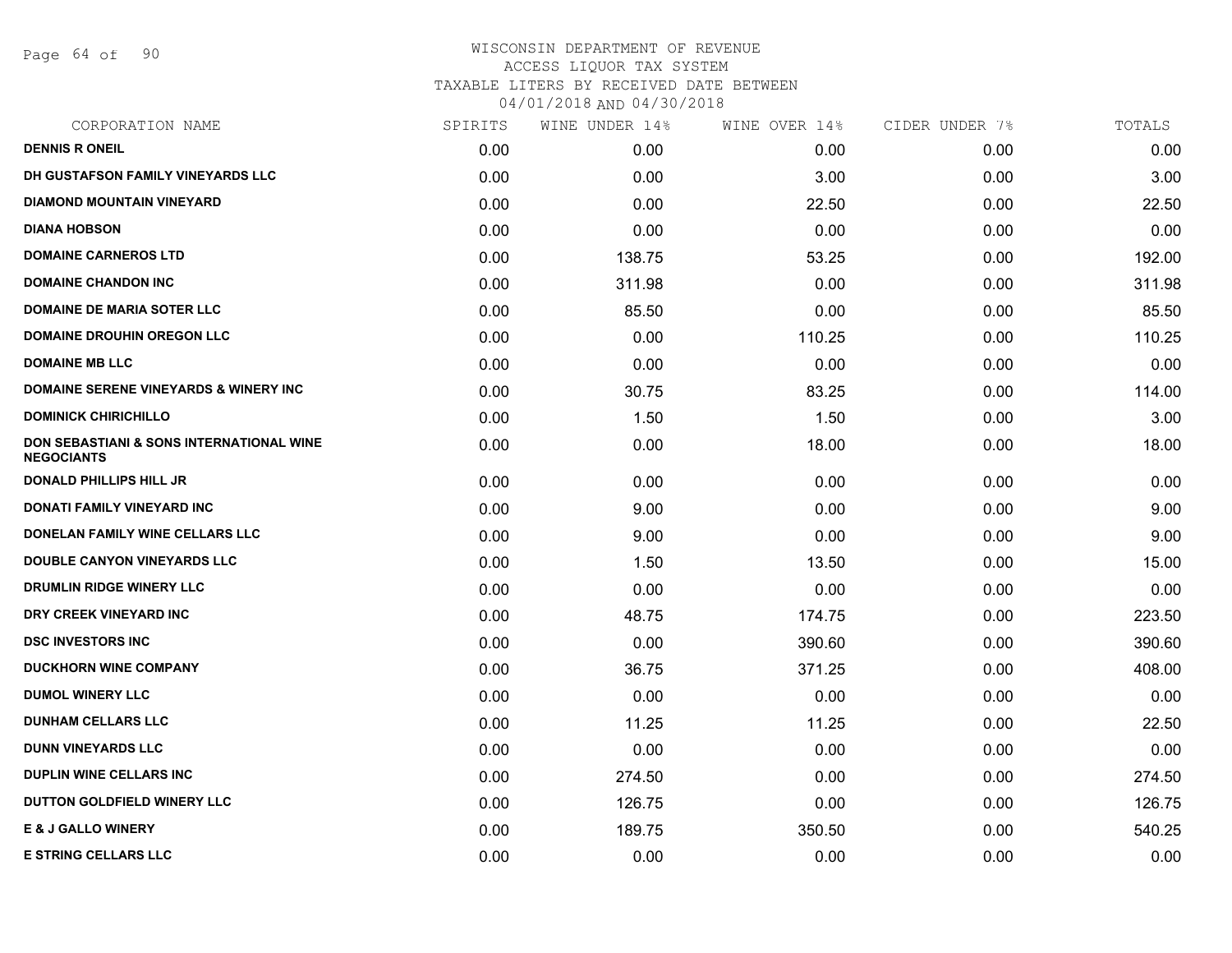| CORPORATION NAME                         | SPIRITS | WINE UNDER 14% | WINE OVER 14% | CIDER UNDER 7% | TOTALS |
|------------------------------------------|---------|----------------|---------------|----------------|--------|
| <b>EAGLES LANDING WINERY LLC</b>         | 0.00    | 13.50          | 0.00          | 0.00           | 13.50  |
| <b>EARL E BROWN &amp; SONS INC</b>       | 0.00    | 0.00           | 0.00          | 0.00           | 0.00   |
| <b>EBERLE WINERY LP</b>                  | 0.00    | 21.00          | 33.00         | 0.00           | 54.00  |
| EDEN ICE CIDER COMPANY INC.              | 0.00    | 5.63           | 0.00          | 0.00           | 5.63   |
| <b>EDWARD J RINK</b>                     | 0.00    | 0.00           | 0.00          | 0.00           | 0.00   |
| EHREN JORDAN WINE CELLARS LLC            | 0.00    | 122.25         | 27.75         | 0.00           | 150.00 |
| <b>EILEEN BRYS</b>                       | 0.00    | 4.50           | 0.00          | 0.00           | 4.50   |
| <b>ELEGANCE PROPERTIES LLC</b>           | 0.00    | 0.00           | 22.50         | 0.00           | 22.50  |
| <b>ELISABETH W KLEIN</b>                 | 0.00    | 0.00           | 0.00          | 0.00           | 0.00   |
| ELK COVE VINEYARDS INC                   | 0.00    | 43.50          | 0.00          | 0.00           | 43.50  |
| <b>ELV-OREGON LLC</b>                    | 0.00    | 6.00           | 0.00          | 0.00           | 6.00   |
| <b>ELYSE WINERY LLC</b>                  | 0.00    | 6.75           | 49.50         | 0.00           | 56.25  |
| <b>EMILIO GUGLIELMO WINERY INC</b>       | 0.00    | 20.25          | 8.25          | 0.00           | 28.50  |
| <b>ERIC TRUMP WINE MANUFACTURING LLC</b> | 0.00    | 51.00          | 0.75          | 0.00           | 51.75  |
| <b>ERNEST VINEYARDS LLC</b>              | 0.00    | 0.00           | 0.00          | 0.00           | 0.00   |
| <b>ESCALERA-BOULET LLC</b>               | 0.00    | 3.00           | 5.63          | 0.00           | 8.63   |
| <b>F KORBEL &amp; BROS INC</b>           | 0.00    | 192.72         | 34.50         | 0.00           | 227.22 |
| <b>FANTESCA LLC</b>                      | 0.00    | 0.00           | 112.50        | 0.00           | 112.50 |
| <b>FAT BOYS INC</b>                      | 0.00    | 6.00           | 3.75          | 0.00           | 9.75   |
| <b>FAWN CREEK WINERY LLC</b>             | 0.00    | 0.00           | 0.00          | 0.00           | 0.00   |
| <b>FAZELI VINEYARDS, LLC</b>             | 0.00    | 0.75           | 4.50          | 0.00           | 5.25   |
| <b>FENESTRA WINERY INC</b>               | 0.00    | 0.75           | 0.75          | 0.00           | 1.50   |
| FENN VALLEY VINEYARDS, INC.              | 0.00    | 0.00           | 0.00          | 0.00           | 0.00   |
| <b>FERMENTING CELLARS LLC</b>            | 0.00    | 0.00           | 0.00          | 0.00           | 0.00   |
| FERRARI CARANO VINEYARDS & WINERY LLC    | 0.00    | 32.25          | 197.63        | 0.00           | 229.88 |
| <b>FETZER VINEYARDS</b>                  | 0.00    | 27.00          | 0.00          | 0.00           | 27.00  |
| <b>FICKLIN VINEYARDS INC</b>             | 0.00    | 0.00           | 0.00          | 0.00           | 0.00   |
| <b>FIDDLEHEAD CELLARS LP</b>             | 0.00    | 13.50          | 3.75          | 0.00           | 17.25  |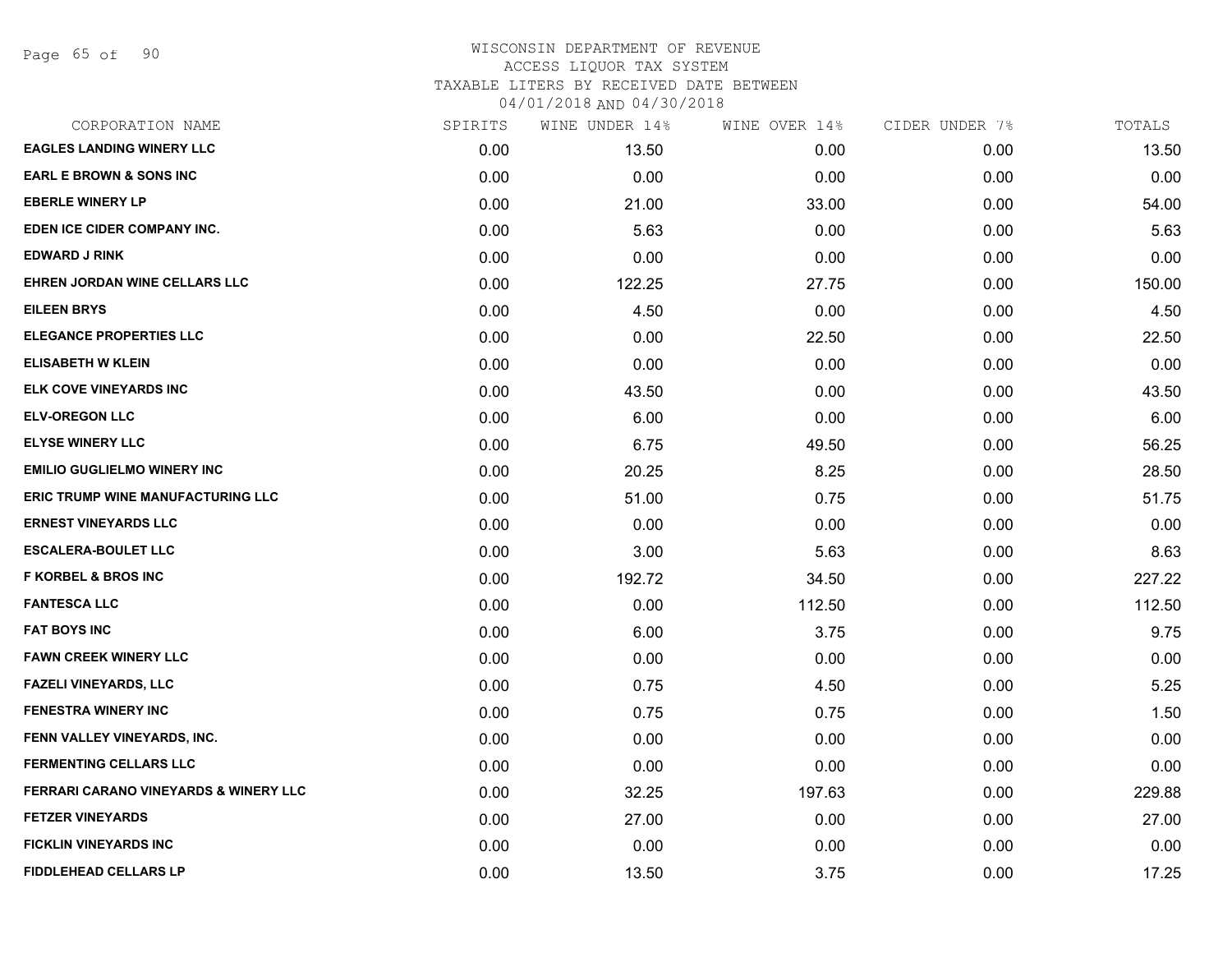Page 66 of 90

| CORPORATION NAME                               | SPIRITS | WINE UNDER 14% | WINE OVER 14% | CIDER UNDER 7% | TOTALS |
|------------------------------------------------|---------|----------------|---------------|----------------|--------|
| <b>FIDELITAS WINES LLC</b>                     | 0.00    | 0.00           | 100.50        | 0.00           | 100.50 |
| <b>FIESTA VINEYARD &amp; WINERY LLC</b>        | 0.00    | 12.00          | 0.00          | 0.00           | 12.00  |
| <b>FINKELSTEIN VINEYARDS INC</b>               | 0.00    | 1.50           | 0.75          | 0.00           | 2.25   |
| <b>FIRESTEED CORPORATION</b>                   | 0.00    | 0.00           | 0.00          | 0.00           | 0.00   |
| <b>FISHER KING WINERY, LLC</b>                 | 0.00    | 0.00           | 0.00          | 0.00           | 0.00   |
| <b>FISHER VINEYARDS</b>                        | 0.00    | 0.00           | 48.00         | 0.00           | 48.00  |
| <b>FIVE VINES LLC</b>                          | 0.00    | 0.00           | 9.75          | 0.00           | 9.75   |
| <b>FLORA SPRINGS WINE COMPANY</b>              | 0.00    | 0.00           | 56.25         | 0.00           | 56.25  |
| FLOWERS VINEYARD AND WINERY, LLC               | 0.00    | 31.50          | 30.00         | 0.00           | 61.50  |
| <b>FLYING B VINEYARD LP</b>                    | 0.00    | 0.00           | 52.50         | 0.00           | 52.50  |
| <b>FN CELLARS LLC</b>                          | 0.00    | 2.64           | 672.00        | 0.00           | 674.64 |
| <b>FOLEY ESTATES VINEYARD &amp; WINERY LLC</b> | 0.00    | 3.75           | 46.50         | 0.00           | 50.25  |
| <b>FOLEY FAMILY WINES INC</b>                  | 0.00    | 126.00         | 355.50        | 0.00           | 481.50 |
| <b>FOLEY FAMILY WINES INC</b>                  | 0.00    | 0.00           | 0.00          | 0.00           | 0.00   |
| <b>FOLIO WINE COMPANY LLC</b>                  | 0.00    | 0.00           | 0.00          | 0.00           | 0.00   |
| FORT ROSS VINEYARD & WINERY LLC                | 0.00    | 0.00           | 11.25         | 0.00           | 11.25  |
| <b>FOXEN VINEYARD INC</b>                      | 0.00    | 10.50          | 18.75         | 0.00           | 29.25  |
| <b>FRANCIS COPPOLA WINERY LLC</b>              | 0.00    | 267.92         | 335.25        | 0.00           | 603.17 |
| <b>FRANCISCAN VINEYARDS INC</b>                | 0.00    | 82.50          | 451.88        | 0.00           | 534.38 |
| <b>FRANK FAMILY VINEYARDS LLC</b>              | 0.00    | 0.00           | 0.00          | 0.00           | 0.00   |
| <b>FRED C SCHERRER</b>                         | 0.00    | 0.00           | 0.00          | 0.00           | 0.00   |
| <b>FREIXENET SONOMA CAVES INC</b>              | 0.00    | 0.00           | 0.00          | 0.00           | 0.00   |
| <b>FREY VINEYARDS LTD</b>                      | 0.00    | 0.00           | 0.00          | 0.00           | 0.00   |
| <b>FROGS LEAP WINERY</b>                       | 0.00    | 239.25         | 0.00          | 0.00           | 239.25 |
| <b>FROGTOWN CELLARS LLP</b>                    | 0.00    | 4.50           | 0.00          | 0.00           | 4.50   |
| FRUIT OF THE WOODS WINE CELLAR, INC.           | 0.00    | 0.00           | 0.00          | 0.00           | 0.00   |
| <b>FULCRUM WINES LLC</b>                       | 0.00    | 0.00           | 0.00          | 0.00           | 0.00   |
| <b>FULKERSON WINE CELLARS LLC</b>              | 0.00    | 0.00           | 0.00          | 0.00           | 0.00   |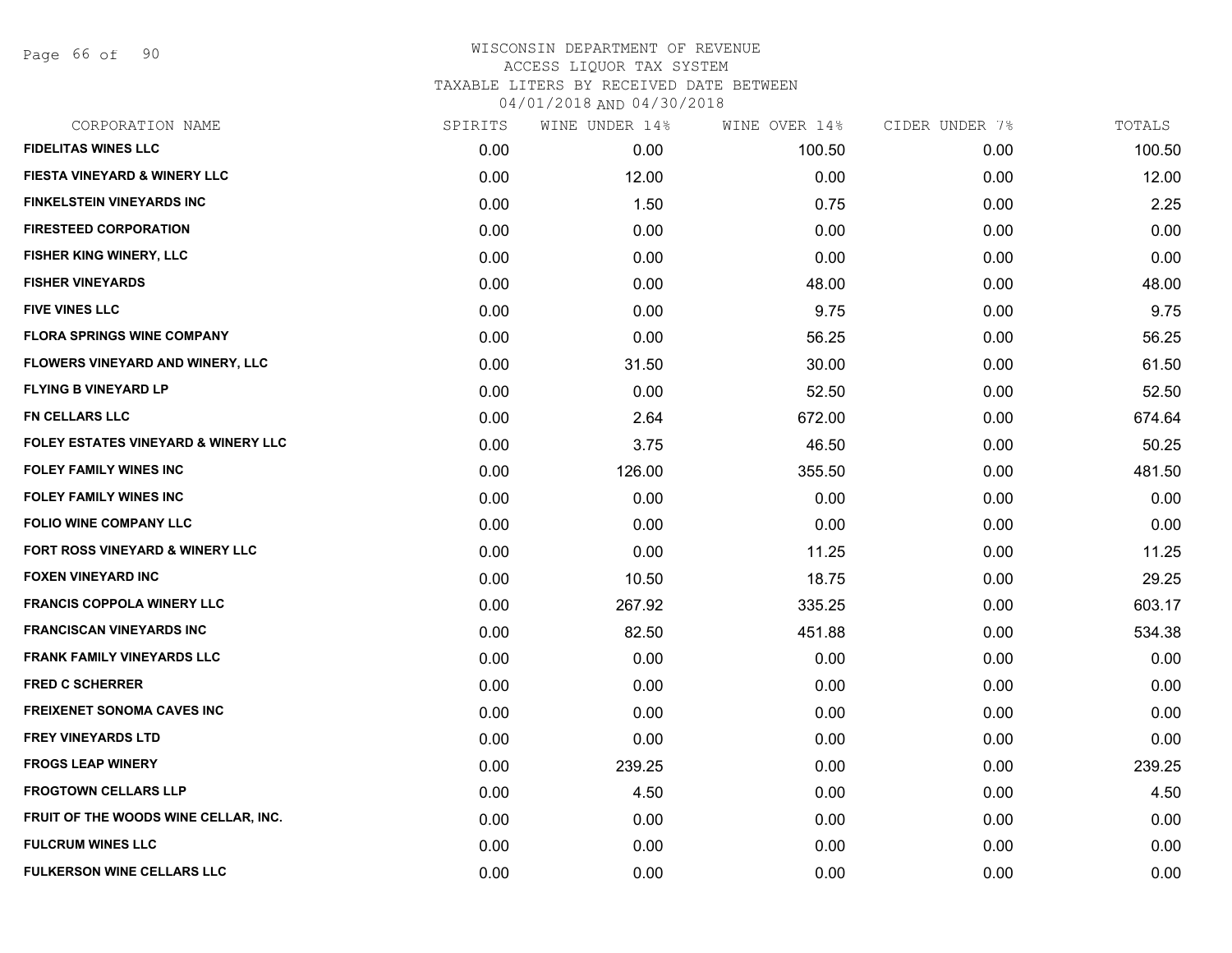Page 67 of 90

| CORPORATION NAME                                    | SPIRITS | WINE UNDER 14% | WINE OVER 14% | CIDER UNDER 7% | TOTALS |
|-----------------------------------------------------|---------|----------------|---------------|----------------|--------|
| <b>FULLERTON WINES, INC</b>                         | 0.00    | 9.00           | 0.00          | 0.00           | 9.00   |
| <b>FURTHERMORE LLC</b>                              | 0.00    | 0.75           | 3.75          | 0.00           | 4.50   |
| <b>G GRAHAM WINES INC</b>                           | 0.00    | 0.00           | 0.00          | 0.00           | 0.00   |
| <b>GALENA CELLARS INC</b>                           | 0.00    | 27.00          | 0.00          | 0.00           | 27.00  |
| <b>GALLICA WINES LLC</b>                            | 0.00    | 0.00           | 0.00          | 0.00           | 0.00   |
| <b>GAMBLE FAMILY VINEYARDS LLC</b>                  | 0.00    | 9.75           | 87.75         | 0.00           | 97.50  |
| <b>GARGIULO VINEYARD LLC</b>                        | 0.00    | 21.75          | 41.25         | 0.00           | 63.00  |
| <b>GARROD TRUST</b>                                 | 0.00    | 5.25           | 1.50          | 0.00           | 6.75   |
| <b>GARVIN HEIGHTS VINEYARDS, LLC</b>                | 0.00    | 2.25           | 0.00          | 0.00           | 2.25   |
| <b>GEARY MARKET INVESTMENT COMPANY LTD</b>          | 0.00    | 0.00           | 0.00          | 0.00           | 0.00   |
| <b>GEMSTONE VINEYARDS LLC</b>                       | 0.00    | 0.00           | 0.00          | 0.00           | 0.00   |
| <b>GENERATIONS OF SONOMA LLC</b>                    | 0.00    | 7.50           | 33.00         | 0.00           | 40.50  |
| <b>GENESEO PARTNERS LP</b>                          | 0.00    | 0.00           | 81.75         | 0.00           | 81.75  |
| <b>GEORGE O HENDRY</b>                              | 0.00    | 23.25          | 47.25         | 0.00           | 70.50  |
| <b>GERBER, GERBER &amp; GERBER DISCLAIMER TRUST</b> | 0.00    | 11.25          | 0.00          | 0.00           | 11.25  |
| <b>GF WINES LLC</b>                                 | 0.00    | 172.50         | 44.25         | 0.00           | 216.75 |
| <b>GHOST HILL CELLARS LLC</b>                       | 0.00    | 0.00           | 0.00          | 0.00           | 0.00   |
| <b>GIFT SERVICES INC</b>                            | 0.00    | 226.50         | 11.25         | 0.00           | 237.75 |
| <b>GLOBAL UNIVERSAL SRL</b>                         | 0.00    | 0.00           | 0.00          | 0.00           | 0.00   |
| <b>GOLDIN INVESTMENT II INC</b>                     | 0.00    | 6.75           | 0.00          | 0.00           | 6.75   |
| <b>GOLDRIDGEPINOT.COM LLC</b>                       | 0.00    | 65.25          | 24.00         | 0.00           | 89.25  |
| <b>GOOD FOUNDATIONS INC</b>                         | 0.00    | 24.75          | 0.00          | 0.00           | 24.75  |
| <b>GOOSE RIDGE LLC</b>                              | 0.00    | 0.00           | 48.00         | 0.00           | 48.00  |
| <b>GRAPE VISIONS LLC</b>                            | 0.00    | 0.00           | 4.50          | 0.00           | 4.50   |
| <b>GRAPESEED WINE FUND LLC</b>                      | 0.00    | 6.75           | 6.75          | 0.00           | 13.50  |
| <b>GRASSINI FAMILY VINEYARDS LLC</b>                | 0.00    | 1.50           | 4.50          | 0.00           | 6.00   |
| <b>GREEN FAMILY WINERY LLC</b>                      | 0.00    | 0.00           | 0.00          | 0.00           | 0.00   |
| <b>GREG SANDERS</b>                                 | 0.00    | 0.00           | 0.00          | 0.00           | 0.00   |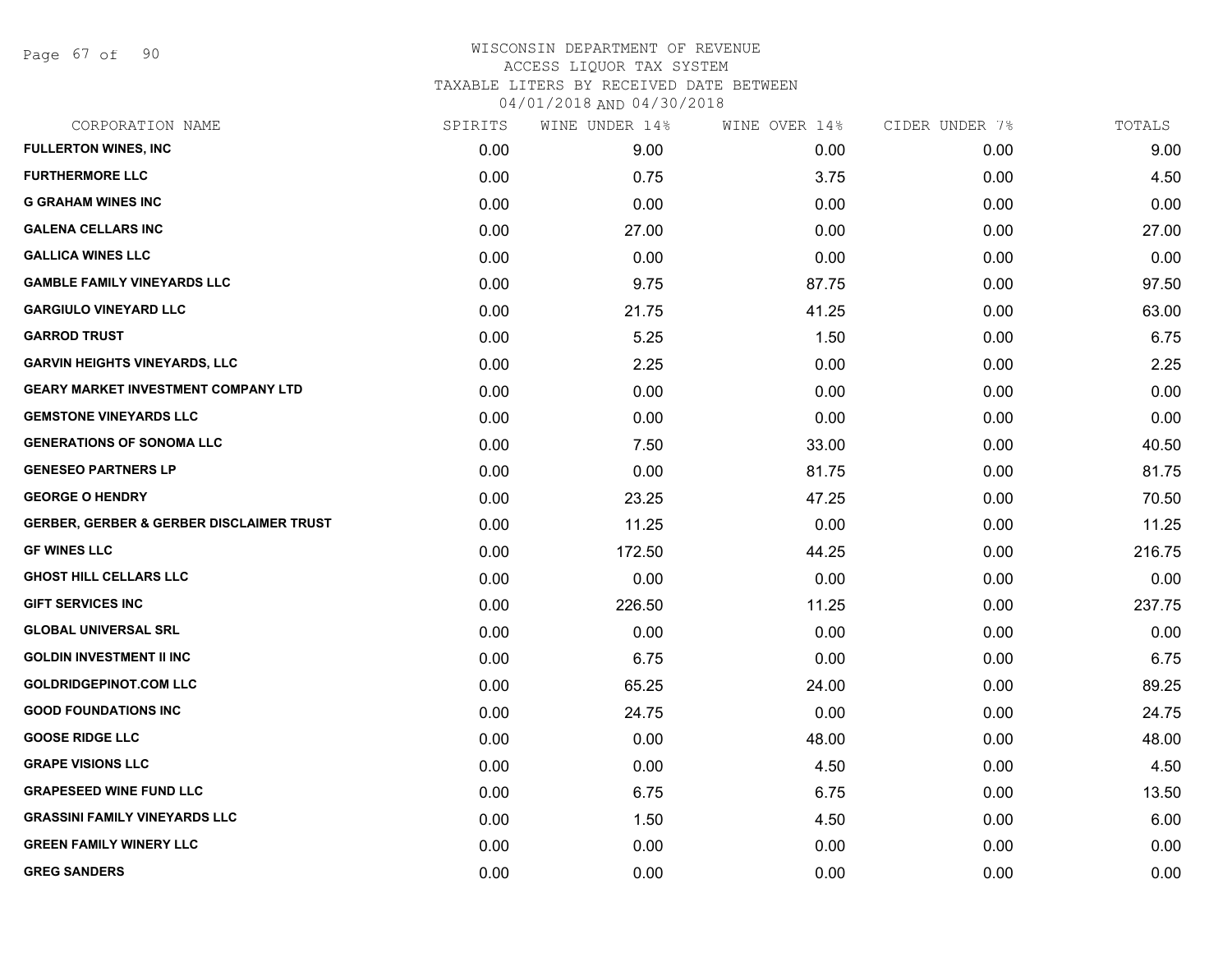Page 68 of 90

| CORPORATION NAME                        | SPIRITS | WINE UNDER 14% | WINE OVER 14% | CIDER UNDER 7% | TOTALS   |
|-----------------------------------------|---------|----------------|---------------|----------------|----------|
| <b>GRGICH HILLS CELLAR</b>              | 0.00    | 76.88          | 114.38        | 0.00           | 191.26   |
| <b>GRIEB OPTIMAL WINECRAFTING LLC</b>   | 0.00    | 4.50           | 0.00          | 0.00           | 4.50     |
| <b>GROTH VINEYARDS &amp; WINERY LLC</b> | 0.00    | 0.00           | 16.50         | 0.00           | 16.50    |
| <b>GULLETT &amp; GULLETT</b>            | 0.00    | 13.50          | 22.50         | 0.00           | 36.00    |
| H DE V LLC                              | 0.00    | 10.50          | 16.50         | 0.00           | 27.00    |
| <b>HAFNER VINEYARD LLC</b>              | 0.00    | 129.00         | 0.00          | 0.00           | 129.00   |
| <b>HAGAFEN CELLARS INC</b>              | 0.00    | 1,928.95       | 0.00          | 0.00           | 1,928.95 |
| <b>HAHN ESTATE</b>                      | 0.00    | 0.00           | 52.50         | 0.00           | 52.50    |
| <b>HALF KRAKT LLC</b>                   | 0.00    | 0.00           | 0.00          | 0.00           | 0.00     |
| <b>HALF MOON HILL LLC</b>               | 0.00    | 0.00           | 0.00          | 0.00           | 0.00     |
| <b>HALL WINES LLC</b>                   | 0.00    | 1.50           | 436.50        | 0.00           | 438.00   |
| <b>HALTER WINERY LLC</b>                | 0.00    | 0.00           | 0.00          | 0.00           | 0.00     |
| <b>HAMEL FAMILY WINES LLC</b>           | 0.00    | 0.00           | 0.00          | 0.00           | 0.00     |
| <b>HAMMLER WINE CORP</b>                | 0.00    | 3.75           | 7.50          | 0.00           | 11.25    |
| HANDLEY CELLARS LIMITED PARTNERSHIP     | 0.00    | 24.00          | 15.00         | 0.00           | 39.00    |
| <b>HANNA WINERY INC</b>                 | 0.00    | 1.50           | 52.50         | 0.00           | 54.00    |
| <b>HARALD TOMESCH</b>                   | 0.00    | 0.00           | 0.00          | 0.00           | 0.00     |
| <b>HARBOR RIDGE WINERY INC.</b>         | 0.00    | 0.00           | 0.00          | 0.00           | 0.00     |
| <b>HARLAN ESTATE WINERY INC</b>         | 0.00    | 0.00           | 116.25        | 0.00           | 116.25   |
| <b>HARMELL CELLARS LLC</b>              | 0.00    | 28.50          | 0.00          | 0.00           | 28.50    |
| <b>HARRIS &amp; HARRIS</b>              | 0.00    | 0.75           | 12.75         | 0.00           | 13.50    |
| <b>HARRY &amp; DAVID HOLDINGS INC</b>   | 0.00    | 162.75         | 70.75         | 0.00           | 233.50   |
| HARTWELL VINEYARDS LLC                  | 0.00    | 0.00           | 0.00          | 0.00           | 0.00     |
| <b>HAWK AND HORSE VINEYARDS LLC</b>     | 0.00    | 0.00           | 36.00         | 0.00           | 36.00    |
| <b>HAWKES LLC</b>                       | 0.00    | 12.75          | 112.50        | 0.00           | 125.25   |
| <b>HDD LLC</b>                          | 0.00    | 171.75         | 306.00        | 0.00           | 477.75   |
| <b>HEITZ WINE CELLARS</b>               | 0.00    | 1.50           | 41.25         | 0.00           | 42.75    |
| <b>HEMISPHERE WINE COMPANY INC</b>      | 0.00    | 10.50          | 78.75         | 0.00           | 89.25    |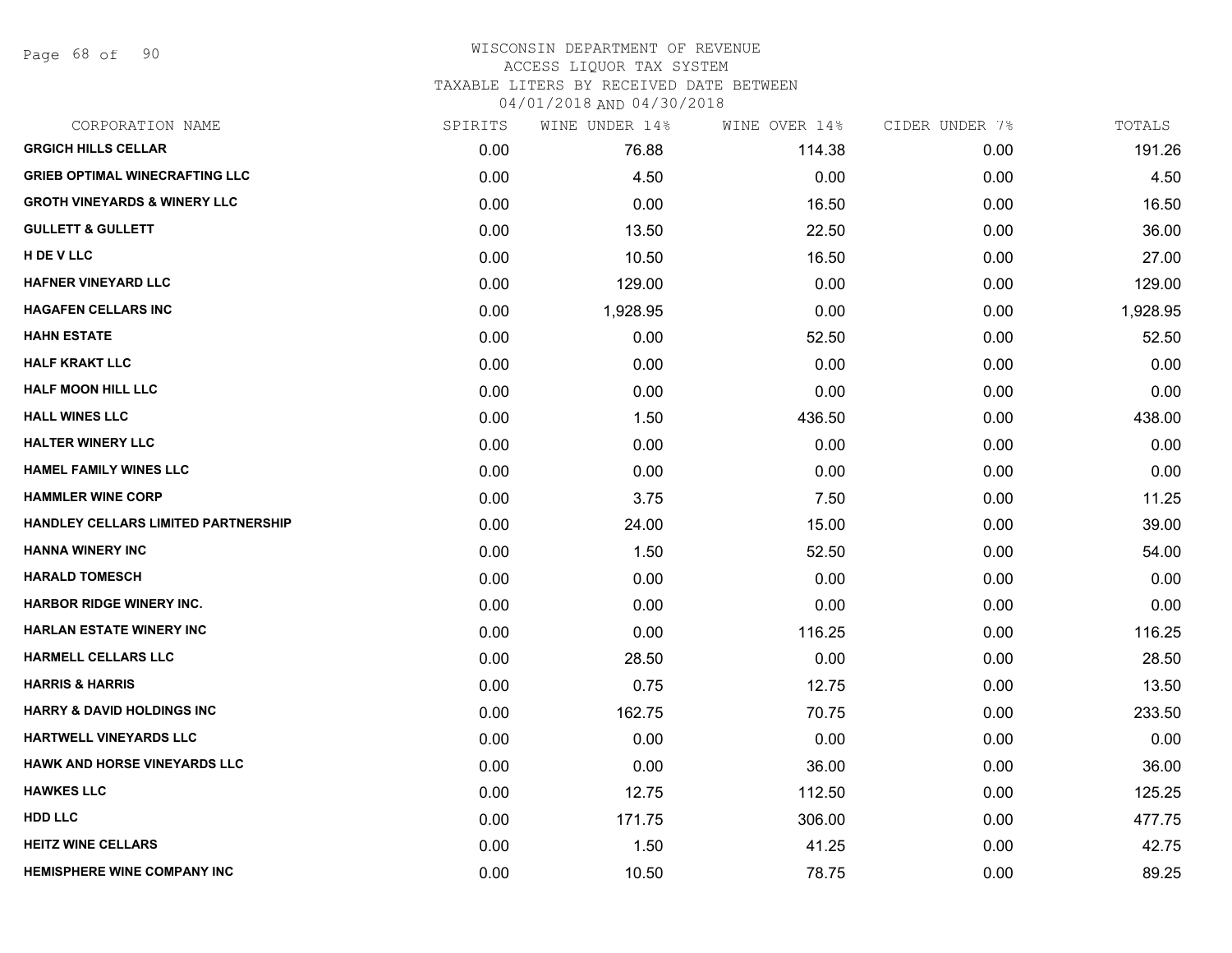Page 69 of 90

#### WISCONSIN DEPARTMENT OF REVENUE ACCESS LIQUOR TAX SYSTEM

TAXABLE LITERS BY RECEIVED DATE BETWEEN

04/01/2018 AND 04/30/2018

| CORPORATION NAME                  | SPIRITS | WINE UNDER 14% | WINE OVER 14% | CIDER UNDER 7% | TOTALS    |
|-----------------------------------|---------|----------------|---------------|----------------|-----------|
| <b>HEMISPHERES LLC</b>            | 0.00    | 20,790.75      | 1,106.25      | 0.00           | 21,897.00 |
| HERB LAMB VINEYARDS, LLC          | 0.00    | 0.00           | 3.00          | 0.00           | 3.00      |
| <b>HERDIE BAISDEN</b>             | 0.00    | 0.00           | 0.00          | 0.00           | 0.00      |
| <b>HERON HILL VINEYARDS INC</b>   | 0.00    | 9.00           | 0.00          | 0.00           | 9.00      |
| <b>HERRERA &amp; HERRERA</b>      | 0.00    | 0.00           | 0.00          | 0.00           | 0.00      |
| <b>HESTAN VINEYARDS LLC</b>       | 0.00    | 0.00           | 9.00          | 0.00           | 9.00      |
| HIDDEN RIDGE VINEYARD LLC         | 0.00    | 0.00           | 0.00          | 0.00           | 0.00      |
| <b>HILL ESTATES INC</b>           | 0.00    | 18.00          | 79.50         | 0.00           | 97.50     |
| <b>HIRSCH WINERY LLC</b>          | 0.00    | 6.75           | 0.00          | 0.00           | 6.75      |
| <b>HOFFMAN AND HOFFMAN</b>        | 0.00    | 1.50           | 0.00          | 0.00           | 1.50      |
| HOLLYS HILL VINEYARDS LLC         | 0.00    | 3.75           | 18.75         | 0.00           | 22.50     |
| HONIG VINEYARD AND WINERY LLC     | 0.00    | 12.00          | 39.00         | 0.00           | 51.00     |
| <b>HOPE WINE LLC</b>              | 0.00    | 0.00           | 0.00          | 0.00           | 0.00      |
| <b>HOUDINI INC</b>                | 0.00    | 733.50         | 121.50        | 0.00           | 855.00    |
| <b>HOURGLASS WINE COMPANY INC</b> | 0.00    | 0.00           | 22.50         | 0.00           | 22.50     |
| <b>HUNEEUS VINTNERS LLC</b>       | 0.00    | 0.00           | 330.00        | 0.00           | 330.00    |
| HUNT COUNTRY VINEYARDS LLC        | 0.00    | 0.00           | 0.00          | 0.00           | 0.00      |
| <b>HUSCH VINEYARDS INC</b>        | 0.00    | 138.00         | 16.50         | 0.00           | 154.50    |
| <b>INCEPTION WINES LLC</b>        | 0.00    | 0.00           | 0.00          | 0.00           | 0.00      |
| <b>INMAN FAMILY WINES LLC</b>     | 0.00    | 0.00           | 0.00          | 0.00           | 0.00      |
| <b>INVESTOR'S OF AMERICA LP</b>   | 0.00    | 0.00           | 0.00          | 0.00           | 0.00      |
| <b>IRON HORSE VINEYARDS LP</b>    | 0.00    | 214.50         | 13.50         | 0.00           | 228.00    |
| <b>ISENHOWER CELLARS LLC</b>      | 0.00    | 0.75           | 6.00          | 0.00           | 6.75      |
| <b>ISLAND ORCHARD CIDER LLC</b>   | 0.00    | 0.00           | 0.00          | 0.00           | 0.00      |
| <b>ISR VINEYARDS ASSOCIATION</b>  | 0.00    | 0.00           | 0.00          | 0.00           | 0.00      |
| <b>J CELLARS INVESTMENTS LLC</b>  | 0.00    | 0.00           | 18.00         | 0.00           | 18.00     |
| <b>J LOHR WINERY CORP</b>         | 0.00    | 45.75          | 27.00         | 0.00           | 72.75     |
| <b>J PEDRONCELLI WINERY</b>       | 0.00    | 6.75           | 114.75        | 0.00           | 121.50    |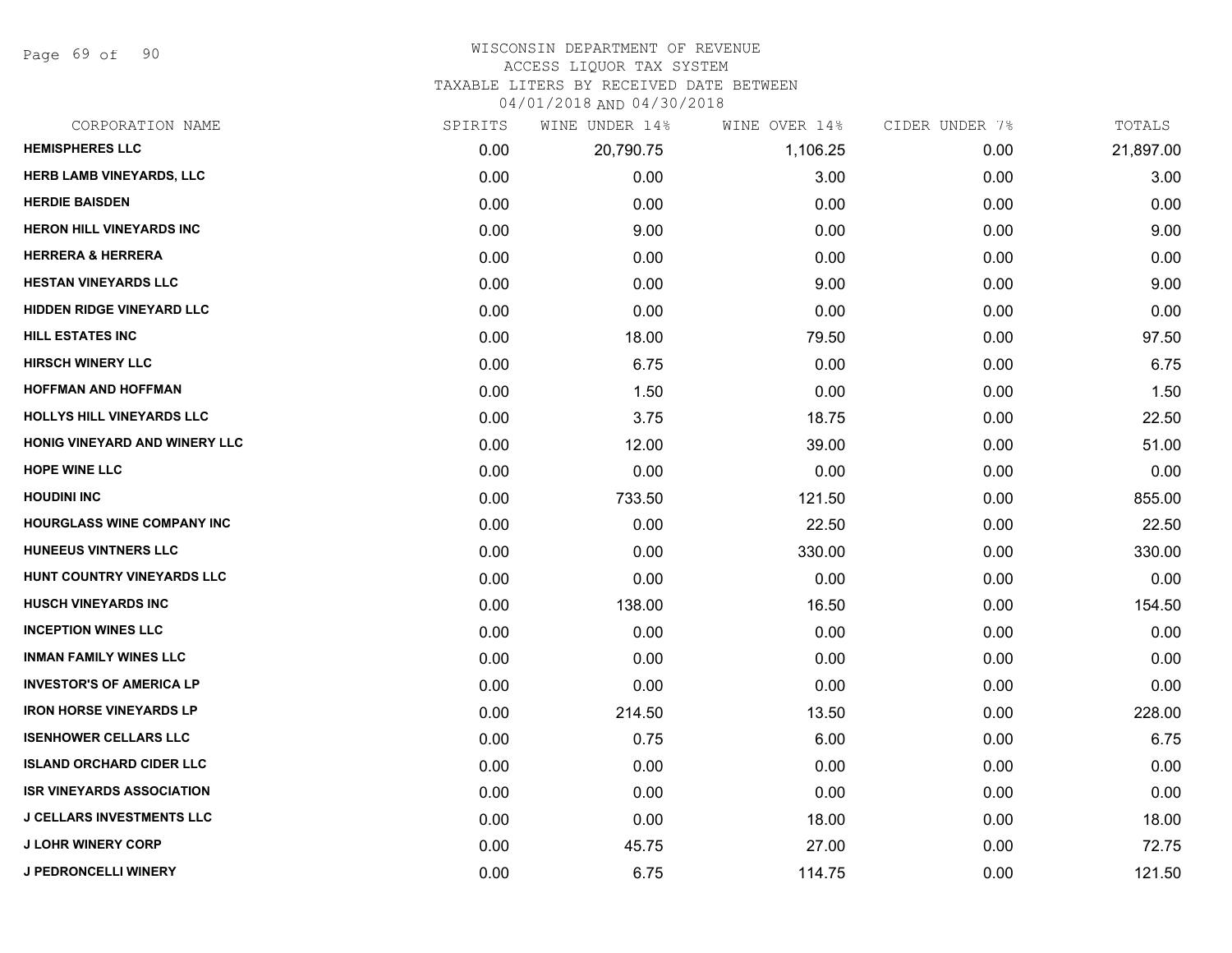Page 70 of 90

|      | WINE UNDER 14% |          | CIDER UNDER 7% | TOTALS   |
|------|----------------|----------|----------------|----------|
| 0.00 | 0.00           | 217.50   | 0.00           | 217.50   |
| 0.00 | 0.00           | 6.00     | 0.00           | 6.00     |
| 0.00 | 23.25          | 19.50    | 0.00           | 42.75    |
| 0.00 | 0.00           | 13.50    | 0.00           | 13.50    |
| 0.00 | 258.75         | 1,179.75 | 0.00           | 1,438.50 |
| 0.00 | 0.00           | 0.00     | 0.00           | 0.00     |
| 0.00 | 9.75           | 6.75     | 0.00           | 16.50    |
| 0.00 | 48.00          | 88.13    | 0.00           | 136.13   |
| 0.00 | 0.00           | 0.00     | 0.00           | 0.00     |
| 0.00 | 0.00           | 2.25     | 0.00           | 2.25     |
| 0.00 | 0.00           | 0.00     | 0.00           | 0.00     |
| 0.00 | 0.00           | 0.00     | 0.00           | 0.00     |
| 0.00 | 0.00           | 9.00     | 0.00           | 9.00     |
| 0.00 | 0.00           | 0.00     | 0.00           | 0.00     |
| 0.00 | 0.00           | 6.00     | 0.00           | 6.00     |
| 0.00 | 0.00           | 0.00     | 0.00           | 0.00     |
| 0.00 | 3.75           | 82.13    | 0.00           | 85.88    |
| 0.00 | 0.00           | 106.88   | 0.00           | 106.88   |
| 0.00 | 0.00           | 13.50    | 0.00           | 13.50    |
| 0.00 | 0.00           | 0.00     | 0.00           | 0.00     |
| 0.00 | 0.00           | 36.00    | 0.00           | 36.00    |
| 0.00 | 3.75           | 0.00     | 0.00           | 3.75     |
| 0.00 | 1.50           | 15.00    | 0.00           | 16.50    |
| 0.00 | 0.00           | 0.00     | 0.00           | 0.00     |
| 0.00 | 0.00           | 0.00     | 0.00           | 0.00     |
| 0.00 | 0.00           | 0.00     | 0.00           | 0.00     |
| 0.00 | 0.00           | 750.00   | 0.00           | 750.00   |
| 0.00 | 0.00           | 0.00     | 0.00           | 0.00     |
|      | SPIRITS        |          | WINE OVER 14%  |          |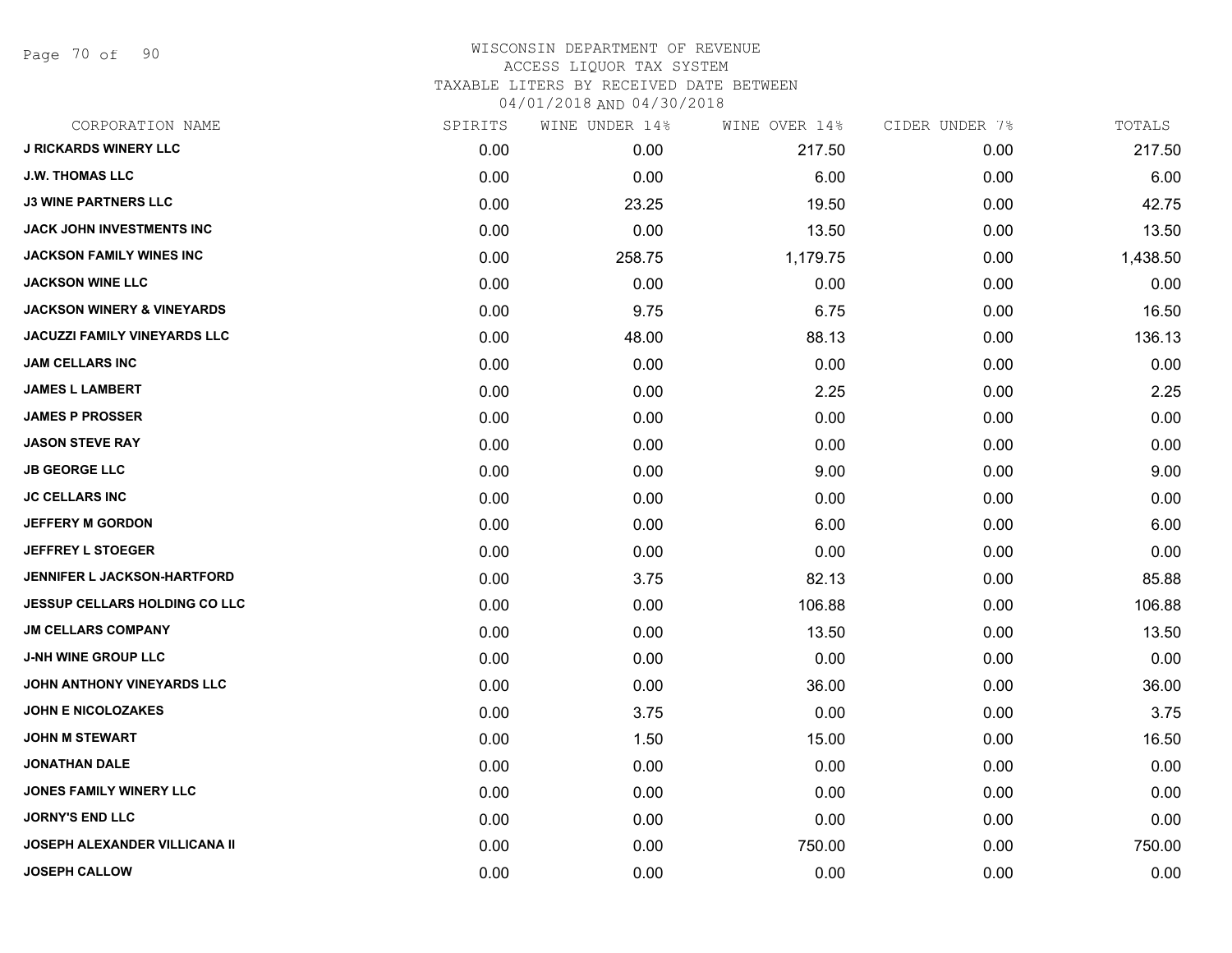Page 71 of 90

| CORPORATION NAME                         | SPIRITS | WINE UNDER 14% | WINE OVER 14% | CIDER UNDER 7% | TOTALS   |
|------------------------------------------|---------|----------------|---------------|----------------|----------|
| <b>JOSEPH CALLOW</b>                     | 0.00    | 0.00           | 0.00          | 0.00           | 0.00     |
| <b>JOSEPH PHELPS VINEYARDS LLC</b>       | 0.00    | 8.25           | 226.50        | 0.00           | 234.75   |
| <b>JOSEPH STALLER</b>                    | 0.00    | 0.00           | 0.00          | 0.00           | 0.00     |
| <b>JOSEPH WYNIMKO</b>                    | 0.00    | 0.00           | 0.00          | 0.00           | 0.00     |
| <b>JOYCE VINEYARDS LLC</b>               | 0.00    | 3.00           | 1.19          | 0.00           | 4.19     |
| JRV LLC                                  | 0.00    | 0.00           | 1.50          | 0.00           | 1.50     |
| JUDD FAMILY VINEYARDS LP                 | 0.00    | 0.00           | 0.00          | 0.00           | 0.00     |
| <b>JULIE A ANDRZEJCZAK</b>               | 0.00    | 0.00           | 0.00          | 0.00           | 0.00     |
| <b>JUSTIN VINEYARDS &amp; WINERY LLC</b> | 0.00    | 9.75           | 88.50         | 0.00           | 98.25    |
| <b>JVW CORPORATION</b>                   | 0.00    | 29.25          | 0.00          | 0.00           | 29.25    |
| <b>K VINTNERS LLC</b>                    | 0.00    | 0.00           | 0.00          | 0.00           | 0.00     |
| <b>KACHINA CELLARS LLC</b>               | 0.00    | 1,009.75       | 999.00        | 0.00           | 2,008.75 |
| <b>KAMEN WINES LLC</b>                   | 0.00    | 0.00           | 16.50         | 0.00           | 16.50    |
| <b>KANGARU ENTERPRISES LLC</b>           | 0.00    | 2.25           | 2.63          | 0.00           | 4.88     |
| <b>KB WINES LLC</b>                      | 0.00    | 0.00           | 0.00          | 0.00           | 0.00     |
| <b>KEEVER VINEYARDS LLC</b>              | 0.00    | 0.00           | 0.00          | 0.00           | 0.00     |
| <b>KEN BROWN WINES LLC</b>               | 0.00    | 1.50           | 7.50          | 0.00           | 9.00     |
| <b>KENEFICK RANCHES WINERY LLC</b>       | 0.00    | 0.00           | 2.25          | 0.00           | 2.25     |
| <b>KENT HUMPHREY</b>                     | 0.00    | 97.50          | 18.75         | 0.00           | 116.25   |
| <b>KENWARD FAMILY VINEYARDS, LLC</b>     | 0.00    | 0.00           | 71.25         | 0.00           | 71.25    |
| <b>KENZO ESTATE INC</b>                  | 0.00    | 0.00           | 0.00          | 0.00           | 0.00     |
| <b>KERWIN ESTATE LLC</b>                 | 0.00    | 0.00           | 0.00          | 0.00           | 0.00     |
| <b>KESTREL PROPERTIES LLC</b>            | 0.00    | 0.00           | 0.00          | 0.00           | 0.00     |
| <b>KEVIN BEHNKE</b>                      | 0.00    | 0.00           | 0.00          | 0.00           | 0.00     |
| <b>KING ESTATE WINERY LP</b>             | 0.00    | 79.50          | 0.00          | 0.00           | 79.50    |
| <b>KISMET WINE, INC.</b>                 | 0.00    | 0.00           | 0.00          | 0.00           | 0.00     |
| KISTLER VINEYARDS, LLC                   | 0.00    | 0.00           | 0.00          | 0.00           | 0.00     |
| <b>KLEIN FOODS INC</b>                   | 0.00    | 9.00           | 213.00        | 0.00           | 222.00   |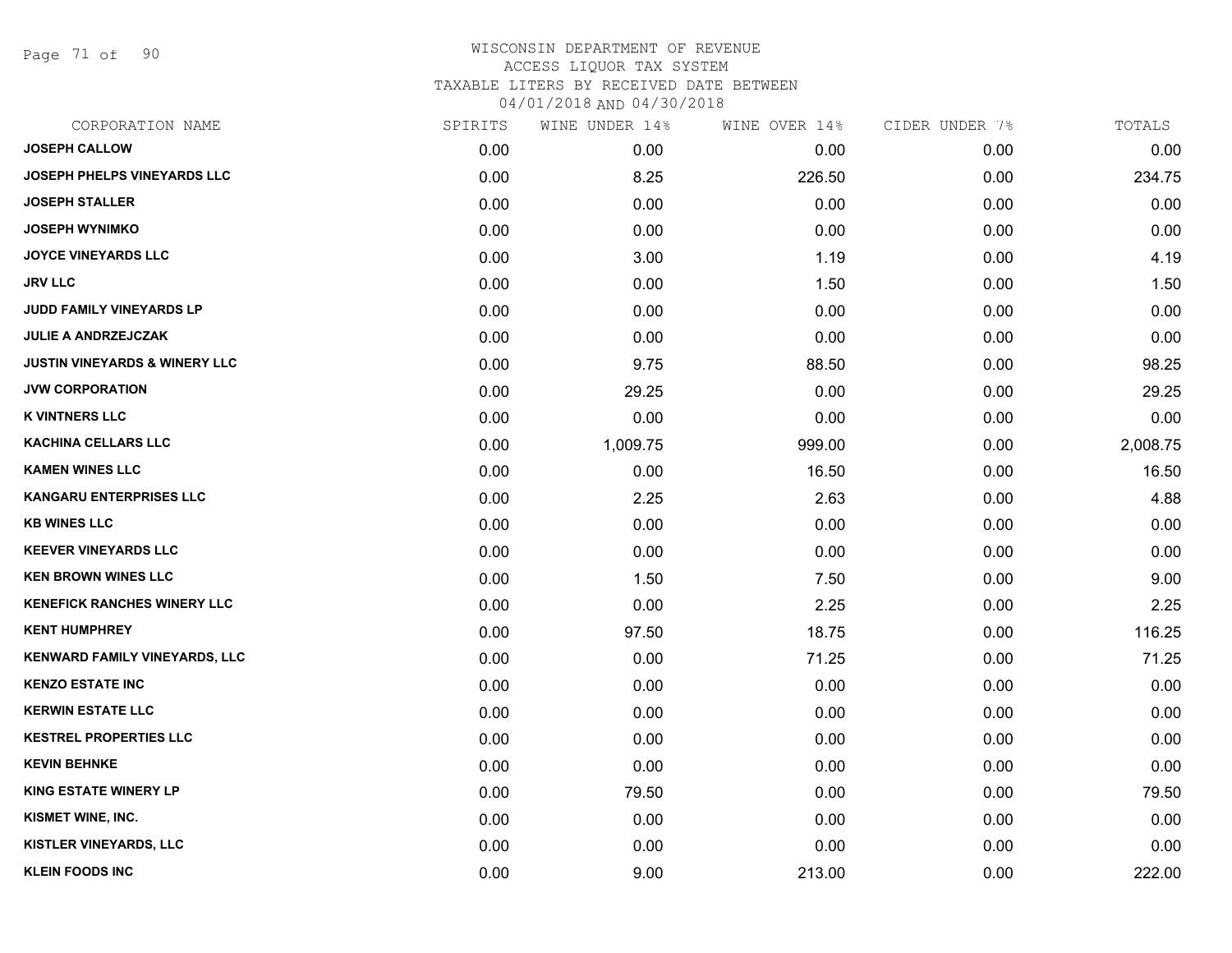Page 72 of 90

| CORPORATION NAME                                  | SPIRITS | WINE UNDER 14% | WINE OVER 14% | CIDER UNDER 7% | TOTALS   |
|---------------------------------------------------|---------|----------------|---------------|----------------|----------|
| <b>KNIGHTS BRIDGE WINERY LLC</b>                  | 0.00    | 0.00           | 4.50          | 0.00           | 4.50     |
| <b>KOEHLER WINERY LLC</b>                         | 0.00    | 7.50           | 30.00         | 0.00           | 37.50    |
| <b>KONSTANTIN D FRANK &amp; SONS</b>              | 0.00    | 45.75          | 0.00          | 0.00           | 45.75    |
| <b>KOPRI INC</b>                                  | 0.00    | 9.00           | 0.00          | 0.00           | 9.00     |
| <b>KRUPP BROTHERS LLC</b>                         | 0.00    | 0.00           | 0.00          | 0.00           | 0.00     |
| <b>KSSM LLC</b>                                   | 0.00    | 114.00         | 192.00        | 0.00           | 306.00   |
| <b>KT WINECO LLC</b>                              | 0.00    | 0.00           | 6.75          | 0.00           | 6.75     |
| <b>KULETO VILLA LLC</b>                           | 0.00    | 20.25          | 98.25         | 0.00           | 118.50   |
| <b>KUNDE ENTERPRISES INC</b>                      | 0.00    | 65.25          | 292.15        | 0.00           | 357.40   |
| KUVEE, INC.                                       | 0.00    | 0.00           | 0.00          | 0.00           | 0.00     |
| <b>LC WINE</b>                                    | 0.00    | 0.00           | 0.00          | 0.00           | 0.00     |
| L FOPPIANO WINE CO INC                            | 0.00    | 0.00           | 35.25         | 0.00           | 35.25    |
| <b>L18 WINES LLC</b>                              | 0.00    | 4,606.80       | 457.95        | 0.00           | 5,064.75 |
| <b>LADERA WINERY LLC</b>                          | 0.00    | 4.50           | 61.50         | 0.00           | 66.00    |
| <b>LAETITIA VINEYARD &amp; WINERY INC</b>         | 0.00    | 19.50          | 18.75         | 0.00           | 38.25    |
| <b>LAGUNA OAKS VINEYARD &amp; WINERY INC</b>      | 0.00    | 13.50          | 4.50          | 0.00           | 18.00    |
| <b>LAIL VINEYARDS LLC</b>                         | 0.00    | 0.00           | 0.00          | 0.00           | 0.00     |
| <b>LAIRD FAMILY ESTATE LLC</b>                    | 0.00    | 0.00           | 12.00         | 0.00           | 12.00    |
| <b>LAKE NOKOMIS CRANBERRIES INC</b>               | 0.00    | 0.00           | 0.00          | 0.00           | 0.00     |
| <b>LAMBERT BRIDGE WINERY INC</b>                  | 0.00    | 0.00           | 224.25        | 0.00           | 224.25   |
| <b>LANCASTER ESTATE VINEYARD &amp; WINERY LLC</b> | 0.00    | 0.00           | 58.50         | 0.00           | 58.50    |
| <b>LANGE WINERY LLC</b>                           | 0.00    | 47.25          | 9.00          | 0.00           | 56.25    |
| <b>LANGETWINS WINE CO INC</b>                     | 0.00    | 7.50           | 9.75          | 0.00           | 17.25    |
| <b>LANGTRY VINEYARD &amp; WINERY, LLC</b>         | 0.00    | 0.00           | 0.00          | 0.00           | 0.00     |
| <b>LARKMEAD VINEYARDS INC</b>                     | 0.00    | 4.50           | 93.00         | 0.00           | 97.50    |
| <b>LARSON &amp; LARSON</b>                        | 0.00    | 0.00           | 0.00          | 0.00           | 0.00     |
| <b>LARSON FAMILY WINERY INC</b>                   | 0.00    | 1.50           | 35.25         | 0.00           | 36.75    |
| <b>LASSETER FAMILY WINERY LLC</b>                 | 0.00    | 30.75          | 34.50         | 0.00           | 65.25    |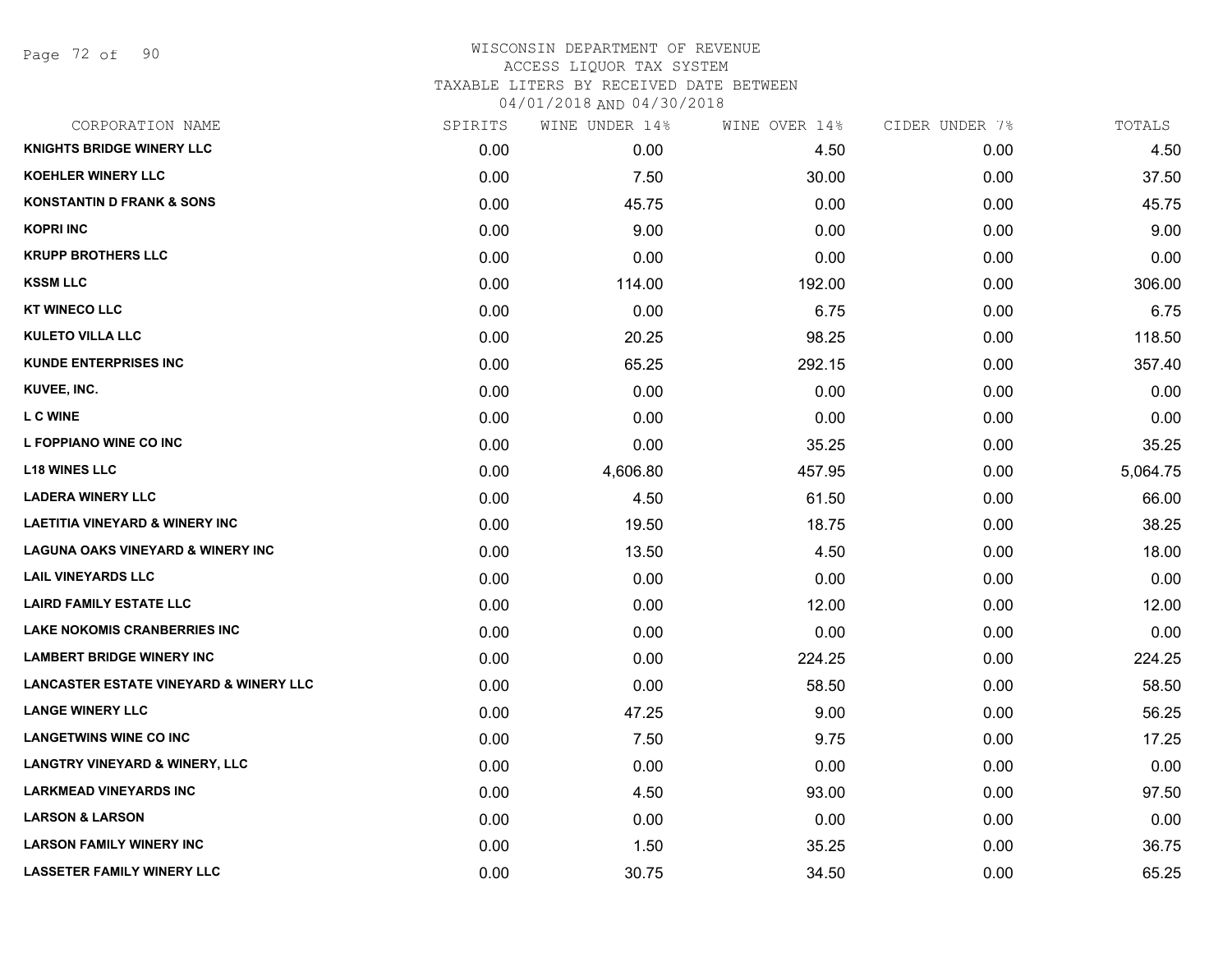| CORPORATION NAME                          | SPIRITS | WINE UNDER 14% | WINE OVER 14% | CIDER UNDER 7% | TOTALS |
|-------------------------------------------|---------|----------------|---------------|----------------|--------|
| <b>LATITUDE BEVERAGE COMPANY</b>          | 0.00    | 33.75          | 12.75         | 0.00           | 46.50  |
| LAUTENBACH'S ORCHARD COUNTRY INC          | 0.00    | 0.00           | 0.00          | 0.00           | 0.00   |
| <b>LAVA SPRINGS INC</b>                   | 0.00    | 0.00           | 9.75          | 0.00           | 9.75   |
| <b>LAW ESTATE WINES</b>                   | 0.00    | 5.25           | 47.25         | 0.00           | 52.50  |
| <b>LAWER FAMILY WINERY INC</b>            | 0.00    | 0.00           | 0.00          | 0.00           | 0.00   |
| LE CEP II INC                             | 0.00    | 12.00          | 0.75          | 0.00           | 12.75  |
| <b>LEAL VINEYARDS INC</b>                 | 0.00    | 0.00           | 12.00         | 0.00           | 12.00  |
| LEFT COAST CELLARS LLC                    | 0.00    | 0.00           | 0.00          | 0.00           | 0.00   |
| <b>LEMELSON WINERY LLC</b>                | 0.00    | 0.00           | 0.00          | 0.00           | 0.00   |
| <b>LEONARDINI FAMILY WINERY LLC</b>       | 0.00    | 2.25           | 66.75         | 0.00           | 69.00  |
| <b>LEONESSE CELLARS LLC</b>               | 0.00    | 14.25          | 72.75         | 0.00           | 87.00  |
| <b>LEONETTI CELLAR LLC</b>                | 0.00    | 0.00           | 33.00         | 0.00           | 33.00  |
| LIFE IS SHORT! LLC                        | 0.00    | 0.00           | 0.00          | 0.00           | 0.00   |
| <b>LIMERICK LANE CELLARS INC</b>          | 0.00    | 18.00          | 77.25         | 0.00           | 95.25  |
| <b>LION NATHAN USA INC</b>                | 0.00    | 91.50          | 225.75        | 0.00           | 317.25 |
| <b>LIONS PEAK</b>                         | 0.00    | 0.00           | 9.00          | 0.00           | 9.00   |
| <b>LLOYD W DAVIS</b>                      | 0.00    | 6.00           | 28.50         | 0.00           | 34.50  |
| <b>LOBO WINES LLC</b>                     | 0.00    | 1.50           | 1.50          | 0.00           | 3.00   |
| <b>LONG MEADOW RANCH WINERY INC</b>       | 0.00    | 49.50          | 4.50          | 0.00           | 54.00  |
| <b>LONG SHADOWS VINTNERS LLC</b>          | 0.00    | 0.00           | 20.25         | 0.00           | 20.25  |
| <b>LONGBOARD VINEYARDS LLC</b>            | 0.00    | 1.50           | 7.50          | 0.00           | 9.00   |
| <b>LONGORIA &amp; LONGORIA</b>            | 0.00    | 7.50           | 3.75          | 0.00           | 11.25  |
| <b>LORIMAR WINERY INC</b>                 | 0.00    | 5.25           | 13.50         | 0.00           | 18.75  |
| <b>LOST ISLAND WINE LLC</b>               | 0.00    | 0.00           | 0.00          | 0.00           | 0.00   |
| <b>LOUIDAR LLC</b>                        | 0.00    | 4.50           | 13.50         | 0.00           | 18.00  |
| <b>LOWDEN SCHOOLHOUSE CORPORATION</b>     | 0.00    | 0.00           | 46.50         | 0.00           | 46.50  |
| <b>LUCAS &amp; LEWELLEN VINEYARDS INC</b> | 0.00    | 6.75           | 54.75         | 0.00           | 61.50  |
| <b>LUNA VINEYARDS INC</b>                 | 0.00    | 0.00           | 21.75         | 0.00           | 21.75  |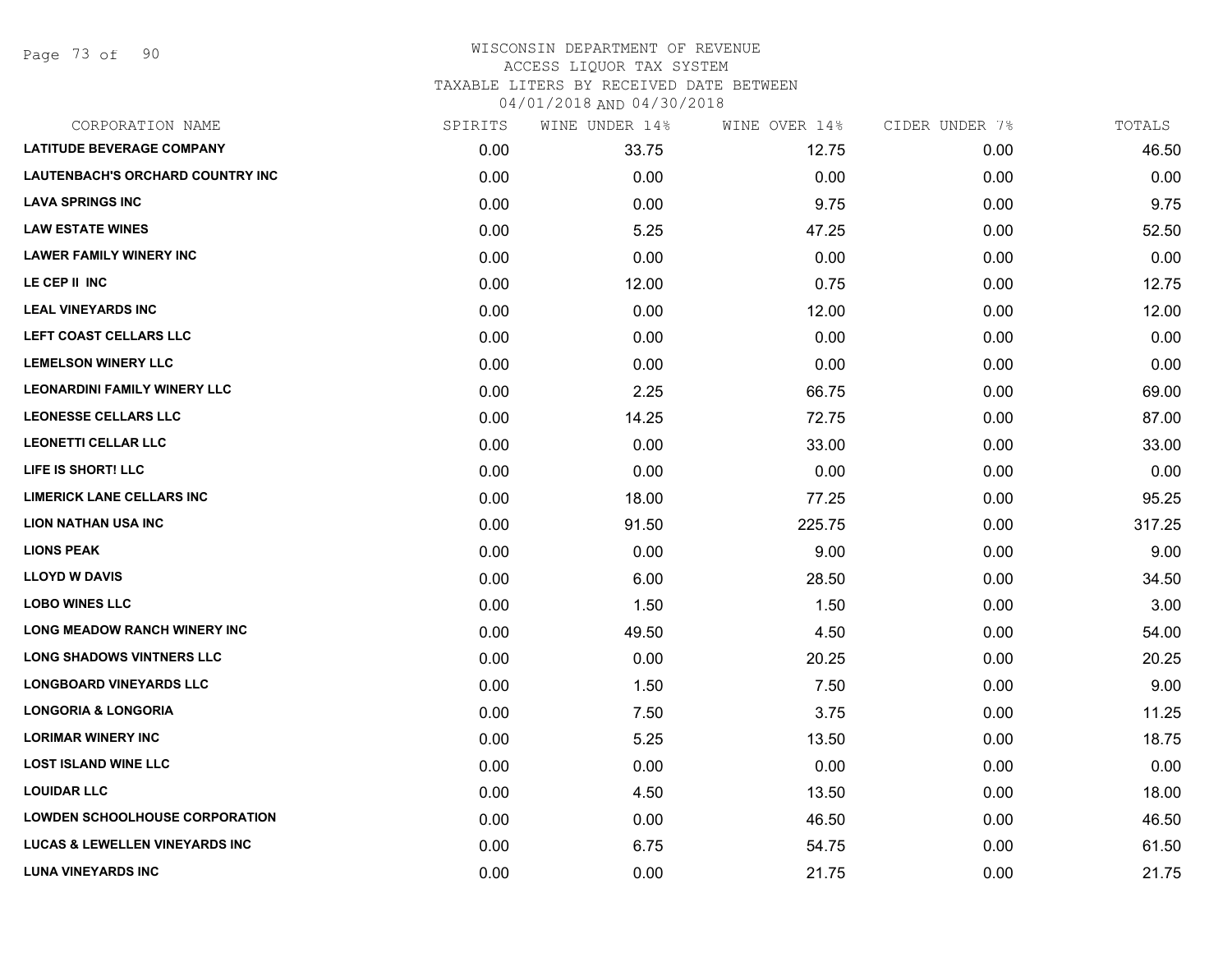Page 74 of 90

| CORPORATION NAME                               | SPIRITS | WINE UNDER 14% | WINE OVER 14% | CIDER UNDER 7% | TOTALS |
|------------------------------------------------|---------|----------------|---------------|----------------|--------|
| <b>LYNFRED WINERY INC</b>                      | 0.00    | 20.25          | 0.00          | 0.00           | 20.25  |
| <b>LYNMAR WINERY LLC</b>                       | 0.00    | 0.00           | 74.25         | 0.00           | 74.25  |
| <b>M &amp; J MONDAVI FAMILY LLC</b>            | 0.00    | 0.00           | 0.00          | 0.00           | 0.00   |
| <b>M.A.C. WINES, LLC</b>                       | 0.00    | 9.00           | 4.50          | 0.00           | 13.50  |
| <b>MADRIGAL FAMILY WINERY LLC</b>              | 0.00    | 33.00          | 14.25         | 0.00           | 47.25  |
| <b>MADRONA VINEYARDS LP</b>                    | 0.00    | 15.75          | 26.25         | 0.00           | 42.00  |
| <b>MAKK WINE LLC</b>                           | 0.00    | 9.00           | 0.00          | 0.00           | 9.00   |
| <b>MANO'S INC</b>                              | 0.00    | 0.00           | 0.00          | 0.00           | 0.00   |
| <b>MARGERUM WINE COMPANY INC</b>               | 0.00    | 4.50           | 2.25          | 0.00           | 6.75   |
| <b>MARIETTA CELLARS INC</b>                    | 0.00    | 0.00           | 0.00          | 0.00           | 0.00   |
| <b>MARION J WEGLARZ AND MARLYS A BOCK PTRS</b> | 0.00    | 0.00           | 0.00          | 0.00           | 0.00   |
| <b>MARK HEROLD</b>                             | 0.00    | 0.00           | 0.00          | 0.00           | 0.00   |
| <b>MARKHAM VINEYARDS</b>                       | 0.00    | 10.50          | 45.75         | 0.00           | 56.25  |
| <b>MARTIN E SELL</b>                           | 0.00    | 0.00           | 0.00          | 0.00           | 0.00   |
| <b>MARTIN RAY WINERY INC</b>                   | 0.00    | 10.50          | 15.75         | 0.00           | 26.25  |
| <b>MARTINELLI WINERY INC</b>                   | 0.00    | 0.00           | 22.50         | 0.00           | 22.50  |
| <b>MATHY WINERY LLC</b>                        | 0.00    | 0.00           | 0.00          | 0.00           | 0.00   |
| <b>MATT PREIS</b>                              | 0.00    | 0.00           | 0.00          | 0.00           | 0.00   |
| <b>MATTHEW RICK</b>                            | 0.00    | 0.00           | 0.00          | 0.00           | 0.00   |
| <b>MATTHIAS A PIPPIG &amp; JAMIE M KINSER</b>  | 0.00    | 0.00           | 0.00          | 0.00           | 0.00   |
| <b>MAUI WINE LTD</b>                           | 0.00    | 142.50         | 1.88          | 0.00           | 144.38 |
| <b>MAURITSON FAMILY WINERY</b>                 | 0.00    | 20.25          | 101.25        | 0.00           | 121.50 |
| <b>MAYACAMAS VINEYARDS INC</b>                 | 0.00    | 0.00           | 0.00          | 0.00           | 0.00   |
| <b>MAYNARD J KEENAN</b>                        | 0.00    | 39.00          | 0.00          | 0.00           | 39.00  |
| <b>MCILQUHAM LLC</b>                           | 0.00    | 0.00           | 0.00          | 0.00           | 0.00   |
| <b>MCKAHN FAMILY CELLARS, LLC</b>              | 0.00    | 0.00           | 13.50         | 0.00           | 13.50  |
| <b>MCMENAMINS INC</b>                          | 0.00    | 6.75           | 0.75          | 0.00           | 7.50   |
| <b>MCNAB RIDGE WINERY LLC</b>                  | 0.00    | 9.00           | 0.00          | 0.00           | 9.00   |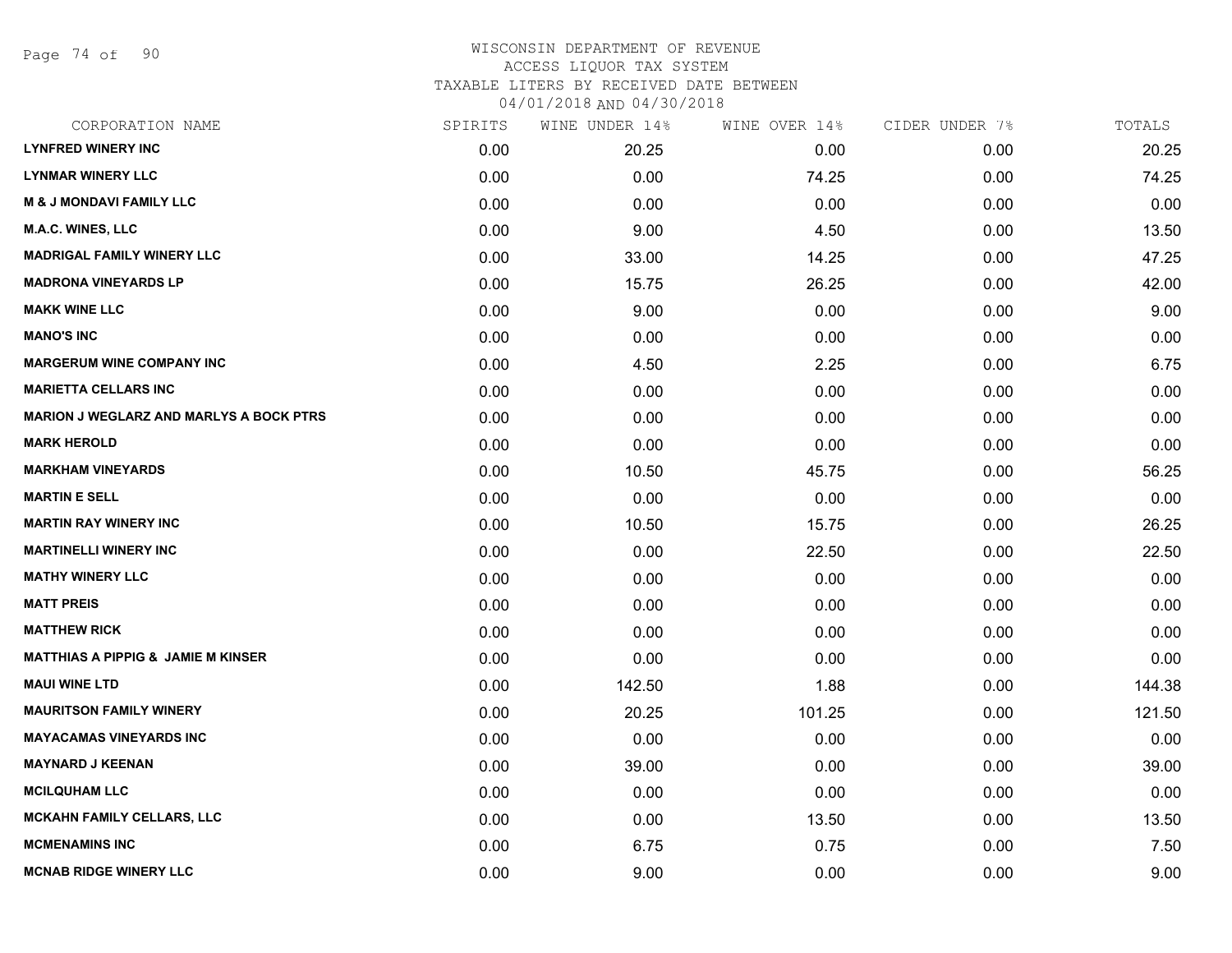Page 75 of 90

| CORPORATION NAME                                  | SPIRITS | WINE UNDER 14% | WINE OVER 14% | CIDER UNDER 7% | TOTALS   |
|---------------------------------------------------|---------|----------------|---------------|----------------|----------|
| <b>MELROSE CELLARS LLC</b>                        | 0.00    | 4.50           | 0.00          | 0.00           | 4.50     |
| <b>MELVILLE VINEYARDS SOUTH LLC</b>               | 0.00    | 0.00           | 0.00          | 0.00           | 0.00     |
| <b>MENDOCINO WINE GROUP LLC</b>                   | 0.00    | 69.00          | 34.50         | 0.00           | 103.50   |
| <b>MER ET SOLEIL LLC</b>                          | 0.00    | 0.00           | 2.25          | 0.00           | 2.25     |
| <b>MERCER WINE ESTATES LLC</b>                    | 0.00    | 0.75           | 0.00          | 0.00           | 0.75     |
| <b>MEREDITH VINEYARD ESTATE INC</b>               | 0.00    | 0.00           | 69.00         | 0.00           | 69.00    |
| <b>MERRYVALE VINEYARDS LLC</b>                    | 0.00    | 5.63           | 141.50        | 0.00           | 147.13   |
| <b>MERSHONIAN CIDERY LLC</b>                      | 0.00    | 0.00           | 0.00          | 0.00           | 0.00     |
| <b>MESSINA HOF WINE CELLARS INC</b>               | 0.00    | 0.00           | 0.00          | 0.00           | 0.00     |
| <b>METAMORPHOSIS WINES LLC</b>                    | 0.00    | 0.00           | 33.75         | 0.00           | 33.75    |
| <b>METROPOLITAN WINES LLC</b>                     | 0.00    | 0.00           | 0.00          | 0.00           | 0.00     |
| <b>METTLER WINES LLC</b>                          | 0.00    | 0.00           | 0.00          | 0.00           | 0.00     |
| <b>MEV CORPORATION</b>                            | 0.00    | 0.00           | 0.00          | 0.00           | 0.00     |
| <b>MEYER CELLARS LLC</b>                          | 0.00    | 0.00           | 0.00          | 0.00           | 0.00     |
| <b>MICHEAL DASHE</b>                              | 0.00    | 0.00           | 3.00          | 0.00           | 3.00     |
| <b>MIDDLETON FAMILY WINES LLC</b>                 | 0.00    | 21.00          | 15.00         | 0.00           | 36.00    |
| <b>MIDNIGHT CELLARS INC</b>                       | 0.00    | 15.00          | 18.75         | 0.00           | 33.75    |
| <b>MILDARA BLASS INC</b>                          | 0.00    | 3,099.70       | 426.00        | 0.00           | 3,525.70 |
| <b>MILLBROOK WINERY INC</b>                       | 0.00    | 0.00           | 0.00          | 0.00           | 0.00     |
| <b>MINER FAMILY WINERY LLC</b>                    | 0.00    | 10.50          | 147.00        | 0.00           | 157.50   |
| <b>MINNESOTAS FINEST FERMENTED PRODUCTS</b>       | 0.00    | 0.00           | 0.00          | 0.00           | 0.00     |
| <b>MIRA WINERY LLC</b>                            | 0.00    | 0.00           | 33.75         | 0.00           | 33.75    |
| <b>MIRAMONT ESTATE VINEYARDS &amp; WINERY INC</b> | 0.00    | 106.99         | 0.00          | 0.00           | 106.99   |
| <b>MIRASOL WINE LLC</b>                           | 0.00    | 6.75           | 47.25         | 0.00           | 54.00    |
| <b>MODERN DEVELOPMENT COMPANY</b>                 | 0.00    | 0.00           | 31.50         | 0.00           | 31.50    |
| <b>MOLLYDOOKER INTERNATIONAL LLC</b>              | 0.00    | 0.00           | 37.50         | 0.00           | 37.50    |
| <b>MONTICELLO CELLARS INC</b>                     | 0.00    | 0.00           | 91.50         | 0.00           | 91.50    |
| <b>MONTINORE VINEYARDS LIMITED</b>                | 0.00    | 3.75           | 0.00          | 0.00           | 3.75     |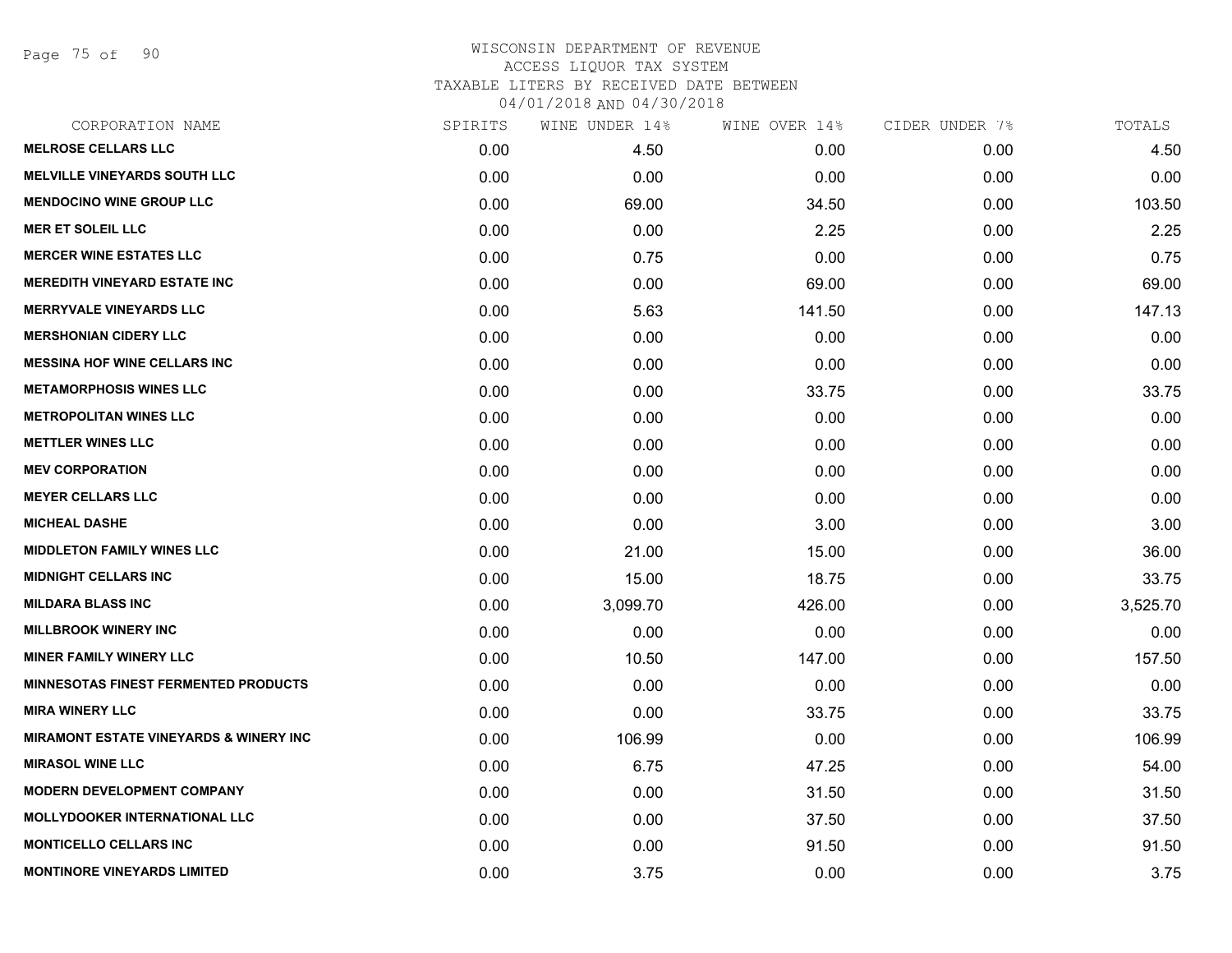Page 76 of 90

| CORPORATION NAME                  | SPIRITS | WINE UNDER 14% | WINE OVER 14% | CIDER UNDER 7% | TOTALS    |
|-----------------------------------|---------|----------------|---------------|----------------|-----------|
| <b>MORCHELLA WINE CELLARS LLC</b> | 0.00    | 8.25           | 12.75         | 0.00           | 21.00     |
| <b>MOSHIN VINEYARDS INC</b>       | 0.00    | 16.50          | 64.50         | 0.00           | 81.00     |
| <b>MULLIGAN &amp; MULLIGAN</b>    | 0.00    | 20.25          | 0.00          | 0.00           | 20.25     |
| <b>MUNCH &amp; FOX</b>            | 0.00    | 0.00           | 35.25         | 0.00           | 35.25     |
| <b>MUNSON BRIDGE WINERY INC</b>   | 0.00    | 0.00           | 0.00          | 0.00           | 0.00      |
| <b>MUSETTA WINERY, LLC</b>        | 0.00    | 0.00           | 0.00          | 0.00           | 0.00      |
| <b>NCWGINC</b>                    | 0.00    | 0.00           | 0.00          | 0.00           | 0.00      |
| <b>NABOR WINES LLC</b>            | 0.00    | 0.00           | 0.00          | 0.00           | 0.00      |
| <b>NAKED WINES LLC</b>            | 0.00    | 695.16         | 27.75         | 0.00           | 722.91    |
| <b>NAKEDWINES.COM INC</b>         | 0.00    | 21,039.75      | 15,710.25     | 0.00           | 36,750.00 |
| <b>NAPA WINE CELLAR, INC.</b>     | 0.00    | 306.25         | 0.00          | 0.00           | 306.25    |
| <b>NAPA WINERY GROUP, LLC</b>     | 0.00    | 5.25           | 1.50          | 0.00           | 6.75      |
| <b>NAVARRE CELLARS LTD</b>        | 0.00    | 0.00           | 4.50          | 0.00           | 4.50      |
| <b>NAVARRO VINEYARDS, LLC</b>     | 0.00    | 235.87         | 43.50         | 0.00           | 279.37    |
| <b>NEFF CELLARS LLC</b>           | 0.00    | 0.00           | 0.00          | 0.00           | 0.00      |
| <b>NEVADA WINE CELLARS INC</b>    | 0.00    | 39.92          | 10.49         | 0.00           | 50.41     |
| <b>NEW VAVIN INC</b>              | 0.00    | 78.75          | 225.00        | 0.00           | 303.75    |
| <b>NEWTON VINEYARD LLC</b>        | 0.00    | 33.75          | 0.00          | 0.00           | 33.75     |
| <b>NICALI, LLC</b>                | 0.00    | 1,245.00       | 0.00          | 0.00           | 1,245.00  |
| <b>NICHOLSON RANCH LLC</b>        | 0.00    | 0.00           | 0.00          | 0.00           | 0.00      |
| NIEBAUM-COPPOLA ESTATE WINERY LP  | 0.00    | 40.50          | 345.75        | 0.00           | 386.25    |
| <b>NO. 12 CIDER HOUSE LLC</b>     | 0.00    | 0.00           | 0.00          | 0.00           | 0.00      |
| <b>NORTHLEAF WINERY, LLC</b>      | 0.00    | 0.00           | 0.00          | 0.00           | 0.00      |
| <b>NOVA WINES, INC.</b>           | 0.00    | 1.50           | 3.00          | 0.00           | 4.50      |
| <b>NV AWG LTD</b>                 | 0.00    | 0.00           | 92.63         | 0.00           | 92.63     |
| <b>NW WINE COMPANY LLC</b>        | 0.00    | 12.75          | 10.50         | 0.00           | 23.25     |
| <b>OAK RIDGE WINERY LLC</b>       | 0.00    | 49.50          | 0.00          | 0.00           | 49.50     |
| <b>OAKVILLE HILLS CELLARS INC</b> | 0.00    | 0.00           | 11.25         | 0.00           | 11.25     |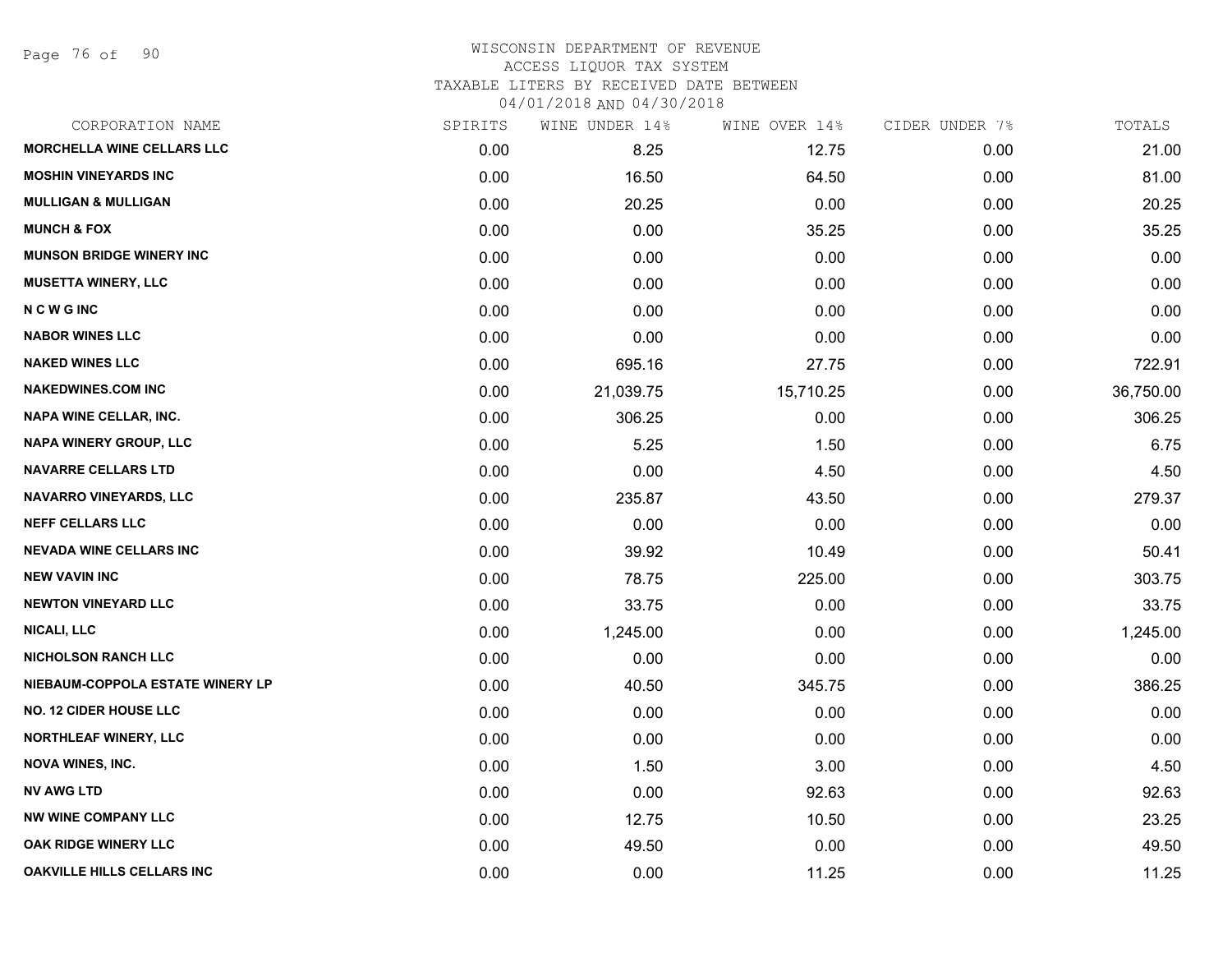Page 77 of 90

| CORPORATION NAME                    | SPIRITS | WINE UNDER 14% | WINE OVER 14% | CIDER UNDER 7% | TOTALS |
|-------------------------------------|---------|----------------|---------------|----------------|--------|
| <b>OAKVILLE RANCH WINERY INC</b>    | 0.00    | 0.00           | 4.50          | 0.00           | 4.50   |
| <b>OAT HILL CORPORATION</b>         | 0.00    | 0.00           | 38.25         | 0.00           | 38.25  |
| OBLOQUY, INC.                       | 0.00    | 0.00           | 0.00          | 0.00           | 0.00   |
| <b>OBRIEN FAMILY VINEYARD LLC</b>   | 0.00    | 0.00           | 57.00         | 0.00           | 57.00  |
| <b>OGB PARTNERS LLC</b>             | 0.00    | 18.00          | 21.00         | 0.00           | 39.00  |
| OLD VINE WINE PARTNERS LLC          | 0.00    | 4.50           | 51.00         | 0.00           | 55.50  |
| OLIVER WINE COMPANY INC             | 0.00    | 66.75          | 5.25          | 0.00           | 72.00  |
| ON Q WINES, LLC                     | 0.00    | 0.00           | 0.00          | 0.00           | 0.00   |
| O'NEILL BEVERAGES CO LLC            | 0.00    | 0.75           | 6.00          | 0.00           | 6.75   |
| <b>OPAL WEST WINES, LLC</b>         | 0.00    | 0.00           | 0.00          | 0.00           | 0.00   |
| <b>OPOLO WINES LP</b>               | 0.00    | 22.50          | 143.63        | 0.00           | 166.13 |
| OPUS ONE WINERY LLC                 | 0.00    | 0.00           | 6.75          | 0.00           | 6.75   |
| ORCA PROPERTIES LLC                 | 0.00    | 0.00           | 0.00          | 0.00           | 0.00   |
| <b>ORFILA VINEYARDS INC</b>         | 0.00    | 15.75          | 6.75          | 0.00           | 22.50  |
| <b>O'SHAUGHNESSY DEL OSO LLC</b>    | 0.00    | 0.00           | 9.75          | 0.00           | 9.75   |
| <b>OWEN ROE LLC</b>                 | 0.00    | 0.00           | 9.00          | 0.00           | 9.00   |
| <b>PAHLMEYER LLC</b>                | 0.00    | 0.00           | 60.00         | 0.00           | 60.00  |
| PALI WINE COMPANY LP                | 0.00    | 3.00           | 4.50          | 0.00           | 7.50   |
| PALOMA VINEYARD LLC                 | 0.00    | 0.00           | 9.00          | 0.00           | 9.00   |
| PARAGON VINEYARD CO INC             | 0.00    | 0.00           | 9.00          | 0.00           | 9.00   |
| PARALLEL 44 VINEYARD & WINERY, INC. | 0.00    | 0.00           | 0.00          | 0.00           | 0.00   |
| <b>PARKER STATION INC</b>           | 0.00    | 33.00          | 95.25         | 0.00           | 128.25 |
| PARSONAGE CELLARS INC               | 0.00    | 0.00           | 12.00         | 0.00           | 12.00  |
| <b>PASSAGGIO WINES LLC</b>          | 0.00    | 18.00          | 0.00          | 0.00           | 18.00  |
| PATEL WINERY LLC                    | 0.00    | 0.00           | 0.00          | 0.00           | 0.00   |
| <b>PATRICIA A HOOVER</b>            | 0.00    | 0.75           | 3.75          | 0.00           | 4.50   |
| <b>PATRICK ARNDT</b>                | 0.00    | 0.00           | 0.00          | 0.00           | 0.00   |
| <b>PAUL D ASPER</b>                 | 0.00    | 0.00           | 0.00          | 0.00           | 0.00   |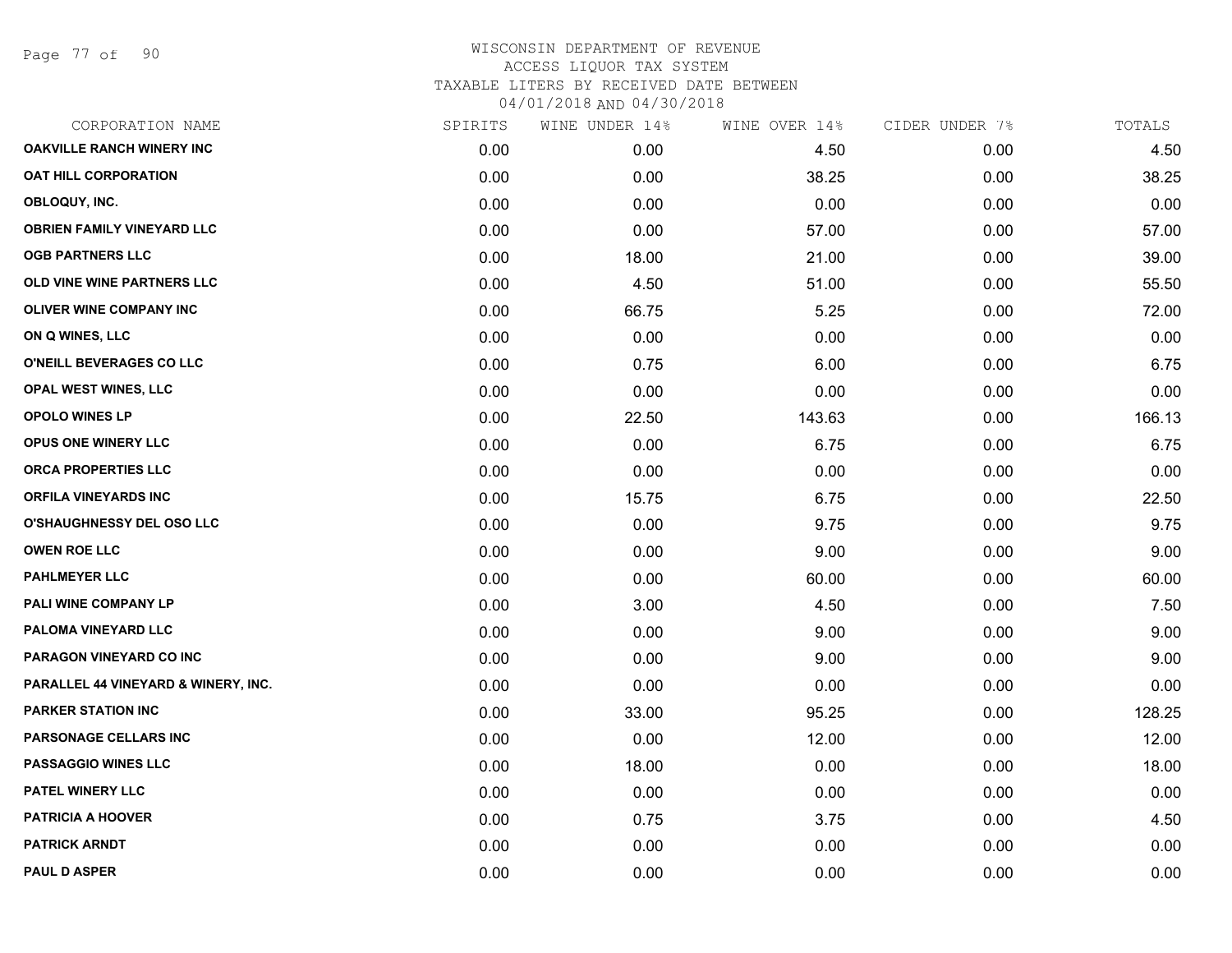Page 78 of 90

| CORPORATION NAME                     | SPIRITS | WINE UNDER 14% | WINE OVER 14% | CIDER UNDER 7% | TOTALS   |
|--------------------------------------|---------|----------------|---------------|----------------|----------|
| <b>PAUL G BLOMMEL</b>                | 0.00    | 0.00           | 0.00          | 0.00           | 0.00     |
| <b>PAUL HOBBS WINERY LP</b>          | 0.00    | 0.00           | 76.50         | 0.00           | 76.50    |
| <b>PAUL J FRANZEN</b>                | 0.00    | 0.00           | 0.00          | 0.00           | 0.00     |
| <b>PAVI WINES LLC</b>                | 0.00    | 0.00           | 0.00          | 0.00           | 0.00     |
| PCJ, INC.                            | 0.00    | 0.00           | 0.00          | 0.00           | 0.00     |
| PEACHY CANYON WINERY                 | 0.00    | 0.00           | 0.00          | 0.00           | 0.00     |
| PEAR VALLEY VINEYARD, INC.           | 0.00    | 4.50           | 4.50          | 0.00           | 9.00     |
| <b>PEAY VINEYARDS LLC</b>            | 0.00    | 0.00           | 0.00          | 0.00           | 0.00     |
| PEJU FAMILY OPERATING PARTNERSHIP LP | 0.00    | 0.00           | 0.00          | 0.00           | 0.00     |
| PELLEGRINI RANCHES INC               | 0.00    | 0.00           | 1.19          | 0.00           | 1.19     |
| <b>PENROSE LANE LIMITED</b>          | 0.00    | 1,220.25       | 546.75        | 0.00           | 1,767.00 |
| PEPPER BRIDGE WINERY LLC             | 0.00    | 0.00           | 9.00          | 0.00           | 9.00     |
| PERNOD RICARD KENWOOD HOLDING LLC    | 0.00    | 20.25          | 33.75         | 0.00           | 54.00    |
| PERNOD RICARD USA LLC                | 0.00    | 0.00           | 0.00          | 0.00           | 0.00     |
| <b>PERVINO INC</b>                   | 0.00    | 6.75           | 0.00          | 0.00           | 6.75     |
| PETER FRANUS WINE COMPANY INC        | 0.00    | 0.00           | 9.00          | 0.00           | 9.00     |
| PETER HOEHN                          | 0.00    | 0.00           | 0.00          | 0.00           | 0.00     |
| PETER MICHAEL WINERY                 | 0.00    | 0.00           | 0.00          | 0.00           | 0.00     |
| PETRONI VINEYARDS LLC                | 0.00    | 0.00           | 78.00         | 0.00           | 78.00    |
| PHILIP TOGNI VINEYARD LP             | 0.00    | 0.00           | 0.00          | 0.00           | 0.00     |
| <b>PHILLIPS FARMS LLC</b>            | 0.00    | 17.25          | 124.50        | 0.00           | 141.75   |
| <b>PIEPERTK LLC</b>                  | 0.00    | 0.00           | 0.00          | 0.00           | 0.00     |
| <b>PINA CELLARS LP</b>               | 0.00    | 0.00           | 0.00          | 0.00           | 0.00     |
| PINE RIDGE WINERY LLC                | 0.00    | 54.75          | 878.25        | 0.00           | 933.00   |
| <b>PJK WINERY LLC</b>                | 0.00    | 37.50          | 63.00         | 0.00           | 100.50   |
| PONZI VINEYARDS, LLC                 | 0.00    | 0.00           | 0.00          | 0.00           | 0.00     |
| POPE VALLEY WINERY LLC               | 0.00    | 0.00           | 0.00          | 0.00           | 0.00     |
| PORTER FAMILY VINEYARDS LLC          | 0.00    | 2.25           | 49.50         | 0.00           | 51.75    |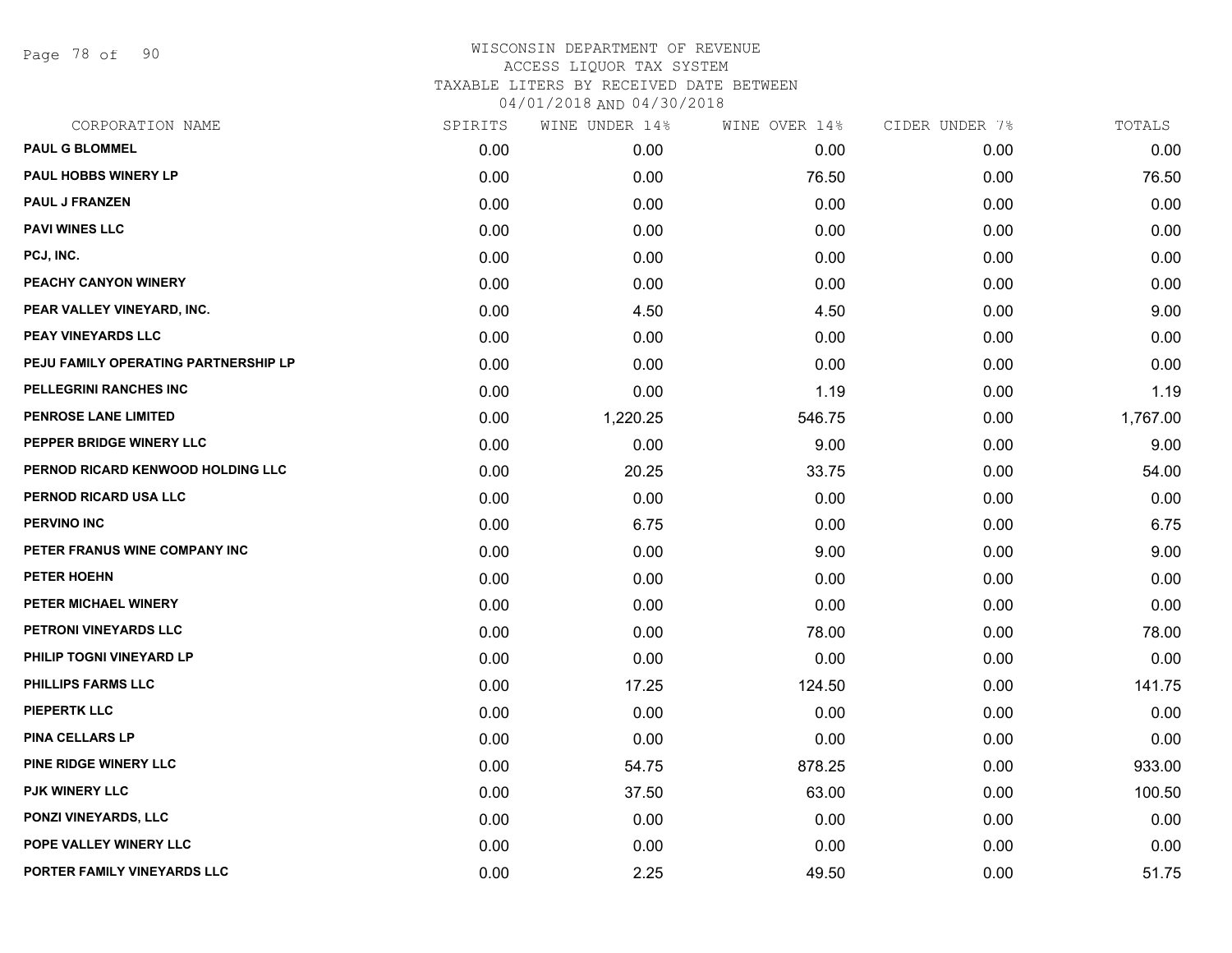Page 79 of 90

| CORPORATION NAME                         | SPIRITS | WINE UNDER 14% | WINE OVER 14% | CIDER UNDER 7% | TOTALS |
|------------------------------------------|---------|----------------|---------------|----------------|--------|
| <b>POTT WINE</b>                         | 0.00    | 0.00           | 9.00          | 0.00           | 9.00   |
| PRAGER WINERY & PORT WORKS, INC.         | 0.00    | 1.50           | 4.50          | 0.00           | 6.00   |
| <b>PRAIRIE BERRY LLC</b>                 | 0.00    | 638.25         | 45.75         | 0.00           | 684.00 |
| <b>PRAIRIE HAWK WINERY INC</b>           | 0.00    | 0.00           | 0.00          | 0.00           | 0.00   |
| PRECEPT BRANDS LLC                       | 0.00    | 138.05         | 36.00         | 0.00           | 174.05 |
| PREMIUM VINTNERS LLC                     | 0.00    | 0.75           | 1.50          | 0.00           | 2.25   |
| PRESQU'ILE WINERY                        | 0.00    | 0.00           | 0.00          | 0.00           | 0.00   |
| PRIDE MOUNTAIN VINEYARDS LLC             | 0.00    | 0.00           | 222.50        | 0.00           | 222.50 |
| <b>PRINCE MICHEL LLC</b>                 | 0.00    | 0.00           | 0.00          | 0.00           | 0.00   |
| <b>PROMONTORY LLC</b>                    | 0.00    | 0.00           | 0.00          | 0.00           | 0.00   |
| <b>PWG LLC</b>                           | 0.00    | 0.00           | 11.25         | 0.00           | 11.25  |
| <b>QUADY SOUTH WINERY LLC</b>            | 0.00    | 14.25          | 6.00          | 0.00           | 20.25  |
| <b>QUILCEDA CREEK VINTNERS INC</b>       | 0.00    | 0.00           | 0.00          | 0.00           | 0.00   |
| <b>QUPE WINE CELLARS LLC</b>             | 0.00    | 0.00           | 0.00          | 0.00           | 0.00   |
| RADIO-COTEAU WINE CELLARS LLC            | 0.00    | 0.00           | 0.00          | 0.00           | 0.00   |
| <b>RAMAZZOTTI WINES LLC</b>              | 0.00    | 0.00           | 17.25         | 0.00           | 17.25  |
| <b>RAMEY WINE CELLARS INC</b>            | 0.00    | 4.50           | 31.50         | 0.00           | 36.00  |
| <b>RAPTOR RIDGE WINERY LLC</b>           | 0.00    | 0.00           | 2.25          | 0.00           | 2.25   |
| RASA VINEYARDS, LLC                      | 0.00    | 0.00           | 0.00          | 0.00           | 0.00   |
| <b>RAYMOND SIGNORELLO</b>                | 0.00    | 0.00           | 4.50          | 0.00           | 4.50   |
| <b>RAYMOND VINEYARD &amp; CELLAR INC</b> | 0.00    | 9.00           | 79.50         | 0.00           | 88.50  |
| <b>RB WINE ASSOCIATES LLC</b>            | 0.00    | 6.75           | 0.00          | 0.00           | 6.75   |
| <b>RBZ VINEYARDS LLC</b>                 | 0.00    | 1.50           | 7.50          | 0.00           | 9.00   |
| <b>RED CAR WINE COMPANY LLC</b>          | 0.00    | 0.00           | 0.00          | 0.00           | 0.00   |
| <b>RED MARE WINES LLC</b>                | 0.00    | 0.00           | 4.50          | 0.00           | 4.50   |
| <b>RED OAK VINEYARD INC</b>              | 0.00    | 0.00           | 0.00          | 0.00           | 0.00   |
| <b>REGUSCI WINERY INC</b>                | 0.00    | 0.00           | 248.25        | 0.00           | 248.25 |
| <b>REN ACQUISITION INC</b>               | 0.00    | 0.00           | 120.75        | 0.00           | 120.75 |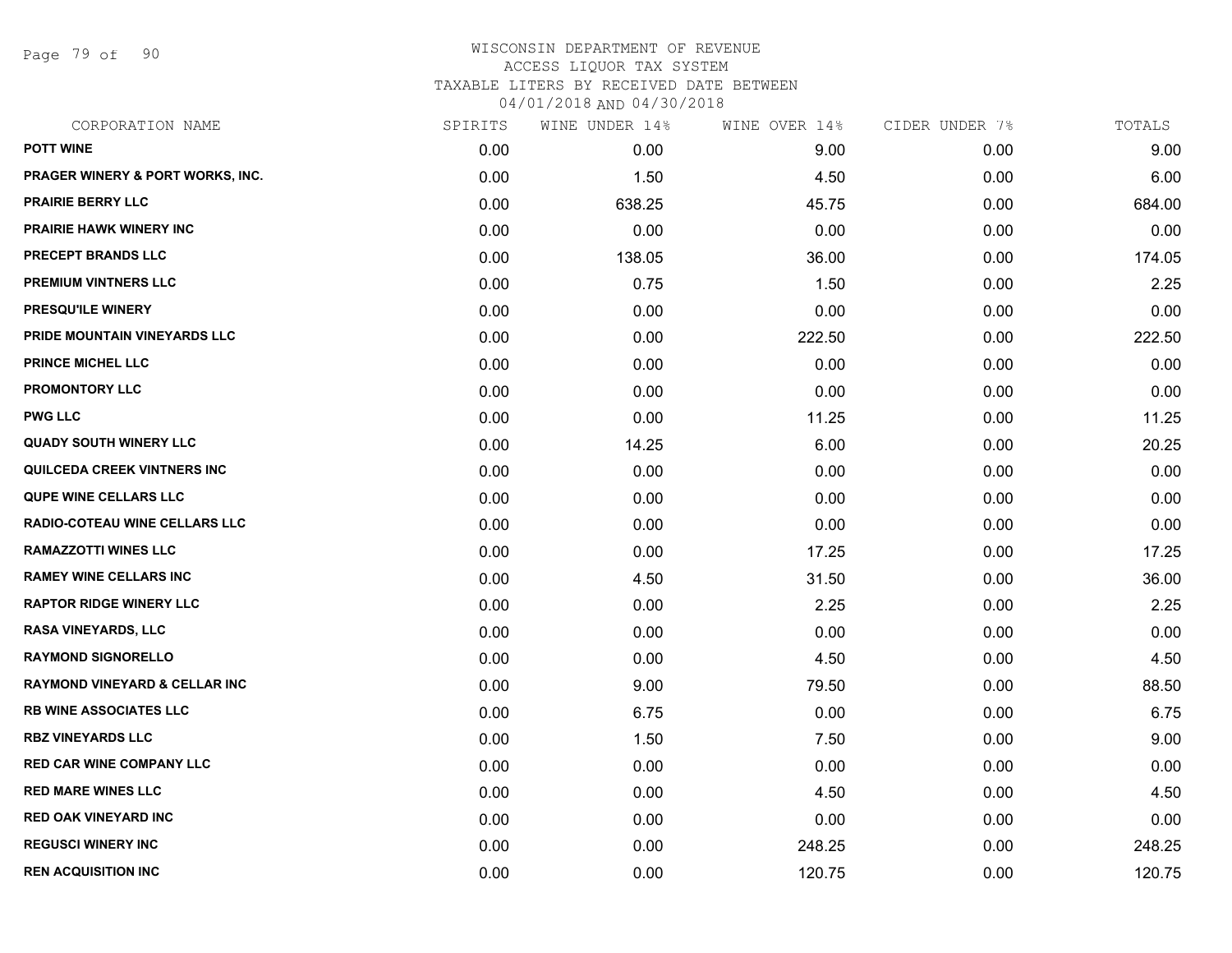| CORPORATION NAME                            | SPIRITS | WINE UNDER 14% | WINE OVER 14% | CIDER UNDER 7% | TOTALS   |
|---------------------------------------------|---------|----------------|---------------|----------------|----------|
| <b>REVANA FAMILY PARTNERS LP</b>            | 0.00    | 0.00           | 19.50         | 0.00           | 19.50    |
| <b>REVANA FAMILY PARTNERS LP</b>            | 0.00    | 24.75          | 15.75         | 0.00           | 40.50    |
| <b>REVELRY VINTNERS LLC</b>                 | 0.00    | 0.00           | 0.00          | 0.00           | 0.00     |
| REYNOLDS CREATIVE PRODUCTS INC              | 0.00    | 19.50          | 129.00        | 0.00           | 148.50   |
| <b>RHYS VINEYARDS LLC</b>                   | 0.00    | 0.00           | 0.00          | 0.00           | 0.00     |
| <b>RICHARD E LIBBY</b>                      | 0.00    | 5,228.25       | 803.25        | 0.00           | 6,031.50 |
| <b>RICHARD FORTUNE</b>                      | 0.00    | 4.50           | 0.00          | 0.00           | 4.50     |
| <b>RIDGE VINEYARDS INC</b>                  | 0.00    | 115.50         | 456.00        | 0.00           | 571.50   |
| <b>RIGHT BEE LLC</b>                        | 0.00    | 0.00           | 0.00          | 0.00           | 0.00     |
| <b>RIGHT SIDE LLC</b>                       | 0.00    | 71.25          | 143.25        | 0.00           | 214.50   |
| <b>RIVER BEND VINEYARD &amp; WINERY LLC</b> | 0.00    | 0.00           | 0.00          | 0.00           | 0.00     |
| <b>RIVER VALLEY VINEYARD INC</b>            | 0.00    | 44.25          | 0.00          | 0.00           | 44.25    |
| <b>RIVER VIEW WINERY LLC</b>                | 0.00    | 0.00           | 0.00          | 0.00           | 0.00     |
| <b>RIVERBENCH LLC</b>                       | 0.00    | 17.25          | 5.25          | 0.00           | 22.50    |
| <b>ROBERT CRAIG WINERY LP</b>               | 0.00    | 0.00           | 85.50         | 0.00           | 85.50    |
| <b>ROBERT FOLEY LLC</b>                     | 0.00    | 0.00           | 12.00         | 0.00           | 12.00    |
| <b>ROBERT J BRAKESMAN</b>                   | 0.00    | 0.00           | 18.00         | 0.00           | 18.00    |
| <b>ROBERT MUELLER CELLARS</b>               | 0.00    | 0.00           | 0.00          | 0.00           | 0.00     |
| <b>ROBERT YOUNG ESTATE WINERY LLC</b>       | 0.00    | 0.00           | 6.00          | 0.00           | 6.00     |
| <b>ROCCA FAMILY VINEYARDS INC</b>           | 0.00    | 0.00           | 0.00          | 0.00           | 0.00     |
| <b>ROCHE WINERY LLC</b>                     | 0.00    | 24.75          | 38.25         | 0.00           | 63.00    |
| <b>ROCK N WOOL WINERY LLC</b>               | 0.00    | 0.00           | 0.00          | 0.00           | 0.00     |
| <b>ROCK WALL WINE COMPANY INC</b>           | 0.00    | 9.75           | 30.38         | 0.00           | 40.13    |
| <b>ROEDERER ESTATE INC</b>                  | 0.00    | 0.00           | 0.00          | 0.00           | 0.00     |
| <b>ROMBAUER VINEYARDS INC</b>               | 0.00    | 0.00           | 899.26        | 0.00           | 899.26   |
| <b>RONALD L FENOLIO</b>                     | 0.00    | 0.00           | 0.00          | 0.00           | 0.00     |
| <b>RONALD T RUBIN</b>                       | 0.00    | 0.00           | 0.00          | 0.00           | 0.00     |
| <b>ROUND POND ESTATE LLC</b>                | 0.00    | 0.00           | 129.75        | 0.00           | 129.75   |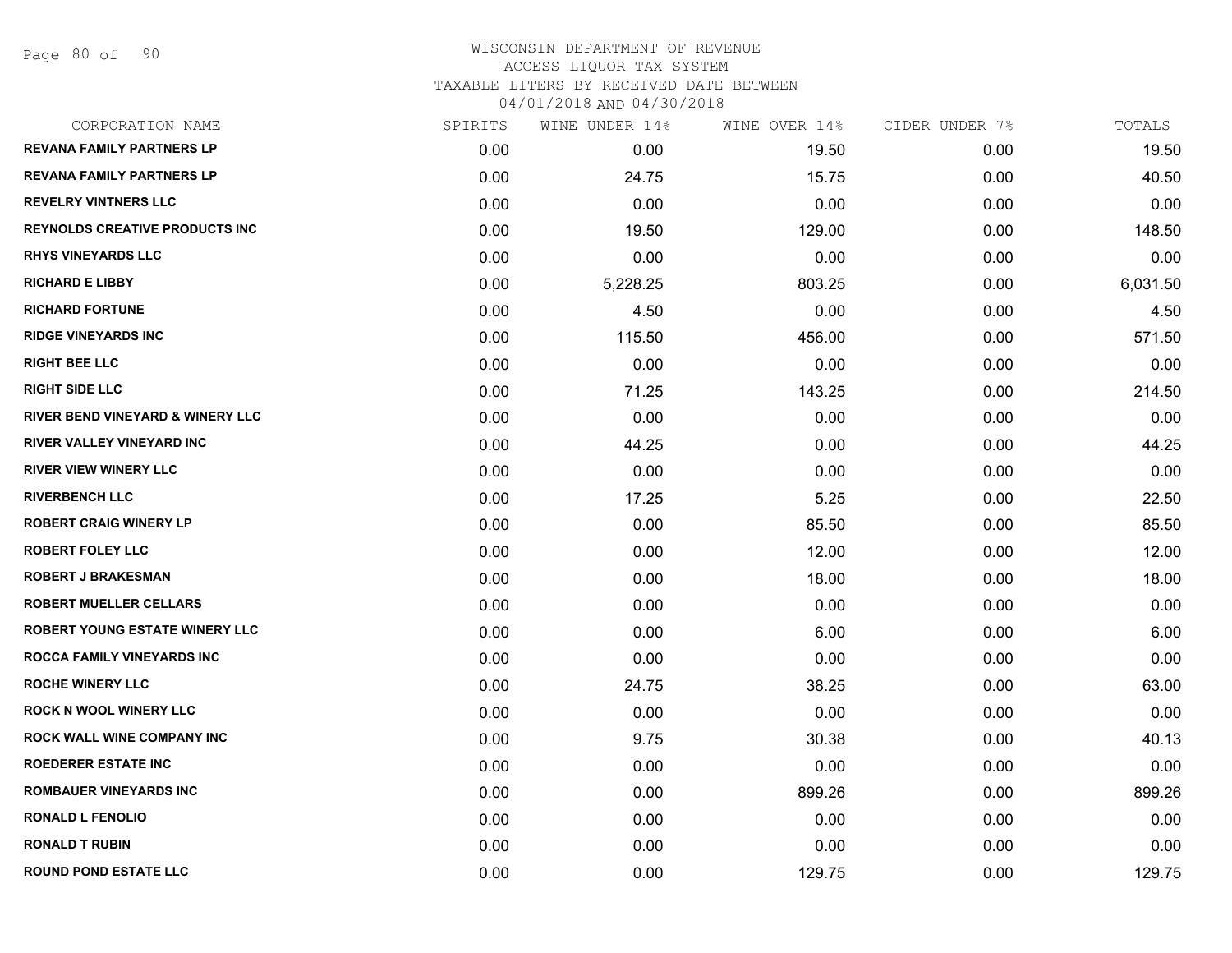Page 81 of 90

## WISCONSIN DEPARTMENT OF REVENUE ACCESS LIQUOR TAX SYSTEM TAXABLE LITERS BY RECEIVED DATE BETWEEN

04/01/2018 AND 04/30/2018

| CORPORATION NAME                              | SPIRITS | WINE UNDER 14% | WINE OVER 14% | CIDER UNDER 7% | TOTALS |
|-----------------------------------------------|---------|----------------|---------------|----------------|--------|
| <b>ROWLEY ESTATES LLC</b>                     | 0.00    | 74.25          | 0.00          | 0.00           | 74.25  |
| <b>RRJ REAL PROPERTIES LLC</b>                | 0.00    | 8.25           | 3.75          | 0.00           | 12.00  |
| <b>RSB VINEYARDS LLC</b>                      | 0.00    | 0.00           | 0.00          | 0.00           | 0.00   |
| <b>RUDD WINES INC</b>                         | 0.00    | 0.00           | 15.00         | 0.00           | 15.00  |
| <b>RUDIUS WINES, LLC</b>                      | 0.00    | 0.00           | 0.00          | 0.00           | 0.00   |
| <b>RUSHFORD MEADERY AND WINERY LLC</b>        | 0.00    | 0.00           | 0.00          | 0.00           | 0.00   |
| <b>RUTHERFORD HILL WINERY LLC</b>             | 0.00    | 213.25         | 342.50        | 0.00           | 555.75 |
| <b>RYAN PRELLWITZ</b>                         | 0.00    | 0.00           | 0.00          | 0.00           | 0.00   |
| <b>SAINTSBURY LLC</b>                         | 0.00    | 16.50          | 9.75          | 0.00           | 26.25  |
| <b>SAMUEL P BAXTER</b>                        | 0.00    | 0.00           | 0.00          | 0.00           | 0.00   |
| <b>SANDHI VINTNERS LLC</b>                    | 0.00    | 0.00           | 0.00          | 0.00           | 0.00   |
| <b>SANFORD WINERY COMPANY LP</b>              | 0.00    | 48.75          | 90.75         | 0.00           | 139.50 |
| <b>SANTA CROCE LLC</b>                        | 0.00    | 0.00           | 4.50          | 0.00           | 4.50   |
| <b>SARACINA VINEYARDS LLC</b>                 | 0.00    | 5.25           | 11.25         | 0.00           | 16.50  |
| <b>SAUCELITO CANYON LP</b>                    | 0.00    | 0.00           | 0.00          | 0.00           | 0.00   |
| SAVANNAH CHANELLE VINEYARDS INC               | 0.00    | 0.00           | 0.00          | 0.00           | 0.00   |
| <b>SAVIAH ROSE WINERY LLC</b>                 | 0.00    | 0.00           | 11.25         | 0.00           | 11.25  |
| <b>SAXUM VINEYARDS INC</b>                    | 0.00    | 0.00           | 115.50        | 0.00           | 115.50 |
| <b>SBRAGIA FAMILY VINEYARDS LLC</b>           | 0.00    | 0.00           | 9.00          | 0.00           | 9.00   |
| <b>SCHEID VINEYARDS CALIFORNIA INC.</b>       | 0.00    | 21.75          | 3.75          | 0.00           | 25.50  |
| <b>SCHRADER CELLARS LLC</b>                   | 0.00    | 0.00           | 149.25        | 0.00           | 149.25 |
| <b>SCHRAMSBERG VINEYARDS CO INC</b>           | 0.00    | 0.00           | 0.00          | 0.00           | 0.00   |
| <b>SCHUG WINERY LLC</b>                       | 0.00    | 72.75          | 12.00         | 0.00           | 84.75  |
| <b>SCHWEIGER VINEYARDS INC</b>                | 0.00    | 23.25          | 84.00         | 0.00           | 107.25 |
| <b>SCREAMING EAGLE LLC</b>                    | 0.00    | 0.00           | 36.00         | 0.00           | 36.00  |
| <b>SEAVER VINEYARDS LLC</b>                   | 0.00    | 0.00           | 14.25         | 0.00           | 14.25  |
| <b>SEAVEY VINEYARD LP</b>                     | 0.00    | 3.75           | 26.25         | 0.00           | 30.00  |
| <b>SEBASTOPOL VINEYARDS &amp; WINERY CORP</b> | 0.00    | 0.00           | 0.00          | 0.00           | 0.00   |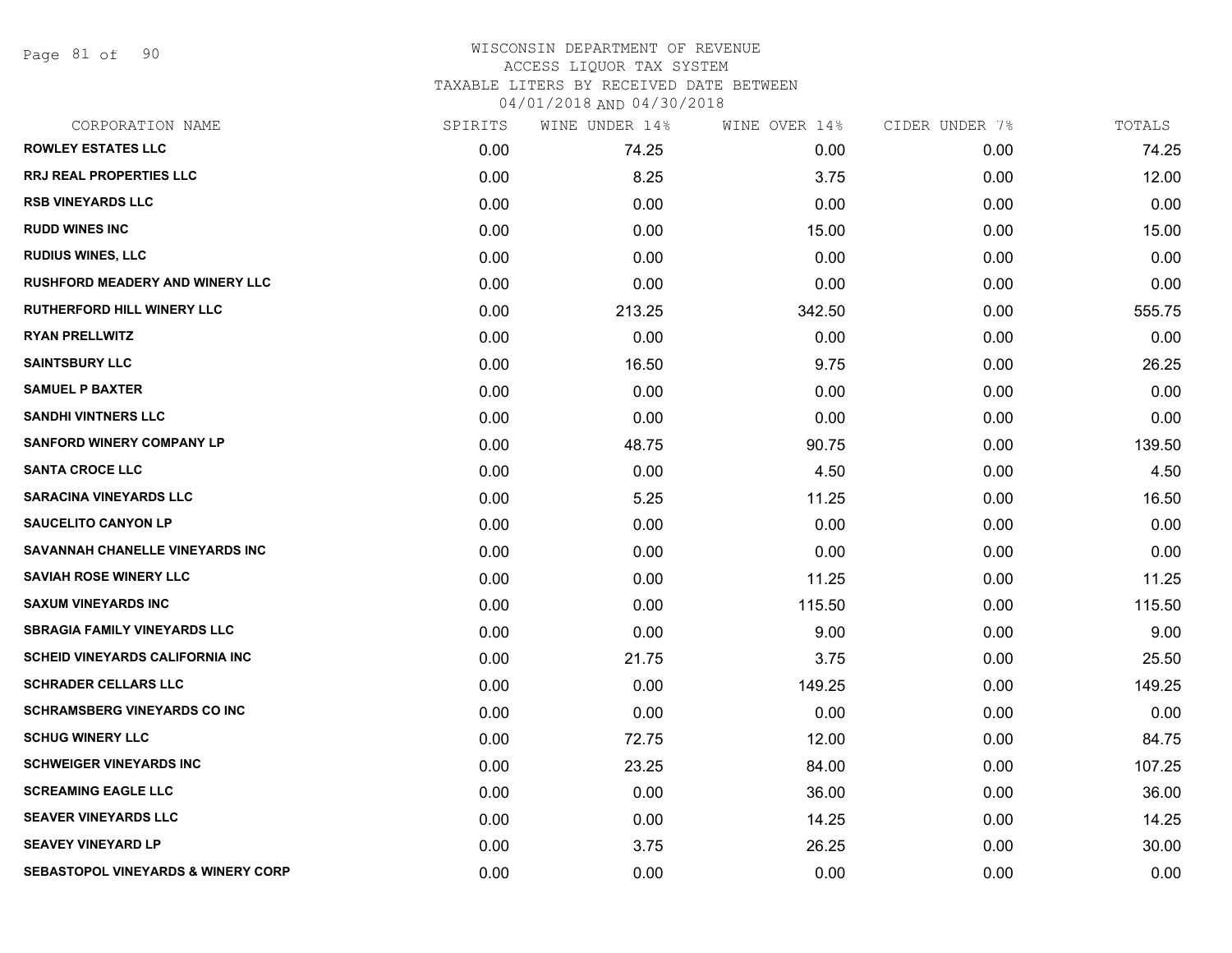Page 82 of 90

| 33.00<br>133.50<br>0.00 | 0.00<br>0.00 | 33.00<br>133.50 |
|-------------------------|--------------|-----------------|
|                         |              |                 |
|                         |              |                 |
|                         |              | 0.00            |
|                         | 0.00         | 0.00            |
| 5.25                    | 0.00         | 12.75           |
| 0.75                    | 0.00         | 7.50            |
| 0.00                    | 0.00         | 0.00            |
| 0.00                    | 0.00         | 0.00            |
| 0.00                    | 0.00         | 0.00            |
| 2.25                    | 0.00         | 2.25            |
| 0.00                    | 0.00         | 0.00            |
| 12.00                   | 0.00         | 54.75           |
| 22.50                   | 0.00         | 22.50           |
| 0.00                    | 0.00         | 0.00            |
| 0.00                    | 0.00         | 0.00            |
| 0.00                    | 0.00         | 0.00            |
| 0.00                    | 0.00         | 0.00            |
| 9.00                    | 0.00         | 14.63           |
| 10.50                   | 0.00         | 10.50           |
| 0.00                    | 0.00         | 6.75            |
| 3.00                    | 0.00         | 3.00            |
| 0.00                    | 0.00         | 0.00            |
| 34.50                   | 0.00         | 138.75          |
| 13.50                   | 0.00         | 18.00           |
| 126.00                  | 0.00         | 194.25          |
| 18.75                   | 0.00         | 67.50           |
| 0.00                    | 0.00         | 0.00            |
| 89.25                   | 0.00         | 103.50          |
|                         | 0.00         | 0.00            |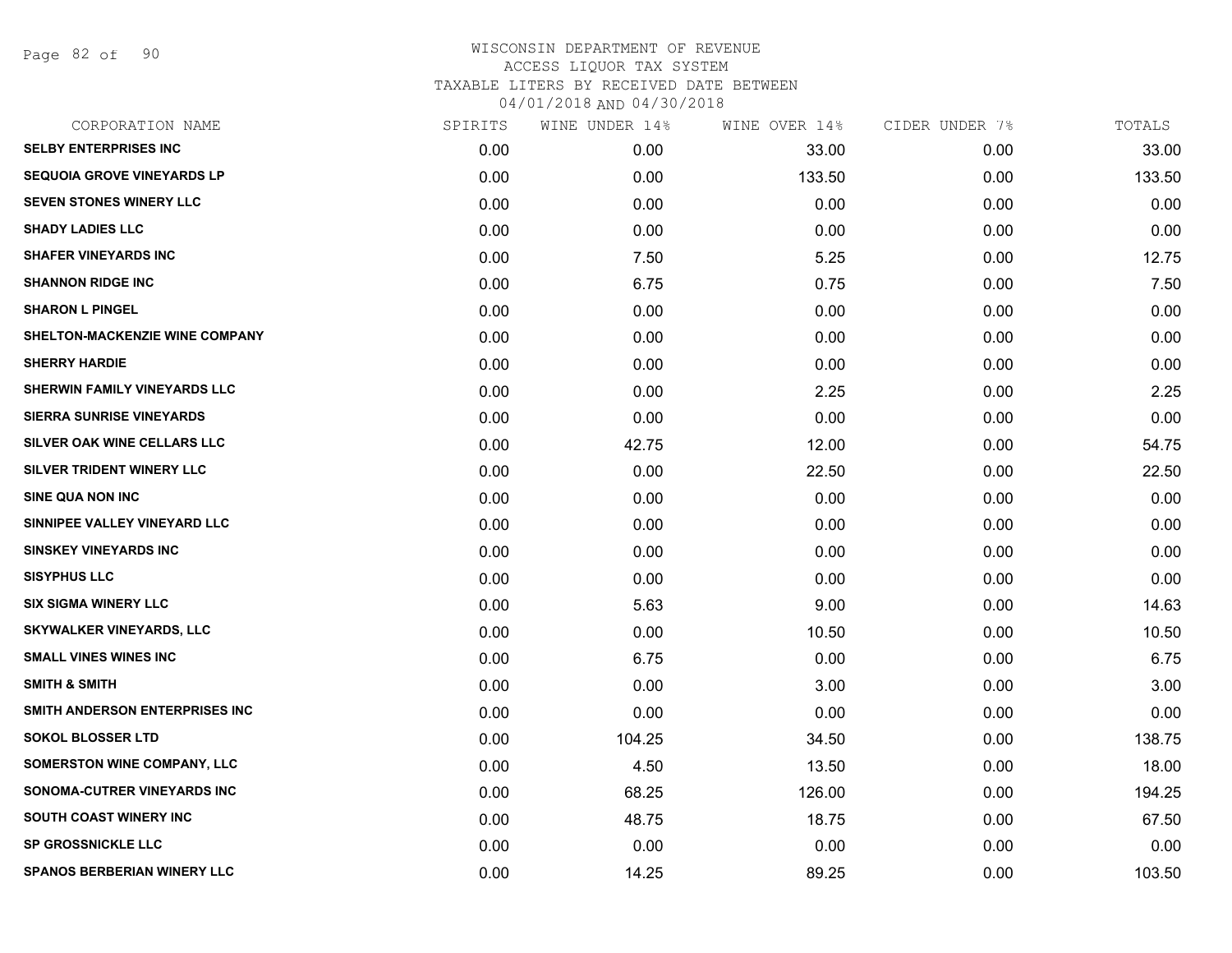Page 83 of 90

| SPIRITS | WINE UNDER 14% | WINE OVER 14% |      | TOTALS         |
|---------|----------------|---------------|------|----------------|
| 0.00    | 0.00           | 0.00          | 0.00 | 0.00           |
| 0.00    | 0.00           | 0.00          | 0.00 | 0.00           |
| 0.00    | 0.00           | 0.00          | 0.00 | 0.00           |
| 0.00    | 0.00           | 0.00          | 0.00 | 0.00           |
| 0.00    | 27.00          | 38.25         | 0.00 | 65.25          |
| 0.00    | 0.00           | 0.00          | 0.00 | 0.00           |
| 0.00    | 33.00          | 5.25          | 0.00 | 38.25          |
| 0.00    | 0.00           | 24.00         | 0.00 | 24.00          |
| 0.00    | 126.75         | 0.00          | 0.00 | 126.75         |
| 0.00    | 350.02         | 32.25         | 0.00 | 382.27         |
| 0.00    | 69.75          | 75.75         | 0.00 | 145.50         |
| 0.00    | 0.00           | 469.50        | 0.00 | 469.50         |
| 0.00    | 0.00           | 1.50          | 0.00 | 1.50           |
| 0.00    | 24.75          | 259.50        | 0.00 | 284.25         |
| 0.00    | 24.75          | 459.75        | 0.00 | 484.50         |
| 0.00    | 93.88          | 424.50        | 0.00 | 518.38         |
| 0.00    | 0.00           | 63.00         | 0.00 | 63.00          |
| 0.00    | 0.00           | 0.00          | 0.00 | 0.00           |
| 0.00    | 0.00           | 0.00          | 0.00 | 0.00           |
| 0.00    | 0.00           | 0.00          | 0.00 | 0.00           |
| 0.00    | 0.00           | 0.00          | 0.00 | 0.00           |
| 0.00    | 1.50           | 1.50          | 0.00 | 3.00           |
| 0.00    | 0.00           | 0.00          | 0.00 | 0.00           |
| 0.00    | 34.50          | 210.00        | 0.00 | 244.50         |
| 0.00    | 3.75           | 0.75          | 0.00 | 4.50           |
| 0.00    | 0.00           | 10.50         | 0.00 | 10.50          |
| 0.00    | 0.00           | 0.00          | 0.00 | 0.00           |
| 0.00    | 272.25         | 9.00          | 0.00 | 281.25         |
|         |                |               |      | CIDER UNDER 7% |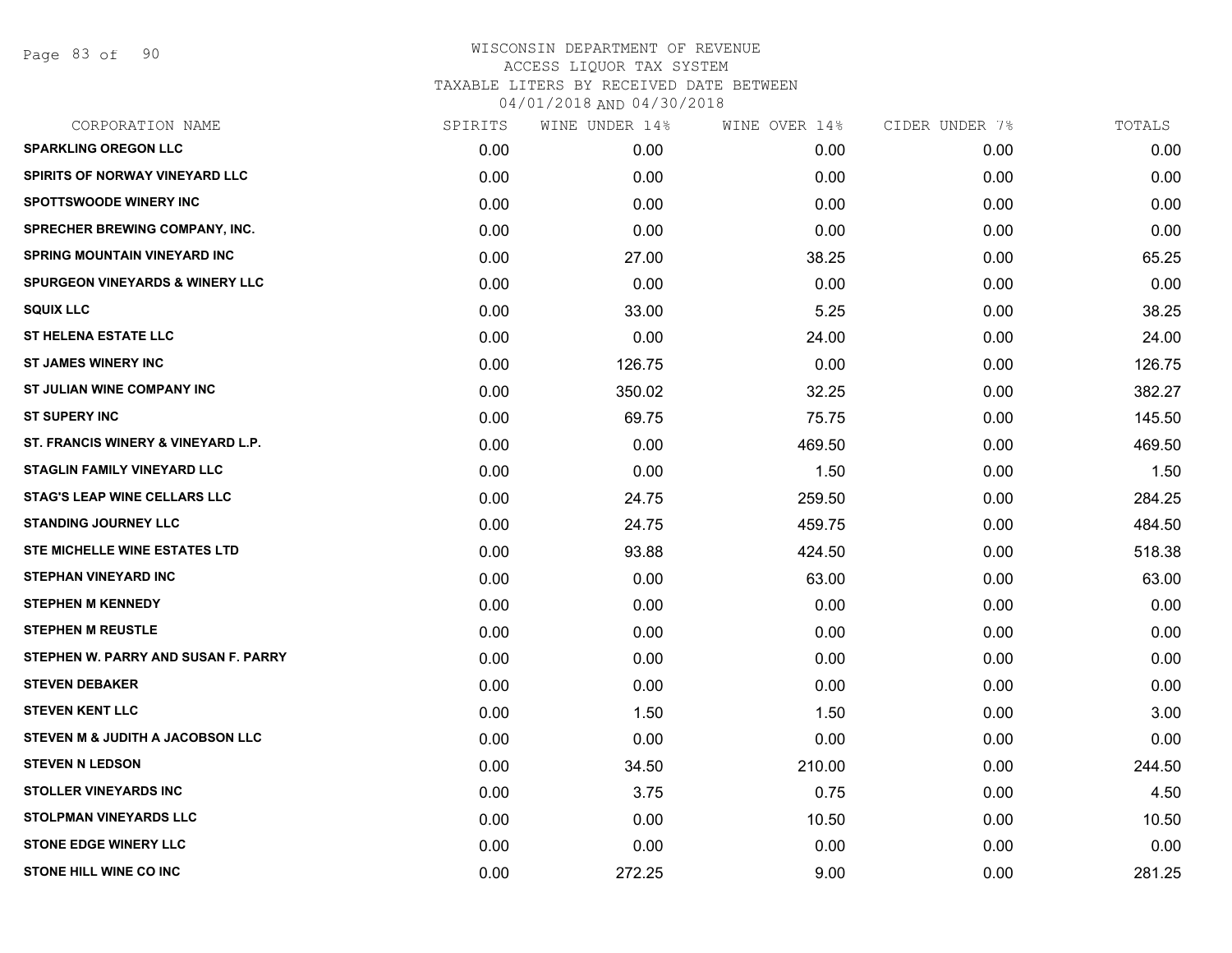Page 84 of 90

| CORPORATION NAME                            | SPIRITS | WINE UNDER 14% | WINE OVER 14% | CIDER UNDER 7% | TOTALS |
|---------------------------------------------|---------|----------------|---------------|----------------|--------|
| <b>STONECUSHION INC</b>                     | 0.00    | 0.00           | 375.00        | 0.00           | 375.00 |
| STONEHAUS WINERY, INC.                      | 0.00    | 9.00           | 0.00          | 0.00           | 9.00   |
| <b>STONES THROW WINERY INC</b>              | 0.00    | 0.00           | 0.00          | 0.00           | 0.00   |
| <b>STONY HILL VINEYARD INC</b>              | 0.00    | 0.00           | 0.00          | 0.00           | 0.00   |
| STORYBOOK MOUNTAIN WINERY INC               | 0.00    | 27.00          | 31.50         | 0.00           | 58.50  |
| <b>SULLIVAN VINEYARDS CORPORATION</b>       | 0.00    | 0.00           | 12.00         | 0.00           | 12.00  |
| SULPHUR SPRINGS WINERY LLC                  | 0.00    | 6.00           | 21.00         | 0.00           | 27.00  |
| <b>SUMMERS WINERY LLC</b>                   | 0.00    | 21.75          | 9.75          | 0.00           | 31.50  |
| <b>SUMMERWOOD WINERY &amp; INN INC</b>      | 0.00    | 0.00           | 7.50          | 0.00           | 7.50   |
| <b>SUNSET POINT WINERY LLC</b>              | 0.00    | 0.00           | 0.00          | 0.00           | 0.00   |
| <b>SUNSTONE VINEYARDS &amp; WINERY INC.</b> | 0.00    | 2.25           | 16.50         | 0.00           | 18.75  |
| <b>SUSAN M BOSWELL</b>                      | 0.00    | 0.00           | 4.50          | 0.00           | 4.50   |
| <b>SUTTER HOME WINERY INC</b>               | 0.00    | 107.43         | 110.63        | 0.00           | 218.06 |
| <b>SWEAZEY WINERY INVESTMENT LLC</b>        | 0.00    | 11.25          | 20.25         | 0.00           | 31.50  |
| SWEET CHEEKS VINEYARDS INC                  | 0.00    | 18.00          | 0.00          | 0.00           | 18.00  |
| <b>TABLAS CREEK VINEYARD LP</b>             | 0.00    | 133.75         | 96.75         | 0.00           | 230.50 |
| <b>TAFT STREET INC</b>                      | 0.00    | 0.00           | 0.00          | 0.00           | 0.00   |
| TAKARA SAKE USA INC                         | 0.00    | 13.50          | 0.00          | 0.00           | 13.50  |
| <b>TALLEY VINEYARDS INC</b>                 | 0.00    | 17.25          | 13.50         | 0.00           | 30.75  |
| <b>TAMBER BEY VINEYARDS LLC</b>             | 0.00    | 0.00           | 115.50        | 0.00           | 115.50 |
| <b>TANDEM WINES LLC</b>                     | 0.00    | 9.00           | 0.00          | 0.00           | 9.00   |
| <b>TARA BELLA WINERY LLC</b>                | 0.00    | 0.00           | 0.00          | 0.00           | 0.00   |
| <b>TEALE CREEK ASSOCIATES</b>               | 0.00    | 30.75          | 81.65         | 0.00           | 112.40 |
| <b>TENBA RIDGE WINERY LLC</b>               | 0.00    | 0.00           | 0.00          | 0.00           | 0.00   |
| <b>TERRA VINUM LLC</b>                      | 0.00    | 0.00           | 0.00          | 0.00           | 0.00   |
| <b>TERRAVANT WINE COMPANY LLC</b>           | 0.00    | 0.00           | 0.00          | 0.00           | 0.00   |
| <b>TESTAROSSA VINEYARDS LLC</b>             | 0.00    | 0.00           | 0.00          | 0.00           | 0.00   |
| THE BIALE ESTATE                            | 0.00    | 0.00           | 123.75        | 0.00           | 123.75 |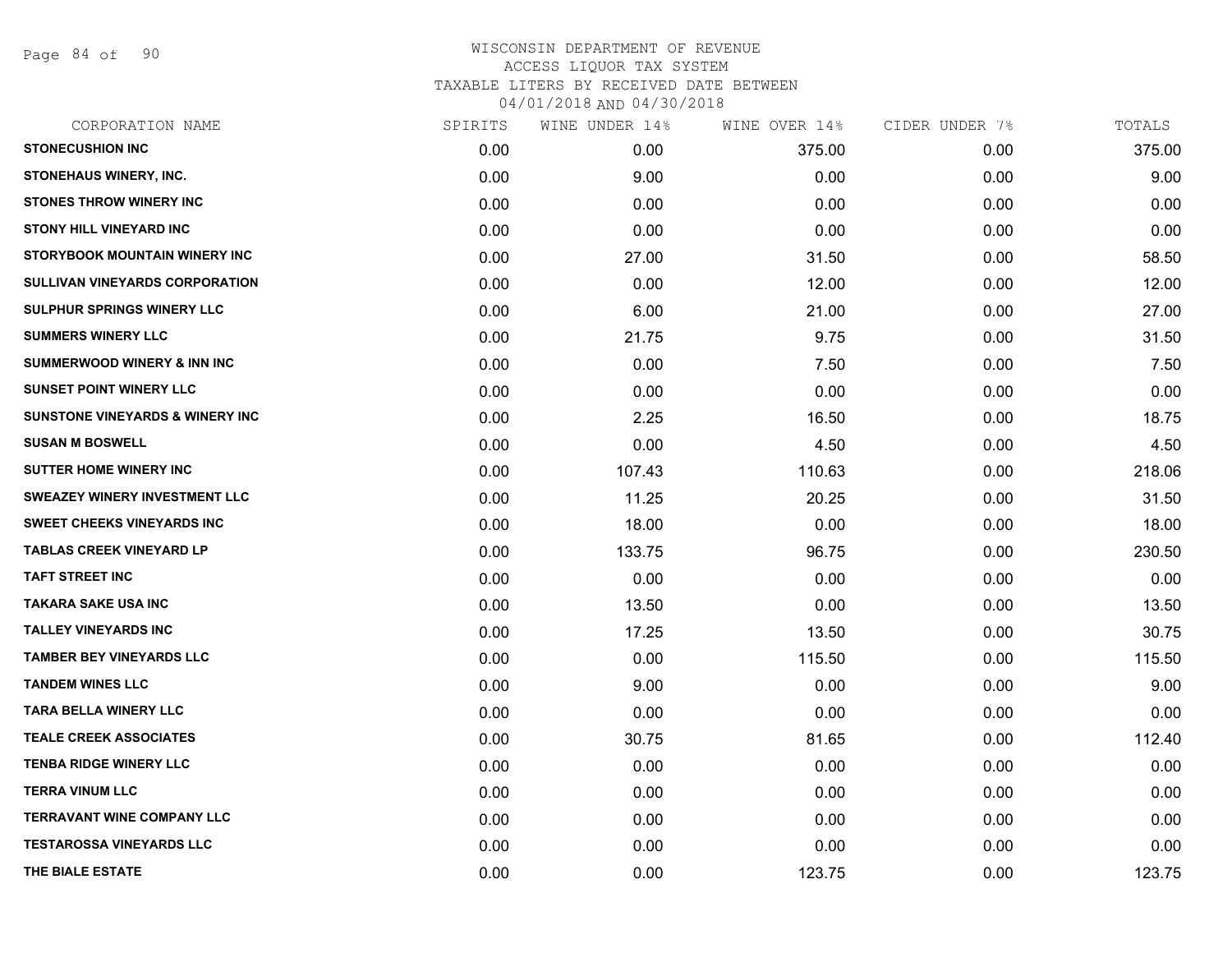Page 85 of 90

| CORPORATION NAME                          | SPIRITS | WINE UNDER 14% | WINE OVER 14% | CIDER UNDER 7% | TOTALS |
|-------------------------------------------|---------|----------------|---------------|----------------|--------|
| THE BRANDER VINEYARD                      | 0.00    | 0.00           | 0.00          | 0.00           | 0.00   |
| THE CELLAR LLC                            | 0.00    | 0.00           | 0.00          | 0.00           | 0.00   |
| THE HESS COLLECTION WINERY                | 0.00    | 70.50          | 174.75        | 0.00           | 245.25 |
| THE HOGUE CELLARS LTD                     | 0.00    | 45.00          | 0.00          | 0.00           | 45.00  |
| THE INFINITE MONKEY THEOREM INC           | 0.00    | 15.25          | 2.25          | 0.00           | 17.50  |
| THE LITTORAI WINES                        | 0.00    | 0.00           | 0.00          | 0.00           | 0.00   |
| THE MASCOT WINE, LLC                      | 0.00    | 0.00           | 0.00          | 0.00           | 0.00   |
| THE MEEKER VINEYARD                       | 0.00    | 0.00           | 0.00          | 0.00           | 0.00   |
| THE MORLET SELECTION INC                  | 0.00    | 0.00           | 0.00          | 0.00           | 0.00   |
| THE MORNE WINE COMPANY                    | 0.00    | 19.50          | 1.50          | 0.00           | 21.00  |
| THE RUM TREE, INC.                        | 0.00    | 0.00           | 0.00          | 0.00           | 0.00   |
| THE SHORES OF FAIRHAVEN INC               | 0.00    | 15.00          | 0.00          | 0.00           | 15.00  |
| THE SILVERADO VINEYARDS                   | 0.00    | 33.00          | 214.50        | 0.00           | 247.50 |
| THE VINEYARD LLC                          | 0.00    | 119.70         | 0.00          | 0.00           | 119.70 |
| THE WILLIAMSBURG WINERY LTD               | 0.00    | 26.25          | 0.00          | 0.00           | 26.25  |
| THE WINE GROUP INC                        | 0.00    | 127.50         | 365.63        | 0.00           | 493.13 |
| THE WINE VINEYARD LLC                     | 0.00    | 0.00           | 0.00          | 0.00           | 0.00   |
| THE WOODLAND TRAIL BEVERAGE COMPANY, INC. | 0.00    | 0.00           | 0.00          | 0.00           | 0.00   |
| THIS REALM LLC                            | 0.00    | 0.00           | 18.00         | 0.00           | 18.00  |
| <b>THOMAS C HOFFMAN</b>                   | 0.00    | 0.00           | 20.25         | 0.00           | 20.25  |
| THOMAS FOGARTY WINERY LLC                 | 0.00    | 0.00           | 0.00          | 0.00           | 0.00   |
| THOMAS L BECKMEN & JUDITH F BECKMEN       | 0.00    | 0.00           | 33.75         | 0.00           | 33.75  |
| <b>THURMAN J RODGERS</b>                  | 0.00    | 0.00           | 0.00          | 0.00           | 0.00   |
| TI BEVERAGE GROUP LTD                     | 0.00    | 0.00           | 0.00          | 0.00           | 0.00   |
| TIM BLUE WINES LLC                        | 0.00    | 0.00           | 0.00          | 0.00           | 0.00   |
| TMR WINE COMPANY LLC                      | 0.00    | 0.00           | 0.00          | 0.00           | 0.00   |
| <b>TOAD HOLLOW VINEYARDS INC</b>          | 0.00    | 6.00           | 14.25         | 0.00           | 20.25  |
| <b>TOBIN JAMES CELLARS</b>                | 0.00    | 10.47          | 62.24         | 0.00           | 72.71  |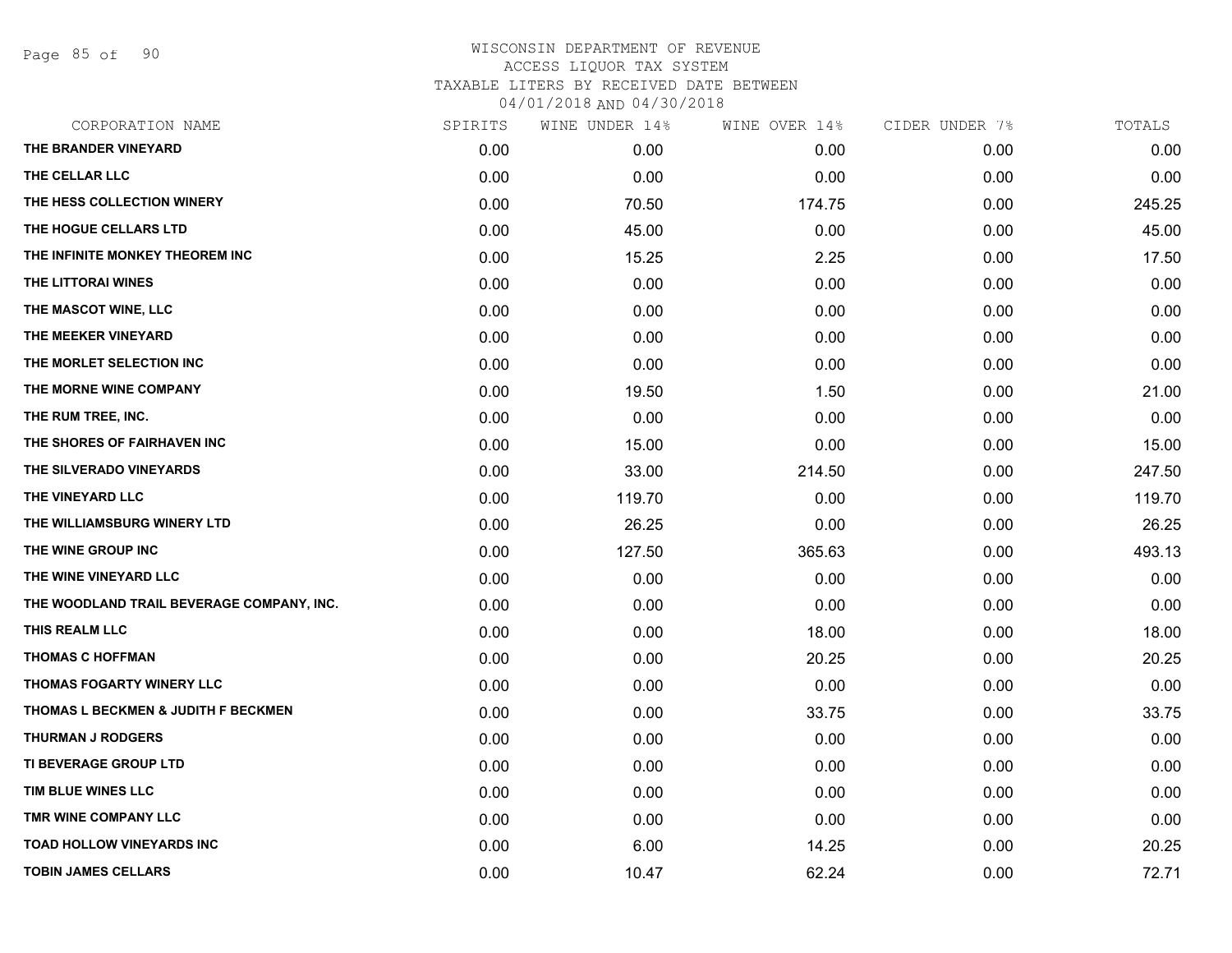Page 86 of 90

| CORPORATION NAME                              | SPIRITS | WINE UNDER 14% | WINE OVER 14% | CIDER UNDER 7% | TOTALS   |
|-----------------------------------------------|---------|----------------|---------------|----------------|----------|
| <b>TODD ANDERSON</b>                          | 0.00    | 0.00           | 0.00          | 0.00           | 0.00     |
| <b>TOLLIVER RANCH BRANDS LLC</b>              | 0.00    | 0.75           | 1.50          | 0.00           | 2.25     |
| <b>TOM MEADOWCROFT</b>                        | 0.00    | 12.75          | 21.75         | 0.00           | 34.50    |
| <b>TOMMYS TOO HIGH WINES LLC</b>              | 0.00    | 0.00           | 0.00          | 0.00           | 0.00     |
| <b>TREANA WINERY LLC</b>                      | 0.00    | 2.25           | 27.00         | 0.00           | 29.25    |
| <b>TREASURY WINE ESTATES AMERICAS COMPANY</b> | 0.00    | 971.13         | 1,120.81      | 0.00           | 2,091.94 |
| <b>TREFETHEN VINEYARDS WINERY INC</b>         | 0.00    | 65.25          | 136.50        | 0.00           | 201.75   |
| <b>TRENTADUE WINERY LLC</b>                   | 0.00    | 0.00           | 0.00          | 0.00           | 0.00     |
| <b>TRINITAS CELLARS LLC</b>                   | 0.00    | 1.50           | 76.50         | 0.00           | 78.00    |
| TRINITY VALLEY VINEYARDS LLC                  | 0.00    | 0.00           | 0.00          | 0.00           | 0.00     |
| <b>TRIONE VINEYARDS LLC</b>                   | 0.00    | 0.75           | 24.00         | 0.00           | 24.75    |
| <b>TROY LANDWEHR</b>                          | 0.00    | 0.00           | 0.00          | 0.00           | 0.00     |
| <b>TSG LLC</b>                                | 0.00    | 41.25          | 15.75         | 0.00           | 57.00    |
| <b>TURKOVICH FAMILY WINES LLC</b>             | 0.00    | 0.00           | 2.25          | 0.00           | 2.25     |
| <b>TURLEY WINE CELLARS INC</b>                | 0.00    | 0.00           | 0.00          | 0.00           | 0.00     |
| <b>TURNBULL WINE CELLARS</b>                  | 0.00    | 14.25          | 114.75        | 0.00           | 129.00   |
| <b>TWIN PEAKS WINERY INC</b>                  | 0.00    | 7.50           | 132.75        | 0.00           | 140.25   |
| <b>TWIN RIDGE ESTATES LLC</b>                 | 0.00    | 0.00           | 48.00         | 0.00           | 48.00    |
| <b>TWISTED OAK WINERY LLC</b>                 | 0.00    | 3.75           | 1.50          | 0.00           | 5.25     |
| <b>TWO LADS LLC</b>                           | 0.00    | 4.50           | 0.00          | 0.00           | 4.50     |
| <b>TWOMEY CELLARS LLC</b>                     | 0.00    | 0.00           | 0.00          | 0.00           | 0.00     |
| TY R CATON                                    | 0.00    | 4.50           | 15.00         | 0.00           | 19.50    |
| UNTI WINE CO LLC                              | 0.00    | 18.01          | 96.75         | 0.00           | 114.76   |
| <b>URBAN CELLARS LLC</b>                      | 0.00    | 0.00           | 0.00          | 0.00           | 0.00     |
| V & C LLC                                     | 0.00    | 8.25           | 101.25        | 0.00           | 109.50   |
| <b>V SATTUI WINERY INC</b>                    | 0.00    | 234.02         | 384.00        | 0.00           | 618.02   |
| <b>V2 WINE GROUP LLC</b>                      | 0.00    | 0.00           | 0.00          | 0.00           | 0.00     |
| VAN RUITEN FAMILY WINERY LLC                  | 0.00    | 2.25           | 3.75          | 0.00           | 6.00     |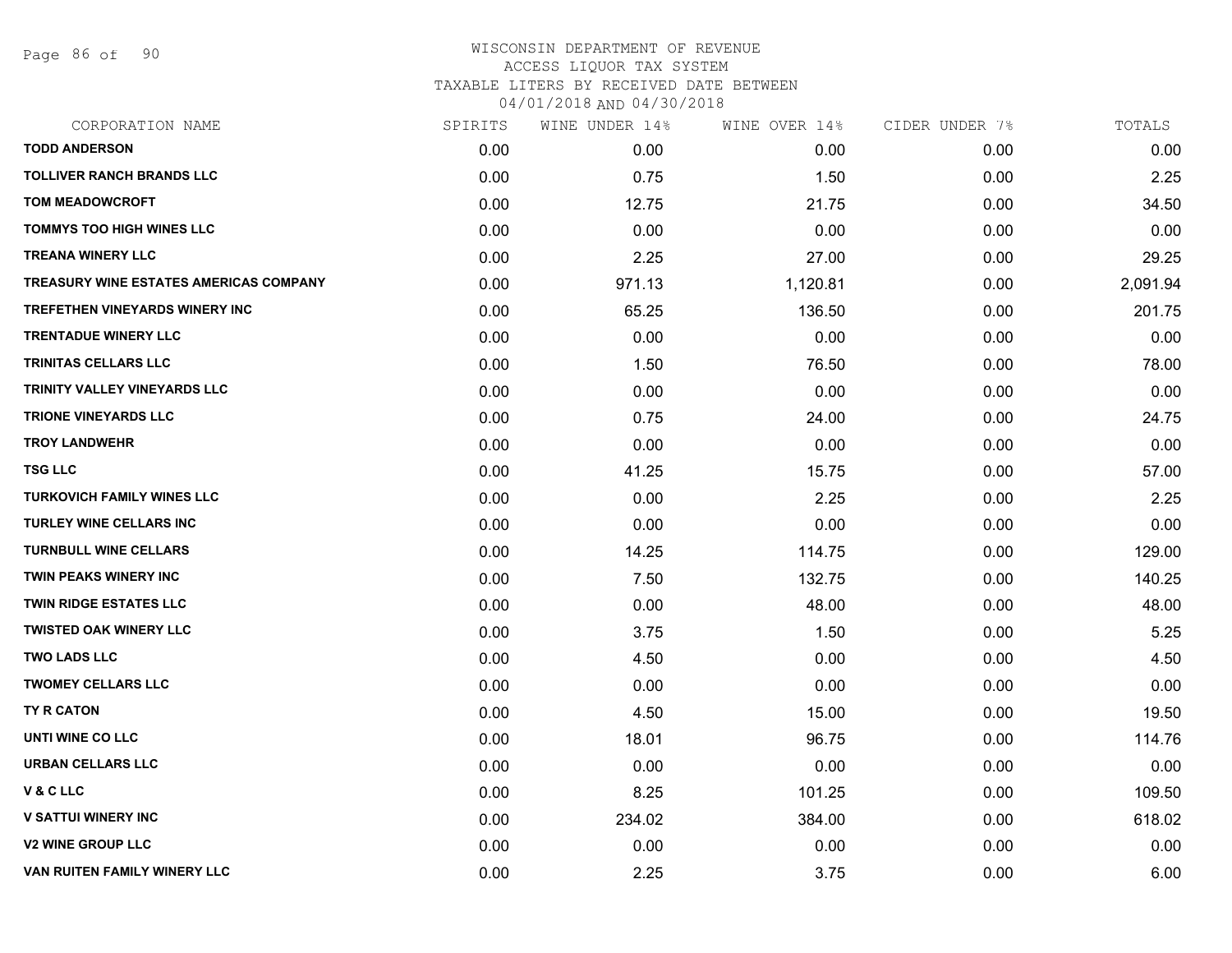Page 87 of 90

| CORPORATION NAME                  | SPIRITS | WINE UNDER 14% | WINE OVER 14% | CIDER UNDER 7% | TOTALS   |
|-----------------------------------|---------|----------------|---------------|----------------|----------|
| VAN WYCHEN WINES INC.             | 0.00    | 0.00           | 0.00          | 0.00           | 0.00     |
| <b>VERMEIL WINE GROUP LLC</b>     | 0.00    | 0.00           | 0.00          | 0.00           | 0.00     |
| <b>VERNON VINEYARDS LTD</b>       | 0.00    | 0.00           | 0.00          | 0.00           | 0.00     |
| <b>VETRO WINERY LLC</b>           | 0.00    | 0.00           | 0.00          | 0.00           | 0.00     |
| <b>VICINI ENTERPRISES LLC</b>     | 0.00    | 0.00           | 0.00          | 0.00           | 0.00     |
| <b>VIGNETTE WINERY LLC</b>        | 0.00    | 6.00           | 4.50          | 0.00           | 10.50    |
| <b>VILLA AMOROSA INC</b>          | 0.00    | 225.00         | 384.00        | 0.00           | 609.00   |
| <b>VILLA ENCINAL PARTNERS LP</b>  | 0.00    | 0.00           | 0.00          | 0.00           | 0.00     |
| <b>VILLA SAN JULIETTE INC</b>     | 0.00    | 0.00           | 0.00          | 0.00           | 0.00     |
| <b>VILLA TOSCANO INC</b>          | 0.00    | 0.75           | 6.75          | 0.00           | 7.50     |
| VIN DE ZO LLC                     | 0.00    | 34.50          | 19.50         | 0.00           | 54.00    |
| <b>VINA ROBLES INC</b>            | 0.00    | 0.00           | 22.50         | 0.00           | 22.50    |
| <b>VINCENT ARROYO WINERY INC</b>  | 0.00    | 9.00           | 0.00          | 0.00           | 9.00     |
| <b>VINE &amp; SUN LLC</b>         | 0.00    | 0.00           | 0.00          | 0.00           | 0.00     |
| <b>VINE CLIFF WINERY INC</b>      | 0.00    | 0.00           | 21.00         | 0.00           | 21.00    |
| <b>VINEBURG LLC</b>               | 0.00    | 52.50          | 762.75        | 0.00           | 815.25   |
| <b>VINEOAKS LLC</b>               | 0.00    | 43.50          | 52.50         | 0.00           | 96.00    |
| <b>VINES TO CELLAR, INC.</b>      | 0.00    | 0.00           | 0.00          | 0.00           | 0.00     |
| <b>VINESSE LLC</b>                | 0.00    | 0.00           | 0.00          | 0.00           | 0.00     |
| <b>VINEYARD 29 LLC</b>            | 0.00    | 0.00           | 0.00          | 0.00           | 0.00     |
| <b>VINTAGE WINE ESTATES, INC.</b> | 0.00    | 603.00         | 953.25        | 0.00           | 1,556.25 |
| <b>VINTAGE WINE ESTATES, INC.</b> | 0.00    | 0.75           | 46.50         | 0.00           | 47.25    |
| VINTAGE WINE ESTATES, INC.        | 0.00    | 7.50           | 27.75         | 0.00           | 35.25    |
| <b>VINTAGE WINE ESTATES, INC.</b> | 0.00    | 63.75          | 120.00        | 0.00           | 183.75   |
| <b>VINTAGE WINE ESTATES, INC.</b> | 0.00    | 108.75         | 311.25        | 0.00           | 420.00   |
| <b>VINTAGE WINE ESTATES, INC.</b> | 0.00    | 35.25          | 265.50        | 0.00           | 300.75   |
| <b>VINTAGE WINE ESTATES, INC.</b> | 0.00    | 24.75          | 145.50        | 0.00           | 170.25   |
| <b>VINTAGE WINE ESTATES, INC.</b> | 0.00    | 80.25          | 159.00        | 0.00           | 239.25   |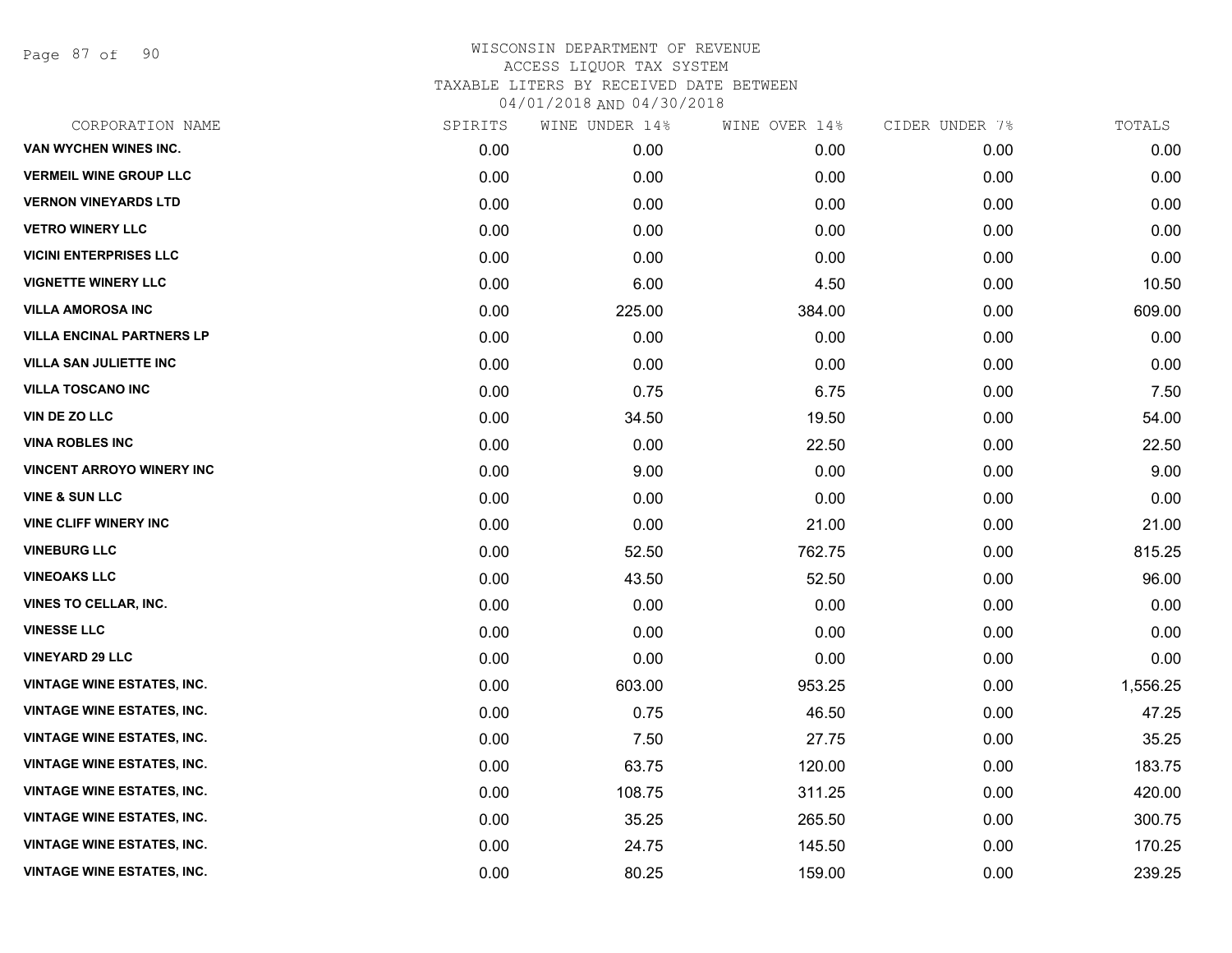Page 88 of 90

| SPIRITS | WINE UNDER 14% | WINE OVER 14% | CIDER UNDER 7% | TOTALS |
|---------|----------------|---------------|----------------|--------|
| 0.00    | 0.00           | 9.00          | 0.00           | 9.00   |
| 0.00    | 0.00           | 0.00          | 0.00           | 0.00   |
| 0.00    | 0.00           | 0.00          | 0.00           | 0.00   |
| 0.00    | 0.00           | 0.00          | 0.00           | 0.00   |
| 0.00    | 4.50           | 0.00          | 0.00           | 4.50   |
| 0.00    | 0.00           | 0.00          | 0.00           | 0.00   |
| 0.00    | 0.00           | 0.00          | 0.00           | 0.00   |
| 0.00    | 72.00          | 159.00        | 0.00           | 231.00 |
| 0.00    | 0.00           | 36.00         | 0.00           | 36.00  |
| 0.00    | 0.00           | 0.00          | 0.00           | 0.00   |
| 0.00    | 0.00           | 0.00          | 0.00           | 0.00   |
| 0.00    | 0.75           | 0.75          | 0.00           | 1.50   |
| 0.00    | 117.00         | 255.38        | 0.00           | 372.38 |
| 0.00    | 3.00           | 11.25         | 0.00           | 14.25  |
| 0.00    | 0.00           | 0.00          | 0.00           | 0.00   |
| 0.00    | 0.00           | 0.00          | 0.00           | 0.00   |
| 0.00    | 0.00           | 0.00          | 0.00           | 0.00   |
| 0.00    | 12.00          | 8.25          | 0.00           | 20.25  |
| 0.00    | 0.00           | 0.00          | 0.00           | 0.00   |
| 0.00    | 47.25          | 205.50        | 0.00           | 252.75 |
| 0.00    | 0.00           | 0.00          | 0.00           | 0.00   |
| 0.00    | 33.00          | 12.75         | 0.00           | 45.75  |
| 0.00    | 0.00           | 0.00          | 0.00           | 0.00   |
| 0.00    | 4.50           | 2.25          | 0.00           | 6.75   |
| 0.00    | 584.29         | 299.25        | 0.00           | 883.54 |
| 0.00    | 2.70           | 0.00          | 0.00           | 2.70   |
| 0.00    | 198.00         | 49.13         | 0.00           | 247.13 |
| 0.00    | 0.00           | 0.00          | 0.00           | 0.00   |
|         |                |               |                |        |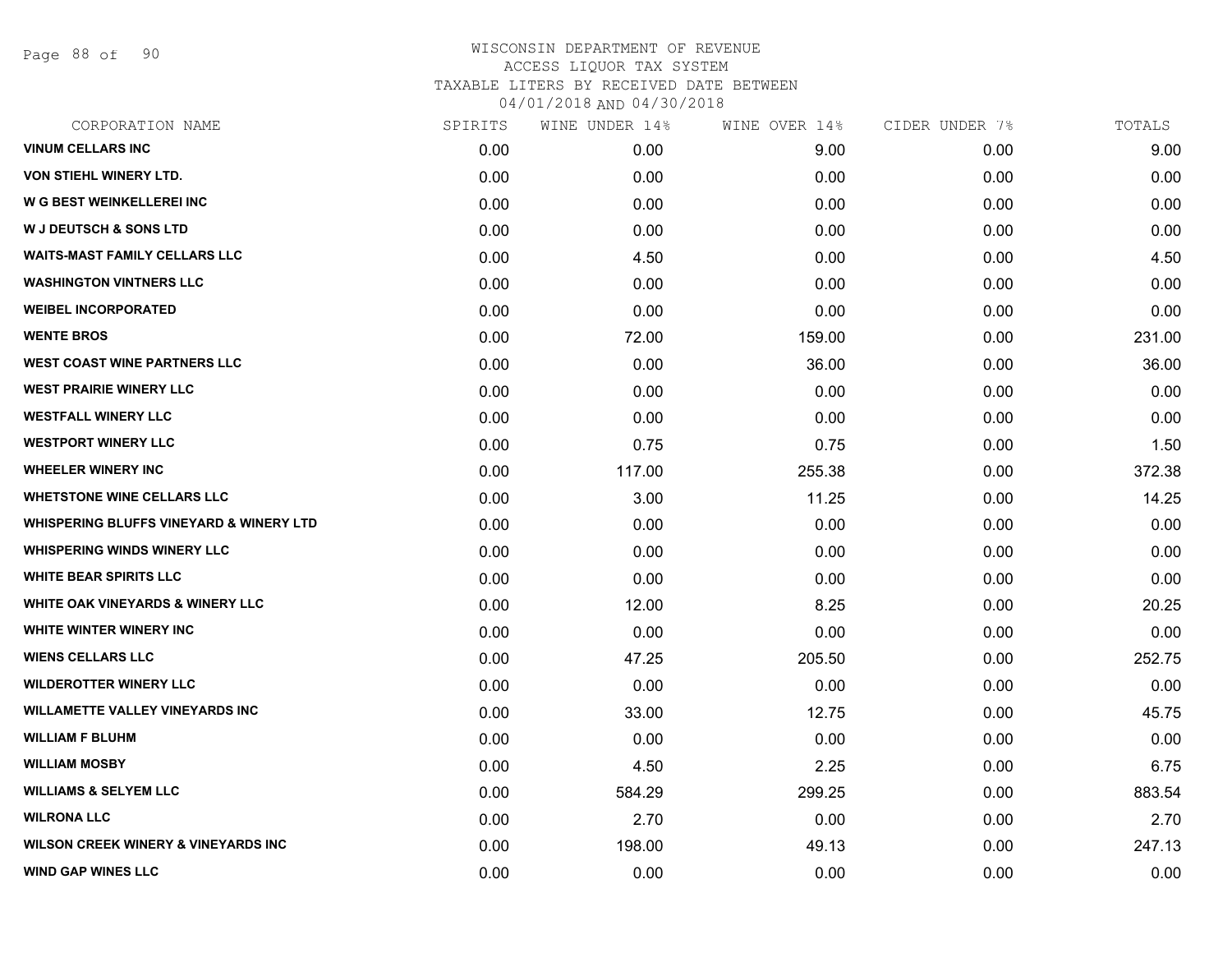| CORPORATION NAME                       | SPIRITS | WINE UNDER 14% | WINE OVER 14% | CIDER UNDER 7% | TOTALS     |
|----------------------------------------|---------|----------------|---------------|----------------|------------|
| <b>WINDERLEA WINE COMPANY LLC</b>      | 0.00    | 0.00           | 0.00          | 0.00           | 0.00       |
| <b>WINDWARD VINEYARD LLC</b>           | 0.00    | 0.00           | 0.00          | 0.00           | 0.00       |
| <b>WINE BY JOE LLC</b>                 | 0.00    | 10.50          | 7.50          | 0.00           | 18.00      |
| WINE OF THE MONTH CLUB, INC.           | 0.00    | 1,707.75       | 231.75        | 0.00           | 1,939.50   |
| <b>WINE ROAD VINTNERS LLC</b>          | 0.00    | 27.00          | 100.00        | 0.00           | 127.00     |
| <b>WINE.COM OF TEXAS LLC</b>           | 0.00    | 6,142.43       | 0.00          | 0.00           | 6,142.43   |
| <b>WINEGREETING.COM INC</b>            | 0.00    | 0.00           | 0.00          | 0.00           | 0.00       |
| <b>WINERY AT BLACK STAR FARMS LLC</b>  | 0.00    | 38.25          | 0.00          | 0.00           | 38.25      |
| <b>WINERY EXCHANGE, INC.</b>           | 0.00    | 0.75           | 48.75         | 0.00           | 49.50      |
| <b>WINERY FULFILLMENT SERVICES LLC</b> | 0.00    | 8.25           | 43.50         | 0.00           | 51.75      |
| <b>WINESITTER BREWHOUSE LLC</b>        | 0.00    | 0.00           | 0.00          | 0.00           | 0.00       |
| <b>WINNESHIEK WILDBERRY WINERY LLC</b> | 0.00    | 0.00           | 0.00          | 0.00           | 0.00       |
| <b>WINSIDE USA INC</b>                 | 0.00    | 6.00           | 30.00         | 0.00           | 36.00      |
| <b>WOLFF VINEYARD LLC</b>              | 0.00    | 9.00           | 4.50          | 0.00           | 13.50      |
| <b>WOLLERSHEIM WINERY, INC.</b>        | 0.00    | 0.00           | 0.00          | 0.00           | 0.00       |
| <b>WOLLERSHEIM WINERY, INC.</b>        | 0.00    | 0.00           | 0.00          | 0.00           | 0.00       |
| <b>WOODSON WINES LLC</b>               | 0.00    | 0.00           | 0.00          | 0.00           | 0.00       |
| <b>WOODWARD CANYON WINERY INC</b>      | 0.00    | 0.00           | 0.00          | 0.00           | 0.00       |
| <b>WORLD'S END LLC</b>                 | 0.00    | 0.00           | 0.00          | 0.00           | 0.00       |
| <b>WRH PARTNERS LLC</b>                | 0.00    | 0.00           | 0.00          | 0.00           | 0.00       |
| YORKVILLE CELLARS INC                  | 0.00    | 18.00          | 0.00          | 0.00           | 18.00      |
| <b>ZD WINES LLC</b>                    | 0.00    | 0.00           | 0.00          | 0.00           | 0.00       |
| <b>ZERO LINK MARKETS INC</b>           | 0.00    | 453.41         | 104.83        | 0.00           | 558.24     |
| TOTAL LITERS FOR 4/30/2018             | 0.00    | 95,392.56      | 60,503.51     | 0.00           | 155,896.07 |